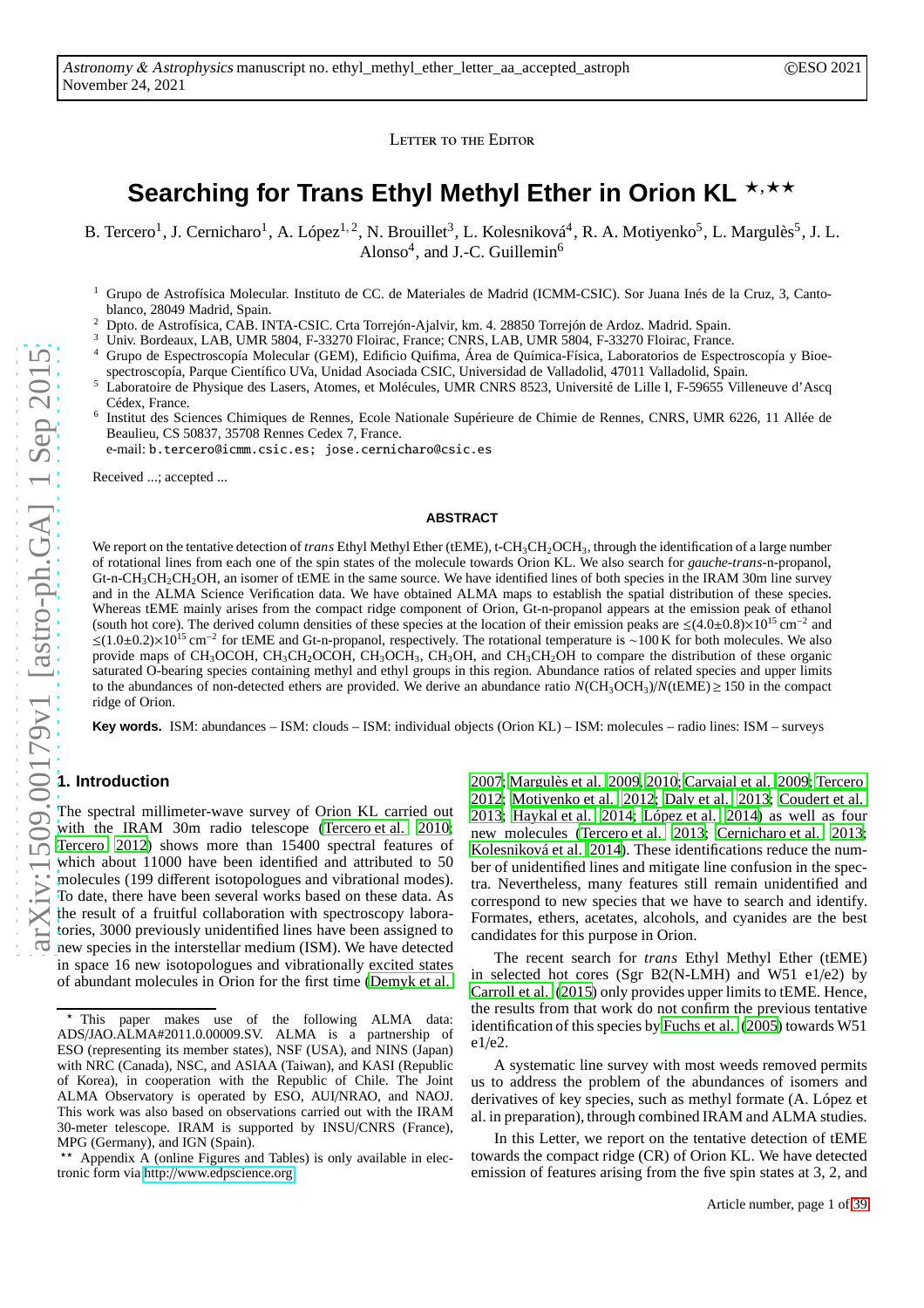1 mm with the IRAM 30m telescope and the ALMA interferometer. In addition, several unidentified lines of these data have been identified as belonging to the *gauche*-*trans* conformer of n-propanol (an isomer of tEME). ALMA maps of organic saturated O-bearing species containing methyl, ethyl, and propyl groups, abundance ratios of related species, and upper limits to the column densities of non-detected ethers are presented and discussed in Sect. [4.](#page-2-0)

### <span id="page-1-4"></span>**2. Observations**

**IRAM 30m:** New data of the IRAM 30m telescope, which complement and improve those of [Tercero et al. \(2010](#page-3-0)), were collected in August 2013 and March 2014 towards Orion KL (see [Tercero et al. 2010](#page-3-0) and [López et al. 2014,](#page-3-10) for information about the previous data set). Frequencies in the ranges 80.7−116, 122.7−161.2, 199.7−291.0, 291.4−306.7GHz, were observed with the EMIR receivers connected to the FFTS (200 kHz of spectral resolution) spectrometers. We pointed towards IRc2 source at  $\alpha_{2000.0} = 5^h 35^m 14.5$ ,  $\delta_{2000.0} = -5^\circ 22' 30''$ , corresponding to the survey position (see Sect. [4\)](#page-2-0). We observed an additional position to target the CR:  $\alpha_{2000.0} = 5^h 35^m 14.3$ ,  $\delta_{2000.0} = -5^{\circ}22^{\prime}37\rlap{.}^{\prime\prime}0$  (see Sect. [4\)](#page-2-0). The observations were performed using the wobbler switching mode with a beam throw in azimuth of  $\pm 120$ ". The intensity scale was calibrated using the atmospheric transmission model (ATM, [Cernicharo 1985](#page-3-16); [Pardo et al. 2001\)](#page-3-17). Focus and pointing were checked every 1−2 hours on planets or nearby quasars. System temperatures were in the range of 100−800 K from the lowest to highest frequencies. Half power beam width (HPBW) ranged from  $31''$  to  $8''$  from  $80$ to 307 GHz (HPBW[arcsec]=2460/Freq.[GHz]). The data were reduced using the GILDAS package<sup>[1](#page-1-0)</sup>.

**ALMA SV:** The ALMA Science Verification (SV) data[2](#page-1-1) were taken in January 2012 towards the IRc2 region in Orion. The observations were carried out with 16 antennas of 12 m in Band 6 (213.715-246.627 GHz). The primary beam was  $\approx$ 27″. Spectral resolution was 0.488 MHz corresponding to a velocity resolution of 0.64 km s−<sup>1</sup> . The observations were centred on coordinates:  $\alpha_{J2000} = 0.5h35m14.35$ ,  $\delta_{J2000} = -0.5^{\circ}22'35.700$ . The  $CASA$  software<sup>[3](#page-1-2)</sup> was used for initial processing and then the visibilities were exported to the GILDAS package. The line maps were cleaned using the HOGBOM algorithm [\(Högbom](#page-3-18) [1974\)](#page-3-18). The synthesized beam ranged from  $2\frac{700 \times 1748}{48}$  with a PA of 176° at 214.0 GHz to 1"75×1" 29 with a PA of 164° at 246.4 GHz. The brightness temperature to flux density conversion factor is 9 K for 1 Jy per beam.

#### <span id="page-1-5"></span>**3. Results**

#### 3.1. Search for *trans* Ethyl Methyl Ether

**ALMA SV data:** Frequency predictions from [Fuchs et al.](#page-3-19) [\(2003](#page-3-19)) and dipole moments measured by [Hayashi & Kuwada](#page-3-20) [\(1975](#page-3-20)) of tEME were implemented in MADEX [\(Cernicharo](#page-3-21) [2012\)](#page-3-21) to model the emission of this species and search for it towards Orion KL. Using the ALMA SV data, we extracted the averaged spectrum over  $5\times 5$  pixels  $(1''\times 1'')$  around the CH3OCH<sup>3</sup> emission peak of the CR component (Position A; see Sect. [4\)](#page-2-0). The advantage of ALMA with respect to single dish telescope data (see below) is the drastic reduction



<span id="page-1-3"></span>Fig. 1. Selected lines of *trans* Ethyl Methyl Ether, *t*-CH<sub>3</sub>CH<sub>2</sub>OCH<sub>3</sub>, towards Orion KL detected with the ALMA interferometer in Position A (see text). A  $v_{LSR}$  of +7.5 km s<sup>-1</sup> is assumed.

of the confusion limit. The ALMA SV data show the presence of tEME as shown in Fig. [1](#page-1-3) (selected lines) and Fig. [A.1](#page-5-0) (all lines favourable for detection [corresponding to *b*−type transitions with upper level energies up to 300 K and large line strenghts,  $S_{ij} \geq 1$ ] present in the ALMA SV frequency range). The model that best fits the data is shown with the red line. The assumed parameters are a source size of 3",  $v_{LSR}$  = +7.5 km s<sup>-1</sup>,  $\Delta v$  = 2.0 km s<sup>-1</sup>, and  $T_K$  = 100±20 K. Using MADEX and assuming local thermodynamic equilibrium (LTE), we obtain  $N_{g.s.}$ (tEME) ≤ (4.0±0.8)×10<sup>15</sup> cm<sup>-2</sup>. In our models, rotation temperature and column density values are given with their corresponding uncertainty and we obtained them by fitting all available lines by eye. We adopted the source size in agreement with the emission of the maps (see below). In addition, a considerable number of unblended features allows us to fix the radial velocities and line widths. According to our model, in the ALMA frequency range only 33% of the detectable lines of tEME (102 lines) are totally hidden by the emission of stronger lines of other species. At least 46 lines (45% of the detectable lines) shown in Fig. [A.1](#page-5-0) are free of blending, i.e. these lines are present at the expected radial velocity and there are

 $\frac{1}{2}$  http://www.iram.fr/IRAMFR/GILDAS

<span id="page-1-0"></span><sup>&</sup>lt;sup>2</sup> http://almascience.eso.org/almadata/sciver/OrionKLBand6/<br> $\frac{3}{2}$  http://agga.prac.adv

<span id="page-1-2"></span><span id="page-1-1"></span><sup>3</sup> http://casa.nrao.edu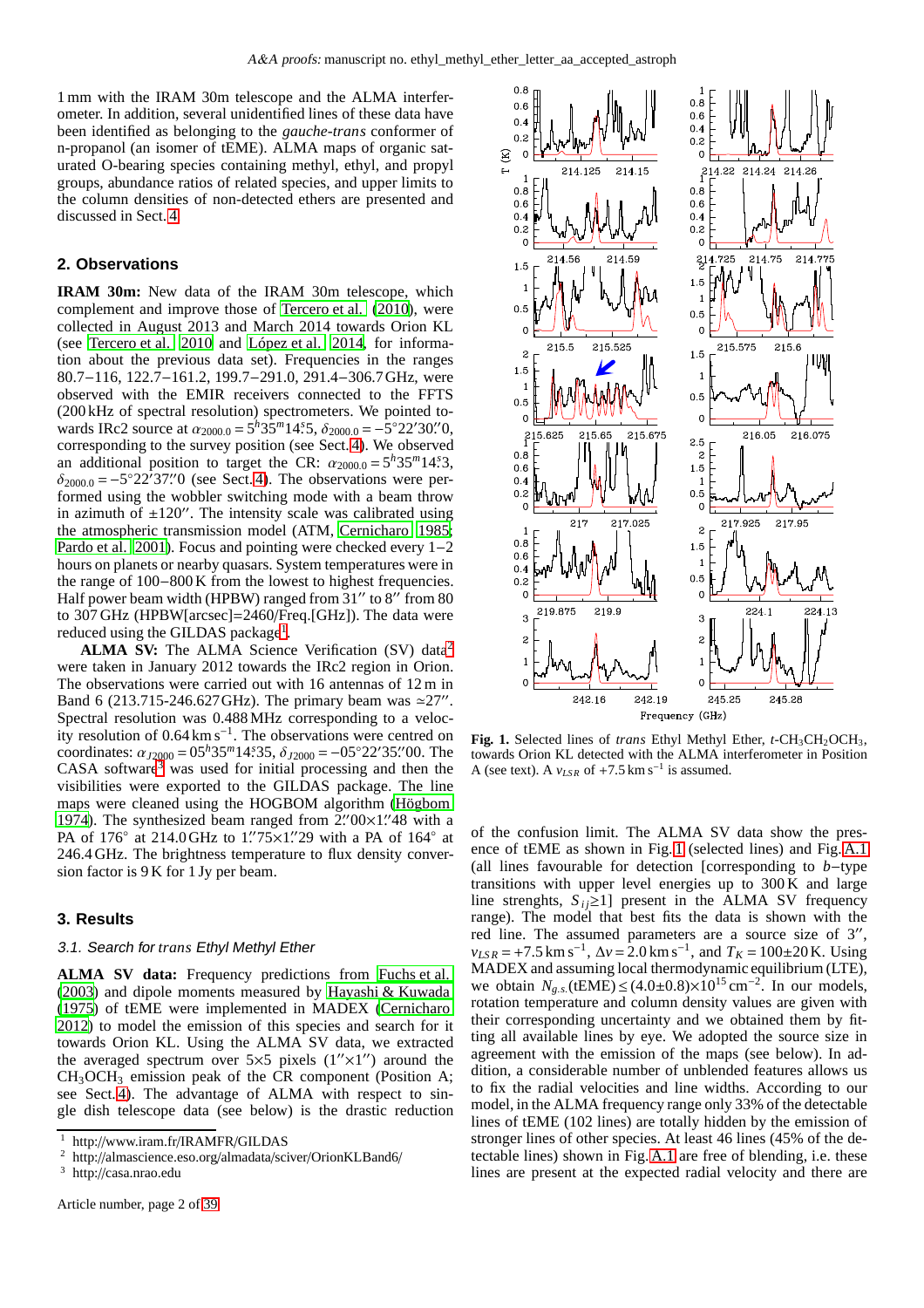no other species with significant intensity at the same observed frequency  $(\pm 3 \text{ MHz})$ . Another point to ensure this tentative detection is that the forest of lines emitted by tEME between 215.5 and 215.7 GHz is not covered by lines of abundant molecules in the source allowing the detection of several lines that follow a straightened pattern (see Fig. [1\)](#page-1-3). Hence, there are several clues that could reveal the presence of this species in the CR of Orion KL, but further analysis exploring new available ALMA data and modelling all the molecular content of the CR is needed to give the definitive detection in space of tEME. Table [A.1,](#page-8-0) which is only available online, gives line parameters and blends of all lines of favourable transitions in the ALMA SV data. The spatial distribution of tEME is shown in Fig. [2.](#page-2-1) Lines that we found to be unblended at the Position A appear blended with emission from other components in the averaged spectrum (see the case of the 30m data). We selected a line at 245.274 GHz, which is mixed with some emission from extreme velocities of  $34$  SO<sub>2</sub> and  $SO<sub>2</sub>$ . Nevertheless, the emission of tEME at Position A in Fig. [2](#page-2-1) is not blended (see Sect. [4\)](#page-2-0).

**IRAM 30m data:** To search for tEME in the IRAM data, a synthetic spectra of tEME (red curve in Fig. [A.2,](#page-6-0) only available online) was obtained with MADEX assuming LTE and adopting the following physical parameters: source diameter 3′′ ,  $T_K = 100 \pm 30 \text{ K}$ ,  $v_{LSR} = +7.5 \text{ km s}^{-1}$ ,  $\Delta v = 1.5 \text{ km s}^{-1}$ ; and a column density of  $(9\pm 3) \times 10^{15}$  cm<sup>-2</sup> for the ground state (g.s.) of tEME. According to our model, all favourable lines for detection in the 30m data were detected or were blended with features from more abundant species. Nevertheless, owing to the weakness of the features ( $T_{MB}$  < 0.1 K at 3 mm,  $T_{MB}$  < 0.2 K at 2 mm, and  $T_{MB}$  <1 K at 1.3–0.9 mm) and the high level of line confusion at ∼ 1 mm, only a few lines were mostly free of blending with other species in this domain. Whereas the synthetic beam of the ALMA SV is 1."90×1."40 in the 30m the beam diameter ranging from 30" to 8". Therefore, in the 30m data, the spectrum is a mix of all molecules from all source components (average spectrum over the beam) given rise to a high level of line blending and line confusion. Table [A.2,](#page-15-0) which is only available online, shows line parameters, intensity provided by the model, and blends of all lines of favourable transitions in the 30m data.

#### <span id="page-2-2"></span>3.2. Search for *gauche*-*trans*-n-propanol

All lines of Gt-CH<sub>3</sub>CH<sub>2</sub>CH<sub>2</sub>OH, an isomer of C<sub>3</sub>H<sub>8</sub>O (as well as tEME), reported by [Maeda et al.](#page-3-22) [\(2006\)](#page-3-22) and the dipole moments from [Abdurakhmanov et al. \(1969\)](#page-3-23) were used to derive its rotational constants and to implement this species in MADEX. We conducted the search for Gt-n-propanol in the ALMA SV data at two different positions: Position A and the position where the emission peak of ethanol is located (Position B; see Sect. [4\)](#page-2-0). We assign several unidentified lines in the source at Position B to this species. According to our model  $(d_{sou} = 3''$ ,  $v_{LSR} = +8.0 \text{ km s}^{-1}$ ,  $\Delta v = 3.0 \text{ km s}^{-1}$ ,  $T_K = 100 \pm 20 \text{ K}$ , and  $N_{g,s} \leq (1.0 \pm 0.2) \times 10^{15} \text{ cm}^{-2}$ ), many of the lines are below the detection limit although the strongest features are detected. Unfortunately, several lines remain blended (see Fig. [A.3,](#page-7-0) only available online). A few lines of this species are also detected in the IRAM 30m data at the survey position (Fig. [A.2](#page-6-0) bottom panel, which is only available online; model parameters:  $d_{sou} = 3''$ ,  $v_{LSR} = +8.0 \text{ km s}^{-1}$ ,  $\Delta v = 1.5 \text{ km s}^{-1}$ ,  $T_K = 100 \pm 20 \text{ K}$ , and  $N_{g,s}$  ≤ (2.0±0.4)×10<sup>15</sup> cm<sup>-2</sup>). Table [A.3,](#page-36-0) which is only available online, shows line parameters for the detected lines. The derived upper limit to its column density (assuming the same physical parameters than those of the tEME ALMA model) at Position A is  $\leq (3.0 \pm 0.6) \times 10^{14}$  cm<sup>-2</sup>. The spatial distribution of



<span id="page-2-1"></span>**Fig. 2.** ALMA maps of organic saturated O-bearing molecules in Orion KL which have been detected containing both the methyl and the ethyl group, as well as a map of Gt-n-propanol and a continuum map at the central frequencies of the ALMA SV band (∼230 GHz). Emission that probably arises from blended species in these maps is confined inside red rectangles The yellow ellipse at the top left corner of the maps represents the ALMA synthetic beam. *Triangle symbol:* IRAM 30m 'survey position' (see Sect. [2\)](#page-1-4). *Cross symbol:* IRAM 30m compact ridge position (see Sect. [2\)](#page-1-4). *Position A:* Compact ridge (coordinates  $\alpha_{2000.0} = 5^h 35^m 14$ .<sup>2</sup>.1,  $\delta_{2000.0} = -5^\circ 22' 37$ . *Position B*: south hot core (coordinates  $\alpha_{2000.0} = 5^h 35^m 14.4$ ,  $\delta_{2000.0} = -5^\circ 22' 34.9$ ).

this species around Position B is shown in Fig. [2.](#page-2-1) To perform the ALMA map, we averaged the emission between  $v_{LSR}$  6 and 9 km s<sup>-1</sup> of two lines (lines at 236.138 and 244.765 GHz). Emission around source *I* should be due to other less abundant species in Orion (we did not find Gt-n-propanol at these positions).

#### <span id="page-2-0"></span>**4. Discussion**

Species containing the functional groups formate, alcohol, and ether have been detected in Orion with both the methyl and ethyl groups (methyl formate (MF), ethyl formate (EF), methanol, ethanol, dimethyl ether (DME), and tEME). ALMA maps for the spatial distribution of these species as well as Gt-n-propanol are shown in Fig. [2.](#page-2-1) To address the flux filtered out by ALMA and the accuracy of the maps in a larger energy range, the following discussion is also based on the maps shown in Fig. 5 of Feng et al. (2015; maps performed mixing SMA and IRAM 30m data) with MF, DME, methanol, and ethanol. For MF, DME, and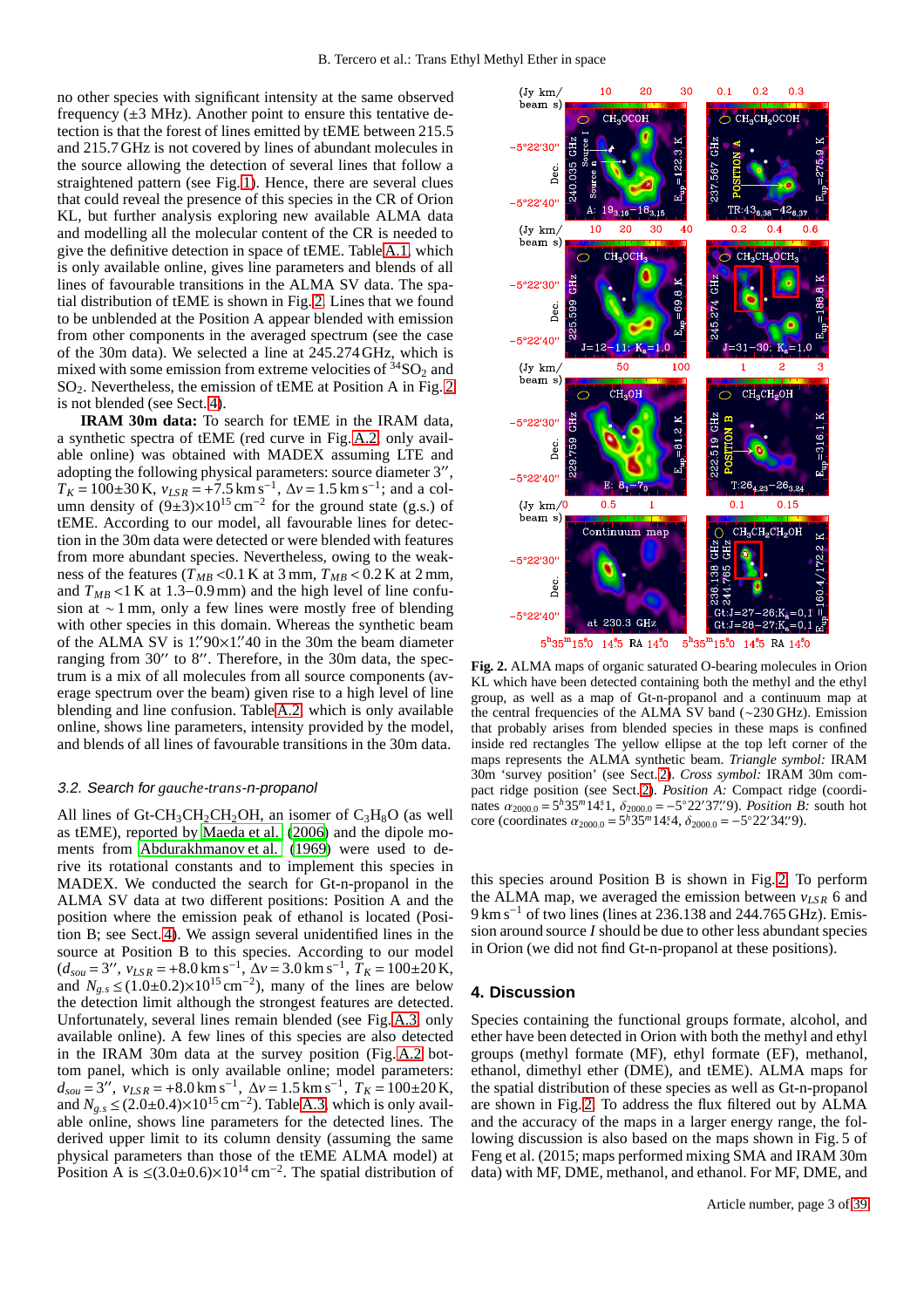methanol the spatial distribution and the position of the emission peaks are in agreement with those of the maps presented in this work (note, however, that the ALMA maps provide a more detailed structure at small scales, i.e.  $\leq 5$ "). For ethanol, we note a more extended spatial distribution in the map of [Feng et al.](#page-3-24) [\(2015](#page-3-24)) mostly due to the lower energy of the transition involved. Nevertheless, the emission peak of ethanol is located at the same position.

For the methyl species, we note: i) a rather similar spatial structure: the three species present the V shape distribution of several clumps (at least six) studied by [Favre et al.](#page-3-25) [\(2011\)](#page-3-25) for the distribution of MF, which was mapped using data from the Plateau de Bure Interferometer (PdBI); ii) that although [Brouillet et al. \(2013](#page-3-26)) probed a striking similarity between the spatial distributions of  $CH_3OCH_3$  and  $CH_3OCOH$ , we found some differences in the relative intensities of both species. These differences could be mostly due to different excitation temperatures of the involved transitions; and iii) although methanol also follows this V shape structure, a displacement of the intensity peaks is observed with respect to MF. This behaviour suggests methanol as a possible precursor of MF and DME (see also [Neill et al. 2011\)](#page-3-27).

Comparing the methyl and ethyl species, we note: i) a reduced spatial distribution of the three ethyl species with respect to their methyl counterpart; ii) the two emission peaks of EF are correlated with those found in MF; iii) the emission peak of tEME is at the same position as the DME peak at the CR (Position A); and iv) the emission peak of ethanol (Position B) is displaced 2′′ south-west from the methanol peak.

Concerning the ethyl and propyl species, we note: i) a close correlation between EF and tEME; and ii) ethanol also presents a "V" shape structure (see Fig. 5 of [Feng et al. 2015](#page-3-24)) with the bulk of the emission located away from the CR and coinciding with that of Gt-n-propanol. The ethanol/propanol peak is displaced 1.'' 5 south from the ethylene glycol  $(CH_2OH)_2$  peak [\(Brouillet et al. 2015\)](#page-3-28), which is a double alcohol and we could naively expect to have the same spatial distribution. Whereas the ethylene glycol peak corresponds to the <sup>13</sup>CH<sub>3</sub>OH peak, the ethanol/propanol peak is the same as that of deuterated methanol  $(CH<sub>2</sub>DOH; see Peng et al. 2012).$  $(CH<sub>2</sub>DOH; see Peng et al. 2012).$  $(CH<sub>2</sub>DOH; see Peng et al. 2012).$ 

Table [1](#page-3-30) shows derived column densities and ratios for related species. The derived ratios and the spatial distribution of these molecules suggest important gas phase processes after the evaporation of the mantles of dust grains in hot cores. Possible reactions of the methoxy radical  $(CH<sub>3</sub>O)$ , detected recently in space [\(Cernicharo et al. 2012](#page-3-31)), with other species could lead to the increase of chemical complexity in hot cores and hot corinos [\(Balucani et al. 2015\)](#page-3-32). The spatial stratification of the different species also suggests the time dependent effects on the chemistry of the gas. The detection of the less stable isomers of some species [\(Tercero et al. 2013\)](#page-3-11) also points in this direction.

To summarize, a combined IRAM 30m and ALMA SV data study allows us to provide a solid starting point to assess the identification of tEME in the ISM. In addition, some unidentified lines in the source have been assigned to another  $C_3H_8O$  isomer, Gt-n-propanol. ALMA maps show different spatial distributions for these species. Whereas tEME seems to mainly arises from the CR component (as well as EF) [Position A], emission from Gt-n-propanol could be located at the south hot core (at the same position as the emission peak of ethanol) [Position B]. The CR is no longer the main host of all organic saturated O-bearing species in Orion (see also [Peng et al. 2013](#page-3-33) for the spatial distribution of acetone and A. López et al. in preparation for the acetic acid emission).

<span id="page-3-30"></span>**Table 1.** Column densities and ratios

| <b>Species</b>                                                   | $\mathrm{[cm^{-2}]}$<br>$N_{g.s.}$ (×10 <sup>15</sup> ) | $N$ Ratio                   |
|------------------------------------------------------------------|---------------------------------------------------------|-----------------------------|
| CH <sub>3</sub> OCH <sub>3</sub> (DME)                           | $600 \pm 120^{(a),(b)}$                                 |                             |
| $CH3CH2OCH3$ (tEME)                                              | ≤4.0±0.8 <sup>(a)</sup>                                 | $DME/$ t $EME \ge 150$      |
| CH <sub>3</sub> CH <sub>2</sub> OCH <sub>2</sub> CH <sub>3</sub> | $\leq 1.0 \pm 0.2^{(a)}$                                | $DME/Tt-DEE \geq 600$       |
| $(Tt\text{-DEE})\dagger$                                         |                                                         | tEME/Tt-DEE $\geq$ 4        |
| CH <sub>3</sub> OCHCH <sub>2</sub>                               | $\leq 0.5 \pm 0.1^{(a)}$                                | $DME/cis-MVE \geq 1200$     |
| $(cis-MVE)$ ††                                                   |                                                         | tEME/cis-MVE $\geq$ 9       |
| CH <sub>3</sub> OCOH (MF)                                        | $240{\pm}50^{(a),(b),(c)}$                              |                             |
| CH <sub>3</sub> CH <sub>2</sub> OCOH (EF)                        | $2.0\pm0.4^{(a),(d)}$                                   | $MF/EF \simeq 120$          |
| CH <sub>3</sub> OH (MetOH)                                       | $2700{\pm}500^{(b),(e),(f)}$                            |                             |
| $CH3CH2OH$ (EtOH)                                                | $60{\pm}10^{(b),(d),(e)}$                               | $MetOH/EtOH \simeq 45$      |
| Gt-CH <sub>3</sub> CH <sub>2</sub> CH <sub>2</sub> OH            | $1.0\pm0.2^{(e)}$                                       | $MetOH/PropOH \approx 2700$ |
| (PropOH)                                                         |                                                         | $EtOH/PropOH \approx 60$    |
|                                                                  |                                                         |                             |

†: *trans*-*trans* Diethyl ether. ††: *cis* Methyl vinyl ether. *(a):* Position A; same physical parameters of the ALMA tEME model (see Sect. [3.1\)](#page-1-5). *(b)*: Three kinetic temperatures:  $50\pm 10$ ,  $150\pm 30$ , and  $250\pm75$  K. *(c)*: b type lines fitted (a type lines are optically thick); another component has been included to properly fit the observed line profiles  $(v_{LSR} = +9 \text{ km s}^{-1}, \Delta v = 4 \text{ km s}^{-1}, T_K = 150 \pm 30 \text{ K},$ *N*<sub>*g*</sub><sub>*s*</sub> = (1.0±0.2)×10<sup>17</sup> cm<sup>−2</sup>). *(d): trans*+*gauche*. *(e):* Position B; assuming the same physical parameters of the ALMA Gt-n-propanol model (see Sect. [3.2\)](#page-2-2). *(f)*: <sup>12</sup>C/<sup>13</sup>C = 45 [\(Tercero et al. 2010](#page-3-0)).

*Acknowledgements.* We thank Marcelino Agúndez for carefully reading the paper and providing useful comments and suggestions. B.T., J.C., and A.L. thank the Spanish MINECO for funding support under grants CSD2009-00038, AYA2009-07304, and AYA2012-32032 and also the ERC for funding support under grant ERC-2013-Syg-610256-NANOCOSMOS.

#### **References**

- <span id="page-3-23"></span>Abdurakhmanov, A. A., Ragimova, R. A., & Imanov, L. M. 1969, Opt. Spek-
- 
- <span id="page-3-32"></span>
- <span id="page-3-28"></span><span id="page-3-26"></span><span id="page-3-14"></span>
- trosk., 26, 135 (English transl. in 1969, Opt. Spectrosc., 25, 75)<br>Balucani, N., Ceccarelli, C., & Taquet, V. 2015, MNRAS, 449, L16<br>Brouillet, N., Despois, D., Baudry, A., et al., 2013, A&A, 550, 46<br>Brouillet, N., Despois,
- <span id="page-3-5"></span>
- <span id="page-3-16"></span>
- <span id="page-3-21"></span>ence on Laboratory Astrophysics, EAS Publications Series, 2012, Editors: C. Stehl, C. Joblin, & L. d'Hendecourt (Cambridge: Cambridge Univ. Press), "Laboratory astrophysics and astrochemistry in the Herschel/ALMA era", 58, 251
- 
- <span id="page-3-31"></span><span id="page-3-12"></span>Cernicharo, J., Marcelino, N., Roueff, E., et al. 2012, ApJ, 759, L43 Cernicharo, J., Tercero, B., Fuente, A., et al. 2013, ApJ, 771, L10 Coudert, L. H., Drouin, B. J., Tercero, B., et al. 2013, ApJ, 779, 119
- <span id="page-3-8"></span>
- 
- <span id="page-3-2"></span>
- <span id="page-3-25"></span><span id="page-3-24"></span><span id="page-3-19"></span>
- <span id="page-3-7"></span>Daly, A.M., Bermúdez, C., López, A., et al., 2013, ApJ, 768, 81<br>Demyk, K., Mäder, H., Tercero, B., et al. 2007, A&A, 466, 255<br>Favre, C., Despois, D., Brouillet, N., et al. 2011, A&A, 552, 32<br>Feng, S. Y., Beuther, H., Henni 144, 277
- 
- <span id="page-3-20"></span><span id="page-3-9"></span>
- 
- <span id="page-3-18"></span><span id="page-3-13"></span>
- <span id="page-3-10"></span>
- <span id="page-3-22"></span>
- <span id="page-3-15"></span>Fuchs, G. W., Fuchs, U., Giesen, T. F., & Wyrowski, F. 2005, A&A, 444, 521<br>Hayashi, M. & Kuwada, K. 1975, JMoSt, 28, 147<br>Haykal, I., Carvajal, M., Tercero, B. et al. 2014, A&A, 568, 58<br>Högbom, J. A. 1974, A&AS, 15, 417<br>Kol
- <span id="page-3-4"></span><span id="page-3-3"></span>
- <span id="page-3-6"></span>Motiyenko, R. A., Tercero B., Cernicharo, J., & Margulès, L. 2012, A&A, 548,
- <span id="page-3-27"></span>A71 Neill, J. L., Steber, A. L., Muckle, M. T., et al. 2011, JPCA, 115, 6472 Pardo, J. R., Cernicharo, & J., Serabyn, E. 2001, IEEE Trans. Antennas and
- <span id="page-3-17"></span>Propagation, 49, 12 Peng, T.-C., Despois, D., Brouillet, N., Parise, B., & Baudry, A. 2012, A&A,
- <span id="page-3-29"></span>
- <span id="page-3-33"></span>543, 152 Peng, T.-C., Despois, D., Brouillet, N., et al. 2013, A&A, 554, 78 Tercero, B., Cernicharo, J., Pardo, J. R., & Goicoechea, J. R. 2010, A&A, 517,
- <span id="page-3-0"></span>96
- <span id="page-3-1"></span>Tercero, B. 2012, PhD, Univ. Complutense de Madrid
- <span id="page-3-11"></span>Tercero, B., Margulès L., Carvajal, M., et al., 2012, A&A, 538, A119 Tercero, B., Kleiner, I., Cernicharo, J., et al. 2013, ApJ, 770, L13

Article number, page 4 of 39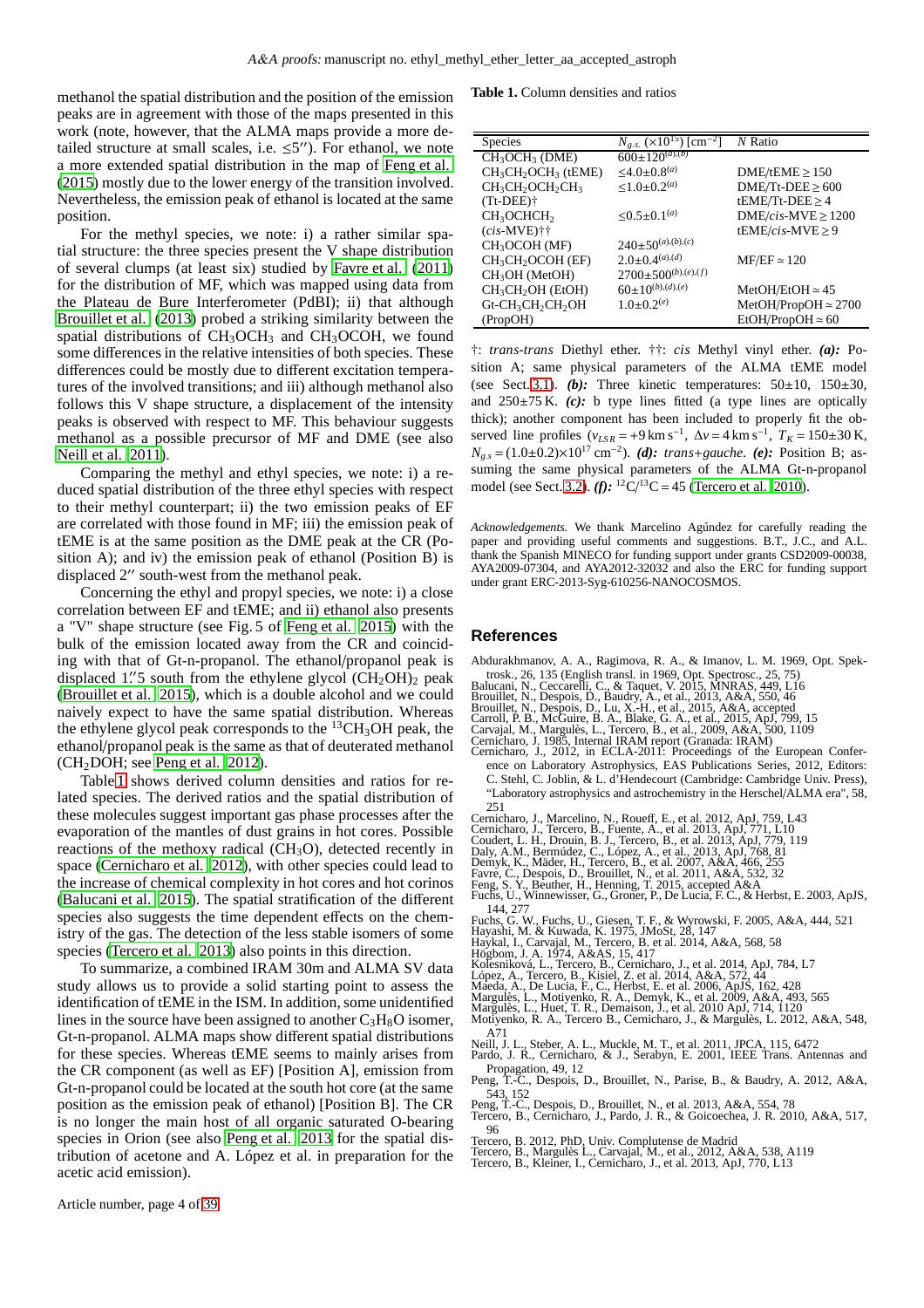# **Appendix A: Online Figures and Tables**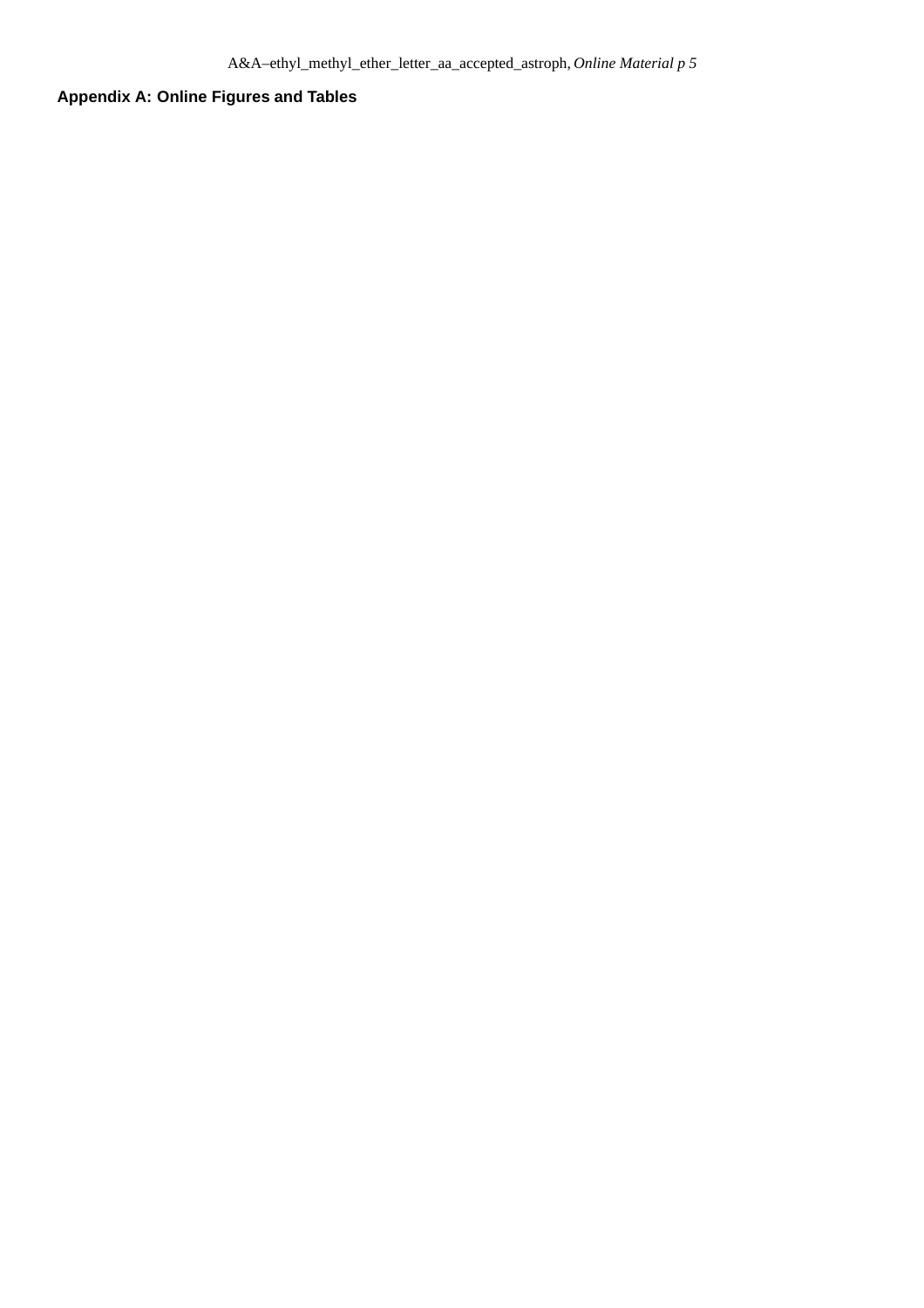

<span id="page-5-0"></span>**Fig. A.1.** Lines of *trans* Ethyl Methyl Ether, *t*-CH3CH2OCH3, towards Orion KL detected with the ALMA interferometer in Position A (see text). (\*\*): Features blended with SO (see Table A.1; artifacts in the spectrum due to the cleaning process). A *vLS R* of +7.5 km s<sup>−</sup><sup>1</sup> is assumed.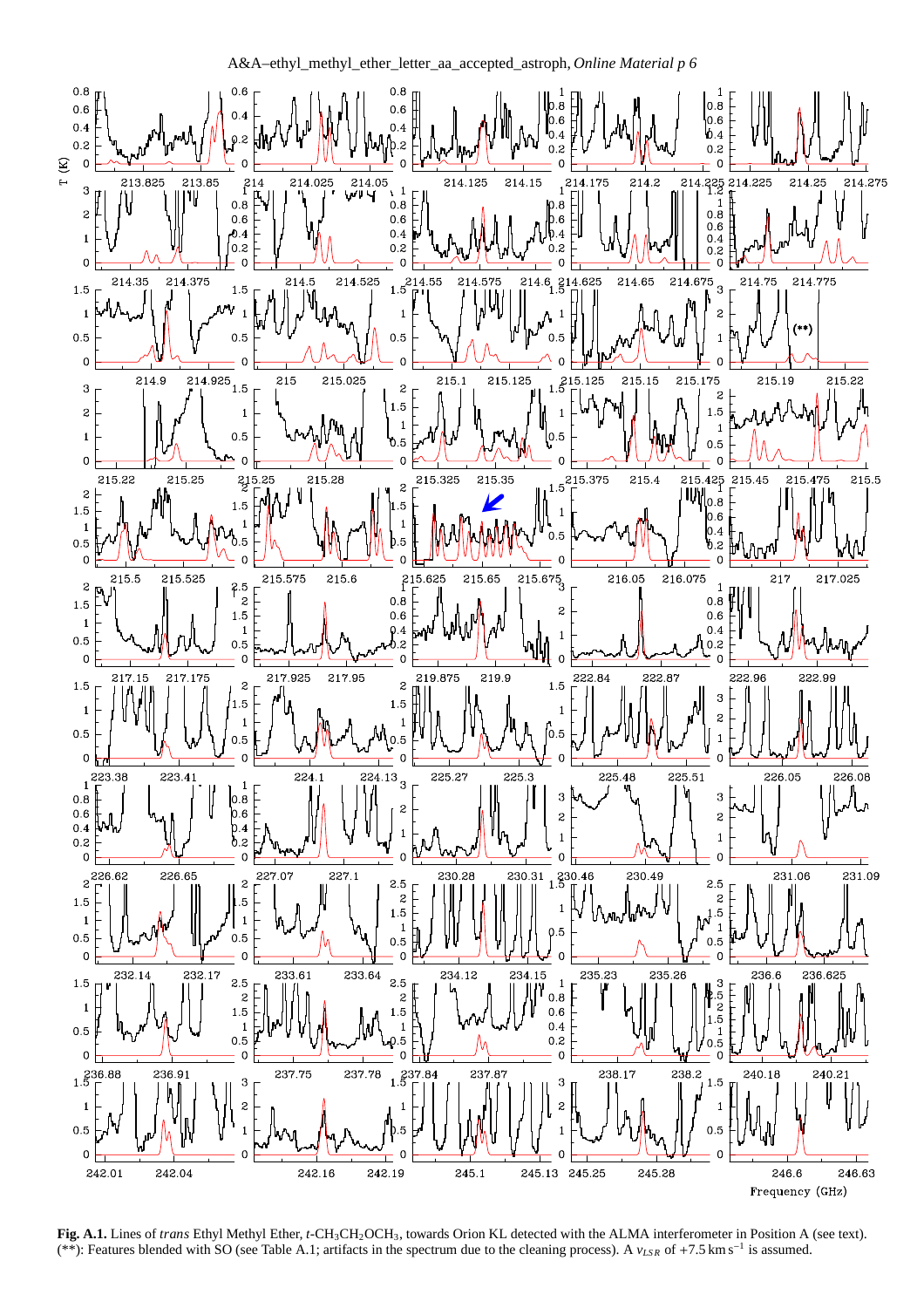A&A–ethyl\_methyl\_ether\_letter\_aa\_accepted\_astroph, *Online Material p 7*



<span id="page-6-0"></span>**Fig. A.2.** *Top panel*: selected lines of *trans* Ethyl Methyl Ether, *t*-CH3CH2OCH3, towards Orion KL detected with the IRAM 30m telescope. Data in the frequency range 124−151 GHz are those of the survey position. From 201 to 293.5 GHz the data are those of the CR (see Sect. [2\)](#page-1-4), where the emission peak of organic saturated O-rich species such as dimethyl ether  $(CH_3OCH_3)$  and methyl formate  $(CH_3OCOH)$  is located [\(Favre et al.](#page-3-25) [2011;](#page-3-25) [Brouillet et al. 2013\)](#page-3-26). A *vLS R* of +7.5 km s<sup>−</sup><sup>1</sup> is assumed. *Bottom panel*: selected lines of *gauche*-*trans*-n-Propanol, Gt-n-CH3CH2CH2OH, towards Orion KL detected with the IRAM 30m telescope. A  $v_{LSR}$  of +7.5 km s<sup>-1</sup> is assumed.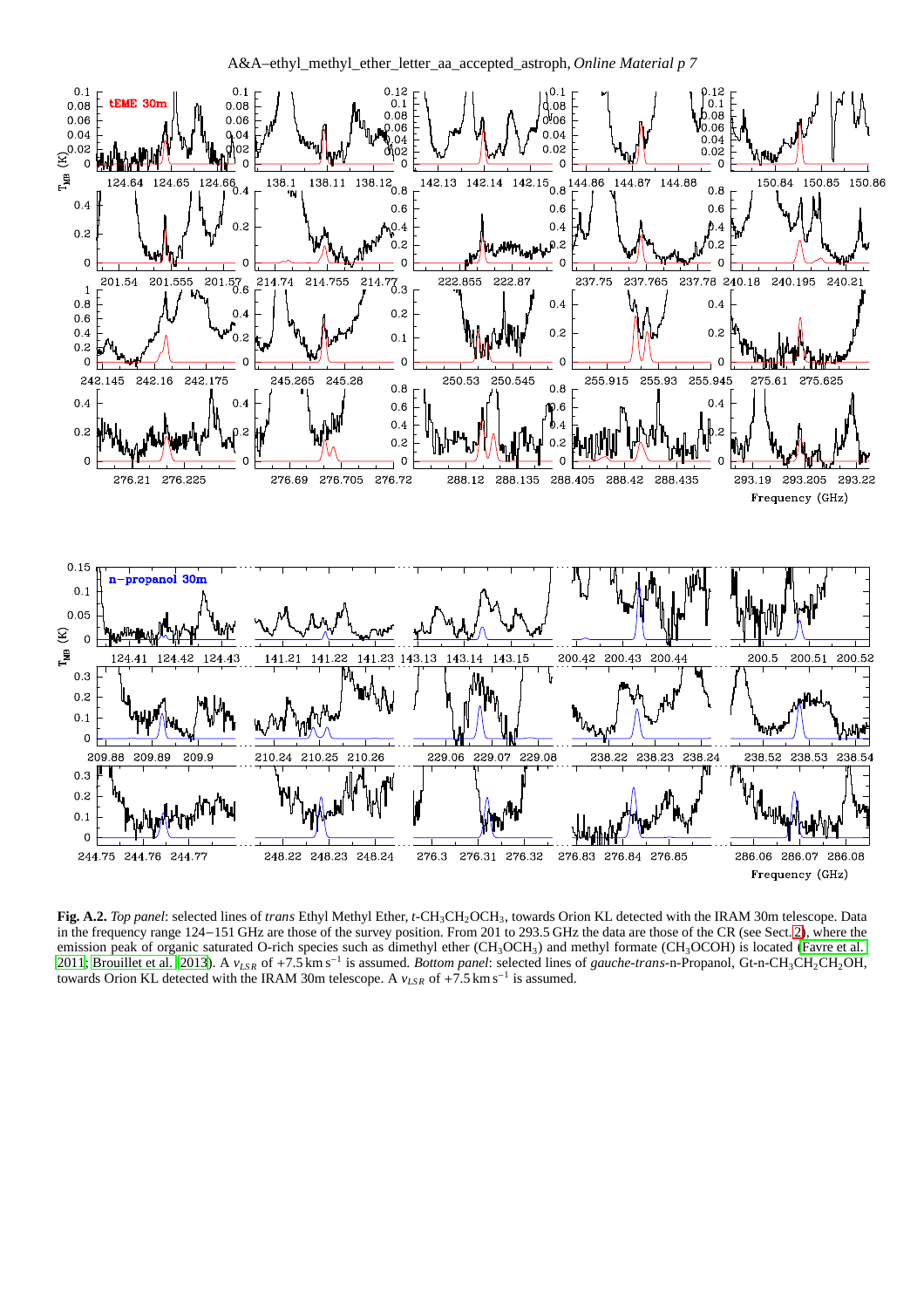

A&A–ethyl\_methyl\_ether\_letter\_aa\_accepted\_astroph, *Online Material p 8*

<span id="page-7-0"></span>**Fig. A.3.** Lines of *gauche*-*trans*-n-propanol, Gt-n-CH3CH2CH2OH, towards Orion KL detected with the ALMA interferometer in Position B (see text). A  $v_{LSR}$  of +8 km s<sup>-1</sup> is assumed.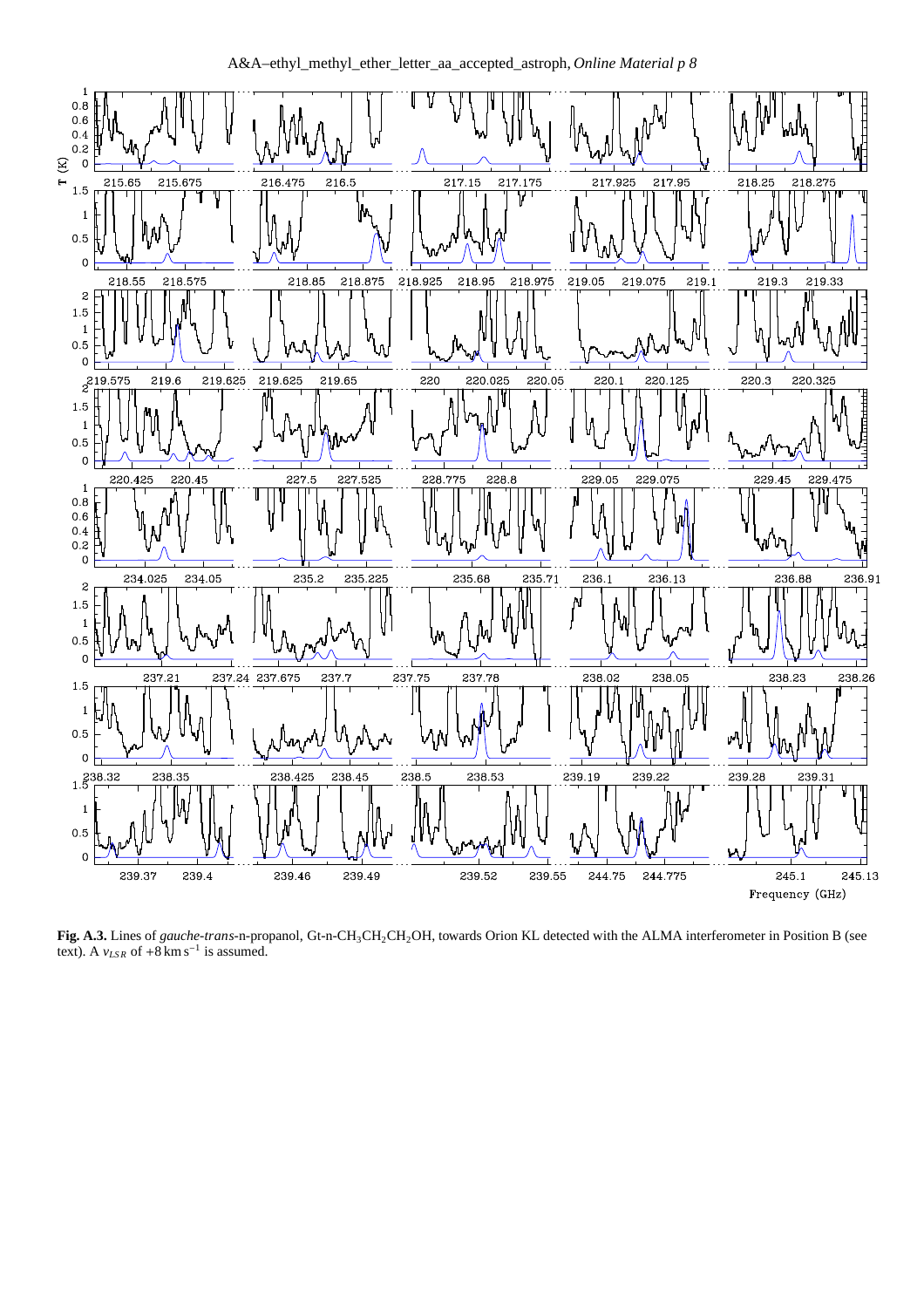<span id="page-8-0"></span>

| Species             | Transition                                                        | Predicted                     | $E_{upp}$      | $S_{ij}$       | Observed                | $\overline{T}$       | Blends                                       |
|---------------------|-------------------------------------------------------------------|-------------------------------|----------------|----------------|-------------------------|----------------------|----------------------------------------------|
| tEME-EE             | $J_{K_a,K_c} - J'_{K'_a,K'_c}$                                    | frequency (MHz)<br>213854.674 | (K)<br>220.5   | 16.34          | frequency (MHz)         | (K)                  | CH <sub>3</sub> CH <sub>2</sub> OH           |
| tEME-EE             | $31_{5,27} - 31_{4,28}$<br>$31_{5,27} - 31_{4,28}$                | 213854.982                    | 220.5          | 16.44          | $\cdots$<br>            | $\cdots$<br>$\ldots$ |                                              |
| tEME-AE             | $31_{5,27} - 31_{4,28}$                                           | 213855.220                    | 220.5          | 16.40          |                         |                      | $\ddot{\phantom{0}}$<br>$\ddot{\phantom{0}}$ |
| tEME-EE<br>tEME-AE  | $28_{5,23} - 28_{4,24}$<br>$28_{5,23} - 28_{4,24}$                | 213856.708<br>213857.473      | 185.7<br>185.7 | 14.17<br>13.94 | <br>                    | .<br>                |                                              |
| tEME-EE'            | $28_{5,23} - 28_{4,24}$                                           | 213857.509                    | 185.7          | 13.69          |                         |                      |                                              |
| tEME-EA             | $31_{5,27} - 31_{4,28}$                                           | 213858.239                    | 220.5          | 16.52          |                         | .                    | Ħ                                            |
| tEME-AA<br>tEME-EA  | $31_{5,27} - 31_{4,28}$<br>$28_{5,23} - 28_{4,24}$                | 213858.632<br>213859.015      | 220.5<br>185.7 | 16.53<br>14.70 | <br>                    |                      | $^{\dagger}$                                 |
| tEME-AA             | $28_{5,23} - 28_{4,24}$                                           | 213859.367                    | 185.7          | 14.73          |                         |                      | $^{\dagger}$                                 |
| tEME-EE'            | $30_{5,26} - 30_{4,27}$                                           | 214028.729<br>214029.157      | 208.6          | 15.58<br>15.76 |                         |                      | CH <sub>3</sub> COCH <sub>3</sub>            |
| tEME-EE<br>tEME-AE  | $30_{5,26} - 30_{4,27}$<br>$30_{5,26} - 30_{4,27}$                | 214029.345                    | 208.6<br>208.6 | 15.68          | <br>$\cdots$            | <br>$\cdots$         | $\mathbf{H}$                                 |
| tEME-EA             | $30_{5,26} - 30_{4,27}$                                           | 214032.539                    | 208.6          | 15.91          | 214032.3 †              | 0.50                 |                                              |
| tEME-AA<br>tEME-EE  | $30_{5.26} - 30_{4.27}$<br>$27_{5,22} - 27_{4,23}$                | 214032.539<br>214131.118      | 208.6<br>174.9 | 15.91<br>13.15 | Ť<br>214132.6           | 0.58                 |                                              |
| tEME-AE             | $27_{5,22} - 27_{4,23}$                                           | 214132.010                    | 174.9          | 12.80          | t                       |                      |                                              |
| tEME-EE'            | $27_{5,22} - 27_{4,23}$                                           | 214132.166                    | 174.9          | 12.46          | $\ddagger$              |                      |                                              |
| tEME-EA<br>tEME-AA  | $27_{5,22} - 27_{4,23}$<br>$27_{5,22} - 27_{4,23}$                | 214133.150<br>214133.486      | 174.9<br>174.9 | 14.07<br>14.14 | ŧ                       |                      |                                              |
| tEME-EE'            | $29_{5,25} - 29_{4,26}$                                           | 214196.531                    | 196.9          | 14.73          | 214196.8                | 0.94                 |                                              |
| tEME-EE             | 295.25-294.26                                                     | 214197.122                    | 196.9          | 15.01          | Ť<br>ŧ                  |                      |                                              |
| tEME-AE<br>tEME-EA  | 295.25-294.26<br>$29_{5,25} - 29_{4,26}$                          | 214197.239<br>214200.673      | 196.9<br>196.9 | 14.88<br>15.31 | 214201.4                | 0.41                 |                                              |
| tEME-AA             | $29_{5,25} - 29_{4,26}$                                           | 214201.091                    | 196.9          | 15.31          | Ť                       |                      |                                              |
| tEME-EE'<br>tEME-EE | $21_{2,20} - 20_{1,19}$<br>$21_{2,20} - 20_{1,19}$                | 214246.202<br>214246.202      | 93.7<br>93.7   | 7.76<br>7.76   | 214246.5<br>Ť           | 0.72                 |                                              |
| tEME-AE             | $21_{2,20} - 20_{1,19}$                                           | 214246.332                    | 93.7           | 7.76           | ŧ                       |                      |                                              |
| tEME-EA             | $21_{2,20} - 20_{1,19}$                                           | 214247.602                    | 93.7           | 7.76           | $\ddagger$              |                      |                                              |
| tEME-AA<br>tEME-EE' | $21_{2,20} - 20_{1,19}$<br>$26_{5,22} - 26_{4,22}$                | 214247.732<br>214355.828      | 93.7<br>164.4  | 7.76<br>2.47   | $\ddagger$<br>          |                      | $CH3CH2OH$ ; SO                              |
| tEME-EE'            | $28_{5,24} - 28_{4,25}$                                           | 214356.510                    | 185.7          | 13.69          | $\cdots$                | .                    |                                              |
| tEME-AE             | $26_{5,22} - 26_{4,22}$                                           | 214356.963                    | 164.4          | 2.08           |                         |                      | $\ddot{\phantom{0}}$<br>$^{\dagger}$         |
| tEME-EE<br>tEME-EE  | 265,22-264,22<br>$28_{5,24} - 28_{4,25}$                          | 214357.232<br>214357.312      | 164.4<br>185.7 | 1.63<br>14.17  | <br>                    | <br>                 | $^{\dagger}$                                 |
| tEME-AE             | $28_{5,24} - 28_{4,25}$                                           | 214357.333                    | 185.7          | 13.93          |                         | .                    | $^{\prime}$                                  |
| tEME-EA             | $28_{5,24} - 28_{4,25}$                                           | 214361.091                    | 185.7          | 14.69          |                         |                      | CH <sub>3</sub> OCH <sub>3</sub>             |
| tEME-AA<br>tEME-EE  | $28_{5,24} - 28_{4,25}$<br>$26_{5,21} - 26_{4,22}$                | 214361.527<br>214369.161      | 185.7<br>164.4 | 14.72<br>11.92 | <br>                    | $\ddots$<br>         | CH <sub>3</sub> COOCH <sub>3</sub>           |
| tEME-AE             | $26_{5,21} - 26_{4,22}$                                           | 214370.185                    | 164.4          | 11.47          |                         |                      |                                              |
| tEME-EE'            | $26_{5,21} - 26_{4,22}$                                           | 214370.456                    | 164.4          | 11.08          |                         |                      | $^{\dagger}$<br>11                           |
| tEME-EA<br>tEME-AA  | $26_{5,21} - 26_{4,22}$<br>$26_{5,21} - 26_{4,22}$                | 214370.843<br>214371.154      | 164.4<br>164.4 | 13.42<br>13.55 | $\cdots$<br>            | $\ddots$<br>         | $\ddot{\phantom{0}}$                         |
| tEME-EE'            | 27 <sub>5,23</sub> -27 <sub>4,24</sub>                            | 214507.462                    | 174.9          | 12.45          | 214508.5                | 0.61                 |                                              |
| tEME-AE             | $27_{5,23} - 27_{4,24}$                                           | 214508.414                    | 174.9          | 12.79          | ŧ                       |                      |                                              |
| tEME-EE<br>tEME-EA  | $27_{5,23} - 27_{4,24}$<br>27 <sub>5,23</sub> -27 <sub>4,24</sub> | 214508.510<br>214512.591      | 174.9<br>174.9 | 13.14<br>14.06 | ŧ<br>                   |                      | $CH3OCOH vt=1$                               |
| tEME-AA             | $27_{5,23} - 27_{4,24}$                                           | 214513.051                    | 174.9          | 14.13          |                         |                      |                                              |
| tEME-EE             | $25_{5,20} - 25_{4,21}$                                           | 214575.213                    | 154.4          | 10.56          | 214576.5                | 0.58                 |                                              |
| tEME-AE<br>tEME-EA  | $25_{5,20} - 25_{4,21}$<br>$25_{5,20} - 25_{4,21}$                | 214576.349<br>214576.498      | 154.4<br>154.4 | 10.10<br>12.69 | Ť<br>Ť                  |                      |                                              |
| tEME-EE'            | $25_{5,20} - 25_{4,21}$                                           | 214576.706                    | 154.4          | 9.74           | $\dagger$               |                      |                                              |
| tEME-AA<br>tEME-EE' | $25_{5,20} - 25_{4,21}$                                           | 214576.769<br>214648.535      | 154.4<br>164.4 | 12.96<br>11.08 | $\dagger$               |                      |                                              |
| tEME-AE             | 265,22-264,23<br>$26_{5,22} - 26_{4,23}$                          | 214649.611                    | 164.4          | 11.47          | <br>$\cdots$            | <br>                 | CH <sub>3</sub> OCOH                         |
| tEME-EE             | $26_{5,22} - 26_{4,23}$                                           | 214649.829                    | 164.4          | 11.92          |                         |                      | Ħ                                            |
| tEME-EA<br>tEME-AA  | $26_{5,22} - 26_{4,23}$<br>$26_{5,22} - 26_{4,23}$                | 214654.288<br>214654.781      | 164.5<br>164.5 | 13.41<br>13.54 | $\cdots$                |                      | 11<br>$\ddot{\phantom{0}}$                   |
| tEME-EE             | $24_{5,19} - 24_{4,20}$                                           | 214753.118                    | 144.7          | 9.23           | <br>214754.0            | <br>0.94             |                                              |
| tEME-EA             | $24_{5,19} - 24_{4,20}$                                           | 214754.023                    | 144.7          | 11.84          | Ť                       |                      |                                              |
| tEME-AA<br>tEME-AE  | $24_{5,19} - 24_{4,20}$<br>24 <sub>5.19</sub> -24 <sub>4.20</sub> | 214754.233<br>214754.329      | 144.7<br>144.7 | 12.38<br>8.86  | $\dagger$<br>$\dagger$  |                      |                                              |
| tEME-EE'            | $24_{5,19} - 24_{4,20}$                                           | 214754.733                    | 144.7          | 8.60           | Ť                       |                      |                                              |
| tEME-EE'            | $25_{5,21} - 25_{4,22}$                                           | 214779.208                    | 154.4          | 9.73           | $\ldots$                | $\ddots$             | CH <sub>3</sub> OCOH                         |
| tEME-AE<br>tEME-EE  | 255,21-254,22<br>$25_{5,21} - 25_{4,22}$                          | 214780.378<br>214780.701      | 154.4<br>154.4 | 10.10<br>10.56 | <br>                    |                      | $\mathbf{H}$                                 |
| tEME-EA             | $25_{5,21} - 25_{4,22}$                                           | 214785.581                    | 154.4          | 12.69          | $\cdots$                |                      | $^{\rm{II}}$                                 |
| tEME-AA             | $25_{5,21} - 25_{4,22}$                                           | 214786.123                    | 154.4          | 12.96          |                         |                      | $^{\rm{II}}$                                 |
| tEME-EE'<br>tEME-AE | $23_{5,19} - 23_{4,19}$<br>$23_{5,19} - 23_{4,19}$                | 214895.777<br>214897.184      | 135.4<br>135.4 | 4.03<br>3.90   | <br>                    | $\cdots$<br>$\cdots$ | $CH3OCOH vt=1$                               |
| tEME-EE             | $23_{5,19} - 23_{4,19}$                                           | 214897.739                    | 135.4          | 3.67           |                         |                      | $\ddot{\phantom{0}}$                         |
| tEME-EE'            | $24_{5,20} - 24_{4,21}$                                           | 214899.228                    | 144.7          | 8.61           | $\cdots$                | $\cdots$             | $\ddot{\phantom{0}}$<br>$^{\dagger}$         |
| tEME-AE<br>tEME-EE  | $24_{5,20} - 24_{4,21}$<br>$24_{5,20} - 24_{4,21}$                | 214900.454<br>214900.844      | 144.7<br>144.7 | 8.87<br>9.23   | <br>                    | $\cdots$<br>$\cdots$ | $\ddot{\phantom{0}}$                         |
| tEME-EA             | $23_{5,19} - 23_{4,19}$                                           | 214903.639                    | 144.7          | 1.05           |                         | $\ldots$             | Ħ                                            |
| tEME-EA<br>tEME-EE  | 245,20-244,21<br>$23_{5,18} - 23_{4,19}$                          | 214906.128<br>214906.260      | 144.7<br>135.4 | 11.83<br>8.13  | 214906.7<br>Ť           | 1.30                 |                                              |
| tEME-AA             | $24_{5,20} - 24_{4,21}$                                           | 214906.739                    | 144.7          | 12.38          | ŧ                       |                      |                                              |
| tEME-EA             | $23_{5,18} - 23_{4,19}$                                           | 214906.872                    | 135.4          | 10.76          | $\ddagger$              |                      |                                              |
| tEME-AA<br>tEME-AE  | $23_{5,18} - 23_{4,19}$<br>$23_{5,18} - 23_{4,19}$                | 214906.992<br>214907.507      | 135.4<br>135.4 | 11.80<br>7.91  | $\ddagger$<br>$\dagger$ |                      |                                              |
| tEME-EE'            | $23_{5,18} - 23_{4,19}$                                           | 214907.507                    | 135.4          | 7.77           | $\dagger$               |                      |                                              |
| tEME-EE             | $24_{5,19} - 24_{4,21}$                                           | 214909.858                    | 144.7          | 11.83          | $\cdots$                | $\cdots$             | CH <sub>3</sub> CH <sub>2</sub> CN           |

Table A.1. Lines of trans-CH<sub>3</sub>CH<sub>2</sub>OCH<sub>3</sub> in ALMA SV data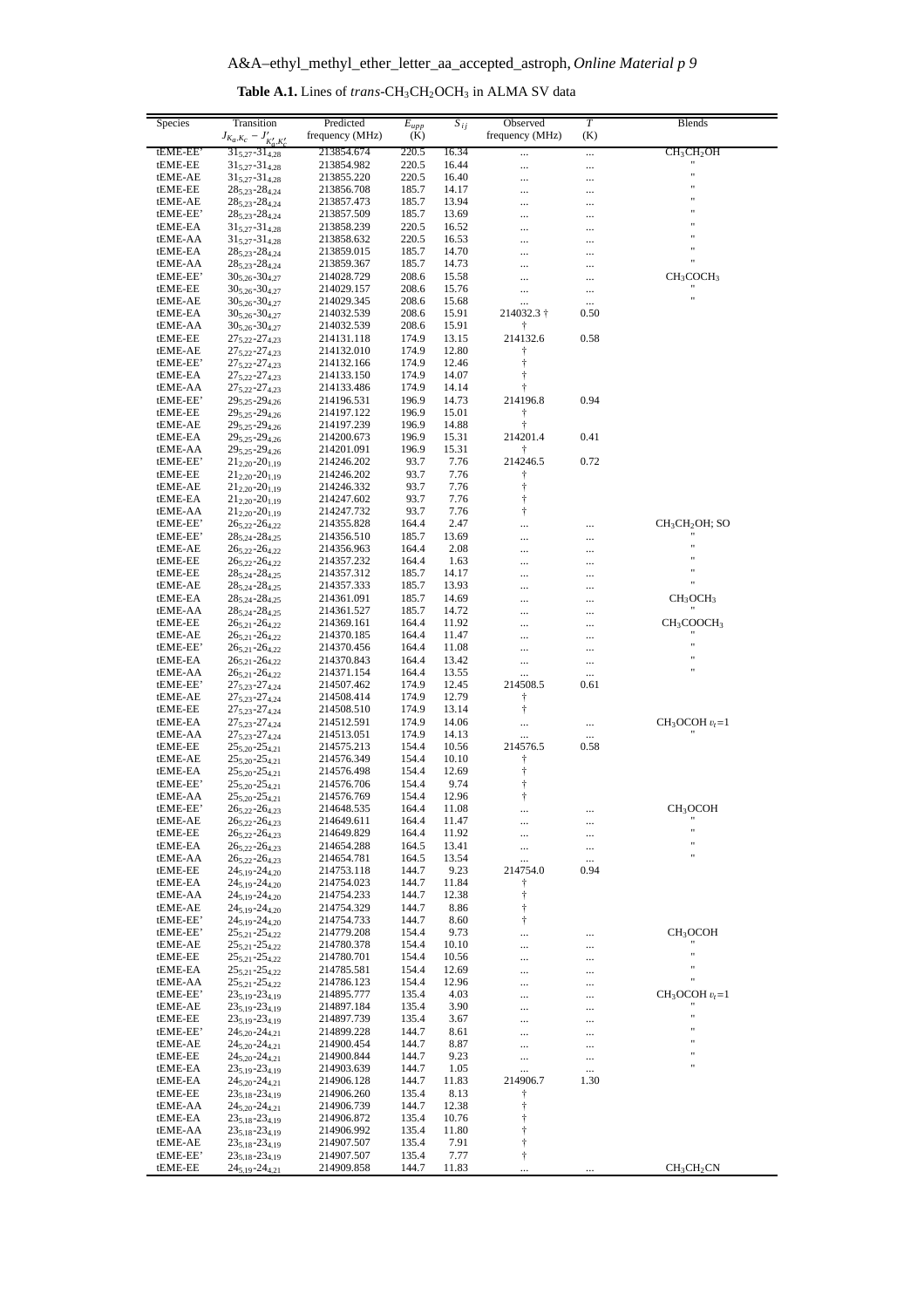$A \& A-ethyl\_methyl\_ether\_letter\_aa\_accepted\_astroph, *Online Material p 10*$ 

| Species             | Transition                                         | Predicted                | $E_{upp}$      | $S_{ij}$      | Observed        | $\overline{T}$ | <b>Blends</b>                                            |
|---------------------|----------------------------------------------------|--------------------------|----------------|---------------|-----------------|----------------|----------------------------------------------------------|
|                     | $J_{K_a,K_c} - J'_{K'_a,K'_c}$                     | frequency (MHz)          | (K)            |               | frequency (MHz) | (K)            |                                                          |
| tEME-EA             | $24_{5,19} - 24_{4,21}$                            | 214910.548               | 144.7          | 0.55          |                 |                |                                                          |
| tEME-AE             | $24_{5,19} - 24_{4,21}$                            | 214911.166               | 144.7          | 3.51          |                 |                |                                                          |
| tEME-EE'            | $24_{5,19} - 24_{4,21}$                            | 214911.685               | 144.7          | 3.77          | $\ddotsc$       |                | $^{\dagger}$                                             |
| tEME-EE'            | $23_{5,19} - 23_{4,20}$                            | 215008.545               | 135.4          | 7.77          | .               | .              | $CH3OCOH vt=2$                                           |
| tEME-AE<br>tEME-EE  | $23_{5,19} - 23_{4,20}$                            | 215009.791               | 135.4          | 7.91          | .               | .              | $^{\dagger}$                                             |
| tEME-EA             | $23_{5,19} - 23_{4,20}$<br>$23_{5,19} - 23_{4,20}$ | 215010.209<br>215015.810 | 135.4<br>135.4 | 8.13<br>10.75 | <br>215016.5    | <br>1.16       |                                                          |
| tEME-AA             | $23_{5,19} - 23_{4,20}$                            | 215016.519               | 135.4          | 11.80         | $\ddagger$      |                |                                                          |
| tEME-EE             | $23_{5,18} - 23_{4,20}$                            | 215018.730               | 135.4          | 3.67          | $\ddotsc$       |                | CH <sub>3</sub> OCOD                                     |
| tEME-EA             | $23_{5,18} - 23_{4,20}$                            | 215019.043               | 135.4          | 1.05          |                 | .              |                                                          |
| tEME-AE             | $23_{5,18} - 23_{4,20}$                            | 215020.114               | 135.4          | 3.90          | .               | .              | $\ddot{\phantom{0}}$                                     |
| tEME-EE'            | $23_{5,18} - 23_{4,20}$                            | 215020.693               | 135.4          | 4.03          |                 |                | $\ddot{\phantom{0}}$                                     |
| tEME-EE'            | $22_{5,18} - 22_{4,18}$                            | 215027.250               | 126.6          | 4.02          | .               |                | U-line                                                   |
| tEME-AE             | $22_{5,18} - 22_{4,18}$                            | 215028.719               | 126.6          | 3.99          | .               |                | Ħ                                                        |
| tEME-EE             | $22_{5.18} - 22_{4.18}$                            | 215029.330               | 126.6          | 4.00          |                 |                | $\ddot{\phantom{0}}$                                     |
| tEME-EA             | $22_{5,18} - 22_{4,18}$                            | 215035.544               | 126.6          | 1.78          | .               | .              | CH <sub>3</sub> OCOD, CH <sub>3</sub> COOCH <sub>3</sub> |
| tEME-EE             | $22_{5,17} - 22_{4,18}$<br>$22_{5,17} - 22_{4,18}$ | 215037.639               | 126.6          | 7.33          | .               |                | $\mathbf{H}$                                             |
| tEME-EA<br>tEME-AA  | $22_{5,17} - 22_{4,18}$                            | 215038.085<br>215038.089 | 126.6<br>126.6 | 9.45<br>11.23 | <br>.           |                | CH <sub>3</sub> CH <sub>2</sub> CN                       |
| tEME-AE             | $22_{5,17} - 22_{4,18}$                            | 215038.890               | 126.6          | 7.24          | .               | <br>           |                                                          |
| tEME-EE'            | $22_{5,17} - 22_{4,18}$                            | 215039.292               | 126.6          | 7.21          |                 |                | $^{\dagger}$                                             |
| tEME-AA             | $35_{2,33} - 34_{3,32}$                            | 215107.148               | 250.8          | 9.27          | .               | .              | $CH3COOCH3$ , CH <sub>3</sub> OCOH $vt=2$                |
| tEME-EA             | $35_{2,33} - 34_{3,32}$                            | 215107.270               | 250.8          | 9.27          | .               |                |                                                          |
| tEME-EE'            | $22_{5,18} - 22_{4,19}$                            | 215107.270               | 126.6          | 7.21          | .               |                | $^{\dagger}$                                             |
| tEME-AE             | $22_{5,18} - 22_{4,19}$                            | 215108.508               | 126.6          | 7.24          | .               | .              | $^{\dagger}$                                             |
| tEME-EE             | $22_{5,18} - 22_{4,19}$                            | 215108.923               | 126.6          | 7.33          | .               | .              | $^{\dagger}$<br>$^{\dagger}$                             |
| tEME-AE             | $35_{2,33} - 34_{3,32}$                            | 215109.184               | 250.8          | 9.27          | .               |                | $^{\dagger}$                                             |
| tEME-EE             | 352.33-343.32                                      | 215109.306               | 250.8          | 9.27          | .               | .              | $\mathbf{u}$                                             |
| tEME-EE'            | $35_{2,33} - 34_{3,32}$                            | 215109.306               | 250.8          | 9.27          | .               |                | CH <sub>3</sub> O <sup>13</sup> COH                      |
| tEME-EA<br>tEME-AA  | $22_{5,18} - 22_{4,19}$<br>$22_{5,18} - 22_{4,19}$ | 215114.713<br>215115.545 | 126.6<br>126.6 | 9.44<br>11.22 |                 |                |                                                          |
| tEME-EE             | $22_{5,17} - 22_{4,19}$                            | 215117.232               | 126.6          | 3.90          | .<br>.          | .<br>          | CH <sub>3</sub> CH <sub>2</sub> CN                       |
| tEME-EA             | $22_{5,17} - 22_{4,19}$                            | 215117.254               | 126.6          | 1.78          |                 |                |                                                          |
| tEME-AE             | $22_{5,17} - 22_{4,19}$                            | 215118.679               | 126.6          | 3.99          |                 | .              | $^{\dagger}$                                             |
| tEME-EE'            | $22_{5,17} - 22_{4,19}$                            | 215119.312               | 126.6          | 4.02          | $\ddotsc$       |                | $\ddot{\phantom{0}}$                                     |
| tEME-EE'            | $21_{5,17} - 21_{4,17}$                            | 215139.474               | 118.0          | 3.75          |                 |                | $CH3O13COH vt=1$                                         |
| tEME-AE             | $21_{5,17} - 21_{4,17}$                            | 215141.013               | 118.0          | 3.82          | 215141.0        | 0.59           | $CH_3O^{13}COH v_t = 1$                                  |
| tEME-EE             | $21_{5,17} - 21_{4,17}$                            | 215141.682               | 118.0          | 3.85          | ŧ               |                |                                                          |
| tEME-EA             | $21_{5,17} - 21_{4,17}$                            | 215148.139               | 118.0          | 2.58          | 215150.7        | 1.28           |                                                          |
| tEME-EE             | $21_{5,16} - 21_{4,17}$                            | 215149.914               | 118.0          | 6.81          | ŧ               |                |                                                          |
| tEME-AA             | $21_{5,16} - 21_{4,17}$                            | 215150.202               | 118.0          | 10.66         | $\dagger$       |                |                                                          |
| tEME-EA             | $21_{5,16} - 21_{4,17}$                            | 215150.327               | 118.0          | 8.07          | ŧ               |                |                                                          |
| tEME-AE<br>tEME-EE' | $21_{5,16} - 21_{4,17}$<br>$21_{5,16} - 21_{4,17}$ | 215151.142<br>215151.503 | 118.0<br>118.0 | 6.84<br>6.91  | 215150.7†<br>ŧ  | 1.28           |                                                          |
| tEME-EE'            | $22_{5,17} - 22_{4,18}$                            | 215195.665               | 118.0          | 6.91          |                 |                | SO                                                       |
| tEME-AE             | $22_{5,17} - 22_{4,18}$                            | 215196.869               | 118.0          | 6.84          |                 |                | $^{\rm{II}}$                                             |
| tEME-EE             | $22_{5,17} - 22_{4,18}$                            | 215197.254               | 118.0          | 6.81          | .               |                | $^{\rm{II}}$                                             |
| tEME-EA             | $22_{5,17} - 22_{4,18}$                            | 215203.100               | 118.0          | 8.07          |                 |                | $\ddot{\phantom{0}}$                                     |
| tEME-AA             | $22_{5,17} - 22_{4,18}$                            | 215204.068               | 118.0          | 10.66         | .               | .              |                                                          |
| tEME-EA             | $22_{5,16} - 22_{4,18}$                            | 215205.287               | 118.0          | 2.58          | .               | .              | $^{\dagger}$                                             |
| tEME-EE             | $22_{5,16} - 22_{4,18}$                            | 215205.486               | 118.0          | 3.84          |                 |                |                                                          |
| tEME-AE             | $22_{5,16} - 22_{4,18}$                            | 215206.998               | 118.0          | 3.82          | .               |                | $^{\dagger}$<br>$^{\dagger}$                             |
| tEME-EE'            | $22_{5,16} - 22_{4,18}$                            | 215207.694               | 118.0          | 3.75          | .               |                | $^{\dagger}$                                             |
| tEME-EE'            | $20_{5,16} - 20_{4,16}$                            | 215234.851               | 109.9          | 3.26          |                 |                | $\mathbf{H}$                                             |
| tEME-AE<br>tEME-EE  | $20_{5,16} - 20_{4,16}$<br>$20_{5,16} - 20_{4,16}$ | 215236.480<br>215237.223 | 109.9<br>109.9 | 3.41<br>3.55  |                 |                | $\ddot{\phantom{0}}$                                     |
| tEME-EA             | $20_{5,16} - 20_{4,16}$                            | 215243.901               | 109.9          | 3.19          | <br>            |                | CH <sub>3</sub> COOCH <sub>3</sub>                       |
|                     |                                                    |                          |                |               |                 |                | $CH3O13COH, CH3CH2CN v13/v21$                            |
| tEME-EE             | $20_{5,15} - 20_{4,16}$                            | 215245.438               | 109.9          | 6.54          |                 |                |                                                          |
| tEME-AA             | $20_{5,15} - 20_{4,16}$                            | 215245.691               | 109.9          | 10.09         |                 |                | $\ddot{\phantom{0}}$                                     |
| tEME-EA             | $20_{5.15} - 20_{4.16}$                            | 215245.934               | 109.9          | 6.89          |                 |                | $^{\dagger}$<br>$^{\rm{II}}$                             |
| tEME-AE             | $20_{5,15} - 20_{4,16}$                            | 215246.615               | 109.9          | 6.67          | .               |                | $\ddot{\phantom{0}}$                                     |
| tEME-EE'            | $20_{5,15} - 20_{4,16}$                            | 215246.907               | 109.9          | 6.83          |                 |                |                                                          |
| tEME-EE'<br>tEME-AE | $20_{5,16} - 20_{4,17}$<br>$20_{5,16} - 20_{4,17}$ | 215274.126<br>215275.268 | 109.9<br>109.9 | 6.83<br>6.67  |                 |                | $CH3COOCH3$ , U-line                                     |
| tEME-EE             | $20_{5,16} - 20_{4,17}$                            | 215275.595               | 109.9          | 6.54          | <br>            | .<br>          | $\ddot{\phantom{0}}$                                     |
| tEME-EA             | $20_{5,16} - 20_{4,17}$                            | 215281.378               | 109.9          | 6.89          |                 |                | U-line                                                   |
| tEME-AA             | $20_{5,16} - 20_{4,17}$                            | 215282.470               | 109.9          | 10.09         | .               | .              | $^{\dagger}$                                             |
| tEME-EA             | $20_{5,15} - 20_{4,17}$                            | 215283.411               | 109.9          | 3.19          |                 |                | Ħ                                                        |
| tEME-EE             | $20_{5,15} - 20_{4,17}$                            | 215283.810               | 109.9          | 3.55          |                 |                | $^{\dagger}$                                             |
| tEME-AE             | $20_{5.15} - 20_{4.17}$                            | 215285.403               | 109.9          | 3.41          | .               | .              | $^{\rm{II}}$                                             |
| tEME-EE'            | $20_{5,15} - 20_{4,17}$                            | 215286.182               | 109.9          | 3.26          |                 |                | $\mathbf{H}$                                             |
| tEME-EE'            | $19_{5,15} - 19_{4,15}$                            | 215315.464               | 102.2          | 2.57          |                 |                | U-line                                                   |
| tEME-AE             | $19_{5,15} - 19_{4,15}$                            | 215317.213               | 102.2          | 2.79          | 215317.4        | 0.54           | U-line                                                   |
| tEME-EE             | $19_{5,15} - 19_{4,15}$                            | 215318.057               | 102.2          | 3.02          | $\dagger$       |                |                                                          |
| tEME-EA<br>tEME-EE  | $19_{5,15} - 19_{4,15}$                            | 215324.992               | 102.2          | 3.49          | 215327.2        | 1.96           | ${}^{13}CH_3OCOH v_t = 1$                                |
| tEME-AA             | $19_{5,14} - 19_{4,15}$<br>$19_{5,14} - 19_{4,15}$ | 215326.280<br>215326.637 | 102.2<br>102.2 | 6.50<br>9.52  | Ť<br>$\dagger$  |                |                                                          |
| tEME-EA             | $19_{5,14} - 19_{4,15}$                            | 215326.971               | 102.2          | 6.03          | $\dagger$       |                |                                                          |
| tEME-AE             | $19_{5,14} - 19_{4,15}$                            | 215327.373               | 102.2          | 6.72          | $^\dagger$      |                |                                                          |
| tEME-EE'            | $19_{5,14} - 19_{4,15}$                            | 215327.561               | 102.2          | 6.95          | $\ddagger$      |                |                                                          |
| tEME-EE'            | $19_{5,15} - 19_{4,16}$                            | 215343.169               | 102.2          | 6.95          |                 |                | CH <sub>3</sub> OCOH                                     |
| tEME-AE             | $19_{5,15} - 19_{4,16}$                            | 215344.214               | 102.2          | 6.72          |                 | $\ddotsc$      |                                                          |

Table A.1. continued.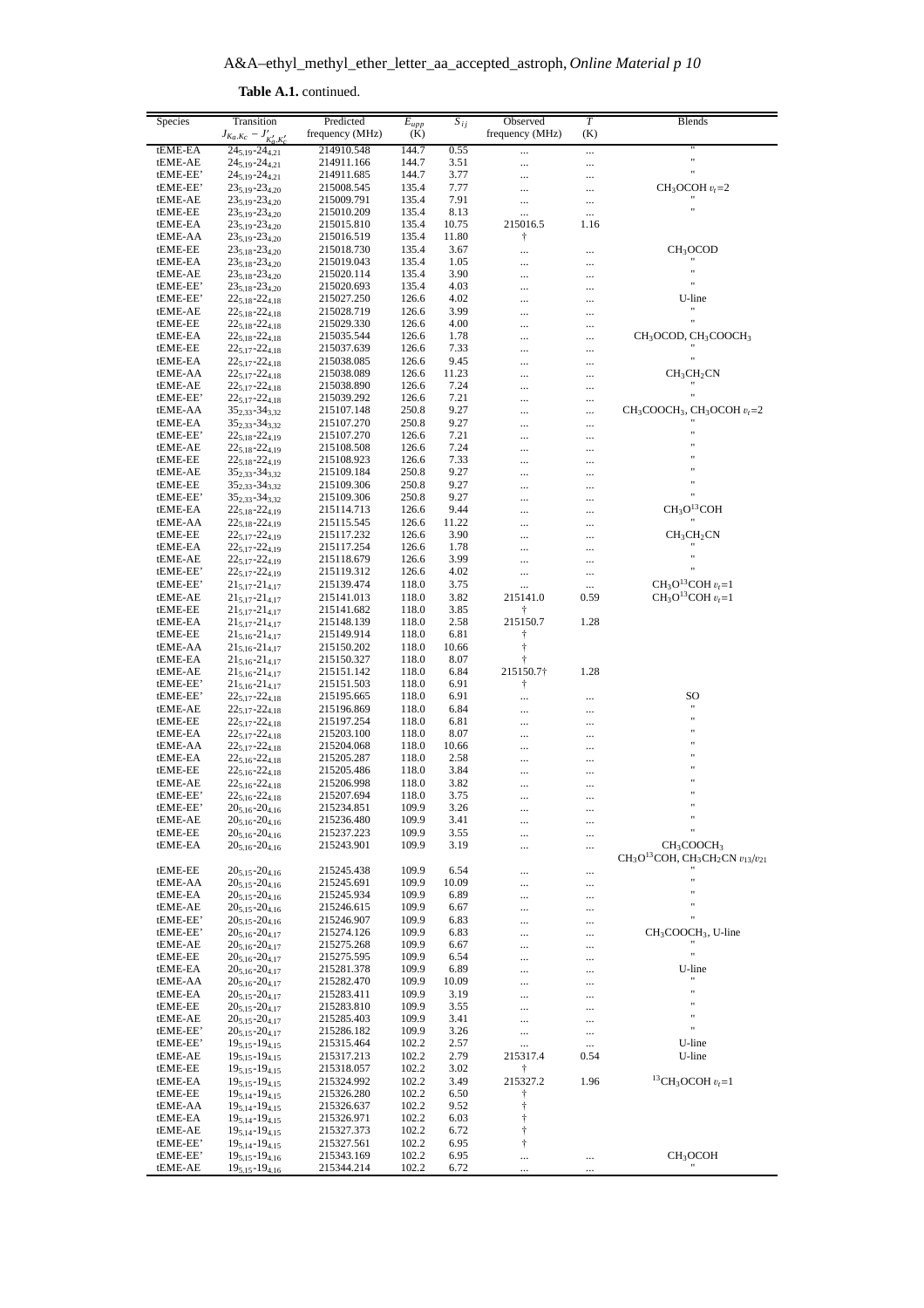A&A-ethyl\_methyl\_ether\_letter\_aa\_accepted\_astroph, Online Material p 11

| Species  | Transition                     | Predicted       | $E_{upp}$ | $S_{ij}$ | Observed        | $\overline{T}$ | <b>Blends</b>                            |
|----------|--------------------------------|-----------------|-----------|----------|-----------------|----------------|------------------------------------------|
|          | $J_{K_a,K_c} - J'_{K'_a,K'_c}$ | frequency (MHz) | (K)       |          | frequency (MHz) | (K)            |                                          |
| tEME-EE  | $19_{5,15} - 19_{4,16}$        | 215344.450      | 102.2     | 6.50     |                 |                |                                          |
|          |                                |                 |           |          | <br>215351.2    | <br>0.91       | $CH_3CH_2CN$ (v=0, $v_{13}/v_{21}$ )     |
| tEME-EA  | $19_{5,15} - 19_{4,16}$        | 215350.059      | 102.2     | 6.03     |                 |                |                                          |
| tEME-AA  | $19_{5,15} - 19_{4,16}$        | 215351.248      | 102.2     | 9.52     | Ť<br>$\dagger$  |                |                                          |
| tEME-EA  | $19_{5,14} - 19_{4,16}$        | 215352.037      | 102.2     | 3.49     |                 |                |                                          |
| tEME-EE  | $19_{5,14} - 19_{4,16}$        | 215352.674      | 102.2     | 3.02     | ŧ               |                |                                          |
| tEME-AE  | $19_{5,14} - 19_{4,16}$        | 215354.374      | 102.2     | 2.79     |                 |                | $CH_3CH_2CN$ ( $v=0$ , $v_{13}/v_{21}$ ) |
| tEME-EE' | $19_{5,14} - 19_{4,16}$        | 215355.266      | 102.2     | 2.57     |                 |                |                                          |
| tEME-EE' | $12_{3,10} - 11_{2,9}$         | 215361.252      | 40.5      | 4.16     | 215361.7        | 0.43           |                                          |
| tEME-EE  | $12_{3,10} - 11_{2,9}$         | 215361.484      | 40.5      | 4.18     | $\ddagger$      |                |                                          |
| tEME-AE  | $12_{3,10} - 11_{2,9}$         | 215361.676      | 40.5      | 4.17     | $\dagger$       |                |                                          |
| tEME-EA  | $12_{3,10} - 11_{2,9}$         | 215364.224      | 40.5      | 4.19     |                 |                | CH <sub>3</sub> CH <sub>2</sub> OH       |
| tEME-AA  | $12_{3,10} - 11_{2,9}$         | 215364.533      | 40.5      | 4.20     |                 |                |                                          |
| tEME-EA  | $18_{5,14} - 18_{4,14}$        | 215393.299      | 94.8      | 3.48     | 215395.5        | 1.01           |                                          |
| tEME-EE  | $18_{5,13} - 18_{4,14}$        | 215394.256      | 94.8      | 6.65     | Ť               |                |                                          |
| tEME-AA  | $18_{5,13} - 18_{4,14}$        | 215394.875      | 94.8      | 8.95     | $\dagger$       |                |                                          |
| tEME-AE  | $18_{5,13} - 18_{4,14}$        | 215395.227      | 94.8      | 6.94     | $\dagger$       |                |                                          |
| tEME-EA  | $18_{5,13} - 18_{4,14}$        | 215395.264      | 94.8      | 5.47     | ŧ               |                |                                          |
| tEME-EE' | $18_{5,13} - 18_{4,14}$        | 215395.280      | 94.8      | 7.19     | ŧ               |                |                                          |
| tEME-EE' | $18_{5,14} - 18_{4,15}$        | 215403.394      | 94.8      | 7.19     | 215404.5        | 0.91           |                                          |
| tEME-AE  | $18_{5,14} - 18_{4,15}$        | 215404.308      | 94.8      | 6.94     | t               |                |                                          |
| tEME-EE  | $18_{5,14} - 18_{4,15}$        | 215404.417      | 94.8      | 6.65     | t               |                |                                          |
| tEME-EA  | $18_{5,14} - 18_{4,15}$        | 215409.728      | 94.8      | 5.47     | 215411.2        | 0.59           |                                          |
| tEME-AA  | $18_{5,14} - 18_{4,15}$        | 215410.979      | 94.8      | 8.95     | t               |                |                                          |
| tEME-EA  | $18_{5,14} - 18_{4,15}$        | 215411.693      | 94.8      | 3.48     | ŧ               |                |                                          |
| tEME-EE  | $18_{5,14} - 18_{4,15}$        | 215412.657      | 94.8      | 2.31     | $\ddagger$      |                |                                          |
| tEME-EA  | $17_{5,13} - 17_{4,13}$        | 215450.467      | 87.9      | 3.22     | 215451.7        | 1.65           |                                          |
| tEME-EE  | $17_{5,12} - 17_{4,13}$        | 215450.974      | 87.9      | 6.90     | Ť               |                |                                          |
| tEME-EE' | $17_{5,12} - 17_{4,13}$        | 215451.703      | 87.9      | 7.39     | $\ddagger$      |                |                                          |
| tEME-AE  | $17_{5,12} - 17_{4,13}$        | 215451.799      | 87.9      | 7.18     | Ť               |                |                                          |
| tEME-AA  | $17_{5,12} - 17_{4,13}$        | 215452.025      | 87.9      | 8.39     | ŧ               |                |                                          |
| tEME-EA  | $17_{5,12} - 17_{4,13}$        | 215452.436      | 87.9      | 5.17     | ŧ               |                |                                          |
| tEME-EE' | $17_{5,13} - 17_{4,13}$        | 215455.422      | 87.9      | 7.39     | 215456.2        | 1.60           | ${}^{13}CH_3OCOH v_t = 1$                |
| tEME-EE  | $17_{5,13} - 17_{4,13}$        | 215456.151      | 87.9      | 6.90     | Ť               |                |                                          |
| tEME-AE  | $17_{5,13} - 17_{4,13}$        | 215456.193      | 87.9      | 7.18     |                 |                |                                          |
| tEME-EA  | $17_{5,13} - 17_{4,14}$        | 215461.025      | 87.9      | 5.17     | 215462.2        | 1.81           | U-line                                   |
| tEME-AA  |                                | 215462.304      | 87.9      | 8.39     | Ť               |                |                                          |
|          | $17_{5,13} - 17_{4,14}$        |                 |           |          |                 |                |                                          |
| tEME-EA  | $17_{5,12} - 17_{4,14}$        | 215462.994      | 87.9      | 3.22     |                 |                |                                          |
| tEME-EE' | $27_{1,27} - 26_{0,26}$        | 215478.840      | 144.2     | 21.60    | 215479.5        | 1.81           |                                          |
| tEME-EE  | $27_{1,27} - 26_{0,26}$        | 215478.840      | 144.2     | 21.60    | Ť               |                |                                          |
| tEME-AE  | $27_{1,27} - 26_{0,26}$        | 215478.854      | 144.2     | 21.60    | t               |                |                                          |
| tEME-EA  | $27_{1,27} - 26_{0,26}$        | 215479.025      | 144.2     | 21.60    |                 |                |                                          |
| tEME-AA  | $27_{1,27} - 26_{0,26}$        | 215479.039      | 144.2     | 21.60    | t               |                |                                          |
| tEME-EE  | $16_{5,11} - 16_{4,12}$        | 215497.897      | 81.3      | 7.05     | 215498.7        | 1.96           | $CH_3CH_2CN$ $v_{13}/v_{21}$             |
| tEME-EA  | $16_{5,12} - 16_{4,12}$        | 215497.943      | 81.3      | 2.74     | $\ddagger$      |                |                                          |
| tEME-EE' | $16_{5,11} - 16_{4,12}$        | 215498.372      | 81.3      | 7.37     | $\ddagger$      |                |                                          |
| tEME-AE  | $16_{5,11} - 16_{4,12}$        | 215498.590      | 81.3      | 7.23     |                 |                |                                          |
| tEME-AA  | $16_{5,11} - 16_{4,12}$        | 215499.524      | 81.3      | 7.82     | 215500.2 †      | 1.22           |                                          |
| tEME-EE' | $16_{5,12} - 16_{4,13}$        | 215499.830      | 81.3      | 7.37     | Ť               |                |                                          |
| tEME-EA  | $16_{5,11} - 16_{4,12}$        | 215499.921      | 81.3      | 5.08     | t               |                |                                          |
| tEME-EE  | $16_{5,12} - 16_{4,13}$        | 215500.305      | 81.3      | 7.05     | ŧ               |                |                                          |
| tEME-AE  | $16_{5,12} - 16_{4,13}$        | 215500.485      | 81.3      | 7.24     | t               |                |                                          |
| tEME-EA  | $16_{5,12} - 16_{4,13}$        | 215504.636      | 81.3      | 5.08     | 215506.2        | 1.22           | CH <sub>3</sub> C <sup>13</sup> CH       |
| tEME-AA  | $16_{5,12} - 16_{4,13}$        | 215505.905      | 81.3      | 7.82     | $\ddagger$      |                |                                          |
| tEME-EA  | $16_{5,11} - 16_{4,13}$        | 215506.613      | 81.3      | 2.74     | $\ddagger$      |                |                                          |
| tEME-EE  | $15_{5,10} - 15_{4,11}$        | 215536.404      | 75.1      | 6.94     | 215537.7        | 1.33           |                                          |
| tEME-EE' | $15_{5,10} - 15_{4,11}$        | 215536.720      | 75.1      | 7.08     | ŧ               |                |                                          |
| tEME-EA  | $15_{5,11} - 15_{4,11}$        | 215537.002      | 75.1      | 2.05     | $\dagger$       |                |                                          |
| tEME-AE  | $15_{5,10} - 15_{4,11}$        | 215537.010      | 75.1      | 7.03     | $\dagger$       |                |                                          |
| tEME-EE' | $15_{5,11} - 15_{4,12}$        | 215537.169      | 75.1      | 7.08     |                 |                |                                          |
| tEME-EE  | $15_{5,11} - 15_{4,12}$        | 215537.485      | 75.1      | 6.94     | t               |                |                                          |
| tEME-AE  | $15_{5,11} - 15_{4,12}$        | 215537.757      | 75.1      | 7.08     | t               |                |                                          |
| tEME-AA  | $15_{5,10} - 15_{4,11}$        | 215538.650      | 75.1      | 7.25     |                 |                |                                          |
| tEME-EA  | $15_{5,10} - 15_{4,11}$        | 215538.990      | 75.1      | 5.21     | Ť               |                |                                          |
| tEME-EA  | $15_{5,11} - 15_{4,12}$        | 215541.270      | 75.1      | 5.21     | 215541.5 †      | 1.06           | CH <sub>3</sub> COOCH <sub>3</sub>       |
| tEME-AA  | $15_{5,11} - 15_{4,12}$        | 215542.488      | 75.1      | 7.25     | ŧ               |                |                                          |
| tEME-EA  | $15_{5,10} - 15_{4,12}$        | 215543.258      | 75.1      | 2.05     | $\ddagger$      |                |                                          |
| tEME-EE  | $14_{5.9} - 14_{4.10}$         | 215567.750      | 69.3      | 6.58     | 215567.9        | 2.13           |                                          |
| tEME-EE' | $14_{5,9} - 14_{4,10}$         | 215567.993      | 69.3      | 6.63     | Ť               |                |                                          |
| tEME-EE' | $14_{5,10} - 14_{4,11}$        | 215568.043      | 69.3      | 6.63     | $\ddagger$      |                |                                          |
| tEME-EE  | $14_{5.10} - 14_{4.11}$        | 215568.286      | 69.3      | 6.58     | $\ddagger$      |                |                                          |
| tEME-AE  | $14_{5,9} - 14_{4,10}$         | 215568.316      | 69.3      | 6.61     |                 |                |                                          |
| tEME-AE  | $14_{5,10} - 14_{4,11}$        | 215568.602      | 69.3      | 6.61     | 215571.7        | 1.89           | $CH3OCOH vt=1$                           |
| tEME-AE  | $14_{5,10} - 14_{4,10}$        | 215568.774      | 69.3      | 1.23     | Ť               |                |                                          |
| tEME-AA  | $14_{5.9} - 14_{4.10}$         | 215570.539      | 69.3      | 6.68     | $\ddagger$      |                |                                          |
| tEME-EA  | $14_{5,9} - 14_{4,10}$         | 215570.772      | 69.3      | 5.45     | $\ddagger$      |                |                                          |
| tEME-EA  | $14_{5,10} - 14_{4,11}$        | 215571.650      | 69.3      | 5.45     | $\dagger$       |                |                                          |
| tEME-AA  | $14_{5,10} - 14_{4,11}$        | 215572.766      | 69.3      | 6.68     | ŧ               |                |                                          |
| tEME-EA  | $14_{5,9} - 14_{4,11}$         | 215573.648      | 69.3      | 1.23     | $\ddagger$      |                |                                          |
| tEME-EE  | $13_{5,8} - 13_{4,9}$          | 215593.014      | 63.9      | 6.08     | 215593.5        | 1.41           |                                          |
| tEME-EE' | $13_{5,9} - 13_{4,10}$         | 215593.138      | 63.9      | 6.09     | ŧ               |                |                                          |
| tEME-EE' | $13_{5,8} - 13_{4,9}$          | 215593.228      | 63.9      | 6.09     | $^\dagger$      |                |                                          |
| tEME-EE  | $13_{5,9} - 13_{4,10}$         | 215593.353      | 63.9      | 6.08     | $\dagger$       |                |                                          |
| tEME-AE  | $13_{5,8} - 13_{4,9}$          | 215593.566      | 63.9      | 6.09     | $\dagger$       |                |                                          |
|          |                                |                 |           |          |                 |                |                                          |

Table A.1. continued.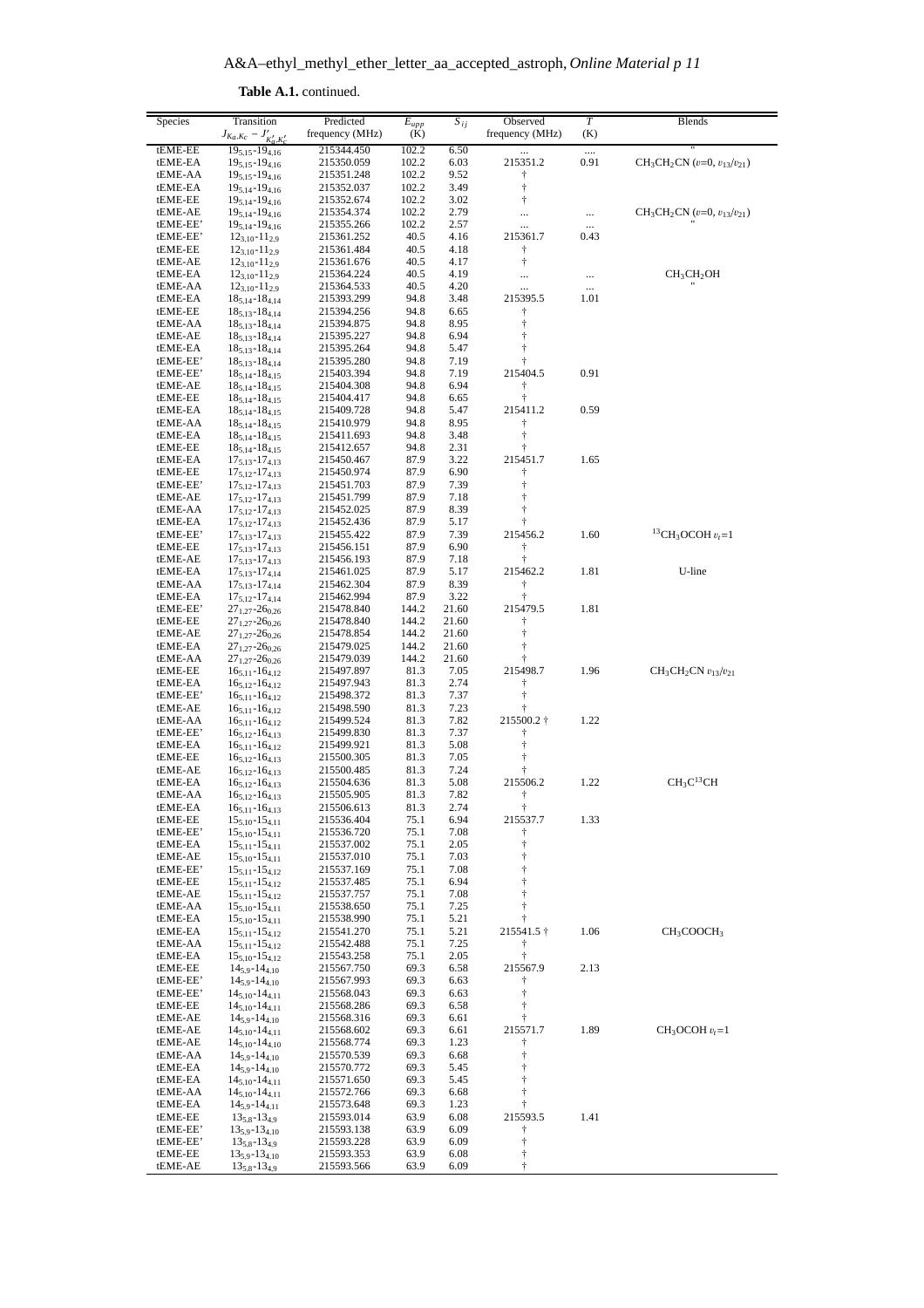A&A-ethyl\_methyl\_ether\_letter\_aa\_accepted\_astroph, Online Material p 12

| Species              | Transition                                         | Predicted                | $\overline{E}_{upp}$ | $S_{ij}$     | Observed                | $\boldsymbol{T}$ | <b>Blends</b>                                                                   |
|----------------------|----------------------------------------------------|--------------------------|----------------------|--------------|-------------------------|------------------|---------------------------------------------------------------------------------|
|                      | $J_{K_a,K_c} - J'_{K'_a,K'_c}$                     | frequency (MHz)          | (K)                  |              | frequency (MHz)         | (K)              |                                                                                 |
| tEME-AE              | $13_{5,9} - 13_{4,10}$                             | 215593.687               | 63.9                 | 6.09         | ŧ                       |                  |                                                                                 |
| tEME-EA              | $13_{5.9} - 13_{4.9}$                              | 215594.282               | 63.9                 | 0.53         | Ť                       |                  |                                                                                 |
| tEME-AA              | $13_{5,8} - 13_{4,9}$                              | 215596.207               | 63.9                 | 6.11         | 215596.5                | 1.12             |                                                                                 |
| tEME-EA              | $13_{5,8} - 13_{4,9}$                              | 215596.289               | 63.9                 | 5.58         | ŧ                       |                  |                                                                                 |
| tEME-EA              | $13_{5,9} - 13_{4,10}$                             | 215596.478               | 63.9                 | 5.58         | $\dagger$               |                  |                                                                                 |
| tEME-AA<br>tEME-EA   | $13_{5,9} - 13_{4,10}$<br>$13_{5,8} - 13_{4,10}$   | 215597.447<br>215598.486 | 63.9<br>63.9         | 6.11<br>0.53 | ŧ<br>t                  |                  |                                                                                 |
| tEME-EE              | $12_{5,7} - 12_{4,8}$                              | 215613.102               | 58.9                 | 5.52         | 215613.7                | 1.89             |                                                                                 |
| tEME-EE'             | $12_{5,8} - 12_{4,9}$                              | 215613.172               | 58.9                 | 5.53         | ŧ                       |                  |                                                                                 |
| tEME-EE'             | $12_{5.7} - 12_{4.8}$                              | 215613.308               | 58.9                 | 5.53         | $\dagger$               |                  |                                                                                 |
| tEME-EE              | $12_{5,8} - 12_{4,9}$                              | 215613.378               | 58.9                 | 5.52         | ŧ                       |                  |                                                                                 |
| tEME-AE              | $12_{5.7} - 12_{4.8}$                              | 215613.651               | 58.9                 | 5.52         | $\dagger$               |                  |                                                                                 |
| tEME-AE              | $12_{5,8} - 12_{4,9}$                              | 215613.720               | 58.9                 | 5.52         | ŧ                       |                  |                                                                                 |
| tEME-EA              | $12_{5,8} - 12_{4,9}$                              | 215616.405               | 58.9                 | 5.37         |                         |                  | <sup>13</sup> CH <sub>3</sub> OCOH $v_t$ =1, CH <sub>3</sub> CH <sub>2</sub> CN |
| tEME-EA              | $12_{5.7} - 12_{4.8}$                              | 215616.490               | 58.9                 | 5.37         | $\ddotsc$               |                  | Ħ                                                                               |
| tEME-AA              | $12_{5.7} - 12_{4.8}$                              | 215616.564               | 58.9                 | 5.53         | .                       | .                |                                                                                 |
| tEME-AA<br>tEME-EE   | $12_{5,8} - 12_{4,9}$<br>$11_{5,6} - 11_{4,7}$     | 215617.221<br>215628.800 | 58.9<br>54.3         | 5.53<br>4.94 | 215629.7                | <br>1.60         |                                                                                 |
| tEME-EE'             | $11_{5.7} - 11_{4.8}$                              | 215628.855               | 54.3                 | 4.94         | $\ddagger$              |                  |                                                                                 |
| tEME-EE'             | $11_{5,6} - 11_{4,7}$                              | 215629.003               | 54.3                 | 4.94         | $\ddagger$              |                  |                                                                                 |
| tEME-EE              | $11_{5,7} - 11_{4,8}$                              | 215629.058               | 54.3                 | 4.94         | t                       |                  |                                                                                 |
| tEME-AE              | $11_{5,6} - 11_{4,7}$                              | 215629.349               | 54.3                 | 4.94         | ŧ                       |                  |                                                                                 |
| tEME-AE              | $11_{5,7} - 11_{4,8}$                              | 215629.404               | 54.3                 | 4.94         | ŧ                       |                  |                                                                                 |
| tEME-EA              | $11_{5,7} - 11_{4,8}$                              | 215632.056               | 54.3                 | 4.91         | 215632.7                | 1.06             |                                                                                 |
| tEME-EA              | $11_{5,6} - 11_{4,7}$                              | 215632.229               | 54.3                 | 4.91         | ŧ                       |                  |                                                                                 |
| tEME-AA              | $11_{5,6} - 11_{4,7}$                              | 215632.425               | 54.3                 | 4.94         | $\dagger$               |                  |                                                                                 |
| tEME-AA              | $11_{5.7} - 11_{4.8}$                              | 215632.754               | 54.3                 | 4.94         | Ť                       |                  |                                                                                 |
| tEME-EE              | $10_{5,5} - 10_{4,6}$                              | 215640.803               | 50.0                 | 4.35         | 215641.1                | 1.31             |                                                                                 |
| tEME-EE'<br>tEME-EE' | $10_{5,6} - 10_{4,7}$<br>$10_{5,5} - 10_{4,6}$     | 215640.854<br>215641.007 | 50.0<br>50.0         | 4.35<br>4.35 | $\ddagger$<br>$\dagger$ |                  |                                                                                 |
| tEME-EE              | $10_{5,6} - 10_{4,7}$                              | 215641.058               | 50.0                 | 4.35         | ŧ                       |                  |                                                                                 |
| tEME-AE              | $10_{5,5} - 10_{4,6}$                              | 215641.354               | 50.0                 | 4.35         | $\ddagger$              |                  |                                                                                 |
| tEME-AE              | $10_{5.6} - 10_{4.7}$                              | 215641.405               | 50.0                 | 4.35         | ŧ                       |                  |                                                                                 |
| tEME-EA              | $10_{5,6} - 10_{4,7}$                              | 215644.051               | 50.0                 | 4.34         | 215644.1                | 1.26             | <sup>13</sup> CH <sub>3</sub> OCOH $v_t$ =1                                     |
| tEME-EA              | $10_{5,5} - 10_{4,6}$                              | 215644.248               | 50.0                 | 4.34         | $\ddagger$              |                  |                                                                                 |
| tEME-AA              | $10_{5,5} - 10_{4,6}$                              | 215644.522               | 50.0                 | 4.35         | $\dagger$               |                  |                                                                                 |
| tEME-AA              | $10_{5,6} - 10_{4,7}$                              | 215644.676               | 50.0                 | 4.35         |                         |                  |                                                                                 |
| tEME-EE              | $9_{5,4} - 9_{4,5}$                                | 215649.740               | 46.1                 | 3.73         | 215650.2                | 1.02             |                                                                                 |
| tEME-EE'             | $9_{5,5} - 9_{4,6}$                                | 215649.791               | 46.1                 | 3.73         | ŧ                       |                  |                                                                                 |
| tEME-EE'             | $9_{5,4} - 9_{4,5}$                                | 215649.944               | 46.1                 | 3.73         | ŧ                       |                  |                                                                                 |
| tEME-EE              | $9_{5,5} - 9_{4,6}$<br>$9_{5,4} - 9_{4,5}$         | 215649.995               | 46.1<br>46.1         | 3.73         | ŧ<br>$\ddagger$         |                  |                                                                                 |
| tEME-AE<br>tEME-AE   | $9_{5,5} - 9_{4,6}$                                | 215650.292<br>215650.343 | 46.1                 | 3.73<br>3.73 |                         |                  |                                                                                 |
| tEME-EA              | $9_{5,5} - 9_{4,6}$                                | 215652.990               | 46.1                 | 3.73         | 215653.2                | 0.92             |                                                                                 |
| tEME-EA              | $9_{5,4} - 9_{4,5}$                                | 215653.193               | 46.1                 | 3.73         | $\ddagger$              |                  |                                                                                 |
| tEME-AA              | $9_{5,4} - 9_{4,5}$                                | 215653.509               | 46.1                 | 3.73         | $\ddagger$              |                  |                                                                                 |
| tEME-AA              | $9_{5,5} - 9_{4,6}$                                | 215653.575               | 46.1                 | 3.73         |                         |                  |                                                                                 |
| tEME-EE              | $8_{5,3} - 8_{4,4}$                                | 215656.176               | 42.7                 | 3.10         | 215656.2                | 1.16             |                                                                                 |
| tEME-EE'             | $8_{5,4} - 8_{4,5}$                                | 215656.227               | 42.7                 | 3.10         | ŧ                       |                  |                                                                                 |
| tEME-EE'             | $8_{5,3} - 8_{4,4}$                                | 215656.380               | 42.7                 | 3.10         | Ť                       |                  |                                                                                 |
| tEME-EE              | $8_{5,4} - 8_{4,5}$                                | 215656.432               | 42.7                 | 3.10         | t                       |                  |                                                                                 |
| tEME-AE              | $8_{5,3} - 8_{4,4}$                                | 215656.730               | 42.7                 | 3.10         | $\dagger$               |                  |                                                                                 |
| tEME-AE<br>tEME-EA   | $8_{5,4} - 8_{4,5}$                                | 215656.781               | 42.7<br>42.7         | 3.10         | t<br>215660.8           |                  |                                                                                 |
| tEME-EA              | $8_{5,4} - 8_{4,5}$<br>$8_{5,3} - 8_{4,4}$         | 215659.431<br>215659.635 | 42.7                 | 3.10<br>3.10 | $^\dagger$              | 1.16             |                                                                                 |
| tEME-AA              | $8_{5,3} - 8_{4,4}$                                | 215659.972               | 42.7                 | 3.10         | $^\dagger$              |                  |                                                                                 |
| tEME-AA              | $8_{5,4} - 8_{4,5}$                                | 215659.998               | 42.7                 | 3.10         | $^\dagger$              |                  |                                                                                 |
| tEME-EE              | $7_{5,2} - 7_{4,3}$                                | 215660.620               | 39.6                 | 2.43         | $^\dagger$              |                  |                                                                                 |
| tEME-EE'             | $7_{5,3} - 7_{4,4}$                                | 215660.672               | 39.6                 | 2.43         | $\ddagger$              |                  |                                                                                 |
| tEME-EE'             | $7_{5,2} - 7_{4,3}$                                | 215660.825               | 39.6                 | 2.43         | $\dagger$               |                  |                                                                                 |
| tEME-EE              | $7_{5,3} - 7_{4,4}$                                | 215660.877               | 39.6                 | 2.43         | $\dagger$               |                  |                                                                                 |
| tEME-AE              | $7_{5,2} - 7_{4,3}$                                | 215661.175               | 39.6                 | 2.43         | $\ddagger$              |                  |                                                                                 |
| tEME-AE              | $7_{5,3} - 7_{4,4}$                                | 215661.227               | 39.6                 | 2.43         | $\ddagger$              |                  |                                                                                 |
| tEME-EE              | $6_{5,1}$ -6 <sub>4,2</sub>                        | 215663.523               | 36.9                 | 1.72         | 215664.6                | 1.11             |                                                                                 |
| tEME-EE'<br>tEME-EE' | $6_{5,2} - 6_{4,3}$<br>$6_{5,1} - 6_{4,2}$         | 215663.575<br>215663.728 | 36.9<br>36.9         | 1.72<br>1.72 | Ť<br>$\dagger$          |                  |                                                                                 |
| tEME-EE              | $6_{5,2} - 6_{4,3}$                                | 215663.780               | 36.9                 | 1.72         | t                       |                  |                                                                                 |
| tEME-EA              | $7_{5,3} - 7_{4,4}$                                | 215663.879               | 39.6                 | 2.43         | ŧ                       |                  |                                                                                 |
| tEME-AE              | $6_{5,1} - 6_{4,2}$                                | 215664.080               | 36.9                 | 1.72         | $\dagger$               |                  |                                                                                 |
| tEME-EA              | $7_{5,2} - 7_{4,3}$                                | 215664.084               | 39.6                 | 2.43         | $\dagger$               |                  |                                                                                 |
| tEME-AE              | $6_{5,2} - 6_{4,3}$                                | 215664.131               | 36.9                 | 1.72         | $\dagger$               |                  |                                                                                 |
| tEME-AA              | $7_{5,2} - 7_{4,3}$                                | 215664.430               | 39.6                 | 2.43         | $\dagger$               |                  |                                                                                 |
| tEME-AA              | $7_{5,3} - 7_{4,4}$                                | 215664.439               | 39.6                 | 2.43         | $\dagger$               |                  |                                                                                 |
| tEME-EE              | $5_{5,0}$ -5 <sub>4,1</sub>                        | 215665.279               | 34.6                 | 0.92         | t                       |                  |                                                                                 |
| tEME-EE'             | $5_{5,1} - 5_{4,2}$                                | 215665.331               | 34.6                 | 0.92         | $\dagger$               |                  |                                                                                 |
| tEME-EE'             | $5_{5,0}$ -5 <sub>4,1</sub>                        | 215665.485               | 34.6                 | 0.92         | $\dagger$               |                  |                                                                                 |
| tEME-EE<br>tEME-AE   | $5_{5,1} - 5_{4,2}$                                | 215665.537<br>215665.837 | 34.6<br>34.6         | 0.92<br>0.92 | $\dagger$<br>$\dagger$  |                  |                                                                                 |
| tEME-AE              | $5_{5,0}$ -5 <sub>4,1</sub><br>$5_{5,1} - 5_{4,2}$ | 215665.889               | 34.6                 | 0.92         | $\ddagger$              |                  |                                                                                 |
| tEME-EA              | $6_{5,2}$ -6 <sub>4,3</sub>                        | 215666.786               | 36.9                 | 1.72         | 215667.6                | 0.97             | CH <sub>3</sub> CH <sub>2</sub> CN                                              |
| tEME-AE              | $6_{5,1} - 6_{4,2}$                                | 215666.991               | 36.9                 | 1.72         | ŧ                       |                  |                                                                                 |
| tEME-AE              | $6_{5,1}$ -6 <sub>4,2</sub>                        | 215667.342               | 36.9                 | 1.72         | $\dagger$               |                  |                                                                                 |
| tEME-EA              | $6_{5,2}$ -6 <sub>4.3</sub>                        | 215667.344               | 36.9                 | 1.72         | $\ddagger$              |                  |                                                                                 |

Table A.1. continued.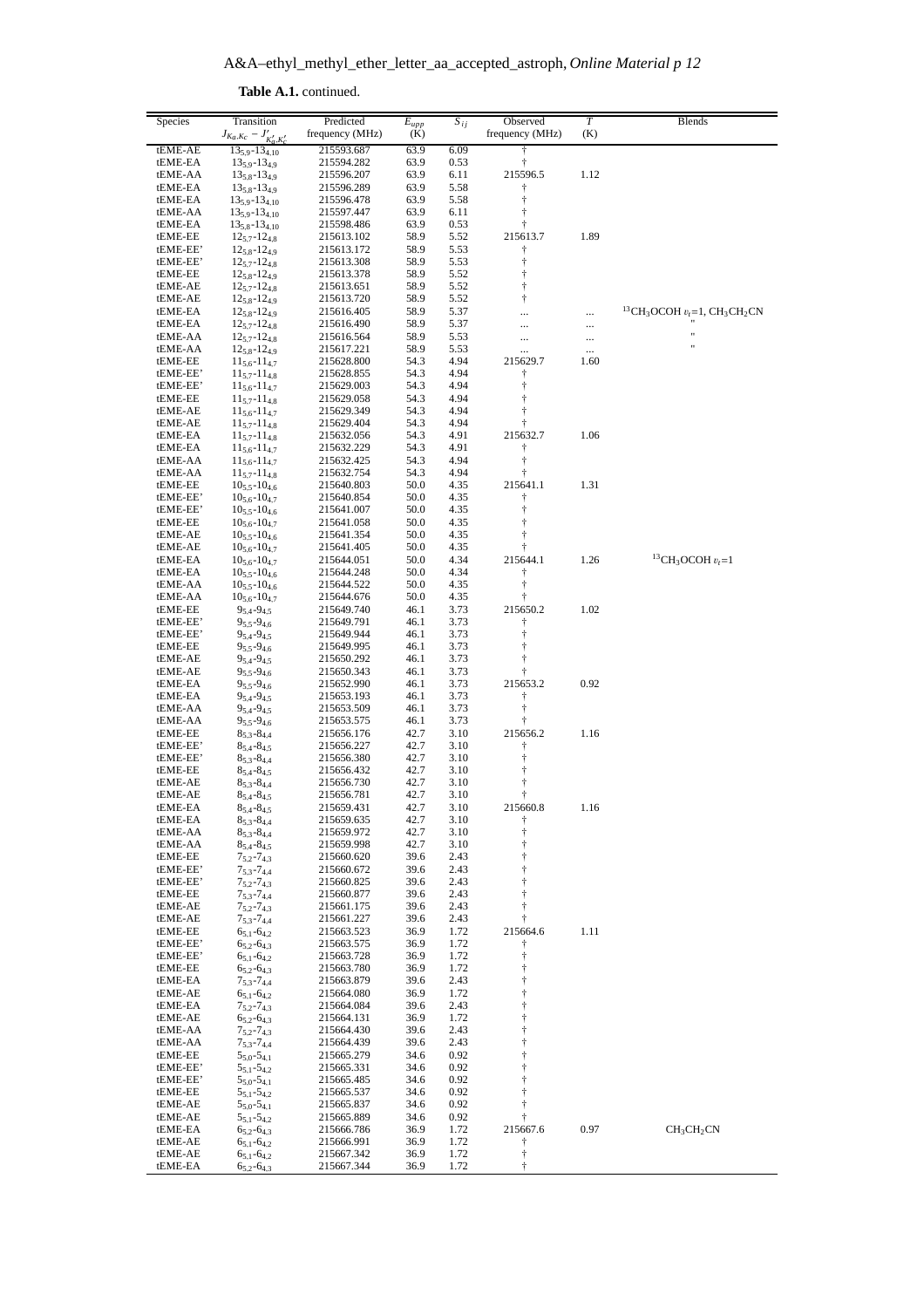| Species             | Transition                                         | Predicted                | $E_{upp}$      | $S_{ij}$       | Observed        | T        | Blends                                   |
|---------------------|----------------------------------------------------|--------------------------|----------------|----------------|-----------------|----------|------------------------------------------|
|                     | $J_{K_a,K_c} - J'_{K'_a,K'_c}$                     | frequency (MHz)          | (K)            |                | frequency (MHz) | (K)      |                                          |
| tEME-AE             | $5_{5,1} - 5_{4,2}$                                | 215668.545               | 34.6           | 0.92           | Ť               |          |                                          |
| tEME-AA             | $5_{5,0} - 5_{4,1}$                                | 215668.751               | 34.6           | 0.92           | $\ddagger$      |          |                                          |
| tEME-AA             | $5_{5,0} - 5_{4,1}$                                | 215669.103               | 34.6           | 0.92           | $\dagger$       |          |                                          |
| tEME-AE             | $5_{5,1} - 5_{4,2}$                                | 215669.103               | 34.6           | 0.92           | $\dagger$       |          |                                          |
| tEME-EE'            | $6_{4,3} - 5_{3,3}$                                | 216054.535               | 26.5           | 3.73           | 216056.4        | 0.95     |                                          |
| tEME-EE             | $6_{4,3} - 5_{3,3}$                                | 216054.868               | 26.5           | 3.73           | Ť               |          |                                          |
| tEME-AE             | $6_{4,3} - 5_{3,3}$                                | 216055.095               | 26.5           | 3.73           | $\dagger$       |          |                                          |
| tEME-EE             | $6_{4,2} - 5_{3,2}$                                | 216055.759               | 26.5           | 3.73           | Ť               |          |                                          |
| tEME-EE'            | $6_{4,2} - 5_{3,2}$                                | 216056.093               | 26.5           | 3.73           | $\ddagger$      |          |                                          |
| tEME-AE             | $6_{4,2} - 5_{3,2}$                                | 216056.319               | 26.5           | 3.73           | ŧ               |          |                                          |
| tEME-EA             | $6_{4,3} - 5_{3,3}$                                | 216058.222               | 26.5           | 3.69           | 216059.3†       | 1.14     |                                          |
| tEME-EA             | $6_{4,2} - 5_{3,2}$                                | 216058.519               | 26.5           | 3.69           | Ť               |          |                                          |
| tEME-AA             | $6_{4,3} - 5_{3,2}$                                | 216058.597               | 26.5           | 3.73           | $\dagger$       |          |                                          |
| tEME-AA             | $6_{4,2} - 5_{3,3}$                                | 216058.930               | 26.5           | 3.73           | t               |          |                                          |
| tEME-EE             | $12_{3,9} - 11_{2,10}$                             | 217007.530               | 40.5           | 4.14           | 217007.6        | 0.49     |                                          |
| tEME-EE'            | $12_{3,9} - 11_{2,10}$                             | 217007.763               | 40.5           | 4.12           | ŧ               |          |                                          |
| tEME-AE             | $12_{3,9} - 11_{2,10}$                             | 217007.939               | 40.5           | 4.13           | ŧ               |          |                                          |
| tEME-EA             | $12_{3.9} - 11_{2.10}$                             | 217009.762               | 40.5           | 4.16           | 217010.6        | 0.54     |                                          |
| tEME-AA             | $12_{3,9} - 11_{2,10}$                             | 217010.054               | 40.5           | 4.16           | Ť               |          |                                          |
| tEME-AA             | $30_{1,29}$ -29 <sub>2,28</sub>                    | 217164.465               | 182.5          | 13.55          | 217165.1        | 2.68     | CH <sub>3</sub> OCOH                     |
| tEME-EA             | $30_{1,29} - 29_{2,28}$                            | 217164.508               | 182.5          | 13.55          | Ť               |          |                                          |
| tEME-AE             | $30_{1,29} - 29_{2,28}$                            | 217165.360               | 182.5          | 13.55          | $\dagger$       |          |                                          |
| tEME-EE             | $30_{1,29} - 29_{2,28}$                            | 217165.402               | 182.5          | 13.55          | ŧ               |          |                                          |
| tEME-EE'            | $30_{1,29}$ -29 <sub>2,28</sub>                    | 217165.402               | 182.5          | 13.55          | Ť               |          |                                          |
| tEME-AA             | $28_{0,28} - 27_{1,27}$                            | 217940.650               | 154.7          | 22.59          | 217940.7        | 1.46     |                                          |
| tEME-EA             | $28_{0,28}$ -27 <sub>1,27</sub>                    | 217940.651               | 154.7          | 22.59          | $\ddagger$      |          |                                          |
| tEME-AE             | $28_{0,28} - 27_{1,27}$                            | 217940.758               | 154.7          | 22.59          | $\dagger$       |          |                                          |
| tEME-EE             | $28_{0,28} - 27_{1,27}$                            | 217940.759               | 154.7          | 22.59          | $\dagger$<br>t  |          |                                          |
| tEME-EE'            | $28_{0,28}$ -27 <sub>1,27</sub>                    | 217940.759               | 154.7          | 22.59          |                 |          |                                          |
| tEME-EE'<br>tEME-EE | $22_{2,21} - 21_{1,20}$<br>$22_{2,21} - 21_{1,20}$ | 219893.140<br>219893.140 | 102.2<br>102.2 | 8.31<br>8.31   | 219893.0<br>ŧ   | 0.86     |                                          |
| tEME-AE             |                                                    |                          | 102.2          | 8.31           | $\ddagger$      |          |                                          |
| tEME-EA             | $22_{2,21}$ -21 <sub>1,20</sub>                    | 219893.263               | 102.2          |                | 219894.5†       | 0.66     |                                          |
| tEME-AA             | $22_{2,21} - 21_{1,20}$                            | 219894.511<br>219894.635 | 102.2          | 8.31<br>8.31   | Ť               |          |                                          |
| tEME-EE'            | $22_{2,21}$ -21 <sub>1.20</sub>                    | 222861.487               | 154.8          | 22.63          | 222861.2        | 3.06     | CH <sub>3</sub> OCHO                     |
| tEME-EE             | $28_{1,28} - 27_{0,27}$                            |                          |                |                |                 |          |                                          |
| tEME-AE             | $28_{1,28} - 27_{0,27}$                            | 222861.487<br>222861.500 | 154.8<br>154.8 | 22.63<br>22.63 | Ť<br>$\dagger$  |          |                                          |
| tEME-EA             | $28_{1,28} - 27_{0,27}$                            |                          | 154.8          | 22.63          | ŧ               |          |                                          |
| tEME-AA             | $28_{1,28} - 27_{0,27}$                            | 222861.655<br>222861.668 | 154.8          | 22.63          | ŧ               |          |                                          |
|                     | $28_{1,28} - 27_{0,27}$                            |                          |                | 4.38           |                 |          | CH <sub>3</sub> O <sup>13</sup> COH      |
| tEME-EE'            | $13_{3,11} - 12_{2,10}$                            | 222980.574               | 45.5           |                |                 |          |                                          |
| tEME-EE<br>tEME-AE  | $13_{3,11} - 12_{2,10}$                            | 222980.720               | 45.5           | 4.39<br>4.39   |                 |          | 11                                       |
| tEME-EA             | $13_{3,11} - 12_{2,10}$<br>$13_{3,11} - 12_{2,10}$ | 222980.951<br>222983.368 | 45.5<br>45.5   | 4.40           |                 |          | $\mathbf{H}$                             |
| tEME-AA             | $13_{3,11} - 12_{2,10}$                            | 222983.672               | 45.5           | 4.40           | $\ldots$        | .        | Ħ                                        |
| tEME-EE             | $16_{2,14} - 15_{1,15}$                            | 223403.761               | 57.4           | 2.48           | <br>223403.5    | <br>0.82 | CH <sub>3</sub> OCH <sub>3</sub>         |
| tEME-EE'            | $16_{2,14} - 15_{1,15}$                            | 223403.762               | 57.4           | 2.48           | ŧ               |          |                                          |
| tEME-AE             | $16_{2,14} - 15_{1,15}$                            | 223404.001               | 57.4           | 2.48           | ŧ               |          |                                          |
| tEME-EA             | $16_{2,14} - 15_{1,15}$                            | 223405.432               | 57.4           | 2.48           |                 |          | CH <sub>3</sub> OCH <sub>3</sub>         |
| tEME-AA             | $16_{2,14} - 15_{1,15}$                            | 223405.671               | 57.4           | 2.48           |                 |          |                                          |
| tEME-EE'            | $7_{4,4} - 6_{3,4}$                                | 224103.753               | 29.2           | 3.89           | 224104.2        | 1.49     |                                          |
| tEME-EE             | $7_{4,4} - 6_{3,4}$                                | 224104.093               | 29.2           | 3.88           | Ť               |          |                                          |
| tEME-AE             | $7_{4,4} - 6_{3,4}$                                | 224104.315               | 29.2           | 3.89           | ŧ               |          |                                          |
| tEME-EE             | $7_{4,3} - 6_{3,3}$                                | 224104.926               | 29.2           | 3.88           | $\dagger$       |          |                                          |
| tEME-EE'            | $7_{4,3} - 6_{3,3}$                                | 224105.266               | 29.2           | 3.89           | $\dagger$       |          |                                          |
| tEME-AE             | $7_{4,3} - 6_{3,3}$                                | 224105.490               | 29.2           | 3.89           | Ť               |          |                                          |
| tEME-AA             | $7_{4,4} - 6_{3,3}$                                | 224107.456               | 29.2           | 3.90           | 224108.0 †      | 1.12     |                                          |
| tEME-EA             | $7_{4,4} - 6_{3,4}$                                | 224107.546               | 29.2           | 3.58           | Ť               |          |                                          |
| tEME-EA             | $7_{4,3} - 6_{3,3}$                                | 224107.581               | 29.2           | 3.58           | $\dagger$       |          |                                          |
| tEME-AA             | $7_{4,3} - 6_{3,4}$                                | 224108.457               | 29.2           | 3.90           | $\ddagger$      |          |                                          |
| tEME-EE             | $13_{3,10} - 12_{2,11}$                            | 225283.674               | 45.5           | 4.33           | 225283.2        | 1.41     | CH <sub>3</sub> CH <sub>2</sub> OH       |
| tEME-EE'            | $13_{3,10} - 12_{2,11}$                            | 225283.820               | 45.5           | 4.33           | Ť               |          |                                          |
| tEME-AE             | $13_{3,10} - 12_{2,11}$                            | 225284.043               | 45.5           | 4.33           | $\ddagger$      |          |                                          |
| tEME-EA             | $13_{3,10} - 12_{2,11}$                            | 225285.990               | 45.5           | 4.34           | $\ddagger$      |          |                                          |
| tEME-AA             | $13_{3,10} - 12_{2,11}$                            | 225286.286               | 45.5           | 4.34           | Ť               |          |                                          |
| tEME-EE'            | $23_{2,22} - 22_{1,21}$                            | 225494.508               | 111.0          | 8.90           | 225494.6        | 0.72     |                                          |
| tEME-EE             | $23_{2,22} - 22_{1,21}$                            | 225494.508               | 111.0          | 8.90           | Ť               |          |                                          |
| tEME-AE             | $23_{2,22} - 22_{1,21}$                            | 225494.625               | 111.0          | 8.90           | $\dagger$       |          |                                          |
| tEME-EA             | 232222121                                          | 225495.848               | 111.0          | 8.90           | $\dagger$       |          |                                          |
| tEME-AA             | $23_{2,22} - 22_{1,21}$                            | 225495.965               | 111.0          | 8.90           | Ť               |          |                                          |
| tEME-EA             | $29_{0,29}$ -28 <sub>1,28</sub>                    | 226057.836               | 165.7          | 23.62          | 226058.4        | 3.50     | CH <sub>3</sub> CH <sub>2</sub> OH       |
| tEME-AA             | $29_{0,29}$ -28 <sub>1,28</sub>                    | 226057.836               | 165.7          | 23.62          | Ť               |          |                                          |
| tEME-EE             | $29_{0,29} - 28_{1,28}$                            | 226057.928               | 165.7          | 23.62          | t               |          |                                          |
| tEME-EE'            | $29_{0,29}$ -28 <sub>1,28</sub>                    | 226057.928               | 165.7          | 23.62          | $\dagger$       |          |                                          |
| tEME-AE             | $29_{0,29}$ -28 <sub>1,28</sub>                    | 226057.928               | 165.7          | 23.62          | ŧ               |          |                                          |
| tEME-AA             | $31_{1,30} - 30_{2,29}$                            | 227090.552               | 194.5          | 14.51          | $\cdots$        | .        | CH <sub>3</sub> OH                       |
| tEME-EA             | $31_{1,30}$ -30 <sub>2,29</sub>                    | 227090.589               | 194.5          | 14.51          |                 |          | Ħ                                        |
| tEME-AE             | $31_{1,30}$ -30 <sub>2,29</sub>                    | 227091.390               | 194.5          | 14.51          |                 |          | $\ddot{\phantom{0}}$                     |
| tEME-EE             | $31_{1,30} - 30_{2,29}$                            | 227091.426               | 194.5          | 14.51          |                 |          | Ħ                                        |
| tEME-EE'            | $31_{1,30}$ -30 <sub>2,29</sub>                    | 227091.426               | 194.5          | 14.51          |                 | .        |                                          |
| tEME-EE'            | $29_{1,29} - 28_{0,28}$                            | 230291.194               | 165.8          | 23.66          |                 |          | CH <sub>3</sub> OH, CH <sub>3</sub> OCOH |
| tEME-EE<br>tEME-AE  | $29_{1,29} - 28_{0,28}$<br>$29_{1,29} - 28_{0,28}$ | 230291.194<br>230291.205 | 165.8<br>165.8 | 23.66<br>23.66 |                 |          | "                                        |
| tEME-EA             | 29 <sub>1,29</sub> -28 <sub>0,28</sub>             | 230291.345               | 165.8          | 23.66          | $\cdots$        |          | "                                        |
|                     |                                                    |                          |                |                |                 |          |                                          |

**Table A.1.** continued.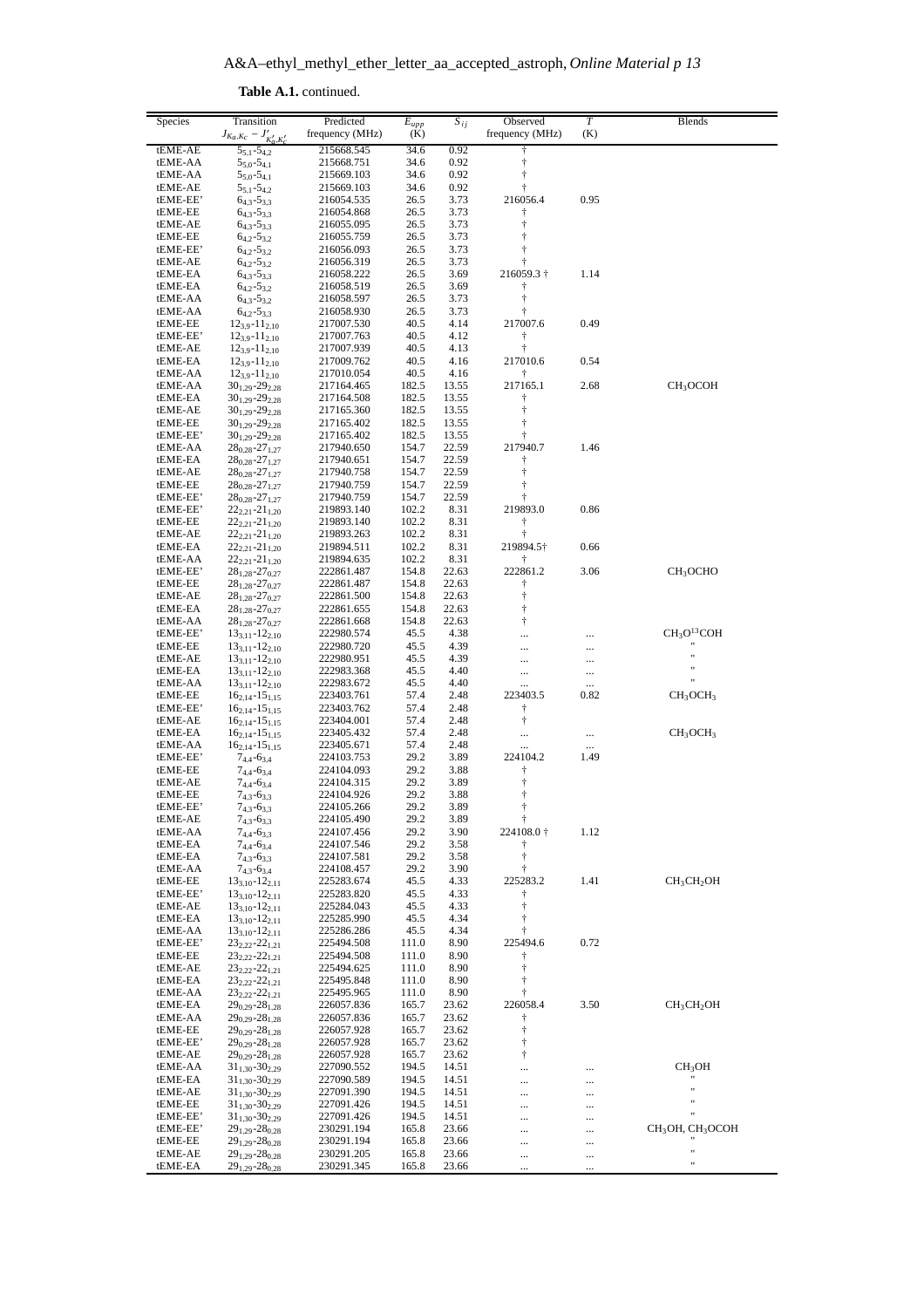A&A–ethyl\_methyl\_ether\_letter\_aa\_accepted\_astroph, *Online Material p 14*

| Species              | Transition<br>$J_{K_a,K_c} - J'_{K'_a,K'_c}$       | Predicted<br>frequency (MHz) | $E_{upp}$<br>(K) | $\overline{S_{ij}}$ | Observed<br>frequency (MHz)                         | $\overline{T}$<br>(K) | Blends                                   |
|----------------------|----------------------------------------------------|------------------------------|------------------|---------------------|-----------------------------------------------------|-----------------------|------------------------------------------|
| tEME-AA              | $29_{1,29} - 28_{0,28}$                            | 230291.357                   | 165.8            | 23.66               |                                                     |                       |                                          |
| tEME-EE'<br>tEME-EE  | $14_{3,12} - 13_{2,11}$                            | 230486.881                   | 50.9<br>50.9     | 4.59<br>4.59        | 230487.1                                            | 0.58                  | $_{\rm CO}$                              |
| tEME-AE              | $14_{3,12} - 13_{2,11}$<br>$14_{3,12} - 13_{2,11}$ | 230486.975<br>230487.227     | 50.9             | 4.59                | ŧ<br>$\dagger$                                      |                       |                                          |
| tEME-EA              | $14_{3,12} - 13_{2,11}$                            | 230489.569                   | 50.9             | 4.59                |                                                     |                       | CO                                       |
| tEME-AA              | $14_{3,12} - 13_{2,11}$                            | 230489.869                   | 50.9             | 4.59                | $\ddotsc$                                           |                       |                                          |
| tEME-EE'<br>tEME-EE  | $24_{2,23} - 23_{1,22}$<br>$24_{2,23} - 23_{1,22}$ | 231063.540<br>231063.540     | 120.2<br>120.2   | 9.52<br>9.52        |                                                     | .                     | OCS<br>$\pmb{\mathfrak{m}}$              |
| tEME-AE              | $24_{2,23} - 23_{1,22}$                            | 231063.652                   | 120.2            | 9.52                | .                                                   |                       | $\mathbf{H}$                             |
| tEME-EA              | $24_{2,23} - 23_{1,22}$                            | 231064.846                   | 120.2            | 9.52                |                                                     |                       | $^{\dagger}$<br>$^{\dagger}$             |
| tEME-EA<br>tEME-EE'  | $24_{2,23} - 23_{1,22}$<br>$8_{4.5} - 7_{3.5}$     | 231064.958<br>232151.207     | 120.2<br>32.3    | 9.52<br>4.03        | <br>232151.8                                        | <br>1.16              |                                          |
| tEME-EE              | $8_{4,5} - 7_{3,5}$                                | 232151.590                   | 32.3             | 3.98                | $\dagger$                                           |                       |                                          |
| tEME-AE              | $8_{4.5} - 7_{3.5}$                                | 232151.787                   | 32.3             | 4.01                | ŧ                                                   |                       |                                          |
| tEME-EE              | $8_{4,4} - 7_{3,4}$                                | 232152.098                   | 32.3             | 3.98                | ŧ                                                   |                       |                                          |
| tEME-EE'<br>tEME-EA  | $8_{4,4} - 7_{3,4}$<br>$84.5 - 73.4$               | 232152.480<br>232152.521     | 32.3<br>32.3     | 4.03<br>1.00        | $\dagger$<br>t                                      |                       |                                          |
| tEME-AE              | $8_{4.4} - 7_{3.4}$                                | 232152.685                   | 32.3             | 4.01                | $\ddagger$                                          |                       |                                          |
| tEME-AA              | $8_{4,5} - 7_{3,4}$                                | 232154.033                   | 32.3             | 4.08                | $\dagger$                                           |                       |                                          |
| tEME-EA<br>tEME-EA   | $8_{4,4} - 7_{3,4}$                                | 232154.362<br>232155.426     | 32.3<br>32.3     | 3.08<br>3.08        | $\ddagger$<br>$\ddagger$                            |                       |                                          |
| tEME-AA              | $8_{4.5} - 7_{3.5}$<br>$8_{4,4} - 7_{3,5}$         | 232156.540                   | 32.3             | 4.08                |                                                     | .                     | $CH3OCOH vt=1$                           |
| tEME-EA              | $8_{4,4} - 7_{3,5}$                                | 232157.268                   | 32.3             | 1.00                |                                                     |                       |                                          |
| tEME-EE              | $14_{3,11} - 13_{2,12}$                            | 233622.462                   | 51.0             | 4.51                | 233622.5                                            | 2.10                  | $CH3CH2CN v13/v21$                       |
| tEME-EE'<br>tEME-AE  | $14_{3,11} - 13_{2,12}$<br>$14_{3,11} - 13_{2,12}$ | 233622.556<br>233622.806     | 51.0<br>51.0     | 4.51<br>4.51        | $\dagger$<br>$\dagger$                              |                       |                                          |
| tEME-EA              | $14_{3,11} - 13_{2,12}$                            | 233624.824                   | 51.0             | 4.51                |                                                     |                       | $CH3OCOH vt=0,1$                         |
| tEME-AA              | $14_{3,11} - 13_{2,12}$                            | 233625.121                   | 51.0             | 4.51                |                                                     | .                     |                                          |
| tEME-EA              | $30_{0.30} - 29_{1.29}$                            | 234130.523                   | 177.0            | 24.66               |                                                     |                       | CH <sub>3</sub> OCOH                     |
| tEME-AA<br>tEME-EE   | $30_{0.30} - 29_{1.29}$<br>$30_{0.30} - 29_{1.29}$ | 234130.524<br>234130.601     | 177.0<br>177.0   | 24.66<br>24.66      | .<br>$\ddotsc$                                      | .                     | $^{\dagger}$                             |
| tEME-EE'             | $30_{0,30} - 29_{1,29}$                            | 234130.601                   | 177.0            | 24.66               |                                                     |                       | Ħ                                        |
| tEME-AE              | $30_{0.30} - 29_{1.29}$                            | 234130.602                   | 177.0            | 24.66               |                                                     |                       |                                          |
| tEME-EE<br>tEME-EE'  | $17_{2,15} - 16_{1,16}$                            | 235247.484<br>235247.485     | 64.0<br>64.0     | 2.37<br>2.37        | 235247.5<br>ŧ                                       | 0.49                  | U-line                                   |
| tEME-AE              | $17_{2,15} - 16_{1,16}$<br>$17_{2,15} - 16_{1,16}$ | 235247.731                   | 64.0             | 2.37                | Ť                                                   |                       |                                          |
| tEME-EA              | $17_{2,15} - 16_{1,16}$                            | 235249.156                   | 64.0             | 2.37                | 235249.6                                            | 0.41                  | U-line                                   |
| tEME-AA              | $17_{2,15} - 16_{1,16}$                            | 235249.403                   | 64.0             | 2.37                | Ť                                                   |                       |                                          |
| tEME-EE'<br>tEME-EE  | $25_{2,24} - 24_{1,23}$<br>$25_{2,24} - 24_{1,23}$ | 236614.358<br>236614.358     | 129.8<br>129.8   | 10.19<br>10.19      | 236614.8<br>ŧ                                       | 1.89                  | $CH_3O^{13}COH$ $v_t = 1$                |
| tEME-AE              | $25_{2,24} - 24_{1,23}$                            | 236614.464                   | 129.8            | 10.19               | $\ddagger$                                          |                       |                                          |
| tEME-EA              | $25_{2,24} - 24_{1,23}$                            | 236615.628                   | 129.8            | 10.19               | Ť                                                   |                       |                                          |
| tEME-AA              | $25_{2,24} - 24_{1,23}$                            | 236615.733                   | 129.8            | 10.19               | ŧ<br>236907.6                                       |                       |                                          |
| tEME-AA<br>tEME-EA   | $32_{1,31} - 31_{2,30}$<br>$32_{1,31} - 31_{2,30}$ | 236906.877<br>236906.908     | 206.9<br>206.9   | 15.50<br>15.50      | ŧ                                                   | 0.99                  |                                          |
| tEME-AE              | $32_{1,31} - 31_{2,30}$                            | 236907.656                   | 206.9            | 15.50               | $\dagger$                                           |                       |                                          |
| tEME-EE              | $32_{1,31} - 31_{2,30}$                            | 236907.687                   | 206.9            | 15.50               | $\ddagger$                                          |                       |                                          |
| tEME-EE'<br>tEME-EE' | $32_{1,31} - 31_{2,30}$<br>$30_{1,30} - 29_{0,29}$ | 236907.687<br>237763.517     | 206.9<br>177.1   | 15.50<br>24.69      | ŧ<br>237763.2                                       | 1.76                  |                                          |
| tEME-EE              | $30_{1,30} - 29_{0,29}$                            | 237763.517                   | 177.1            | 24.69               | ŧ                                                   |                       |                                          |
| tEME-AE              | $30_{1,30} - 29_{0,29}$                            | 237763.527                   | 177.1            | 24.69               | $\ensuremath{\mathop{\uparrow}\limits^{_\circ}}$    |                       |                                          |
| tEME-EA              | $30_{1,30} - 29_{0,29}$                            | 237763.653                   | 177.1            | 24.69               | $\dagger$                                           |                       |                                          |
| tEME-AA<br>tEME-EE'  | $30_{1,30} - 29_{0.29}$<br>$15_{3,13} - 14_{2,12}$ | 237763.664<br>237865.715     | 177.1<br>56.7    | 24.69<br>4.79       | $^\dagger$<br>237866.1                              | 1.40                  |                                          |
| tEME-EE              | $15_{3,13} - 14_{2,12}$                            | 237865.778                   | 56.7             | 4.80                | t                                                   |                       |                                          |
| tEME-AE              | $15_{3,13} - 14_{2,12}$                            | 237866.042                   | 56.7             | 4.80                | $\dagger$                                           |                       |                                          |
| tEME-EA<br>tEME-AA   | $15_{3,13} - 14_{2,12}$                            | 237868.339<br>237868.635     | 56.7             | 4.80<br>4.80        |                                                     |                       | U-line                                   |
| tEME-EA              | $15_{3,13} - 14_{2,12}$<br>$9_{4,6} - 8_{3,5}$     | 240195.817                   | 56.7<br>35.8     | 1.64                | <br>240196.7                                        | $\cdots$<br>2.66      | ${}^{13}$ CH <sub>3</sub> OCOH           |
| tEME-EE              | $9_{4.5} - 8_{3.5}$                                | 240196.101                   | 35.8             | 3.88                | t                                                   |                       |                                          |
| tEME-EE'             | $9_{4,6} - 8_{3,6}$                                | 240196.396                   | 35.8             | 3.88                | $\ensuremath{\mathop{\uparrow}\limits^{_\circ}}$    |                       |                                          |
| tEME-EE'<br>tEME-AE  | $9_{4,5} - 8_{3,5}$<br>$9_{4,5} - 8_{3,5}$         | 240196.642<br>240196.777     | 35.8<br>35.8     | 3.88<br>3.88        | $\ddagger$                                          |                       |                                          |
| tEME-EE              | $9_{4,6} - 8_{3,6}$                                | 240196.937                   | 35.8             | 3.88                | †<br>†                                              |                       |                                          |
| tEME-AE              | $9_{4,6} - 8_{3,6}$                                | 240197.045                   | 35.8             | 3.88                | t                                                   |                       |                                          |
| tEME-AA              | $9_{4,6} - 8_{3,5}$                                | 240197.196                   | 35.8             | 3.88                | $^\dagger$                                          |                       |                                          |
| tEME-EA<br>tEME-EA   | $9_{4,5} - 8_{3,5}$<br>$9_{4,6} - 8_{3,6}$         | 240197.654<br>240201.478     | 35.8<br>35.8     | 3.88<br>2.63        | $\ddagger$<br>                                      |                       | $CH_3OCOH v_t = 1$                       |
| tEME-AA              | $9_{4,5} - 8_{3,6}$                                | 240202.719                   | 35.8             | 4.28                |                                                     |                       |                                          |
| tEME-EA              | $9_{4.5} - 8_{3.6}$                                | 240203.315                   | 35.8             | 1.64                |                                                     |                       |                                          |
| tEME-EE              | $15_{3,12} - 14_{2,13}$                            | 242035.318                   | 56.8             | 4.68                | $\ddotsc$                                           |                       | CH <sub>2</sub> DOH; CH <sub>2</sub> DCN |
| tEME-EE'<br>tEME-AE  | $15_{3,12} - 14_{2,13}$<br>$15_{3,12} - 14_{2,13}$ | 242035.380<br>242035.647     | 56.8<br>56.8     | 4.68<br>4.68        | <br>                                                | <br>                  |                                          |
| tEME-EA              | $15_{3,12} - 14_{2,13}$                            | 242037.704                   | 56.8             | 4.68                |                                                     |                       | CH <sub>2</sub> DOCOH                    |
| tEME-AA              | $15_{3,12} - 14_{2,13}$                            | 242038.002                   | 56.8             | 4.68                |                                                     |                       |                                          |
| tEME-EE'<br>tEME-EE  | $26_{2.25} - 25_{1.24}$<br>$26_{2.25} - 25_{1.24}$ | 242161.785<br>242161.785     | 139.8<br>139.8   | 10.89<br>10.89      | 242163.3<br>ŧ                                       | 1.86                  |                                          |
| tEME-AE              | $26_{2,25} - 25_{1,24}$                            | 242161.884                   | 139.8            | 10.89               | $^\dagger$                                          |                       |                                          |
| tEME-EA              | $26_{2,25} - 25_{1,24}$                            | 242163.015                   | 139.8            | 10.89               | $\begin{array}{c} \uparrow \\ \uparrow \end{array}$ |                       |                                          |
| tEME-AA              | $26_{2,25} - 25_{1,24}$                            | 242163.114                   | 139.8            | 10.89               |                                                     |                       |                                          |
| tEME-EA<br>tEME-AA   | $31_{0,31} - 30_{1,30}$<br>$31_{0.31} - 30_{1.30}$ | 242163.369<br>242163.371     | 188.7<br>188.7   | 25.69<br>25.69      | t<br>$\dagger$                                      |                       |                                          |
| tEME-EE              | $31_{0,31} - 30_{1,30}$                            | 242163.434                   | 188.7            | 25.69               | $\ddagger$                                          |                       |                                          |
|                      |                                                    |                              |                  |                     |                                                     |                       |                                          |

**Table A.1.** continued.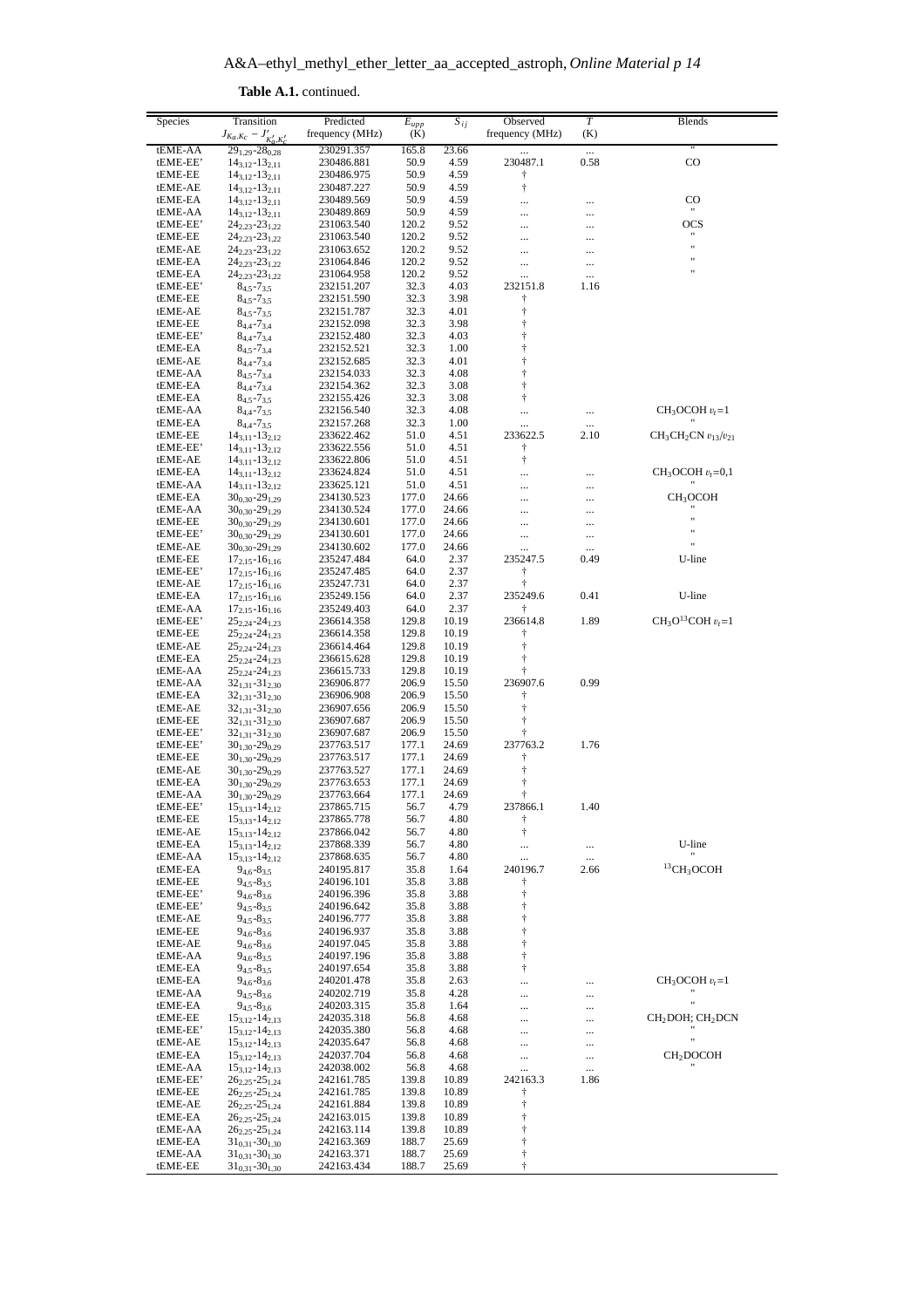A&A–ethyl\_methyl\_ether\_letter\_aa\_accepted\_astroph, *Online Material p 15*

| <b>Species</b> | Transition                     | Predicted       | $E_{upp}$ | $S_{ii}$ | Observed        | T    | <b>Blends</b>  |
|----------------|--------------------------------|-----------------|-----------|----------|-----------------|------|----------------|
|                | $J_{K_a,K_c} - J'_{K'_a,K'_c}$ | frequency (MHz) | (K)       |          | frequency (MHz) | (K)  |                |
| tEME-EE'       | $31_{0.31} - 30_{1.30}$        | 242163.434      | 188.7     | 25.69    |                 |      |                |
| tEME-AE        | $31_{0.31} - 30_{1.30}$        | 242163.436      | 188.7     | 25.69    |                 |      |                |
| tEME-EE'       | $16_{3.14} - 15_{2.13}$        | 245103.550      | 62.9      | 4.99     | 245103.4        | 0.92 |                |
| tEME-EE        | $16_{3,14} - 15_{2,13}$        | 245103.592      | 62.9      | 4.99     |                 |      |                |
| tEME-AE        | $16_{3,14} - 15_{2,13}$        | 245103.864      | 62.9      | 4.99     |                 |      |                |
| tEME-EA        | $16_{3,14} - 15_{2,13}$        | 245106.133      | 62.9      | 4.99     | 245106.4 +      | 1.13 | $CH3OCOH vr=2$ |
| tEME-EA        | $16_{3,14} - 15_{2,13}$        | 245106.426      | 62.9      | 5.00     |                 |      |                |
| tEME-EE'       | $31_{1,31} - 30_{0,30}$        | 245274.088      | 188.8     | 25.71    | 245274.0        | 2.44 |                |
| tEME-EE        | $31_{1,31} - 30_{0,30}$        | 245274.088      | 188.8     | 25.71    |                 |      |                |
| tEME-AE        | $31_{1,31} - 30_{0,30}$        | 245274.098      | 188.8     | 25.71    |                 |      |                |
| tEME-EA        | $31_{1,31} - 30_{0,30}$        | 245274.211      | 188.8     | 25.71    |                 |      |                |
| tEME-AA        | $31_{1,31} - 30_{0,30}$        | 245274.221      | 188.8     | 25.71    |                 |      |                |
| tEME-AA        | $33_{1,32} - 32_{2,31}$        | 246605.346      | 219.6     | 16.51    | 246605.6        | 0.92 |                |
| tEME-EA        | $33_{1,32} - 32_{2,31}$        | 246605.372      | 219.6     | 16.51    |                 |      |                |
| tEME-AE        | $33_{1,32} - 32_{2,31}$        | 246606.066      | 219.6     | 16.51    |                 |      |                |
| tEME-EE        | $33_{1,32} - 32_{2,31}$        | 246606.092      | 219.6     | 16.51    |                 |      |                |
| tEME-EE'       | $331.32 - 322.31$              | 246606.092      | 219.6     | 16.51    |                 |      |                |

**Table A.1.** continued.

Note.- Lines of *trans*-CH<sub>3</sub>CH<sub>2</sub>OCH<sub>3</sub> (tEME) ground state present in the spectral scan of Orion KL from the ALMA interferometer. Column 1 indicates the species, Column 2 gives the transition, Column 3 the predicted frequency, Column 4 upper level energy, Column 5 the line strength, Column 6 observed frequency at the peak channel of the line (relative to a *vLS R* of +7.5 km s<sup>−</sup><sup>1</sup> ), Column 7 brightness temperature at the peak channel of the line, and Column 8 shows blends with other molecular species.

† Blended with previous line.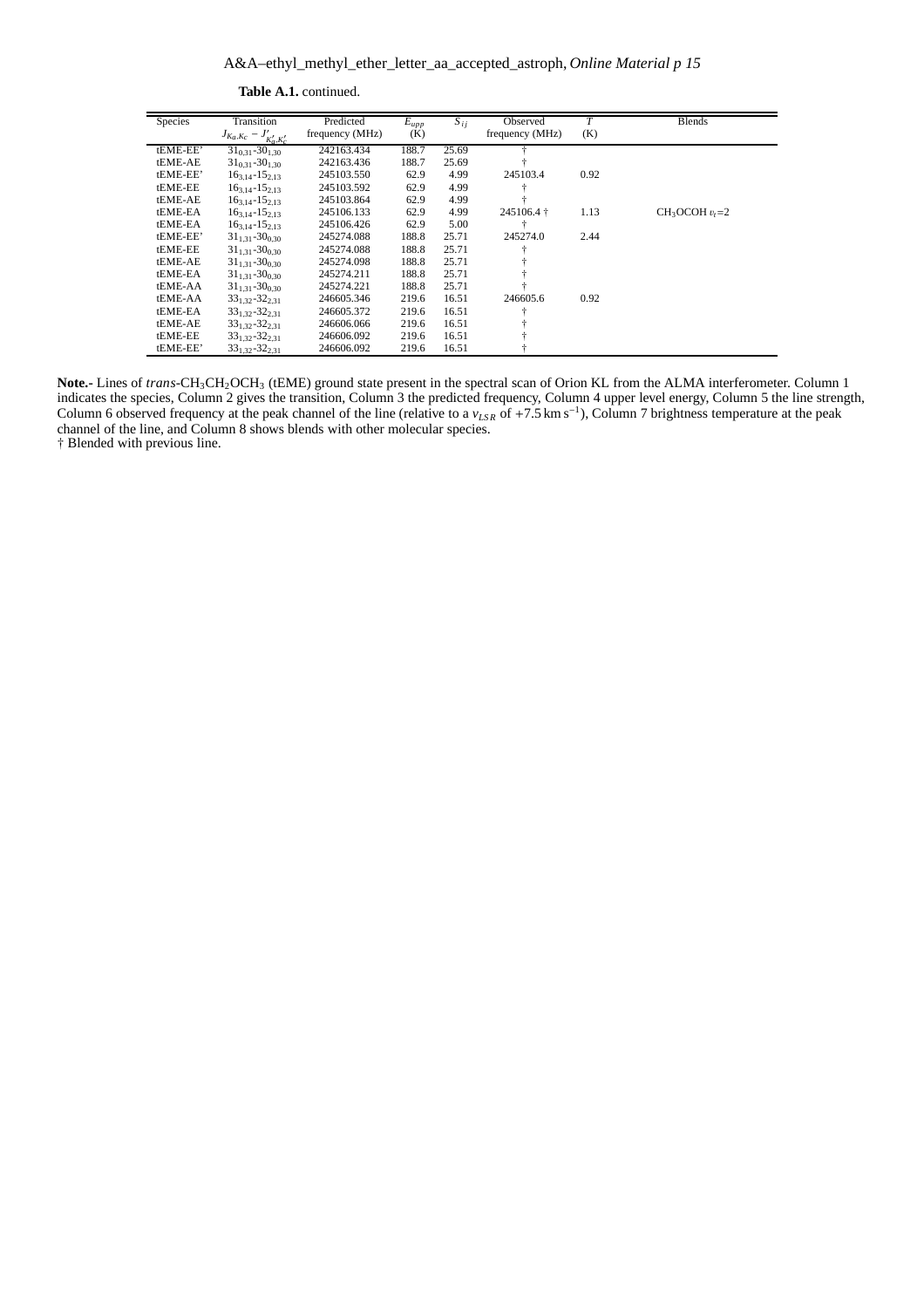|  | <b>Table A.2.</b> Lines of <i>trans</i> - $CH_3CH_2OCH_3$ in 30m data |
|--|-----------------------------------------------------------------------|
|--|-----------------------------------------------------------------------|

<span id="page-15-0"></span>

| Species             | Transition<br>$J_{K_a,K_c} - J'_{K'_a,K'_c}$       | Predicted<br>frequency (MHz) | $E_{upp}$<br>(K) | $S_{ij}$       | Observed $^{(1)}$<br>frequency (MHz) | Observed $^{(1)}$<br>$T_{MB}$ (K) | Model <sup>(2)</sup><br>$T_{MB}$ (K) | <b>Blends</b>                           |
|---------------------|----------------------------------------------------|------------------------------|------------------|----------------|--------------------------------------|-----------------------------------|--------------------------------------|-----------------------------------------|
| tEME-AA             | $13_{0,13} - 12_{1,12}$                            | 88665.592                    | 35.0             | 7.66           | 88665.8                              | 0.05                              | 0.01                                 | U-line                                  |
| tEME-EA             | $13_{0,13} - 12_{1,12}$                            | 88665.628                    | 35.0             | 7.66           | Ť                                    |                                   |                                      |                                         |
| tEME-AE             | $13_{0,13} - 12_{1,12}$                            | 88666.042                    | 35.0             | 7.66           | $\ddagger$                           |                                   |                                      |                                         |
| tEME-EE             | $13_{0,13} - 12_{1,12}$                            | 88666.078                    | 35.0             | 7.66           | $\ddagger$                           |                                   |                                      |                                         |
| tEME-EE'            | $13_{0,13} - 12_{1,12}$                            | 88666.078                    | 35.0<br>22.0     | 7.66           | $\dagger$                            |                                   | 0.01                                 | CH <sub>3</sub> OH                      |
| tEME-EE'<br>tEME-EE | $10_{1,10} - 9_{0,9}$<br>$10_{1,10} - 9_{0,9}$     | 97575.502<br>97575.502       | 22.0             | 6.04<br>6.04   | <br>$\ddagger$                       |                                   |                                      |                                         |
| tEME-AE             | $10_{1,10} - 9_{0,9}$                              | 97575.556                    | 22.0             | 6.04           | $\ddagger$                           |                                   |                                      |                                         |
| tEME-EA             | $10_{1,10} - 9_{0,9}$                              | 97576.027                    | 22.0             | 6.04           | $\ddagger$                           |                                   |                                      |                                         |
| tEME-AA             | $10_{1,10} - 9_{0,9}$                              | 97576.081                    | 22.0             | 6.04           | $\ddagger$                           |                                   |                                      |                                         |
| tEME-AA             | $14_{0,14} - 13_{1,13}$                            | 97678.316                    | 40.4             | 8.52           |                                      |                                   | 0.01                                 | $CH_3OH$ , $CH_3CH_2CN$ $v_{13}/v_{21}$ |
| tEME-EA             | $14_{0,14} - 13_{1,13}$                            | 97678.350                    | 40.4             | 8.52           | $\ddagger$                           |                                   |                                      |                                         |
| tEME-AE             | $14_{0,14} - 13_{1,13}$                            | 97678.746                    | 40.4             | 8.52           | $\ddagger$                           |                                   |                                      |                                         |
| tEME-EE             | $14_{0,14} - 13_{1,13}$                            | 97678.779                    | 40.4             | 8.52           | $\ddagger$                           |                                   |                                      |                                         |
| tEME-EE'<br>tEME-EE | $14_{0,14} - 13_{1,13}$<br>$26_{3,23} - 26_{2,24}$ | 97678.779<br>101017.882      | 40.4             | 8.52           | $\ddagger$                           |                                   | 0.01                                 | U-line                                  |
| tEME-EE'            | $26_{3,23} - 26_{2,24}$                            | 101017.884                   | 146.4<br>146.4   | 17.08<br>17.08 | <br>$\ddagger$                       | $\cdots$                          |                                      |                                         |
| tEME-AE             | $26_{3,23} - 26_{2,24}$                            | 101018.111                   | 146.4            | 17.08          | $\ddagger$                           |                                   |                                      |                                         |
| tEME-EE             | $25_{3,22} - 25_{2,23}$                            | 102684.892                   | 136.2            | 16.03          | 102684.6                             | 0.07                              | 0.01                                 | $18$ OCS                                |
| tEME-EE'            | $25_{3,22} - 25_{2,23}$                            | 102684.894                   | 136.2            | 16.03          | t                                    |                                   |                                      |                                         |
| tEME-AE             | 253,22-252,23                                      | 102685.127                   | 136.2            | 16.03          | $^\dagger$                           |                                   |                                      |                                         |
| tEME-EE             | $24_{3,21} - 24_{2,22}$                            | 104364.955                   | 126.5            | 15.03          |                                      | $\cdots$                          | 0.01                                 | CH <sub>3</sub> CH <sub>2</sub> CN      |
| tEME-EE'            | $24_{3,21} - 24_{2,22}$                            | 104364.959                   | 126.5            | 15.03          | $^\dagger$                           |                                   |                                      |                                         |
| tEME-AE             | $24_{3,21} - 24_{2,22}$                            | 104365.198                   | 126.5            | 15.03          | $\ddagger$                           |                                   |                                      |                                         |
| tEME-EE'<br>tEME-EE | $11_{1,11} - 10_{0,10}$<br>$11_{1,11} - 10_{0,10}$ | 104401.631<br>104401.631     | 26.2<br>26.2     | 6.73<br>6.73   | <br>$\dagger$                        |                                   | 0.02                                 | CH <sub>2</sub> CHCN                    |
| tEME-AE             | $11_{1,11} - 10_{0,10}$                            | 104401.683                   | 26.2             | 6.73           | $\dagger$                            |                                   |                                      |                                         |
| tEME-EA             | $11_{1,11} - 10_{0,10}$                            | 104402.145                   | 26.2             | 6.73           | $\ddagger$                           |                                   |                                      |                                         |
| tEME-AA             | $11_{1,11} - 10_{0,10}$                            | 104402.196                   | 26.2             | 6.73           | $\dagger$                            |                                   |                                      |                                         |
| tEME-EE             | $23_{3,20} - 23_{2,21}$                            | 106030.362                   | 117.2            | 14.09          |                                      |                                   | 0.01                                 | CH <sub>3</sub> OCOH                    |
| tEME-EE'            | $23_{3,20} - 23_{2,21}$                            | 106030.367                   | 117.2            | 14.09          | $\ddagger$                           |                                   |                                      |                                         |
| tEME-AE             | $23_{3,20} - 23_{2,21}$                            | 106030.611                   | 117.2            | 14.09          | $\dagger$                            |                                   |                                      |                                         |
| tEME-AA             | $15_{0,15} - 14_{1,14}$                            | 106666.950                   | 46.1             | 9.41           |                                      |                                   | 0.02                                 | CH <sub>3</sub> OCOH                    |
| tEME-EA             | $15_{0,15} - 14_{1,14}$                            | 106666.980                   | 46.1             | 9.41           | $^\dagger$<br>$\ddagger$             |                                   |                                      |                                         |
| tEME-AE<br>tEME-EE  | $15_{0,15} - 14_{1,14}$                            | 106667.358<br>106667.388     | 46.1<br>46.1     | 9.41<br>9.41   | $\ddagger$                           |                                   |                                      |                                         |
| tEME-EE'            | $15_{0,15} - 14_{1,14}$<br>$15_{0,15} - 14_{1,14}$ | 106667.388                   | 46.1             | 9.41           | $\ddagger$                           |                                   |                                      |                                         |
| tEME-EE             | $21_{3,18} - 21_{2,19}$                            | 109216.897                   | 99.8             | 12.35          | 109215.1                             | 0.02                              | 0.01                                 | U-line                                  |
| tEME-EE'            | $21_{3,18} - 21_{2,19}$                            | 109216.904                   | 99.8             | 12.35          | $\dagger$                            |                                   |                                      |                                         |
| tEME-AE             | $21_{3,18} - 21_{2,19}$                            | 109217.159                   | 99.8             | 12.35          | $\ddagger$                           |                                   |                                      |                                         |
| tEME-EA             | $21_{3,18} - 21_{2,19}$                            | 109219.323                   | 99.8             | 12.35          | 109219.6                             | 0.01                              | 0.01                                 |                                         |
| tEME-AA             | $21_{3,18} - 21_{2,19}$                            | 109219.581                   | 99.8             | 12.35          | $\dagger$                            |                                   |                                      |                                         |
| tEME-EE             | $20_{3,17} - 20_{2,18}$                            | 110694.695                   | 91.6             | 11.56          |                                      | $\cdots$                          | 0.02                                 | $CH3CN v8=1$                            |
| tEME-EE'            | $20_{3,17} - 20_{2,18}$                            | 110694.705                   | 91.6             | 11.56          | $\dagger$                            |                                   |                                      |                                         |
| tEME-AE<br>tEME-EA  | $20_{3,17} - 20_{2,18}$<br>$20_{3,17} - 20_{2,18}$ | 110694.963<br>110697.132     | 91.6<br>91.6     | 11.56<br>11.56 | $\ddagger$                           |                                   | 0.01                                 | $CH3CN v8=1$                            |
| tEME-AA             | $20_{3,17} - 20_{2,18}$                            | 110697.395                   | 91.6             | 11.56          | <br>$\ddagger$                       | $\cdots$                          |                                      |                                         |
| tEME-EE'            | $12_{1,12} - 11_{0,11}$                            | 111178.747                   | 30.8             | 7.46           | 111178.7                             | 0.03                              | 0.02                                 |                                         |
| tEME-EE             | $12_{1,12} - 11_{0,11}$                            | 111178.747                   | 30.8             | 7.46           | $\ddagger$                           |                                   |                                      |                                         |
| tEME-AE             | $12_{1,12} - 11_{0,11}$                            | 111178.796                   | 30.8             | 7.46           | $\ddagger$                           |                                   |                                      |                                         |
| tEME-EA             | $12_{1,12} - 11_{0,11}$                            | 111179.248                   | 30.8             | 7.46           | $\ddagger$                           |                                   |                                      |                                         |
| tEME-AA             | $12_{1,12} - 11_{0,11}$                            | 111179.297                   | 30.8             | 7.46           | $\ddagger$                           |                                   |                                      |                                         |
| tEME-EE             | $19_{3,16} - 19_{2,17}$                            | 112072.074                   | 83.9             | 10.80          | 112072.3                             | 0.03                              | 0.02                                 |                                         |
| tEME-EE             | $19_{3,16} - 19_{2,17}$                            | 112072.088<br>112072.349     | 83.9             | 10.80          | $^\dagger$                           |                                   |                                      |                                         |
| tEME-AE<br>tEME-EA  | $19_{3,16} - 19_{2,17}$<br>$19_{3,16} - 19_{2,17}$ | 112074.518                   | 83.9<br>83.9     | 10.80<br>10.80 | $\ddagger$<br>112074.5               | 0.03                              | 0.01                                 |                                         |
| tEME-AA             | $19_{3,16} - 19_{2,17}$                            | 112074.786                   | 83.9             | 10.80          |                                      |                                   |                                      |                                         |
| tEME-EE             | $18_{3,15} - 18_{2,16}$                            | 113336.061                   | 76.5             | 10.08          | 113336.2                             | 0.02                              | 0.02                                 |                                         |
| tEME-EE'            | $18_{3,15} - 18_{2,16}$                            | 113336.081                   | 76.5             | 10.08          |                                      |                                   |                                      |                                         |
| tEME-AE             | $18_{3,15} - 18_{2,16}$                            | 113336.343                   | 76.5             | 10.08          | $\ddagger$                           |                                   |                                      |                                         |
| tEME-EA             | $18_{3.15} - 18_{2.16}$                            | 113338.507                   | 76.5             | 10.08          | 113338.7                             | 0.03                              | 0.01                                 | CH <sub>2</sub> <sup>13</sup> CHCN      |
| tEME-AA             | $18_{3,15} - 18_{2,16}$                            | 113338.779                   | 76.5             | 10.08          |                                      |                                   |                                      |                                         |
| tEME-EE             | $17_{3,14} - 17_{2,15}$                            | 114477.615                   | 69.5             | 9.39           | 114477.9                             | 0.05                              | 0.02                                 | U-line                                  |
| tEME-EE'            | $17_{3,14} - 17_{2,15}$                            | 114477.643                   | 69.5             | 9.39           | $\ddagger$                           |                                   |                                      |                                         |
| tEME-AE<br>tEME-EA  | $17_{3,14} - 17_{2,15}$<br>$17_{3,14} - 17_{2,15}$ | 114477.905<br>114480.057     | 69.5<br>69.5     | 9.39<br>9.39   | $\ddagger$                           |                                   | $0.01\,$                             | CH <sub>3</sub> COOCH <sub>3</sub>      |
| tEME-AA             | $17_{3,14} - 17_{2,15}$                            | 114480.333                   | 69.5             | 9.39           | <br>$\dagger$                        | $\cdots$                          |                                      |                                         |
| tEME-AE             | $20_{1,19} - 19_{2,18}$                            | 114717.852                   | 83.4             | 6.11           | 114718.0                             | 0.06                              | 0.01                                 | $CH3CHO vt=1$                           |
| tEME-EE             | $20_{1,19} - 19_{2,18}$                            | 114717.961                   | 83.4             | 6.11           | $\ddagger$                           |                                   |                                      |                                         |
| tEME-EE'            | $20_{1,19} - 19_{2,18}$                            | 114717.962                   | 83.4             | 6.11           | $\ddagger$                           |                                   |                                      |                                         |
| tEME-EE             | $16_{3,13} - 16_{2,14}$                            | 115491.673                   | 62.9             | 8.73           |                                      | $\ldots$                          | 0.02                                 | CH <sub>3</sub> CHO                     |
| tEME-EE'            | $16_{3,13} - 16_{2,14}$                            | 115491.713                   | 62.9             | 8.73           | $\ddagger$                           |                                   |                                      |                                         |
| tEME-AE             | $16_{3,13} - 16_{2,14}$                            | 115491.972                   | 62.9             | 8.73           | $\dagger$                            |                                   |                                      |                                         |
| tEME-EA             | $16_{3,13} - 16_{2,14}$                            | 115494.106                   | 62.9             | 8.73           | <br>$\ddagger$                       | $\ldots$                          | 0.02                                 | CH <sub>3</sub> CHO                     |
| tEME-AA<br>tEME-AA  | $16_{3,13} - 16_{2,14}$<br>$16_{0.16} - 15_{1.15}$ | 115494.385<br>115618.006     | 62.9<br>52.2     | 8.73<br>10.34  | 115618.4                             | 0.07                              | 0.04                                 |                                         |
| tEME-EA             | $16_{0.16} - 15_{1.15}$                            | 115618.033                   | 52.2             | 10.34          |                                      |                                   |                                      |                                         |
| tEME-AE             | $16_{0,16} - 15_{1,15}$                            | 115618.391                   | 52.2             | 10.34          | $\ddagger$                           |                                   |                                      |                                         |
| tEME-EE             | $16_{0,16} - 15_{1,15}$                            | 115618.417                   | 52.2             | 10.34          | $\ddagger$                           |                                   |                                      |                                         |
| tEME-EE'            | $16_{0.16} - 15_{1.15}$                            | 115618.417                   | 52.2             | 10.34          |                                      |                                   |                                      |                                         |
| tEME-EE'            | $19_{3,17} - 19_{2,18}$                            | 123318.746                   | 83.8             | 10.04          | 123318.8                             | 0.02                              | 0.02                                 |                                         |
| tEME-EE             | $19_{3,17} - 19_{2,18}$                            | 123318.760                   | 83.8             | 10.04          | Ť                                    |                                   |                                      |                                         |
| tEME-AE             | $19_{3,17} - 19_{2,18}$                            | 123319.043                   | 83.8             | 10.04          | $\ddagger$                           |                                   |                                      |                                         |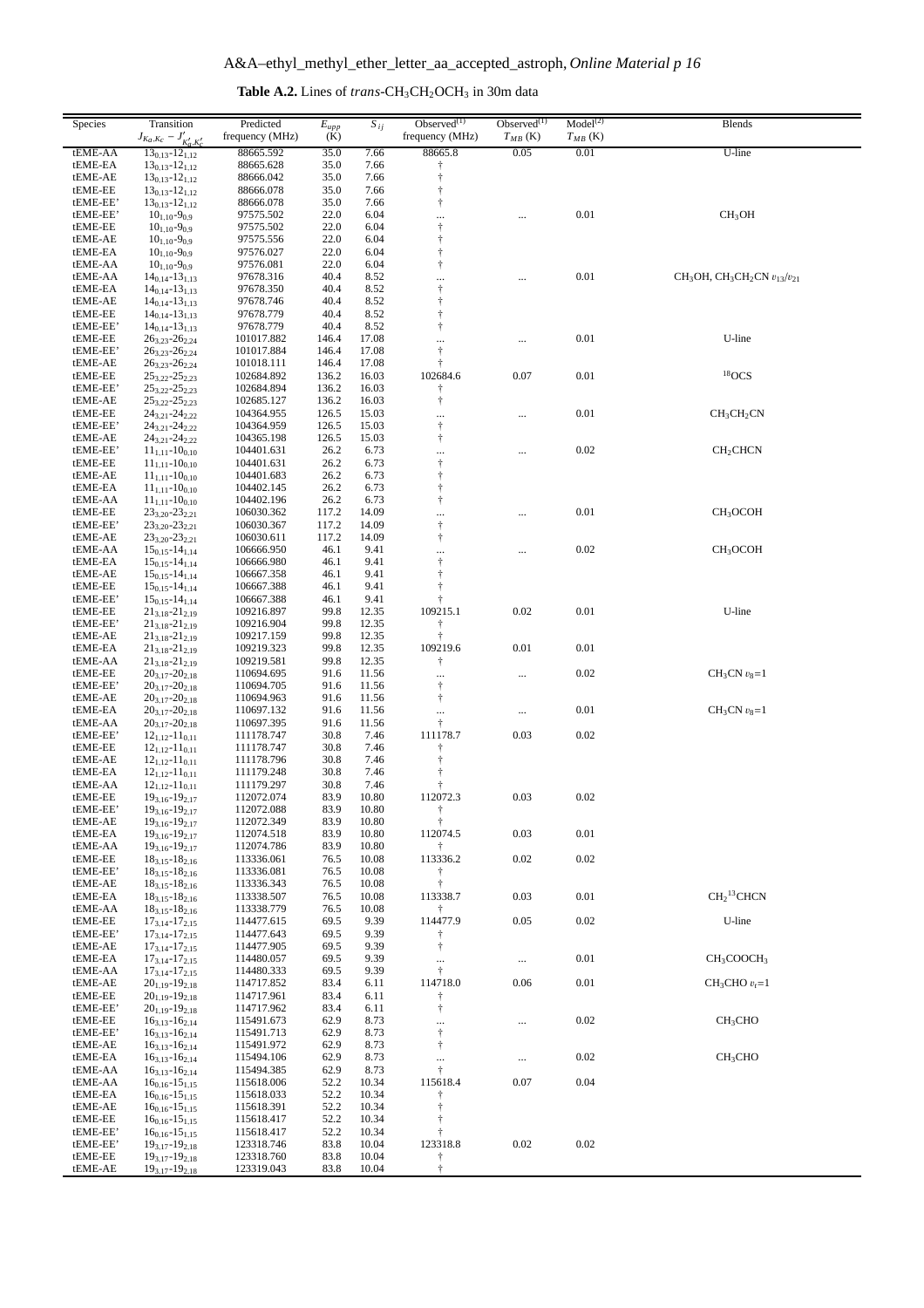**Table A.2.** continued.

| Species             | Transition<br>$J_{K_a,K_c} - J'_{K'_a,K'_c}$                      | Predicted<br>frequency (MHz) | $\overline{E_{upp}}$<br>(K) | $S_{ij}$       | Observed $(1)$<br>frequency (MHz)                 | $Observed^{(1)}$<br>$T_{MB}$ (K) | Model <sup>(2)</sup><br>$T_{MB}$ (K) | Blends                                       |
|---------------------|-------------------------------------------------------------------|------------------------------|-----------------------------|----------------|---------------------------------------------------|----------------------------------|--------------------------------------|----------------------------------------------|
| tEME-EA             | $19_{3,17} - 19_{2,18}$                                           | 123321.168                   | 83.8                        | 10.04          | 123321.3                                          | 0.04                             | 0.01                                 | CH <sub>3</sub> O <sup>13</sup> COH          |
| tEME-AA             | $19_{3,17} - 19_{2,18}$                                           | 123321.458                   | 83.8                        | 10.04          | ŧ                                                 | 0.03                             |                                      | $CH3COOHvt=1$                                |
| tEME-EE'<br>tEME-EE | $20_{3,18} - 20_{2,19}$<br>$20_{3,18} - 20_{2,19}$                | 124043.337<br>124043.347     | 91.6<br>91.6                | 10.58<br>10.58 | 124043.5<br>÷                                     |                                  | 0.02                                 |                                              |
| tEME-AE             | $20_{3,18} - 20_{2,19}$                                           | 124043.631                   | 91.6                        | 10.58          | ÷                                                 |                                  |                                      |                                              |
| tEME-EA             | $20_{3,18} - 20_{2,19}$                                           | 124045.738                   | 91.6                        | 10.58          | 124046.0                                          | 0.02                             | 0.01                                 |                                              |
| tEME-AA<br>tEME-AA  | $20_{3,18} - 20_{2,19}$                                           | 124046.027<br>124519.803     | 91.6<br>58.7                | 10.58<br>11.29 | $\dagger$<br>124519.5                             | 0.19                             | 0.05                                 | U-line                                       |
| tEME-EA             | $17_{0,17} - 16_{1,16}$<br>$17_{0,17} - 16_{1,16}$                | 124519.826                   | 58.7                        | 11.29          |                                                   |                                  |                                      |                                              |
| tEME-AE             | $17_{0.17} - 16_{1.16}$                                           | 124520.163                   | 58.7                        | 11.29          | $\ddagger$                                        |                                  |                                      |                                              |
| tEME-EE             | $17_{0,17} - 16_{1,16}$                                           | 124520.186                   | 58.7                        | 11.29          |                                                   |                                  |                                      |                                              |
| tEME-EE'            | $17_{0,17} - 16_{1,16}$                                           | 124520.186                   | 58.7                        | 11.29          |                                                   |                                  |                                      |                                              |
| tEME-EE'<br>tEME-EE | $14_{1,14} - 13_{0,13}$<br>$14_{1,14} - 13_{0,13}$                | 124648.594<br>124648.594     | 41.0<br>41.0                | 9.02<br>9.02   | 124649.0                                          | 0.06                             | 0.04                                 |                                              |
| tEME-AE             | $14_{1,14} - 13_{0,13}$                                           | 124648.637                   | 41.0                        | 9.02           | $\ddagger$                                        |                                  |                                      |                                              |
| tEME-EA             | $14_{1,14} - 13_{0,13}$                                           | 124649.062                   | 41.0                        | 9.02           | $^\dagger$                                        |                                  |                                      |                                              |
| tEME-AA             | $14_{1,14} - 13_{0,13}$                                           | 124649.106                   | 41.0                        | 9.02           | $^\dagger$                                        |                                  |                                      |                                              |
| tEME-EE'            | $21_{3,19} - 21_{2,20}$                                           | 124866.195                   | 99.7                        | 11.10          |                                                   |                                  | 0.02                                 | SO <sub>2</sub>                              |
| tEME-EE<br>tEME-AE  | $21_{3,19} - 21_{2,20}$<br>$21_{3,19} - 21_{2,20}$                | 124866.202<br>124866.487     | 99.7<br>99.7                | 11.10<br>11.10 | $\ddagger$<br>$^\dagger$                          |                                  |                                      |                                              |
| tEME-EA             | $21_{3,19} - 21_{2,20}$                                           | 124868.576                   | 99.7                        | 11.10          |                                                   |                                  | 0.01                                 | SO <sub>2</sub>                              |
| tEME-AA             | $21_{3,19} - 21_{2,20}$                                           | 124868.864                   | 99.7                        | 11.10          | $^\dagger$                                        |                                  |                                      |                                              |
| tEME-AA             | $21_{1,20} - 20_{2,19}$                                           | 125001.226                   | 91.6                        | 6.68           |                                                   |                                  | 0.01                                 | CH <sub>3</sub> OCOH                         |
| tEME-EA             | $21_{1,20} - 20_{2,19}$                                           | 125001.329                   | 91.6                        | 6.68           | $\ddagger$                                        |                                  |                                      |                                              |
| tEME-AE<br>tEME-EE  | $21_{1,20} - 20_{2,19}$<br>$21_{1,20} - 20_{2,19}$                | 125002.535<br>125002.638     | 91.6<br>91.6                | 6.68<br>6.68   | $\cdots$<br>$^\dagger$                            |                                  | 0.02                                 | CH <sub>3</sub> OCOH                         |
| tEME-EE'            | $21_{1,20} - 20_{2,19}$                                           | 125002.638                   | 91.6                        | 6.68           | $\ddagger$                                        |                                  |                                      |                                              |
| tEME-EE'            | $7_{2,6} - 6_{1,5}$                                               | 125433.445                   | 15.4                        | 2.61           | $\cdots$                                          |                                  | 0.01                                 | $CH3CH2CN, SO2$                              |
| tEME-EE             | $7_{2,6} - 6_{1,5}$                                               | 125433.472                   | 15.4                        | 2.61           | $^\dagger$                                        |                                  |                                      |                                              |
| tEME-AE             | $7_{2,6} - 6_{1,5}$                                               | 125433.646                   | 15.4                        | 2.61           | $\ddagger$                                        |                                  |                                      |                                              |
| tEME-EE'<br>tEME-EE | $22_{3,20} - 22_{2,21}$<br>$22_{3,20} - 22_{2,21}$                | 125793.386<br>125793.392     | 108.2<br>108.2              | 11.61<br>11.61 | <br>$^\dagger$                                    |                                  | 0.02                                 | $CH3CH2CN v13/v21$                           |
| tEME-AE             | $22_{3,20} - 22_{2,21}$                                           | 125793.677                   | 108.2                       | 11.61          | $\ddagger$                                        |                                  |                                      |                                              |
| tEME-EA             | 223,20-222,21                                                     | 125795.748                   | 108.2                       | 11.61          | $\cdots$                                          |                                  | 0.01                                 | $CH3CH2CN v13/v21$                           |
| tEME-AA             | $22_{3,20} - 22_{2,21}$                                           | 125796.036                   | 108.2                       | 11.61          | $^\dagger$                                        |                                  |                                      |                                              |
| tEME-EE'            | $23_{3,21} - 23_{2,22}$                                           | 126830.671                   | 117.1                       | 12.11          |                                                   |                                  | 0.02                                 | $\rm HC^{13}CCN$                             |
| tEME-EE<br>tEME-AE  | $23_{3,21} - 23_{2,22}$<br>$23_{3,21} - 23_{2,22}$                | 126830.675<br>126830.960     | 117.1<br>117.1              | 12.11<br>12.11 | $\ddagger$<br>$^\dagger$                          |                                  |                                      |                                              |
| tEME-EA             | $23_{3,21} - 23_{2,22}$                                           | 126833.013                   | 117.1                       | 12.11          | $\cdots$                                          |                                  | 0.01                                 | HC <sup>13</sup> CCN                         |
| tEME-AA             | 23 <sub>3,21</sub> -23 <sub>2,22</sub>                            | 126833.301                   | 117.1                       | 12.11          | $\ddagger$                                        |                                  |                                      |                                              |
| tEME-EE'            | $24_{3,22} - 24_{2,23}$                                           | 127983.452                   | 126.4                       | 12.59          | 127983.6                                          | 0.07                             | 0.02                                 | U-line                                       |
| tEME-EE             | $24_{3,22} - 24_{2,23}$                                           | 127983.456                   | 126.4                       | 12.59          | Ť                                                 |                                  |                                      |                                              |
| tEME-AE             | 243,22-242,23                                                     | 127983.741                   | 126.4                       | 12.59          | $\ddagger$                                        |                                  |                                      |                                              |
| tEME-EA<br>tEME-AA  | $24_{3,22} - 24_{2,23}$<br>$24_{3,22} - 24_{2,23}$                | 127985.776<br>127986.063     | 126.4<br>126.4              | 12.59<br>12.59 | 127986.1                                          | 0.06                             | 0.01                                 | $NH2CHO v12=1$                               |
| tEME-EE'            | $25_{3,23} - 25_{2,24}$                                           | 129256.739                   | 136.1                       | 13.06          | 129256.8                                          | 0.04                             | 0.02                                 |                                              |
| tEME-EE             | $25_{3,23} - 25_{2,24}$                                           | 129256.741                   | 136.1                       | 13.06          | $\dagger$                                         |                                  |                                      |                                              |
| tEME-AE             | $25_{3,23} - 25_{2,24}$                                           | 129257.027                   | 136.1                       | 13.06          | ŧ                                                 |                                  |                                      |                                              |
| tEME-EA<br>tEME-AA  | $25_{3,23} - 25_{2,24}$<br>$25_{3,23} - 25_{2,24}$                | 129259.044<br>129259.331     | 136.1<br>136.0              | 13.06<br>13.06 | 129259.3<br>$^\dagger$                            | 0.04                             | 0.01                                 |                                              |
| tEME-EE'            | 263,24-262,25                                                     | 130655.101                   | 146.1                       | 13.52          |                                                   |                                  | 0.02                                 | U-line                                       |
| tEME-EE             | $26_{3,24} - 26_{2,25}$                                           | 130655.103                   | 146.1                       | 13.52          | $\begin{array}{c} \cdots \\ \uparrow \end{array}$ |                                  |                                      |                                              |
| tEME-AE             | $26_{3,24} - 26_{2,25}$                                           | 130655.389                   | 146.1                       | 13.52          | $\ddagger$                                        |                                  |                                      |                                              |
| tEME-EA             | $26_{3,24} - 26_{2,25}$                                           | 130657.388                   | 146.1                       | 13.52          | $\cdots$                                          |                                  | $0.01\,$                             | U-line                                       |
| tEME-AA<br>tEME-EE' | $26_{3.24} - 26_{2.25}$<br>$15_{1,15} - 14_{0,14}$                | 130657.674<br>131372.619     | 146.1<br>46.7               | 13.52<br>9.86  | $\dagger$<br>131372.7                             | 0.05                             | 0.05                                 |                                              |
| tEME-EE             | $15_{1,15} - 14_{0,14}$                                           | 131372.619                   | 46.7                        | 9.86           | ŧ                                                 |                                  |                                      |                                              |
| tEME-AE             | $15_{1,15} - 14_{0,14}$                                           | 131372.660                   | 46.7                        | 9.86           | $^\dagger$                                        |                                  |                                      |                                              |
| tEME-EA             | $15_{1.15} - 14_{0.14}$                                           | 131373.069                   | 46.7                        | 9.86           |                                                   |                                  |                                      |                                              |
| tEME-AA             | $15_{1,15} - 14_{0,14}$                                           | 131373.110                   | 46.7                        | 9.86           |                                                   | 0.04                             | 0.02                                 |                                              |
| tEME-EE'<br>tEME-EE | $27_{3,25} - 27_{2,26}$<br>$27_{3,25} - 27_{2,26}$                | 132182.639<br>132182.640     | 156.6<br>156.6              | 13.95<br>13.95 | 132182.8                                          |                                  |                                      |                                              |
| tEME-AE             | $27_{3,25} - 27_{2,26}$                                           | 132182.927                   | 156.6                       | 13.95          | $\ddagger$                                        |                                  |                                      |                                              |
| tEME-EA             | $27_{3,25} - 27_{2,26}$                                           | 132184.906                   | 156.6                       | 13.95          | 132185.5                                          | 0.01                             | 0.01                                 |                                              |
| tEME-AA             | $27_{3.25} - 27_{2.26}$                                           | 132185.194                   | 156.6                       | 13.95          | ŧ                                                 |                                  |                                      |                                              |
| tEME-EE'            | $8_{2,7} - 7_{1,6}$                                               | 132547.336                   | 18.5                        | 2.87           | 132547.2                                          | 0.02                             | 0.02                                 |                                              |
| tEME-EE<br>tEME-AE  | $8_{2,7} - 7_{1,6}$<br>$8_{2,7} - 7_{1,6}$                        | 132547.352<br>132547.529     | 18.5<br>18.5                | 2.87<br>2.87   | Ť<br>$\ddagger$                                   |                                  |                                      |                                              |
| tEME-EA             | $8_{2,7} - 7_{1,6}$                                               | 132548.982                   | 18.5                        | 2.87           | 132549.0                                          | 0.02                             | 0.01                                 |                                              |
| tEME-AA             | $8_{2,7} - 7_{1,6}$                                               | 132549.167                   | 18.5                        | 2.87           | ŧ                                                 |                                  |                                      |                                              |
| tEME-AA             | $18_{0,18} - 17_{1,17}$                                           | 133362.763                   | 65.6                        | 12.27          | $\cdots$                                          | $\ldots$                         | 0.06                                 | $O^{13}CS$ , CH <sub>2</sub> CHCN $v_{11}=1$ |
| tEME-EA             | $18_{0,18} - 17_{1,17}$                                           | 133362.784                   | 65.6                        | 12.27          | $^\dagger$                                        |                                  |                                      |                                              |
| tEME-AE<br>tEME-EE  | $18_{0,18} - 17_{1,17}$<br>$18_{0,18} - 17_{1,17}$                | 133363.098<br>133363.118     | 65.6<br>65.6                | 12.27<br>12.27 | $\dagger$<br>$\ddagger$                           |                                  |                                      |                                              |
| tEME-EE'            | $18_{0,18} - 17_{1,17}$                                           | 133363.118                   | 65.6                        | 12.27          | $^\dagger$                                        |                                  |                                      |                                              |
| tEME-EE'            | $28_{3.26} - 28_{2.27}$                                           | 133842.950                   | 167.4                       | 14.37          |                                                   |                                  | 0.02                                 | CH <sub>2</sub> DOH                          |
| tEME-EE             | 28 <sub>3.26</sub> -28 <sub>2.27</sub>                            | 133842.951                   | 167.4                       | 14.37          | $^\dagger$                                        |                                  |                                      |                                              |
| tEME-AE             | $28_{3,26} - 28_{2,27}$                                           | 133843.238                   | 167.4                       | 14.37          | $\ddagger$                                        |                                  |                                      |                                              |
| tEME-EA<br>tEME-AA  | $28_{3,26} - 28_{2,27}$<br>28 <sub>3.26</sub> -28 <sub>2.27</sub> | 133845.198<br>133845.486     | 167.4<br>167.4              | 14.37<br>14.37 | $\cdots$<br>$\ddagger$                            | $\ldots$                         | 0.01                                 | CH <sub>2</sub> DOH                          |
| tEME-AA             | $22_{1,21} - 21_{2,20}$                                           | 135315.986                   | 100.2                       | 7.28           | 135316.0                                          | 0.07                             | 0.01                                 | U-line                                       |
| tEME-EA             | $22_{1,21} - 21_{2,20}$                                           | 135316.082                   | 100.2                       | 7.28           | Ť                                                 |                                  |                                      |                                              |
| tEME-AE             | $22_{1,21} - 21_{2,20}$                                           | 135317.259                   | 100.2                       | 7.28           | 135317.5                                          | 0.05                             | 0.02                                 | $CH3CHO vt=1$                                |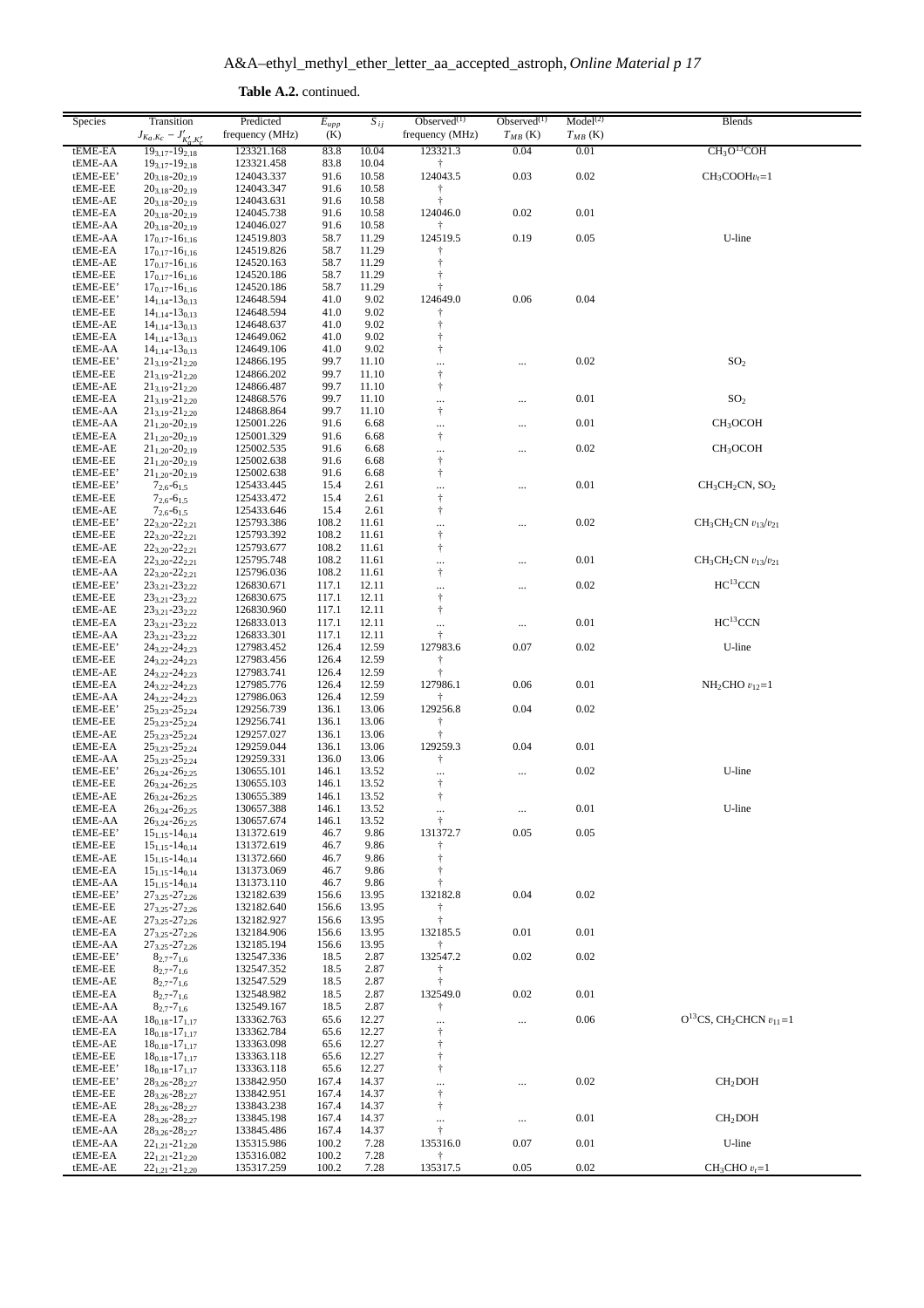**Table A.2.** continued.

| Species             | Transition                                         | Predicted                | $E_{upp}$      | $S_{ij}$       | Observed $(1)$           | Observed $(1)$ | Model <sup>(2)</sup> | <b>Blends</b>                      |
|---------------------|----------------------------------------------------|--------------------------|----------------|----------------|--------------------------|----------------|----------------------|------------------------------------|
|                     | $J_{K_a,K_c} - J'_{K'_a,K'_c}$                     | frequency (MHz)          | (K)            |                | frequency (MHz)          | $T_{MB}$ (K)   | $T_{MB}$ (K)         |                                    |
| tEME-EE             | $22_{1,21} - 21_{2,20}$                            | 135317.355               | 100.2          | 7.28           | $\ddagger$               |                |                      |                                    |
| tEME-EE'            | $22_{1,21} - 21_{2,20}$                            | 135317.355               | 100.2          | 7.28           | $^\dagger$               |                |                      |                                    |
| tEME-EE'<br>tEME-EE | 293,27-292,28<br>293,27-292,28                     | 135639.103<br>135639.104 | 178.6<br>178.6 | 14.77<br>14.77 | <br>$\ddagger$           |                | 0.02                 | $CH3OCOH vt=1$                     |
| tEME-AE             | 293,27-292,28                                      | 135639.392               | 178.6          | 14.77          | $^\dagger$               |                |                      |                                    |
| tEME-EA             | 293,27-292,28                                      | 135641.333               | 178.6          | 14.77          |                          | $\cdots$       | 0.01                 | $CH3OCOH vt=1$                     |
| tEME-AA             | 293,27-292,28                                      | 135641.621               | 178.6          | 14.77          | $\dagger$                |                |                      |                                    |
| tEME-EE'            | $30_{3,28} - 30_{2,29}$                            | 137573.618               | 190.2          | 15.14          | 137573.7                 | 0.04           | 0.02                 |                                    |
| tEME-EE             | $30_{3,28} - 30_{2,29}$                            | 137573.618               | 190.2          | 15.14          | $\ddagger$               |                |                      |                                    |
| tEME-AE<br>tEME-EA  | $30_{3,28} - 30_{2,29}$<br>$30_{3,28} - 30_{2,29}$ | 137573.907<br>137575.829 | 190.2<br>190.2 | 15.14<br>15.14 | $\ddagger$<br>137575.9   | 0.05           | 0.02                 | CH <sub>3</sub> COOCH <sub>3</sub> |
| tEME-AA             | $30_{3,28} - 30_{2,29}$                            | 137576.118               | 190.2          | 15.14          | ÷                        |                |                      |                                    |
| tEME-EE'            | $16_{1,16} - 15_{0,15}$                            | 138109.231               | 52.7           | 10.73          | 138109.7                 | 0.06           | 0.06                 |                                    |
| tEME-EE             | $16_{1.16} - 15_{0.15}$                            | 138109.231               | 52.7           | 10.73          | $^\dagger$               |                |                      |                                    |
| tEME-AE             | $16_{1,16} - 15_{0,15}$                            | 138109.269               | 52.7           | 10.73          | $\dagger$                |                |                      |                                    |
| tEME-EA             | $16_{1,16} - 15_{0,15}$                            | 138109.661               | 52.7           | 10.73          | $^\dagger$               |                |                      |                                    |
| tEME-AA<br>tEME-EE' | $16_{1,16} - 15_{0,15}$<br>$9_{2,8} - 8_{1,7}$     | 138109.699<br>139530.181 | 52.7<br>22.0   | 10.73<br>3.15  | $^\dagger$               |                | 0.02                 | CH <sub>2</sub> DCN                |
| tEME-EE             | $9_{2,8} - 8_{1,7}$                                | 139530.191               | 22.0           | 3.15           | <br>$^\dagger$           |                |                      |                                    |
| tEME-AE             | $9_{2,8} - 8_{1,7}$                                | 139530.369               | 22.0           | 3.15           | Ť                        |                |                      |                                    |
| tEME-EA             | $9_{2,8} - 8_{1,7}$                                | 139531.807               | 22.0           | 3.15           |                          |                | 0.01                 | CH <sub>2</sub> DCN                |
| tEME-AA             | $9_{2,8} - 8_{1,7}$                                | 139531.989               | 22.0           | 3.15           | $^\dagger$               |                |                      |                                    |
| tEME-EE'            | $31_{3,29} - 31_{2,30}$                            | 139648.445               | 202.2          | 15.50          |                          |                | 0.02                 | CH <sub>3</sub> COCH <sub>3</sub>  |
| tEME-EE<br>tEME-AE  | $31_{3,29} - 31_{2,30}$<br>$31_{3,29} - 31_{2,30}$ | 139648.445<br>139648.735 | 202.2<br>202.2 | 15.50<br>15.50 | $^\dagger$<br>$\ddagger$ |                |                      |                                    |
| tEME-EA             | $31_{3,29} - 31_{2,30}$                            | 139650.637               | 202.2          | 15.50          |                          | $\cdots$       | 0.01                 | CH <sub>3</sub> COCH <sub>3</sub>  |
| tEME-AA             | $31_{3,29} - 31_{2,30}$                            | 139650.927               | 202.2          | 15.50          | $\dagger$                |                |                      |                                    |
| tEME-EE             | $8_{2,6} - 7_{1,7}$                                | 140527.950               | 18.5           | 2.43           | 140528.1                 | 0.02           | 0.02                 |                                    |
| tEME-EE'            | $8_{2,6} - 7_{1,7}$                                | 140527.966               | 18.5           | 2.43           | Ť                        |                |                      |                                    |
| tEME-AE             | $8_{2,6} - 7_{1,7}$                                | 140528.160               | 18.5           | 2.43           | $\ddagger$               |                |                      |                                    |
| tEME-EA             | $8_{2,6} - 7_{1,7}$                                | 140529.589               | 18.5           | 2.43           | 140529.6                 | 0.03           | 0.01                 | U-line                             |
| tEME-AA<br>tEME-EE' | $8_{2,6} - 7_{1,7}$<br>$32_{3,30} - 32_{2,31}$     | 140529.791<br>141864.954 | 18.5<br>214.6  | 2.43<br>15.83  | Ť                        |                | 0.02                 | $CH3COOH vt=1$                     |
| tEME-EE             | $32_{3,30} - 32_{2,31}$                            | 141864.954               | 214.6          | 15.83          | <br>$^\dagger$           |                |                      |                                    |
| tEME-AE             | $32_{3,30} - 32_{2,31}$                            | 141865.246               | 214.6          | 15.83          | $\dagger$                |                |                      |                                    |
| tEME-EA             | $32_{3,30} - 32_{2,31}$                            | 141867.127               | 214.6          | 15.83          |                          |                | 0.01                 | $CH3COOH vt=1$                     |
| tEME-AA             | $32_{3,30} - 32_{2,31}$                            | 141867.419               | 214.6          | 15.83          | $\dagger$                |                |                      |                                    |
| tEME-AA             | $19_{0,19} - 18_{1,18}$                            | 142139.587               | 72.8           | 13.27          | 142139.7                 | 0.08           | 0.06                 |                                    |
| tEME-EA<br>tEME-AE  | $19_{0,19} - 18_{1,18}$<br>$19_{0,19} - 18_{1,18}$ | 142139.605<br>142139.896 | 72.8<br>72.8   | 13.27<br>13.27 | $\ddagger$<br>$\ddagger$ |                |                      |                                    |
| tEME-EE             | $19_{0,19} - 18_{1,18}$                            | 142139.914               | 72.8           | 13.27          | $\dagger$                |                |                      |                                    |
| tEME-EE'            | $19_{0,19} - 18_{1,18}$                            | 142139.914               | 72.8           | 13.27          | Ť                        |                |                      |                                    |
| tEME-EE'            | $3_{3,1} - 2_{2,1}$                                | 143977.261               | 12.7           | 2.45           | 143977.8                 | 0.06           | 0.02                 | U-line                             |
| tEME-EE             | $3_{3,1} - 2_{2,1}$                                | 143977.759               | 12.7           | 2.41           | $\dagger$                |                |                      |                                    |
| tEME-AE             | $3_{3,1} - 2_{2,1}$                                | 143977.810               | 12.7           | 2.44           | $\ddagger$               |                |                      |                                    |
| tEME-EA             | $3_{3,1} - 2_{2,0}$                                | 143979.010               | 12.7           | .72            | 143980.0                 | 0.05           | 0.02                 | CH <sub>3</sub> COCH <sub>3</sub>  |
| tEME-EE<br>tEME-EE' | $3_{3,0} - 2_{2,0}$<br>$3_{3,0} - 2_{2,0}$         | 143979.276<br>143979.774 | 12.7<br>12.7   | 2.41<br>2.45   | $\ddagger$<br>$\dagger$  |                |                      |                                    |
| tEME-AE             | $3_{3,0} - 2_{2,0}$                                | 143979.832               | 12.7           | 2.44           | Ť                        |                |                      |                                    |
| tEME-AA             | $3_{3,1} - 2_{2,0}$                                | 143980.192               | 12.7           | 2.50           | $\ddagger$               |                |                      |                                    |
| tEME-EA             | $3_{3,0} - 2_{2,0}$                                | 143980.533               | 12.7           | 1.78           | $\ddagger$               |                |                      |                                    |
| tEME-EE'            | $33_{3,31} - 33_{2,32}$                            | 144223.924               | 227.3          | 16.14          | 144224.0                 | 0.02           | 0.01                 |                                    |
| tEME-EE             | $33_{3,31} - 33_{2,32}$                            | 144223.925               | 227.3          | 16.14          | $\ddagger$<br>$\ddot{ }$ |                |                      |                                    |
| tEME-AE<br>tEME-EE' | $33_{3,31} - 33_{2,32}$<br>$17_{1,17} - 16_{0,16}$ | 144224.218<br>144871.829 | 227.3<br>59.2  | 16.14<br>11.63 | 144872.1                 | 0.06           | 0.06                 |                                    |
| tEME-EE             | $17_{1,17} - 16_{0,16}$                            | 144871.829               | 59.2           | 11.63          |                          |                |                      |                                    |
| tEME-AE             | $17_{1,17} - 16_{0,16}$                            | 144871.864               | 59.2           | 11.63          | t                        |                |                      |                                    |
| tEME-EA             | $17_{1,17} - 16_{0,16}$                            | 144872.238               | 59.2           | 11.63          | ÷                        |                |                      |                                    |
| tEME-AA             | $17_{1,17} - 16_{0,16}$                            | 144872.273               | 59.2           | 11.63          | ÷                        |                |                      |                                    |
| tEME-AA             | $23_{1,22} - 22_{2,21}$                            | 145647.137               | 109.2          | 7.92           | 145647.4                 | 0.03           | 0.01                 |                                    |
| tEME-EA<br>tEME-AE  | $23_{1,22} - 22_{2,21}$<br>$23_{1,22} - 22_{2,21}$ | 145647.226<br>145648.372 | 109.2<br>109.2 | 7.92<br>7.92   | $\ddagger$<br>145648.6   | 0.03           | 0.02                 |                                    |
| tEME-EE             | $23_{1,22} - 22_{2,21}$                            | 145648.461               | 109.2          | 7.92           | $\dagger$                |                |                      |                                    |
| tEME-EE'            | $23_{1,22} - 22_{2,21}$                            | 145648.462               | 109.2          | 7.92           | $\ddagger$               |                |                      |                                    |
| tEME-EE'            | $10_{2,9} - 9_{1,8}$                               | 146383.619               | 25.8           | 3.44           | 146384.0                 | 0.03           | 0.02                 |                                    |
| tEME-EE             | $10_{2,9} - 9_{1,8}$                               | 146383.626               | 25.8           | 3.44           | $\dagger$                |                |                      |                                    |
| tEME-AE             | $10_{2,9} - 9_{1,8}$                               | 146383.802               | 25.8           | 3.44           | $\ddagger$               |                |                      |                                    |
| tEME-EA<br>tEME-AA  | $10_{2,9} - 9_{1,8}$<br>$10_{2,9} - 9_{1,8}$       | 146385.228<br>146385.408 | 25.8<br>25.8   | 3.44<br>3.44   | 146385.5<br>Ť            | 0.03           | 0.02                 |                                    |
| tEME-EE             | $36_{4,32} - 36_{3,33}$                            | 146397.039               | 276.3          | 21.88          |                          | $\cdots$       | 0.01                 | $SO2, CH3OCH3$                     |
| tEME-EE'            | $36_{4,32} - 36_{3,33}$                            | 146397.042               | 276.3          | 21.88          | $\dagger$                |                |                      |                                    |
| tEME-AE             | 36 <sub>4,32</sub> -36 <sub>3,33</sub>             | 146397.310               | 276.3          | 21.88          | $\dagger$                |                |                      |                                    |
| tEME-EE'            | $34_{3,32} - 34_{2,33}$                            | 146725.545               | 240.5          | 16.44          | 146725.6                 | 0.03           | 0.01                 | $SO^{18}O$                         |
| tEME-EE             | $34_{3,32} - 34_{2,33}$                            | 146725.545               | 240.5          | 16.44          | $\dagger$                |                |                      |                                    |
| tEME-AE<br>tEME-AE  | $34_{3,32} - 34_{2,33}$                            | 146725.840               | 240.5<br>174.4 | 16.44          | $^\dagger$               |                | 0.01                 | U-line                             |
| tEME-EE             | $29_{2.27} - 28_{3.26}$<br>$29_{2,27} - 28_{3,26}$ | 146736.865<br>146737.046 | 174.4          | 6.43<br>6.43   | <br>$^\dagger$           |                |                      |                                    |
| tEME-EE'            | $29_{2,27} - 28_{3,26}$                            | 146737.048               | 174.4          | 6.43           | $^\dagger$               |                |                      |                                    |
| tEME-EE             | $35_{4,31} - 35_{3,32}$                            | 148578.427               | 262.3          | 20.95          |                          |                | 0.01                 | $CH3OCOH vt=1$                     |
| tEME-EE'            | $35_{4,31} - 35_{3,32}$                            | 148578.431               | 262.3          | 20.95          | $\dagger$                |                |                      |                                    |
| tEME-AE             | $35_{4,31} - 35_{3,32}$                            | 148578.707               | 262.3          | 20.95          | $^\dagger$               |                |                      |                                    |
| tEME-EE'<br>tEME-EE | $35_{3,33} - 35_{2,34}$                            | 149369.412               | 254.0<br>254.0 | 16.71          | $\cdots$<br>$\ddagger$   |                | 0.01                 | $CH3OCOH vt=1$                     |
|                     | $35_{3,33} - 35_{2,34}$                            | 149369.412               |                | 16.71          |                          |                |                      |                                    |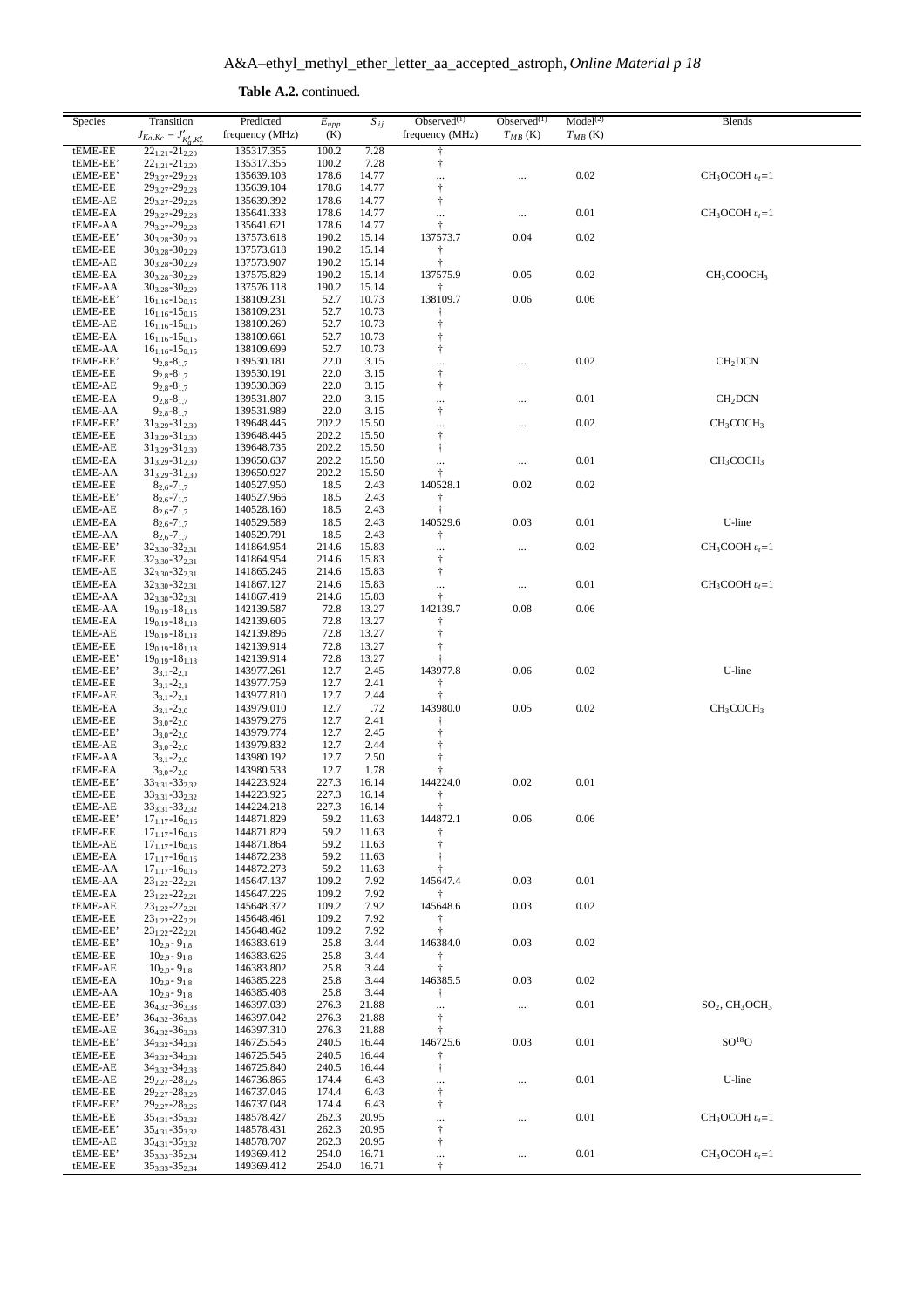**Table A.2.** continued.

| Species             | Transition<br>$J_{K_a,K_c} - J'_{K'_a,K'_c}$                      | Predicted<br>frequency (MHz) | $E_{upp}$<br>(K) | $S_{ij}$       | Observed $(1)$<br>frequency (MHz) | Observed $(1)$<br>$T_{MB}$ (K) | Model <sup>(2)</sup><br>$T_{MB}$ (K) | <b>Blends</b>                      |
|---------------------|-------------------------------------------------------------------|------------------------------|------------------|----------------|-----------------------------------|--------------------------------|--------------------------------------|------------------------------------|
| tEME-AE             | $35_{3,33} - 35_{2,34}$                                           | 149369.709                   | 254.0            | 16.71          | $\ddagger$                        |                                |                                      |                                    |
| tEME-EE             | $9_{2,7} - 8_{1,8}$                                               | 149921.139                   | 22.0             | 2.54           | $\ldots$                          | $\cdots$                       | $0.02\,$                             | CH <sub>3</sub> OCOH               |
| tEME-EE'            | $9_{2,7} - 8_{1,8}$                                               | 149921.149                   | 22.0             | 2.54           | $^\dagger$                        |                                |                                      |                                    |
| tEME-AE             | $9_{2.7} - 8_{1.8}$                                               | 149921.348                   | 22.0             | 2.54           | $\ddagger$                        |                                |                                      |                                    |
| tEME-EA<br>tEME-AA  | $9_{2,7} - 8_{1,8}$<br>$9_{2,7} - 8_{1,8}$                        | 149922.787<br>149922.992     | 22.0<br>22.0     | 2.54<br>2.54   | $\cdots$<br>$\ddagger$            | $\cdots$                       | 0.01                                 | CH <sub>3</sub> OCOH               |
| tEME-EE             | $34_{4,30} - 34_{3,31}$                                           | 150661.347                   | 248.7            | 20.06          | 150661.4                          | 0.04                           | 0.02                                 | U-line                             |
| tEME-EE'            | $34_{4,30} - 34_{3,31}$                                           | 150661.353                   | 248.7            | 20.06          | $\ddagger$                        |                                |                                      |                                    |
| tEME-AE             | $34_{4,30} - 34_{3,31}$                                           | 150661.636                   | 248.7            | 20.06          | $\ddagger$                        |                                |                                      |                                    |
| tEME-EA             | $34_{4,30} - 34_{3,31}$                                           | 150664.261                   | 248.7            | 20.06          | 150664.4                          | 0.03                           | 0.02                                 | U-line                             |
| tEME-AA             | $34_{4,30} - 34_{3,31}$                                           | 150664.547                   | 248.7            | 20.06          | t                                 |                                |                                      |                                    |
| tEME-AA             | $20_{0,20} - 19_{1,19}$                                           | 150845.281                   | 80.4             | 14.28          | 150845.4                          | 0.08                           | 0.09                                 |                                    |
| tEME-EA<br>tEME-AE  | $20_{0,20} - 19_{1,19}$                                           | 150845.296                   | 80.4             | 14.28          |                                   |                                |                                      |                                    |
| tEME-EE             | $20_{0,20} - 19_{1,19}$<br>$20_{0,20} - 19_{1,19}$                | 150845.565<br>150845.580     | 80.4<br>80.4     | 14.28<br>14.28 | $\dagger$<br>$\ddagger$           |                                |                                      |                                    |
| tEME-EE'            | $20_{0,20} - 19_{1,19}$                                           | 150845.580                   | 80.4             | 14.28          | ÷                                 |                                |                                      |                                    |
| tEME-EE'            | $18_{1,18} - 17_{0,17}$                                           | 151672.109                   | 66.0             | 12.56          | 151672.4                          | 0.06                           | 0.09                                 |                                    |
| tEME-EE             | $18_{1,18} - 17_{0,17}$                                           | 151672.109                   | 66.0             | 12.56          | $\ddagger$                        |                                |                                      |                                    |
| tEME-AE             | $18_{1,18} - 17_{0,17}$                                           | 151672.141                   | 66.0             | 12.56          | $\dagger$                         |                                |                                      |                                    |
| tEME-EA             | $18_{1,18} - 17_{0,17}$                                           | 151672.495                   | 66.0             | 12.56          | t                                 |                                |                                      |                                    |
| tEME-AA<br>tEME-EE' | $18_{1,18} - 17_{0,17}$                                           | 151672.527                   | 66.0<br>30.1     | 12.56<br>3.73  | 153109.7                          | 0.05                           | 0.03                                 |                                    |
| tEME-EE             | $11_{2,10} - 10_{1,9}$<br>$11_{2,10} - 10_{1,9}$                  | 153109.700<br>153109.705     | 30.1             | 3.73           | ŧ                                 |                                |                                      |                                    |
| tEME-AE             | $11_{2,10} - 10_{1,9}$                                            | 153109.879                   | 30.1             | 3.73           | $\ddagger$                        |                                |                                      |                                    |
| tEME-EA             | $11_{2,10} - 10_{1,9}$                                            | 153111.294                   | 30.1             | 3.73           | 153111.4                          | 0.05                           | 0.02                                 | U-line                             |
| tEME-AA             | $11_{2,10} - 10_{1,9}$                                            | 153111.471                   | 30.1             | 3.73           | ŧ                                 |                                |                                      |                                    |
| tEME-EE             | $32_{4.28} - 32_{3.29}$                                           | 154467.850                   | 222.8            | 18.42          | 154468.1                          | 0.02                           | 0.02                                 |                                    |
| tEME-EE'            | $32_{4,28} - 32_{3,29}$                                           | 154467.860                   | 222.8            | 18.42          | $\dagger$                         |                                |                                      |                                    |
| tEME-AE<br>tEME-AA  | $32_{4.28} - 32_{3.29}$<br>$24_{1,23} - 23_{2,22}$                | 154468.157<br>155980.202     | 222.8<br>118.5   | 18.42<br>8.61  | $\dagger$                         |                                | 0.03                                 | $CH3CH2CN v12=1$                   |
| tEME-EA             | $24_{1,23} - 23_{2,22}$                                           | 155980.284                   | 118.5            | 8.61           | $\cdots$<br>$\ddagger$            |                                |                                      |                                    |
| tEME-AE             | $24_{1,23} - 23_{2,22}$                                           | 155981.396                   | 118.5            | 8.61           | $\ldots$                          |                                | 0.03                                 | $CH3CH2CN v12=1$                   |
| tEME-EE             | $24_{1,23} - 23_{2,22}$                                           | 155981.478                   | 118.5            | 8.61           | $\ddagger$                        |                                |                                      |                                    |
| tEME-EE'            | $24_{1,23} - 23_{2,22}$                                           | 155981.479                   | 118.5            | 8.61           | $\ddagger$                        |                                |                                      |                                    |
| tEME-EE             | $31_{4,27} - 31_{3,28}$                                           | 156169.103                   | 210.3            | 17.65          | $\cdots$                          |                                | 0.02                                 | CH <sub>3</sub> CH <sub>2</sub> CN |
| tEME-EE'            | $31_{4,27} - 31_{3,28}$                                           | 156169.114                   | 210.3            | 17.65          | $\ddagger$                        |                                |                                      |                                    |
| tEME-AE             | $31_{4,27} - 31_{3,28}$                                           | 156169.418                   | 210.3<br>198.3   | 17.65          | $^\dagger$<br>157727.3            | 0.03                           | 0.02                                 |                                    |
| tEME-EE<br>tEME-EE' | $30_{4,26} - 31_{3,27}$<br>$30_{4,26} - 31_{3,27}$                | 157727.158<br>157727.174     | 198.3            | 16.91<br>16.91 | ŧ                                 |                                |                                      |                                    |
| tEME-AE             | $30_{4,26} - 31_{3,27}$                                           | 157727.482                   | 198.3            | 16.91          | $\ddagger$                        |                                |                                      |                                    |
| tEME-EE'            | $19_{1,19} - 18_{0,18}$                                           | 158519.756                   | 73.2             | 13.52          |                                   |                                | 0.10                                 | $CH3OCOH vt=1, CH3COCH3$           |
| tEME-EE             | $19_{1,19} - 18_{0,18}$                                           | 158519.756                   | 73.2             | 13.52          | $\dagger$                         |                                |                                      |                                    |
| tEME-AE             | $19_{1,19} - 18_{0,18}$                                           | 158519.786                   | 73.2             | 13.52          | $\dagger$                         |                                |                                      |                                    |
| tEME-EA             | $19_{1,19} - 18_{0,18}$                                           | 158520.119                   | 73.2             | 13.52          | $\ddagger$                        |                                |                                      |                                    |
| tEME-AA<br>tEME-EE  | $19_{1,19} - 18_{0,18}$<br>$29_{4,25} - 29_{3,26}$                | 158520.149<br>159140.100     | 73.2<br>186.7    | 13.52<br>16.20 | $\ddagger$                        |                                | 0.03                                 | U-line                             |
| tEME-EE'            | $29_{4,25} - 29_{3,26}$                                           | 159140.121                   | 186.7            | 16.19          | $\cdots$<br>$\ddagger$            |                                |                                      |                                    |
| tEME-AE             | 29 <sub>4,25</sub> -29 <sub>3,26</sub>                            | 159140.432                   | 186.7            | 16.20          | $\ddagger$                        |                                |                                      |                                    |
| tEME-EA             | $29_{4,25} - 29_{3,26}$                                           | 159143.035                   | 186.7            | 16.20          | $\cdots$                          | $\cdots$                       | 0.02                                 | U-line                             |
| tEME-AA             | $29_{4,25} - 29_{3,26}$                                           | 159143.357                   | 186.7            | 16.20          | ŧ                                 |                                |                                      |                                    |
| tEME-AA             | $21_{0,21} - 20_{1,20}$                                           | 159477.061                   | 88.4             | 15.31          | 159477.1                          | 0.15                           | 0.10                                 | CH <sub>2</sub> CN                 |
| tEME-EA             | $21_{0,21} - 20_{1,20}$                                           | 159477.074                   | 88.4<br>88.4     | 15.31          | Ť<br>$\ddagger$                   |                                |                                      |                                    |
| tEME-AE<br>tEME-EE  | $21_{0,21} - 20_{1,20}$<br>$21_{0,21} - 20_{1,20}$                | 159477.319<br>159477.332     | 88.4             | 15.31<br>15.31 | Ť                                 |                                |                                      |                                    |
| tEME-EE'            | $21_{0,21} - 20_{1,20}$                                           | 159477.332                   | 88.4             | 15.31          | $\ddagger$                        |                                |                                      |                                    |
| tEME-EE             | $10_{2.8} - 9_{1.9}$                                              | 159548.654                   | 25.9             | 2.61           | 159548.8                          | 0.09                           | 0.02                                 | $CH3COOH vt=2$                     |
| tEME-EE'            | $10_{2,8} - 9_{1,9}$                                              | 159548.661                   | 25.9             | 2.61           | Ť                                 |                                |                                      |                                    |
| tEME-AE             | $10_{2,8} - 9_{1,9}$                                              | 159548.866                   | 25.9             | 2.61           | $\dagger$                         | .,                             | $\mathbf{u}$                         |                                    |
| tEME-EE'            | $12_{2,11} - 11_{1,10}$                                           | 159710.946                   | 34.7             | 4.05           | $\ldots$                          |                                | 0.03                                 | $CH3CH2CN v12/v21$                 |
| tEME-EE<br>tEME-AE  | $12_{2,11} - 11_{1,10}$<br>$12_{2,11} - 11_{1,10}$                | 159710.950<br>159711.121     | 34.7<br>34.7     | 4.05<br>4.05   | $\ddagger$<br>$\dagger$           |                                |                                      |                                    |
| tEME-EA             | $12_{2,11} - 11_{1,10}$                                           | 159712.526                   | 34.7             | 4.05           | $\ldots$                          |                                | 0.02                                 | $CH_3CH_2CN$ $v_{12}/v_{21}$       |
| tEME-AA             | $12_{2,11} - 11_{1,10}$                                           | 159712.699                   | 34.7             | 4.05           | $\ddagger$                        |                                |                                      |                                    |
| tEME-EE             | 28 <sub>4,24</sub> -28 <sub>3,25</sub>                            | 160409.193                   | 175.5            | 15.50          | $\ldots$                          |                                | 0.03                                 | CH <sub>3</sub> COCH <sub>3</sub>  |
| tEME-EE'            | 28 <sub>4.24</sub> -28 <sub>3.25</sub>                            | 160409.221                   | 175.5            | 15.50          | $\ddagger$                        |                                |                                      |                                    |
| tEME-AE             | $28_{4,24} - 28_{3,25}$                                           | 160409.535                   | 175.5            | 15.50          | $\ddagger$                        |                                |                                      |                                    |
| tEME-EA<br>tEME-AA  | $28_{4,24} - 28_{3,25}$<br>28 <sub>4.24</sub> -28 <sub>3.25</sub> | 160412.123<br>160412.450     | 175.5<br>175.5   | 15.50<br>15.50 | $\cdots$<br>$\ddagger$            |                                | 0.02                                 | $CH_3OCOH v_t=1$                   |
| tEME-EE'            | $10_{3,8} - 9_{2,7}$                                              | 199842.884                   | 31.6             | 3.55           | 199843.5                          |                                | 0.05                                 | $CH3OCOH vt=2$                     |
| tEME-EE             | $10_{3,8} - 9_{2,7}$                                              | 199843.513                   | 31.6             | 3.65           | Ť                                 |                                |                                      |                                    |
| tEME-AE             | $10_{3.8} - 9_{2.7}$                                              | 199843.521                   | 31.6             | 3.61           | $\ddagger$                        |                                |                                      |                                    |
| tEME-EA             | $10_{3,8} - 9_{2,7}$                                              | 199846.703                   | 31.6             | 3.78           | $\ldots$                          |                                | 0.04                                 | $CH3OCOH vt=1$                     |
| tEME-AA             | $10_{3,8} - 9_{2,7}$                                              | 199847.033                   | 31.6             | 3.78           | $\ddagger$                        |                                |                                      |                                    |
| tEME-EE'            | $4_{4,1} - 3_{3,1}$                                               | 199953.072                   | 22.3             | 3.50           | 199953.5                          | 0.18                           | 0.06                                 | CH <sub>3</sub> CH <sub>2</sub> OH |
| tEME-EE<br>tEME-AE  | $4_{4,1} - 3_{3,1}$                                               | 199953.406                   | 22.3<br>22.3     | 3.50           | $\ddagger$<br>$\ddagger$          |                                |                                      |                                    |
| tEME-EE             | $4_{4,1} - 3_{3,1}$<br>$4_{4,0} - 3_{3,0}$                        | 199953.633<br>199954.307     | 22.3             | 3.50<br>3.50   | 199954.7                          | 0.12                           | 0.06                                 | CH <sub>3</sub> CH <sub>2</sub> OH |
| tEME-EE'            | $4_{4,0} - 3_{3,0}$                                               | 199954.642                   | 22.3             | 3.50           | Ť                                 |                                |                                      |                                    |
| tEME-AE             | $4_{4,0} - 3_{3,0}$                                               | 199954.869                   | 22.3             | 3.50           | ÷                                 |                                |                                      |                                    |
| tEME-EA             | $4_{4,1} - 3_{3,1}$                                               | 199956.750                   | 22.3             | 3.50           | 199957.2                          | 0.19                           | 0.08                                 | $CH2CHCN v15=1$                    |
| tEME-EA             | $4_{4,0} - 3_{3,0}$                                               | 199957.085                   | 22.3             | 3.50           |                                   |                                |                                      |                                    |
| tEME-AA             | $4_{4,1} - 3_{3,0}$                                               | 199957.305                   | 22.3             | 3.50           | $\dagger$                         |                                |                                      |                                    |
| tEME-AA             | $4_{4,0} - 3_{3,1}$                                               | 199957.317                   | 22.3             | 3.50           | $\ddagger$                        |                                |                                      |                                    |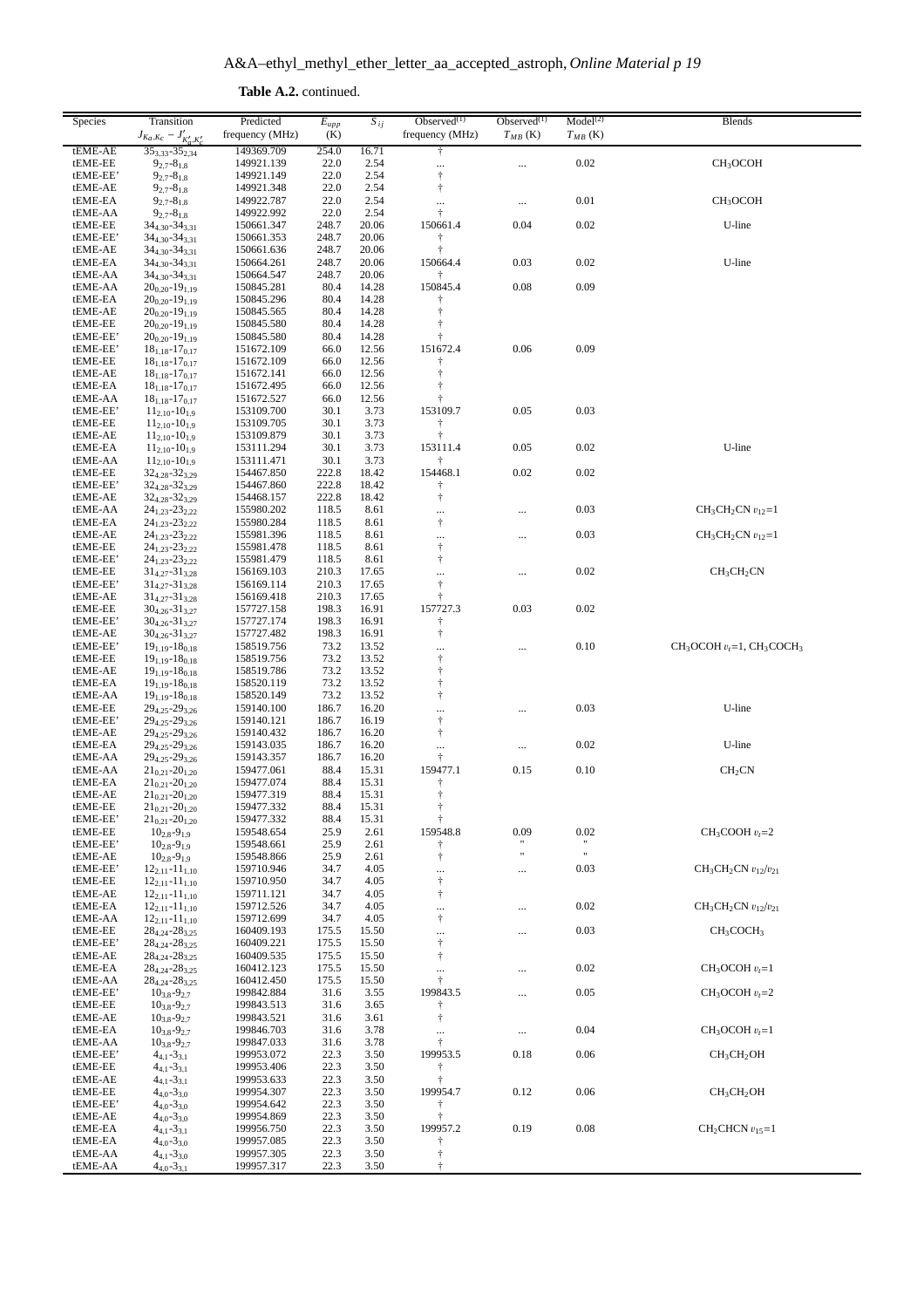| Species             | Transition                                             | Predicted<br>frequency (MHz) | $E_{upp}$<br>(K) | $S_{ij}$       | Observed $(1)$<br>frequency (MHz) | Observed $(1)$ | Model <sup>(2)</sup> | <b>Blends</b>                                                          |
|---------------------|--------------------------------------------------------|------------------------------|------------------|----------------|-----------------------------------|----------------|----------------------|------------------------------------------------------------------------|
| tEME-EE             | $J_{K_a,K_c} - J'_{K'_a,K'_c}$<br>$10_{3.7} - 9_{2.8}$ | 200603.336                   | 31.6             | 3.64           |                                   | $T_{MB}$ (K)   | $T_{MB}$ (K)<br>0.05 | U-line                                                                 |
| tEME-AE             | $10_{3,7} - 9_{2,8}$                                   | 200603.932                   | 31.6             | 3.59           | $\cdots$<br>$\ddagger$            | $\cdots$       |                      |                                                                        |
| tEME-EE'            | $10_{3.7} - 9_{2.8}$                                   | 200603.965                   | 31.6             | 3.54           | $^\dagger$                        |                |                      |                                                                        |
| tEME-EA<br>tEME-AA  | $10_{3.7} - 9_{2.8}$<br>$10_{3,7} - 9_{2,8}$           | 200605.130<br>200605.404     | 31.6<br>31.6     | 3.76<br>3.77   | $\ldots$<br>$\ddagger$            |                | 0.04                 | CH <sub>3</sub> OCOH                                                   |
| tEME-EE             | $14_{2,12} - 13_{1,13}$                                | 200820.096                   | 45.3             | 2.62           | $\ldots$                          |                | 0.04                 | CH <sub>3</sub> OH                                                     |
| tEME-EE'            | $14_{2,12} - 13_{1,13}$                                | 200820.098                   | 45.3             | 2.62           | $\ddagger$                        |                |                      |                                                                        |
| tEME-AE             | $14_{2,12} - 13_{1,13}$                                | 200820.324                   | 45.3             | 2.62           | $\ddagger$                        |                |                      |                                                                        |
| tEME-EA<br>tEME-AA  | $14_{2,12} - 13_{1,13}$<br>$14_{2,12} - 13_{1,13}$     | 200821.765<br>200821.991     | 45.3<br>45.3     | 2.62<br>2.62   | $\cdots$<br>$\ddagger$            |                | 0.03                 | CH <sub>3</sub> OH                                                     |
| tEME-EE'            | $25_{1,25} - 24_{0,24}$                                | 200871.974                   | 124.2            | 19.55          | 200872.2                          | 0.59           | 0.20                 | $CH2CHCN v11=2$                                                        |
| tEME-EE             | $25_{1,25} - 24_{0,24}$                                | 200871.975                   | 124.2            | 19.55          | $\ddagger$                        |                |                      |                                                                        |
| tEME-AE<br>tEME-EA  | $25_{1,25} - 24_{0,24}$                                | 200871.991                   | 124.2            | 19.55          | $\dagger$                         |                |                      |                                                                        |
| tEME-AA             | $25_{1,25} - 24_{0,24}$<br>$25_{1,25} - 24_{0,24}$     | 200872.199<br>200872.216     | 124.2<br>124.2   | 19.55<br>19.55 | $\dagger$                         |                |                      |                                                                        |
| tEME-AA             | $26_{0,26} - 25_{1,25}$                                | 201553.272                   | 133.9            | 20.51          | 201553.4                          | 0.32           | 0.21                 |                                                                        |
| tEME-EA             | $26_{0,26} - 25_{1,25}$                                | 201553.275                   | 133.9            | 20.51          | t                                 |                |                      |                                                                        |
| tEME-AE<br>tEME-EE  | $26_{0,26} - 25_{1,25}$<br>$26_{0,26} - 25_{1,25}$     | 201553.416<br>201553.419     | 133.9<br>133.9   | 20.51<br>20.51 | $\dagger$<br>$\dagger$            |                |                      |                                                                        |
| tEME-EE'            | $26_{0,26} - 25_{1,25}$                                | 201553.419                   | 133.9            | 20.51          | $\dagger$                         |                |                      |                                                                        |
| tEME-EE'            | $19_{2,18} - 18_{1,17}$                                | 202767.815                   | 77.9             | 6.76           | $\ldots$                          |                | 0.08                 | $H^{13}$ CCCN, CH <sub>3</sub> CN $v_8$ =1                             |
| tEME-EE             | $19_{2,18} - 18_{1,17}$                                | 202767.815                   | 77.9             | 6.76           | $\ddagger$                        |                |                      |                                                                        |
| tEME-AE<br>tEME-EA  | $19_{2,18} - 18_{1,17}$<br>$19_{2,18} - 18_{1,17}$     | 202767.956<br>202769.267     | 77.9<br>77.9     | 6.76<br>6.76   | $\ddagger$                        |                | 0.05                 | $H^{13}$ CCCN, CH <sub>3</sub> CN $v_8$ =1                             |
| tEME-AA             | $19_{2,18} - 18_{1,17}$                                | 202769.407                   | 77.9             | 6.76           | $\cdots$<br>$\ddagger$            |                |                      |                                                                        |
| tEME-AA             | $29_{1,28} - 28_{2,27}$                                | 207138.789                   | 170.9            | 12.63          | 207139.6                          | 0.07           | 0.07                 |                                                                        |
| tEME-EA             | $29_{1,28} - 28_{2,27}$                                | 207138.838                   | 170.9            | 12.63          | ŧ                                 |                |                      |                                                                        |
| tEME-AE<br>tEME-EE  | $29_{1,28} - 28_{2,27}$<br>$29_{1,28} - 28_{2,27}$     | 207139.740<br>207139.789     | 170.9<br>170.9   | 12.63<br>12.63 | $\ddagger$<br>$\ddagger$          |                |                      |                                                                        |
| tEME-EE'            | $29_{1,28} - 28_{2,27}$                                | 207139.789                   | 170.9            | 12.63          | $\ddagger$                        |                |                      |                                                                        |
| tEME-EE'            | $11_{3,9} - 10_{2,8}$                                  | 207643.771                   | 35.9             | 3.90           | $\ldots$                          |                | 0.07                 | CH <sub>3</sub> CH <sub>2</sub> CN                                     |
| tEME-EE             | $11_{3.9} - 10_{2.8}$                                  | 207644.152                   | 35.9             | 3.94           | $\ddagger$                        |                |                      |                                                                        |
| tEME-AE             | $11_{3.9} - 10_{2.8}$                                  | 207644.276                   | 35.9<br>35.9     | 3.92           | $\ddagger$<br>207647.4            | 0.20           | 0.05                 |                                                                        |
| tEME-EA<br>tEME-AA  | $11_{3.9} - 10_{2.8}$<br>$11_{3.9} - 10_{2.8}$         | 207647.053<br>207647.369     | 35.9             | 3.99<br>3.99   | ŧ                                 |                |                      | CH <sub>3</sub> CH <sub>2</sub> CN                                     |
| tEME-EE'            | $5_{4,2} - 4_{3,2}$                                    | 208004.136                   | 24.2             | 3.60           | $\cdots$                          |                | 0.07                 | $CH3CH2CN, CH3CH2OH$                                                   |
| tEME-EE             | $5_{4,2} - 4_{3,2}$                                    | 208004.469                   | 24.2             | 3.60           | $\dagger$                         |                |                      |                                                                        |
| tEME-AE             | $5_{4,2} - 4_{3,2}$                                    | 208004.696                   | 24.2             | 3.60           | $\ddagger$                        |                |                      |                                                                        |
| tEME-EE<br>tEME-EE' | $54,1 - 43,1$<br>$5_{4,1} - 4_{3,1}$                   | 208005.368<br>208005.702     | 24.2<br>24.2     | 3.60<br>3.60   | $\ddagger$<br>$\ddagger$          |                |                      |                                                                        |
| tEME-AE             | $5_{4,1} - 4_{3,1}$                                    | 208005.929                   | 24.2             | 3.60           | $\dagger$                         |                |                      |                                                                        |
| tEME-EA             | $54,2 - 43,2$                                          | 208007.812                   | 24.2             | 3.60           | $\ldots$                          |                | 0.09                 | CH <sub>3</sub> CH <sub>2</sub> CN, CH <sub>3</sub> CH <sub>2</sub> OH |
| tEME-EA             | $5_{4,1} - 4_{3,1}$                                    | 208008.143                   | 24.2             | 3.60           | $\ddagger$                        |                |                      |                                                                        |
| tEME-AA<br>tEME-AA  | $5_{4,2} - 4_{3,1}$<br>$5_{4,1} - 4_{3,2}$             | 208008.330<br>208008.413     | 24.2<br>24.2     | 3.60<br>3.60   | ŧ                                 |                |                      |                                                                        |
| tEME-EE'            | $26_{1,26} - 25_{0,25}$                                | 208147.627                   | 134.1            | 20.57          | 208147.7                          | 0.58           | 0.22                 | $CH2CHCN v11=1$                                                        |
| tEME-EE             | $26_{1,26} - 25_{0,25}$                                | 208147.627                   | 134.1            | 20.57          |                                   |                |                      |                                                                        |
| tEME-AE<br>tEME-EA  | $26_{1,26} - 25_{0,25}$<br>$26_{1,26} - 25_{0,25}$     | 208147.642<br>208147.831     | 134.1<br>134.1   | 20.57<br>20.57 | $\dagger$<br>$\ddagger$           |                |                      |                                                                        |
| tEME-AA             | $26_{1,26} - 25_{0,25}$                                | 208147.846                   | 134.1            | 20.57          |                                   |                |                      |                                                                        |
| tEME-EE'            | $20_{2,19} - 19_{1,18}$                                | 208541.474                   | 85.6             | 7.24           | 208541.5                          | 0.19           | 0.08                 |                                                                        |
| tEME-EE             | $20_{2,19} - 19_{1,18}$                                | 208541.474                   | 85.6             | 7.24           | $\ddagger$                        |                |                      |                                                                        |
| tEME-AE             | $20_{2,19} - 19_{1,18}$                                | 208541.609                   | 85.6             | 7.24           | $\ddagger$<br>208543.0            |                |                      |                                                                        |
| tEME-EA<br>tEME-AA  | $20_{2,19} - 19_{1,18}$<br>$20_{2,19} - 19_{1,18}$     | 208542.901<br>208543.036     | 85.6<br>85.6     | 7.24<br>7.24   | $^\dagger$                        | 0.16           | 0.05                 |                                                                        |
| tEME-EE             | $11_{3,8} - 10_{2,9}$                                  | 208783.787                   | 35.9             | 3.92           | $\ldots$                          |                | 0.07                 | CH <sub>3</sub> OCOH                                                   |
| tEME-EE'            | $11_{3,8} - 10_{2,9}$                                  | 208784.168                   | 35.9             | 3.88           | $\dagger$                         |                |                      |                                                                        |
| tEME-AE<br>tEME-EA  | $11_{3,8} - 10_{2,9}$<br>$11_{3,8} - 10_{2,9}$         | 208784.265<br>208785.864     | 35.9             | 3.90           | $\ddagger$                        |                | 0.05                 | CH <sub>3</sub> OCOH                                                   |
| tEME-AA             | $11_{3,8} - 10_{2,9}$                                  | 208786.150                   | 35.9<br>35.9     | 3.96<br>3.96   | $\ldots$<br>$\ddagger$            | $\cdots$       |                      |                                                                        |
| tEME-AA             | $27_{0,27} - 26_{1,26}$                                | 209774.111                   | 144.1            | 21.55          | 209774.0                          | 0.35           | 0.22                 | $CH2CHCN v15=1$                                                        |
| tEME-EA             | $27_{0,27} - 26_{1,26}$                                | 209774.113                   | 144.1            | 21.55          |                                   |                |                      |                                                                        |
| tEME-AE<br>tEME-EE  | $27_{0.27} - 26_{1.26}$<br>$27_{0.27} - 26_{1.26}$     | 209774.236<br>209774.238     | 144.1<br>144.1   | 21.55<br>21.55 | $\ddagger$<br>$\dagger$           |                |                      |                                                                        |
| tEME-EE'            | $27_{0,27} - 26_{1,26}$                                | 209774.238                   | 144.1            | 21.55          | $\dagger$                         |                |                      |                                                                        |
| tEME-EE             | $15_{2,13} - 14_{1,14}$                                | 211933.388                   | 51.2             | 2.56           | $\cdots$                          |                | 0.04                 | CH <sub>3</sub> OCOH                                                   |
| tEME-EE'            | $15_{2,13} - 14_{1,14}$                                | 211933.389                   | 51.2             | 2.56           | $^\dagger$                        |                |                      |                                                                        |
| tEME-AE<br>tEME-EA  | $15_{2,13} - 14_{1,14}$<br>$15_{2,13} - 14_{1,14}$     | 211933.621<br>211935.057     | 51.2<br>51.2     | 2.56<br>2.56   | $\dagger$                         |                | 0.03                 | CH <sub>3</sub> OCOH                                                   |
| tEME-AA             | $15_{2,13} - 14_{1,14}$                                | 211935.290                   | 51.2             | 2.56           | $\cdots$<br>$^\dagger$            |                |                      |                                                                        |
| tEME-EE             | $32_{5,27} - 32_{4,28}$                                | 212287.353                   | 232.9            | 17.12          | $\cdots$                          |                | 0.04                 | CH <sub>3</sub> COCH <sub>3</sub>                                      |
| tEME-EE'            | $32_{5,27} - 32_{4,28}$                                | 212287.576                   | 232.9            | 17.07          | $^\dagger$                        |                |                      |                                                                        |
| tEME-AE<br>tEME-EA  | 325,27-324,28<br>$32_{5,27} - 32_{4,28}$               | 212287.827<br>212290.165     | 232.9<br>232.9   | 17.10<br>17.17 | $\dagger$                         |                | 0.03                 | CH <sub>3</sub> COCH <sub>3</sub>                                      |
| tEME-AA             | $32_{5,27} - 32_{4,28}$                                | 212290.528                   | 232.9            | 17.17          | $\cdots$<br>$\ddagger$            |                |                      |                                                                        |
| tEME-EE             | $31_{5,26} - 31_{4,27}$                                | 212762.787                   | 220.6            | 16.46          | $\ldots$                          |                | 0.03                 | CH <sub>3</sub> OCH <sub>3</sub>                                       |
| tEME-EE'            | $31_{5,26} - 31_{4,27}$                                | 212763.095                   | 220.6            | 16.37          | $\ddagger$                        |                |                      |                                                                        |
| tEME-AE<br>tEME-EA  | $31_{5,26} - 31_{4,27}$<br>$31_{5,26} - 31_{4,27}$     | 212763.306<br>212765.533     | 220.6<br>220.6   | 16.42<br>16.55 | $\ddagger$<br>212766.9            | 0.14           | 0.03                 | CH <sub>3</sub> OCH <sub>3</sub>                                       |
| tEME-AA             | $31_{5,26} - 31_{4,27}$                                | 212765.897                   | 220.6            | 16.55          | ŧ                                 |                |                      |                                                                        |
| tEME-EE             | $30_{5,25} - 30_{4,26}$                                | 213178.397                   | 208.6            | 15.77          | $\ldots$                          | $\ldots$       | 0.04                 | U-line                                                                 |
| tEME-EE'            | $30_{5,25} - 30_{4,26}$                                | 213178.825                   | 208.6            | 15.61          | $\ddagger$                        |                |                      |                                                                        |
| tEME-AE             | $30_{5,25} - 30_{4,26}$                                | 213178.976                   | 208.6            | 15.70          | ŧ                                 |                |                      |                                                                        |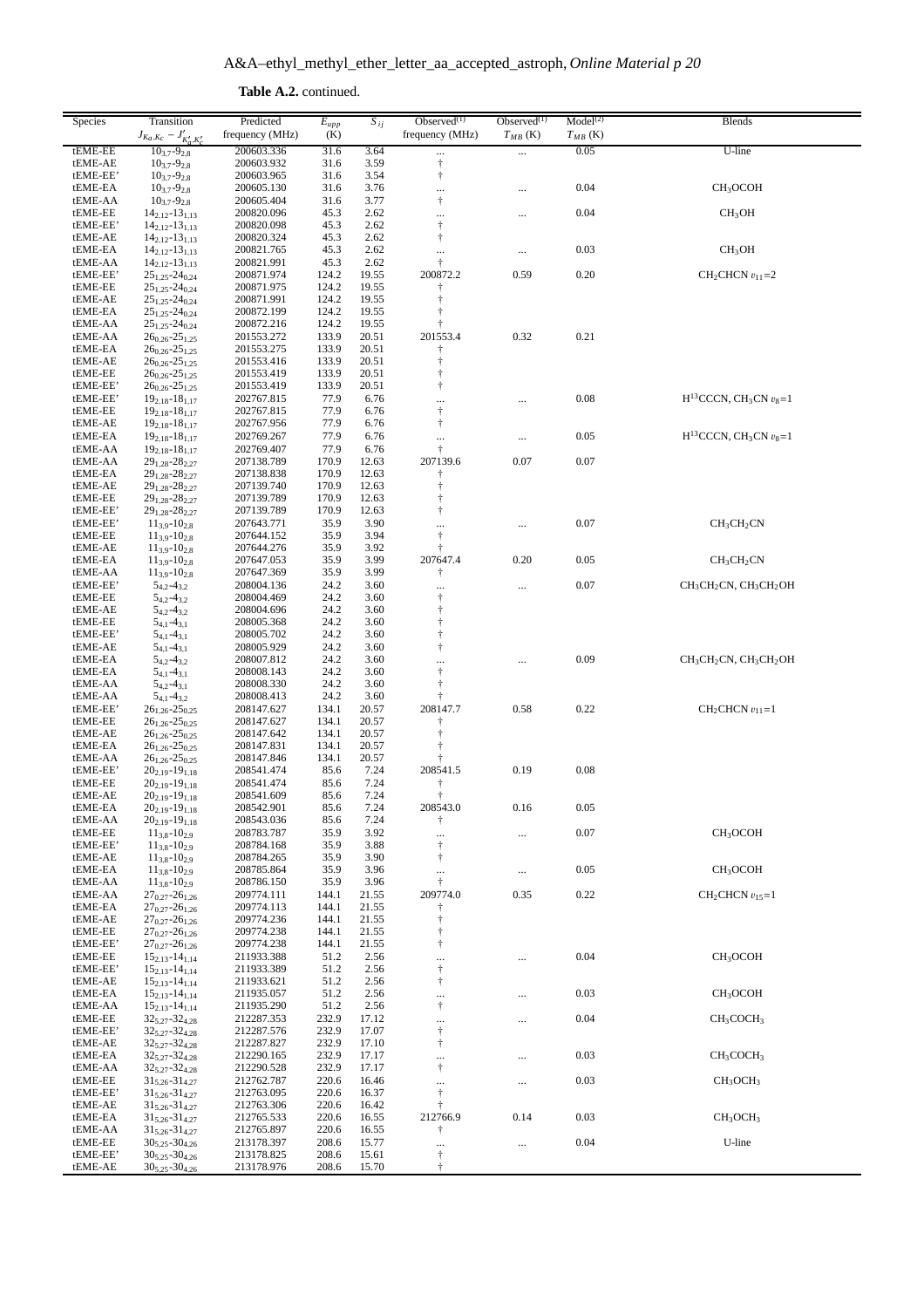**Table A.2.** continued.

| Species  | Transition                     | Predicted       | $E_{upp}$      | $S_{ij}$       | Observed $(1)$                                       | Observed $(1)$ | Model <sup>(2)</sup> | <b>Blends</b>                                    |
|----------|--------------------------------|-----------------|----------------|----------------|------------------------------------------------------|----------------|----------------------|--------------------------------------------------|
|          | $J_{K_a,K_c} - J'_{K'_a,K'_c}$ | frequency (MHz) | (K)            |                | frequency (MHz)                                      | $T_{MB}$ (K)   | $T_{MB}$ (K)         |                                                  |
| tEME-EA  | $30_{5,25} - 30_{4,26}$        | 213181.046      | 208.6          | 15.93          | 213181.4                                             | 0.21           | 0.03                 | CH <sub>2</sub> OHCHO                            |
| tEME-AA  | $30_{5,25} - 30_{4,26}$        | 213181.410      | 208.6          | 15.94          | Ť                                                    |                |                      |                                                  |
| tEME-EE' | $33_{5,29} - 33_{4,30}$        | 213495.962      | 245.7          | 17.69          | 213495.8                                             | 0.09           | 0.04                 | U-line                                           |
| tEME-EE  | $33_{5,29} - 33_{4,30}$        | 213496.124      | 245.7          | 17.72          | t                                                    |                |                      |                                                  |
| tEME-AE  | $33_{5,29} - 33_{4,30}$        | 213496.418      | 245.7          | 17.71          | $\ddagger$                                           |                |                      |                                                  |
| tEME-EA  | 335,29-334,30                  | 213499.211      | 245.7          | 17.75          | 213499.3                                             | 0.10           | 0.03                 | U-line                                           |
| tEME-AA  | $33_{5,29} - 33_{4,30}$        | 213499.587      | 245.7          | 17.75          | $\dagger$                                            |                |                      |                                                  |
| tEME-EE  | 295,24-294,25                  | 213540.983      | 196.9          |                | 213541.4                                             | 0.16           | 0.05                 | $CH2CHCN v11=2$                                  |
|          | 295,24-294,25                  |                 | 196.9          | 15.03<br>14.74 |                                                      |                |                      |                                                  |
| tEME-EE' |                                | 213541.573      |                |                | Ť                                                    |                |                      |                                                  |
| tEME-AE  | 295,24-294,25                  | 213541.643      | 196.9          | 14.89          | $\dagger$                                            |                |                      |                                                  |
| tEME-EA  | 295,24-294,25                  | 213543.491      | 196.9          | 15.32          |                                                      |                | 0.04                 | $CH2CHCN v11=2$                                  |
| tEME-AA  | 295,24-294,25                  | 213543.850      | 196.9          | 15.33          | $\dagger$                                            |                |                      |                                                  |
| tEME-EE' | $32_{5,28} - 32_{4,29}$        | 213676.308      | 232.9          | 17.03          | 213676.5                                             | 0.20           | 0.04                 | CH <sub>3</sub> CH <sub>2</sub> OH               |
| tEME-EE  | 325,28-324,29                  | 213676.530      | 232.9          | 17.09          | $\dagger$                                            |                |                      |                                                  |
| tEME-AE  | $32_{5,28} - 32_{4,29}$        | 213676.802      | 232.9          | 17.06          | $^\dagger$                                           |                |                      |                                                  |
| tEME-EA  | $32_{5,28} - 32_{4,29}$        | 213679.692      | 232.9          | 17.13          | 213680.0                                             | 0.14           | 0.03                 | CH <sub>3</sub> COOCH <sub>3</sub>               |
| tEME-AA  | 325,28-324,29                  | 213680.076      | 232.9          | 17.14          | $\dagger$                                            |                |                      |                                                  |
| tEME-EE' | $31_{5,27} - 31_{4,28}$        | 213854.674      | 220.5          | 16.34          |                                                      |                | 0.05                 | CH <sub>3</sub> CH <sub>2</sub> OH               |
| tEME-EE  | $31_{5,27} - 31_{4,28}$        | 213854.982      | 220.5          | 16.44          | $\dagger$                                            |                |                      |                                                  |
| tEME-AE  | $31_{5,27} - 31_{4,28}$        | 213855.220      | 220.5          | 16.39          | $^\dagger$                                           |                |                      |                                                  |
| tEME-EE  | $28_{5,23} - 28_{4,24}$        | 213856.708      | 185.7          | 14.18          |                                                      |                | 0.05                 | CH <sub>3</sub> CH <sub>2</sub> OH               |
| tEME-AE  | $28_{5,23} - 28_{4,24}$        | 213857.473      | 185.7          | 13.94          | $^\dagger$                                           |                |                      |                                                  |
| tEME-EE' | $28_{5,23} - 28_{4,24}$        | 213857.509      | 185.7          | 13.70          | $^\dagger$                                           |                |                      |                                                  |
| tEME-EA  | $31_{5,27} - 31_{4,28}$        | 213858.239      | 220.5          | 16.52          |                                                      |                | 0.05                 | CH <sub>3</sub> CH <sub>2</sub> OH               |
| tEME-AA  | $31_{5,27} - 31_{4,28}$        | 213858.632      | 220.5          | 16.53          |                                                      |                |                      |                                                  |
| tEME-EA  | $28_{5,23} - 28_{4,24}$        | 213859.015      | 185.7          | 14.70          | $\ddot{\dagger}$                                     |                |                      |                                                  |
| tEME-AA  | $28_{5,23} - 28_{4,24}$        | 213859.367      | 185.7          | 14.73          | $^\dagger$                                           |                |                      |                                                  |
| tEME-EE' | $30_{5,26} - 30_{4,27}$        | 214028.729      | 208.6          | 15.59          |                                                      |                | 0.05                 | CH <sub>3</sub> COCH <sub>3</sub>                |
| tEME-EE  | $30_{5,26} - 30_{4,27}$        | 214029.157      | 208.6          | 15.76          | $\frac{1}{1}$                                        |                |                      |                                                  |
| tEME-AE  | $30_{5,26} - 30_{4,27}$        | 214029.345      | 208.6          | 15.68          | $^\dagger$                                           |                |                      |                                                  |
| tEME-EA  | $30_{5,26} - 30_{4,27}$        | 214032.539      | 208.6          | 15.91          |                                                      |                | 0.04                 |                                                  |
| tEME-AA  | $30_{5,26} - 30_{4,27}$        | 214032.943      | 208.6          | 15.92          | $^\dagger$                                           |                |                      |                                                  |
| tEME-EE  | $27_{5,22} - 27_{4,23}$        | 214131.118      | 174.9          | 13.15          |                                                      |                | 0.04                 | $CH3CH213CN, CH3COOH vt=1$                       |
| tEME-AE  | 275,22-274,23                  | 214132.010      | 174.9          | 12.80          | <br>$\ensuremath{\mathop{\uparrow}\limits^{_\circ}}$ |                |                      |                                                  |
| tEME-EE' | $27_{5,22} - 27_{4,23}$        | 214132.166      | 174.9          | 12.45          | $^\dagger$                                           |                |                      |                                                  |
| tEME-EA  | $27_{5,22} - 27_{4,23}$        | 214133.150      | 174.9          | 14.07          |                                                      |                | 0.04                 | $CH3CH213CN$ , CH <sub>3</sub> COOH $vt=1$       |
|          |                                |                 |                |                | <br>$\ddagger$                                       |                |                      |                                                  |
| tEME-AA  | $27_{5,22} - 27_{4,23}$        | 214133.486      | 174.9          | 14.14          |                                                      |                |                      |                                                  |
| tEME-EE' | 295,25-294,25                  | 214196.531      | 196.9          | 14.72          |                                                      |                | 0.05                 | $CH_3{}^{13}CH_2CN$ , $CH_3O{}^{13}COH$ $v_t$ =1 |
| tEME-EE  | 295,25-294,25                  | 214197.122      | 196.9          | 15.02          | $\ensuremath{\dag}$                                  |                |                      |                                                  |
| tEME-AE  | 295,25-294,25                  | 214197.239      | 196.9          | 14.88          | $^\dagger$                                           |                |                      |                                                  |
| tEME-EA  | 295,25-294,25                  | 214200.673      | 196.9          | 15.30          | $\ddotsc$                                            |                | 0.04                 | $CH_3^{13}CH_2CN$ , $CH_3O^{13}COH$ $v_t=1$      |
| tEME-AA  | 295,25-294,25                  | 214201.091      | 196.9          | 15.32          | $^\dagger$                                           |                |                      |                                                  |
| tEME-EE' | $21_{2,20} - 20_{1,19}$        | 214246.202      | 93.7           | 7.76           | 214246.2                                             | 0.15           | 0.09                 | ${}^{13}CH_3CN$                                  |
| tEME-EE  | $21_{2,20} - 20_{1,19}$        | 214246.202      | 93.7           | 7.76           | $\dagger$                                            |                |                      |                                                  |
| tEME-AE  | $21_{2,20} - 20_{1,19}$        | 214246.332      | 93.7           | 7.76           | $^\dagger$                                           |                |                      |                                                  |
| tEME-EA  | $21_{2,20} - 20_{1,19}$        | 214247.602      | 93.7           | 7.76           | 214247.7                                             | 0.11           | $0.06\,$             | ${}^{13}CH_3CN$                                  |
| tEME-AA  | $21_{2,20} - 20_{1,19}$        | 214247.732      | 93.7           | 7.76           | ŧ                                                    |                |                      |                                                  |
| tEME-EE' | $26_{5,22} - 26_{4,22}$        | 214355.828      | 164.4          | 2.47           |                                                      |                | 0.05                 | SO, $^{13}\mathrm{CH_{3}CN}$                     |
| tEME-EE' | $28_{5,24} - 28_{4,25}$        | 214356.510      | 185.7          | 13.69          | $\dddot{+}$                                          |                |                      |                                                  |
| tEME-AE  | $26_{5,22} - 26_{4,22}$        | 214356.963      | 164.4          | 2.08           | $\ensuremath{\mathop{\uparrow}\limits^{_\circ}}$     |                |                      |                                                  |
| tEME-EE  | $26_{5,22} - 26_{4,22}$        | 214357.232      | 164.4          | 1.63           | $^\dagger$                                           |                |                      |                                                  |
| tEME-EE  | $28_{5,24} - 28_{4,25}$        | 214357.312      | 185.7          | 14.17          | $\ensuremath{\dagger}$                               |                |                      |                                                  |
| tEME-AE  | $28_{5,24} - 28_{4,25}$        | 214357.333      | 185.7          | 13.93          | $\dagger$                                            |                |                      |                                                  |
| tEME-EA  | $28_{5,24} - 28_{4,25}$        | 214361.091      | 185.7          | 14.69          |                                                      |                | 0.04                 | SO, ${}^{13}CH_3CN$                              |
| tEME-AA  | $28_{5,24} - 28_{4,25}$        | 214361.527      | 185.7          | 14.72          | $^\dagger$                                           |                |                      |                                                  |
| tEME-EE  | $26_{5,21} - 26_{4,22}$        | 214369.161      | 164.4          | 11.92          |                                                      |                | 0.07                 | $SO, 13CH_3CN$                                   |
| tEME-AE  | $26_{5,21} - 26_{4,22}$        | 214370.185      | 164.4          | 11.47          | <br>$\dagger$                                        |                |                      |                                                  |
| tEME-EE' | $26_{5,21} - 26_{4,22}$        | 214370.456      | 164.4          | 11.08          | $^\dagger$                                           |                |                      |                                                  |
| tEME-EA  | $26_{5,21} - 26_{4,22}$        | 214370.843      | 164.4          | 13.42          | $\dagger$                                            |                |                      |                                                  |
| tEME-AA  | $26_{5,21} - 26_{4,22}$        | 214371.154      | 164.4          | 13.55          | $\dagger$                                            |                |                      |                                                  |
| tEME-EE' | 275.23-274.24                  | 214507.462      | 174.9          | 12.45          |                                                      |                | 0.04                 | CH <sub>3</sub> CH <sub>2</sub> CN               |
| tEME-AE  | $27_{5,23} - 27_{4,24}$        | 214508.414      |                |                | <br>$^\dagger$                                       |                |                      |                                                  |
| tEME-EE  | $27_{5,23} - 27_{4,24}$        | 214508.510      | 174.9<br>174.9 | 12.79<br>13.15 | $\dagger$                                            |                |                      |                                                  |
|          |                                |                 |                |                |                                                      |                |                      |                                                  |
| tEME-EA  | $27_{5,23} - 27_{4,24}$        | 214512.591      | 174.9          | 14.07          |                                                      |                | 0.04                 | CH <sub>3</sub> CH <sub>2</sub> CN               |
| tEME-AA  | $27_{5,23} - 27_{4,24}$        | 214513.051      | 174.9          | 14.13          | $\ddagger$                                           |                |                      | ${}^{13}C$ ${}^{17}O$                            |
| tEME-EE  | $25_{5,20} - 25_{4,21}$        | 214575.213      | 154.4          | 10.55          |                                                      |                | 0.09                 |                                                  |
| tEME-AE  | $25_{5,20} - 25_{4,21}$        | 214576.349      | 154.4          | 10.10          | $\ensuremath{\dagger}$                               |                |                      |                                                  |
| tEME-EA  | $25_{5,20} - 25_{4,21}$        | 214576.498      | 154.4          | 12.69          | $^\dagger$                                           |                |                      |                                                  |
| tEME-EE' | 255,20-254,21                  | 214576.706      | 154.4          | 9.74           | $\dagger$                                            |                |                      |                                                  |
| tEME-AA  | $25_{5,20} - 25_{4,21}$        | 214576.769      | 154.4          | 12.96          | $^\dagger$                                           |                |                      |                                                  |
| tEME-EE' | $26_{5,22} - 26_{4,23}$        | 214648.535      | 164.4          | 11.08          |                                                      |                | 0.04                 | CH <sub>3</sub> OCOH                             |
| tEME-AE  | $26_{5,22} - 26_{4,23}$        | 214649.611      | 164.4          | 11.47          | $\dagger$                                            |                |                      |                                                  |
| tEME-EE  | $26_{5,22} - 26_{4,23}$        | 214649.829      | 164.4          | 11.92          | $\dagger$                                            |                |                      |                                                  |
| tEME-EA  | $26_{5,22} - 26_{4,23}$        | 214654.288      | 164.5          | 13.41          | $\cdots$                                             | $\ldots$       | 0.04                 | CH <sub>3</sub> OCOH                             |
| tEME-AA  | $26_{5,22} - 26_{4,23}$        | 214654.781      | 164.5          | 13.54          | $\ddagger$                                           |                |                      |                                                  |
| tEME-EE  | $24_{5,19} - 24_{4,20}$        | 214753.118      | 144.7          | 9.23           | 214754.3                                             | 0.20           | 0.09                 |                                                  |
| tEME-EA  | 245,19-244,20                  | 214754.023      | 144.7          | 11.84          | Ť                                                    |                |                      |                                                  |
| tEME-AA  | $24_{5,19} - 24_{4,20}$        | 214754.233      | 144.7          | 12.38          | $^\dagger$                                           |                |                      |                                                  |
| tEME-AE  | $24_{5,19} - 24_{4,20}$        | 214754.329      | 144.7          | 8.86           | $\dagger$                                            |                |                      |                                                  |
| tEME-EE' | 245,19-244,20                  | 214754.733      | 144.7          | 8.60           | $\dagger$                                            |                |                      |                                                  |
| tEME-EE' | $25_{5,21} - 25_{4,22}$        | 214779.208      | 154.4          | 9.74           |                                                      |                | 0.04                 | CH <sub>3</sub> OCOH                             |
| tEME-AE  | $25_{5,21} - 25_{4,22}$        | 214780.378      | 154.4          | 10.10          | $\dagger$                                            |                |                      |                                                  |
| tEME-EE  | $25_{5,21} - 25_{4,22}$        | 214780.701      | 154.4          | 10.55          | $\dagger$                                            |                |                      |                                                  |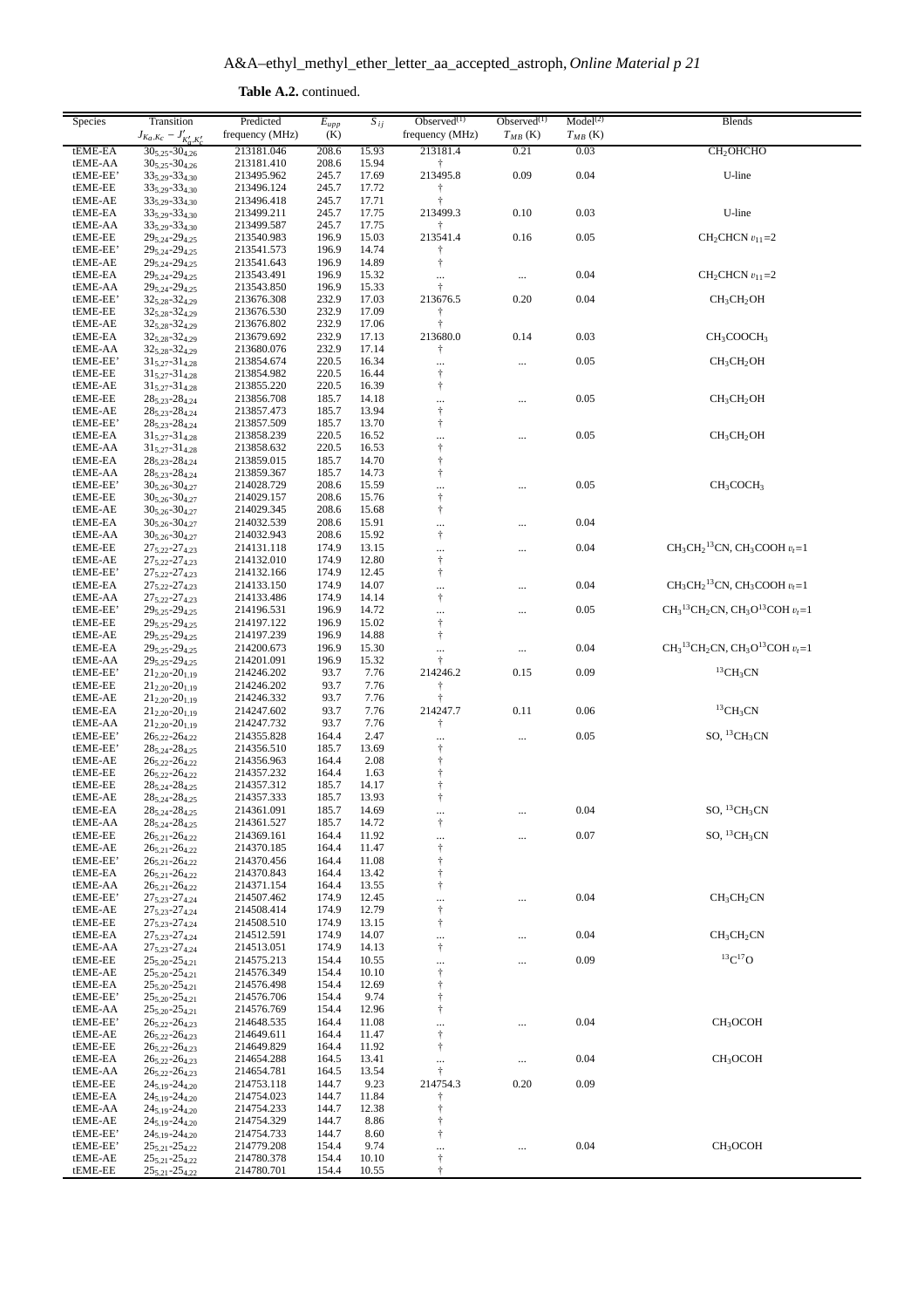| <b>Table A.2.</b> continued. |
|------------------------------|
|                              |

| frequency (MHz)<br>(K)<br>$T_{MB}$ (K)<br>$T_{MB}$ (K)<br>$25_{5,21} - 25_{4,22}$<br>0.04<br>CH <sub>3</sub> OCOH<br>tEME-EA<br>214785.581<br>154.4<br>12.69<br><br>$\cdots$<br>$^\dagger$<br>tEME-AA<br>$25_{5,21} - 25_{4,22}$<br>214786.123<br>154.4<br>12.96<br>0.04<br>144.7<br>$CH3OCOH vt=1$<br>tEME-EE'<br>$24_{5,20} - 24_{4,21}$<br>214899.228<br>8.61<br>$\ldots$<br><br>$\dagger$<br>tEME-AE<br>$24_{5,20} - 24_{4,21}$<br>214900.454<br>144.7<br>8.87<br>$24_{5,20} - 24_{4,21}$<br>144.7<br>9.23<br>$^\dagger$<br>tEME-EE<br>214900.844<br>0.11<br>CH <sub>3</sub> CH <sub>2</sub> CN<br>tEME-EA<br>245,20-244,21<br>214906.128<br>144.7<br>11.83<br>$\ddotsc$<br><br>$^\dagger$<br>tEME-EE<br>$23_{5,18} - 23_{4,19}$<br>214906.260<br>135.4<br>8.13<br>$24_{5,20} - 24_{4,21}$<br>12.38<br>$^\dagger$<br>tEME-AA<br>214906.739<br>144.7<br>$\dagger$<br>tEME-EA<br>$23_{5,18} - 23_{4,19}$<br>214906.872<br>135.4<br>10.76<br>$^\dagger$<br>$23_{5,18} - 23_{4,19}$<br>11.80<br>tEME-AA<br>214906.992<br>135.4<br>$23_{5,18} - 23_{4,19}$<br>$\dagger$<br>tEME-AE<br>214907.507<br>135.4<br>7.91<br>$\dagger$<br>7.77<br>tEME-EE'<br>$23_{5,18} - 23_{4,19}$<br>214907.924<br>135.4<br>$\ddagger$<br>144.7<br>3.15<br>tEME-EE<br>245.19-244.21<br>214909.858<br>245.19-244.21<br>144.7<br>0.55<br>$\ddagger$<br>tEME-EA<br>214910.548<br>$\ddagger$<br>144.7<br>$24_{5.19} - 24_{4.21}$<br>214911.166<br>3.51<br>tEME-AE<br>$\ddagger$<br>tEME-EE'<br>$24_{5,19} - 24_{4,21}$<br>214911.685<br>144.7<br>3.77<br>235,19-234,20<br>135.4<br>0.02<br>$CH3CH2CN v13/v21$<br>tEME-EE'<br>215008.545<br>7.77<br>$\ldots$<br><br>7.91<br>0.04<br>tEME-AE<br>$23_{5,19} - 23_{4,20}$<br>215009.791<br>135.4<br>$CH_3CH_2CN$ $v_{13}/v_{21}$<br>$\cdots$<br><br>$\ddagger$<br>8.13<br>tEME-EE<br>$23_{5,19} - 23_{4,20}$<br>215010.209<br>135.4<br>215016.7<br>0.05<br>0.04<br>tEME-EA<br>$23_{5,19} - 23_{4,20}$<br>215015.810<br>135.4<br>10.75<br>135.4<br>11.80<br>tEME-AA<br>$23_{5,19} - 23_{4,20}$<br>215016.519<br>$\dagger$<br>0.07<br>$22_{5,18} - 22_{4,18}$<br>126.6<br>CH <sub>3</sub> CH <sub>2</sub> CN<br>tEME-EA<br>215035.544<br>1.78<br><br><br>$^\dagger$<br>tEME-EE<br>$22_{5,17} - 22_{4,18}$<br>215037.639<br>126.6<br>7.33<br>9.45<br>$\dagger$<br>tEME-EA<br>$22_{5,17} - 22_{4,18}$<br>215038.085<br>126.6<br>$\ddagger$<br>$22_{5,17} - 22_{4,18}$<br>126.6<br>tEME-AA<br>215038.089<br>11.23<br>tEME-AE<br>$22_{5,17} - 22_{4,18}$<br>215038.890<br>126.6<br>7.24<br>$\ddagger$<br>$22_{5,17} - 22_{4,18}$<br>7.21<br>$\ddagger$<br>tEME-EE'<br>215039.292<br>126.6<br>0.03<br>$35_{2,33} - 34_{3,32}$<br>9.27<br>CH <sub>3</sub> CH <sub>2</sub> CN<br>tEME-AA<br>215107.148<br>250.8<br>$\cdots$<br><br>$^\dagger$<br>tEME-EA<br>$35_{2,33} - 34_{3,32}$<br>215107.270<br>250.8<br>9.27<br>7.21<br>$\dagger$<br>tEME-EE'<br>$22_{5,18} - 22_{4,19}$<br>215107.270<br>126.6<br>$^\dagger$<br>$22_{5,18} - 22_{4,19}$<br>7.24<br>tEME-AE<br>215108.508<br>126.6<br>0.05<br>CH <sub>3</sub> CH <sub>2</sub> CN<br>$22_{5,18} - 22_{4,19}$<br>126.6<br>7.33<br>tEME-EE<br>215108.923<br><br>$^\dagger$<br>352,33-343,32<br>250.8<br>9.27<br>tEME-AE<br>215109.184<br>$^\dagger$<br>$35_{2,33} - 34_{3,32}$<br>215109.306<br>9.27<br>tEME-EE<br>250.8<br>$^\dagger$<br>$35_{2,33} - 34_{3,32}$<br>250.8<br>9.27<br>tEME-EE'<br>215109.306<br>0.04<br>CH <sub>3</sub> CH <sub>2</sub> CN<br>tEME-EA<br>$22_{5,18} - 22_{4,19}$<br>215114.713<br>126.6<br>9.45<br><br><br>$^\dagger$<br>$22_{5,18} - 22_{4,19}$<br>11.23<br>tEME-AA<br>215115.545<br>126.6<br>$\ddagger$<br>tEME-EE<br>$22_{5,17} - 22_{4,19}$<br>126.6<br>3.90<br>215117.232<br>$\ddagger$<br>tEME-EA<br>$22_{5,17} - 22_{4,19}$<br>215117.254<br>126.6<br>1.78<br>$22_{5,17} - 22_{4,19}$<br>$\dagger$<br>tEME-AE<br>215118.679<br>126.6<br>3.99<br>4.02<br>tEME-EE'<br>$22_{5,17} - 22_{4,19}$<br>215119.312<br>126.6<br>215150.3<br>0.25<br>0.07<br>CH <sub>3</sub> COCH <sub>3</sub><br>tEME-EA<br>$21_{5,17} - 21_{4,17}$<br>215148.139<br>118.0<br>2.58<br>tEME-EE<br>$21_{5,16} - 21_{4,17}$<br>215149.914<br>118.0<br>6.81<br>$\dagger$<br>$\ddagger$<br>$21_{5,16} - 21_{4,17}$<br>215150.202<br>118.0<br>10.66<br>tEME-AA<br>$\ddagger$<br>tEME-EA<br>$21_{5,16} - 21_{4,17}$<br>215150.327<br>118.0<br>8.07<br>$^\dagger$<br>tEME-AE<br>$21_{5,16} - 21_{4,17}$<br>215151.142<br>118.0<br>6.84<br>$^\dagger$<br>tEME-EE'<br>$21_{5,16} - 21_{4,17}$<br>118.0<br>6.91<br>215151.503<br>0.04<br>SO<br>tEME-EE'<br>$21_{5,17} - 21_{4,18}$<br>215195.665<br>118.0<br>6.91<br><br><br>$^\dagger$<br>$21_{5,17} - 21_{4,18}$<br>118.0<br>tEME-AE<br>215196.869<br>6.84<br>$^\dagger$<br>tEME-EE<br>$21_{5,17} - 21_{4,18}$<br>118.0<br>6.81<br>215197.254<br>0.04<br>SO<br>tEME-EA<br>$21_{5,17} - 21_{4,18}$<br>215203.100<br>118.0<br>8.07<br><br><br>$\ensuremath{\dagger}$<br>tEME-AA<br>$21_{5,17} - 21_{4,18}$<br>215204.068<br>118.0<br>10.66<br>$^\dagger$<br>118.0<br>2.58<br>tEME-EA<br>$21_{5,16} - 21_{4,18}$<br>215205.287<br>tEME-EE<br>$21_{5,16} - 21_{4,18}$<br>118.0<br>3.85<br>Ť<br>215205.486<br>SO<br>0.07<br>tEME-EA<br>$20_{5,16} - 20_{4,16}$<br>215243.901<br>109.9<br>3.19<br>$\cdots$<br><br>tEME-EE<br>$20_{5,15} - 20_{4,16}$<br>6.54<br>$\dagger$<br>215245.438<br>109.9<br>$^\dagger$<br>$20_{5,15} - 20_{4,16}$<br>tEME-AA<br>215245.691<br>109.9<br>10.09<br>$\ddagger$<br>tEME-EA<br>$20_{5,15} - 20_{4,16}$<br>215245.934<br>109.9<br>6.89<br>tEME-AE<br>$20_{5,15} - 20_{4,16}$<br>215246.615<br>109.9<br>6.68<br>ŧ<br>$\dagger$<br>tEME-EE'<br>$20_{5,15} - 20_{4,16}$<br>215246.907<br>109.9<br>6.83<br>0.04<br>tEME-EE'<br>$20_{5,16} - 20_{4,17}$<br>215274.126<br>109.9<br>6.83<br>$CH_3CH_2CN$ $v_{20}=1$<br>$\cdots$<br><br>$20_{5,16} - 20_{4,17}$<br>tEME-AE<br>215275.268<br>109.9<br>6.68<br>$\ddagger$<br>tEME-EE<br>$20_{5,16} - 20_{4,17}$<br>215275.595<br>$\dagger$<br>109.9<br>6.54<br>0.04<br>tEME-EA<br>$20_{5.16} - 20_{4.17}$<br>215281.378<br>109.9<br>6.89<br>$CH3CH2CN v13/v21$<br>$\cdots$<br><br>$20_{5.16} - 20_{4.17}$<br>tEME-AA<br>215282.470<br>109.9<br>10.09<br>$\ddagger$<br>$20_{5,15} - 20_{4,17}$<br>$\dagger$<br>tEME-EA<br>215283.411<br>109.9<br>3.19<br>tEME-EE<br>$20_{5,15} - 20_{4,17}$<br>109.9<br>215283.810<br>3.55<br>÷<br>$19_{5,15} - 19_{4,15}$<br>215326.9<br>0.20<br>0.08<br>CH <sub>3</sub> OCOH<br>tEME-EA<br>215324.992<br>102.2<br>3.49<br>tEME-EE<br>102.2<br>$19_{5,14} - 19_{4,15}$<br>215326.280<br>6.50<br>$\ddagger$<br>$19_{5,14} - 19_{4,15}$<br>102.2<br>tEME-AA<br>215326.637<br>9.52<br>tEME-EA<br>$19_{5,14} - 19_{4,15}$<br>215326.971<br>102.2<br>6.03<br>÷<br>195,14-194,15<br>102.2<br>$\ddagger$<br>tEME-AE<br>215327.373<br>6.72<br>tEME-EE'<br>$19_{5,14} - 19_{4,15}$<br>102.2<br>215327.561<br>6.95<br>0.20<br>0.05<br>$CH3OCOH vt=1$<br>tEME-EE'<br>$19_{5,15} - 19_{4,16}$<br>215343.169<br>102.2<br>6.95<br>215344.3<br>tEME-AE<br>195,15-194,16<br>102.2<br>215344.214<br>6.72<br>ŧ<br>$\ddagger$<br>tEME-EE<br>$19_{5,15} - 19_{4,16}$<br>102.2<br>215344.450<br>6.50<br>tEME-EA<br>$19_{5,15} - 19_{4,16}$<br>215350.059<br>102.2<br>6.03<br>0.05<br>CH <sub>3</sub> CH <sub>2</sub> CN<br><br><br>tEME-AA<br>$19_{5,15} - 19_{4,16}$<br>215351.248<br>102.2<br>9.52<br>$\dagger$<br>0.07<br>tEME-EE'<br>40.5<br>$CH_3CH_2CN$ $v_{13}/v_{21}$<br>$12_{3,10} - 11_{2,9}$<br>215361.252<br>4.16<br>$\cdots$<br><br>tEME-EE<br>$12_{3,10} - 11_{2,9}$<br>215361.484<br>40.5<br>4.18<br>$\ddagger$<br>tEME-AE<br>$12_{3,10} - 11_{2,9}$<br>215361.676<br>40.5<br>4.17<br>Ť<br>0.05<br>$CH_3CH_2CN$ $v_{13}/v_{21}$<br>tEME-EA<br>40.5<br>4.19<br>$12_{3,10} - 11_{2,9}$<br>215364.224<br>$\ldots$<br><br>tEME-AA<br>$12_{3,10} - 11_{2,9}$<br>215364.533<br>40.5<br>4.20<br>$\ddagger$ | Species | Transition                     | Predicted | $E_{upp}$ | $S_{ij}$ | Observed $(1)$  | Observed $(1)$ | Model <sup>(2)</sup> | <b>Blends</b> |
|-----------------------------------------------------------------------------------------------------------------------------------------------------------------------------------------------------------------------------------------------------------------------------------------------------------------------------------------------------------------------------------------------------------------------------------------------------------------------------------------------------------------------------------------------------------------------------------------------------------------------------------------------------------------------------------------------------------------------------------------------------------------------------------------------------------------------------------------------------------------------------------------------------------------------------------------------------------------------------------------------------------------------------------------------------------------------------------------------------------------------------------------------------------------------------------------------------------------------------------------------------------------------------------------------------------------------------------------------------------------------------------------------------------------------------------------------------------------------------------------------------------------------------------------------------------------------------------------------------------------------------------------------------------------------------------------------------------------------------------------------------------------------------------------------------------------------------------------------------------------------------------------------------------------------------------------------------------------------------------------------------------------------------------------------------------------------------------------------------------------------------------------------------------------------------------------------------------------------------------------------------------------------------------------------------------------------------------------------------------------------------------------------------------------------------------------------------------------------------------------------------------------------------------------------------------------------------------------------------------------------------------------------------------------------------------------------------------------------------------------------------------------------------------------------------------------------------------------------------------------------------------------------------------------------------------------------------------------------------------------------------------------------------------------------------------------------------------------------------------------------------------------------------------------------------------------------------------------------------------------------------------------------------------------------------------------------------------------------------------------------------------------------------------------------------------------------------------------------------------------------------------------------------------------------------------------------------------------------------------------------------------------------------------------------------------------------------------------------------------------------------------------------------------------------------------------------------------------------------------------------------------------------------------------------------------------------------------------------------------------------------------------------------------------------------------------------------------------------------------------------------------------------------------------------------------------------------------------------------------------------------------------------------------------------------------------------------------------------------------------------------------------------------------------------------------------------------------------------------------------------------------------------------------------------------------------------------------------------------------------------------------------------------------------------------------------------------------------------------------------------------------------------------------------------------------------------------------------------------------------------------------------------------------------------------------------------------------------------------------------------------------------------------------------------------------------------------------------------------------------------------------------------------------------------------------------------------------------------------------------------------------------------------------------------------------------------------------------------------------------------------------------------------------------------------------------------------------------------------------------------------------------------------------------------------------------------------------------------------------------------------------------------------------------------------------------------------------------------------------------------------------------------------------------------------------------------------------------------------------------------------------------------------------------------------------------------------------------------------------------------------------------------------------------------------------------------------------------------------------------------------------------------------------------------------------------------------------------------------------------------------------------------------------------------------------------------------------------------------------------------------------------------------------------------------------------------------------------------------------------------------------------------------------------------------------------------------------------------------------------------------------------------------------------------------------------------------------------------------------------------------------------------------------------------------------------------------------------------------------------------------------------------------------------------------------------------------------------------------------------------------------------------------------------------------------------------------------------------------------------------------------------------------------------------------------------------------------------------------------------------------------------------------------------------------------------------------------------------------------------------------------------------------------------------------------------------------------------------------------------------------------------------------------------------------------------------------------------------------------------------------------------------------------------------------------------------------------------------------------------------------------------------------------------------------------------|---------|--------------------------------|-----------|-----------|----------|-----------------|----------------|----------------------|---------------|
|                                                                                                                                                                                                                                                                                                                                                                                                                                                                                                                                                                                                                                                                                                                                                                                                                                                                                                                                                                                                                                                                                                                                                                                                                                                                                                                                                                                                                                                                                                                                                                                                                                                                                                                                                                                                                                                                                                                                                                                                                                                                                                                                                                                                                                                                                                                                                                                                                                                                                                                                                                                                                                                                                                                                                                                                                                                                                                                                                                                                                                                                                                                                                                                                                                                                                                                                                                                                                                                                                                                                                                                                                                                                                                                                                                                                                                                                                                                                                                                                                                                                                                                                                                                                                                                                                                                                                                                                                                                                                                                                                                                                                                                                                                                                                                                                                                                                                                                                                                                                                                                                                                                                                                                                                                                                                                                                                                                                                                                                                                                                                                                                                                                                                                                                                                                                                                                                                                                                                                                                                                                                                                                                                                                                                                                                                                                                                                                                                                                                                                                                                                                                                                                                                                                                                                                                                                                                                                                                                                                                                                                                                                                                                                                                                                                                                                                                                                                                                                                                                                                                                                                                                                                                                                                                                                                                                 |         | $J_{K_a,K_c} - J'_{K'_a,K'_c}$ |           |           |          | frequency (MHz) |                |                      |               |
|                                                                                                                                                                                                                                                                                                                                                                                                                                                                                                                                                                                                                                                                                                                                                                                                                                                                                                                                                                                                                                                                                                                                                                                                                                                                                                                                                                                                                                                                                                                                                                                                                                                                                                                                                                                                                                                                                                                                                                                                                                                                                                                                                                                                                                                                                                                                                                                                                                                                                                                                                                                                                                                                                                                                                                                                                                                                                                                                                                                                                                                                                                                                                                                                                                                                                                                                                                                                                                                                                                                                                                                                                                                                                                                                                                                                                                                                                                                                                                                                                                                                                                                                                                                                                                                                                                                                                                                                                                                                                                                                                                                                                                                                                                                                                                                                                                                                                                                                                                                                                                                                                                                                                                                                                                                                                                                                                                                                                                                                                                                                                                                                                                                                                                                                                                                                                                                                                                                                                                                                                                                                                                                                                                                                                                                                                                                                                                                                                                                                                                                                                                                                                                                                                                                                                                                                                                                                                                                                                                                                                                                                                                                                                                                                                                                                                                                                                                                                                                                                                                                                                                                                                                                                                                                                                                                                                 |         |                                |           |           |          |                 |                |                      |               |
|                                                                                                                                                                                                                                                                                                                                                                                                                                                                                                                                                                                                                                                                                                                                                                                                                                                                                                                                                                                                                                                                                                                                                                                                                                                                                                                                                                                                                                                                                                                                                                                                                                                                                                                                                                                                                                                                                                                                                                                                                                                                                                                                                                                                                                                                                                                                                                                                                                                                                                                                                                                                                                                                                                                                                                                                                                                                                                                                                                                                                                                                                                                                                                                                                                                                                                                                                                                                                                                                                                                                                                                                                                                                                                                                                                                                                                                                                                                                                                                                                                                                                                                                                                                                                                                                                                                                                                                                                                                                                                                                                                                                                                                                                                                                                                                                                                                                                                                                                                                                                                                                                                                                                                                                                                                                                                                                                                                                                                                                                                                                                                                                                                                                                                                                                                                                                                                                                                                                                                                                                                                                                                                                                                                                                                                                                                                                                                                                                                                                                                                                                                                                                                                                                                                                                                                                                                                                                                                                                                                                                                                                                                                                                                                                                                                                                                                                                                                                                                                                                                                                                                                                                                                                                                                                                                                                                 |         |                                |           |           |          |                 |                |                      |               |
|                                                                                                                                                                                                                                                                                                                                                                                                                                                                                                                                                                                                                                                                                                                                                                                                                                                                                                                                                                                                                                                                                                                                                                                                                                                                                                                                                                                                                                                                                                                                                                                                                                                                                                                                                                                                                                                                                                                                                                                                                                                                                                                                                                                                                                                                                                                                                                                                                                                                                                                                                                                                                                                                                                                                                                                                                                                                                                                                                                                                                                                                                                                                                                                                                                                                                                                                                                                                                                                                                                                                                                                                                                                                                                                                                                                                                                                                                                                                                                                                                                                                                                                                                                                                                                                                                                                                                                                                                                                                                                                                                                                                                                                                                                                                                                                                                                                                                                                                                                                                                                                                                                                                                                                                                                                                                                                                                                                                                                                                                                                                                                                                                                                                                                                                                                                                                                                                                                                                                                                                                                                                                                                                                                                                                                                                                                                                                                                                                                                                                                                                                                                                                                                                                                                                                                                                                                                                                                                                                                                                                                                                                                                                                                                                                                                                                                                                                                                                                                                                                                                                                                                                                                                                                                                                                                                                                 |         |                                |           |           |          |                 |                |                      |               |
|                                                                                                                                                                                                                                                                                                                                                                                                                                                                                                                                                                                                                                                                                                                                                                                                                                                                                                                                                                                                                                                                                                                                                                                                                                                                                                                                                                                                                                                                                                                                                                                                                                                                                                                                                                                                                                                                                                                                                                                                                                                                                                                                                                                                                                                                                                                                                                                                                                                                                                                                                                                                                                                                                                                                                                                                                                                                                                                                                                                                                                                                                                                                                                                                                                                                                                                                                                                                                                                                                                                                                                                                                                                                                                                                                                                                                                                                                                                                                                                                                                                                                                                                                                                                                                                                                                                                                                                                                                                                                                                                                                                                                                                                                                                                                                                                                                                                                                                                                                                                                                                                                                                                                                                                                                                                                                                                                                                                                                                                                                                                                                                                                                                                                                                                                                                                                                                                                                                                                                                                                                                                                                                                                                                                                                                                                                                                                                                                                                                                                                                                                                                                                                                                                                                                                                                                                                                                                                                                                                                                                                                                                                                                                                                                                                                                                                                                                                                                                                                                                                                                                                                                                                                                                                                                                                                                                 |         |                                |           |           |          |                 |                |                      |               |
|                                                                                                                                                                                                                                                                                                                                                                                                                                                                                                                                                                                                                                                                                                                                                                                                                                                                                                                                                                                                                                                                                                                                                                                                                                                                                                                                                                                                                                                                                                                                                                                                                                                                                                                                                                                                                                                                                                                                                                                                                                                                                                                                                                                                                                                                                                                                                                                                                                                                                                                                                                                                                                                                                                                                                                                                                                                                                                                                                                                                                                                                                                                                                                                                                                                                                                                                                                                                                                                                                                                                                                                                                                                                                                                                                                                                                                                                                                                                                                                                                                                                                                                                                                                                                                                                                                                                                                                                                                                                                                                                                                                                                                                                                                                                                                                                                                                                                                                                                                                                                                                                                                                                                                                                                                                                                                                                                                                                                                                                                                                                                                                                                                                                                                                                                                                                                                                                                                                                                                                                                                                                                                                                                                                                                                                                                                                                                                                                                                                                                                                                                                                                                                                                                                                                                                                                                                                                                                                                                                                                                                                                                                                                                                                                                                                                                                                                                                                                                                                                                                                                                                                                                                                                                                                                                                                                                 |         |                                |           |           |          |                 |                |                      |               |
|                                                                                                                                                                                                                                                                                                                                                                                                                                                                                                                                                                                                                                                                                                                                                                                                                                                                                                                                                                                                                                                                                                                                                                                                                                                                                                                                                                                                                                                                                                                                                                                                                                                                                                                                                                                                                                                                                                                                                                                                                                                                                                                                                                                                                                                                                                                                                                                                                                                                                                                                                                                                                                                                                                                                                                                                                                                                                                                                                                                                                                                                                                                                                                                                                                                                                                                                                                                                                                                                                                                                                                                                                                                                                                                                                                                                                                                                                                                                                                                                                                                                                                                                                                                                                                                                                                                                                                                                                                                                                                                                                                                                                                                                                                                                                                                                                                                                                                                                                                                                                                                                                                                                                                                                                                                                                                                                                                                                                                                                                                                                                                                                                                                                                                                                                                                                                                                                                                                                                                                                                                                                                                                                                                                                                                                                                                                                                                                                                                                                                                                                                                                                                                                                                                                                                                                                                                                                                                                                                                                                                                                                                                                                                                                                                                                                                                                                                                                                                                                                                                                                                                                                                                                                                                                                                                                                                 |         |                                |           |           |          |                 |                |                      |               |
|                                                                                                                                                                                                                                                                                                                                                                                                                                                                                                                                                                                                                                                                                                                                                                                                                                                                                                                                                                                                                                                                                                                                                                                                                                                                                                                                                                                                                                                                                                                                                                                                                                                                                                                                                                                                                                                                                                                                                                                                                                                                                                                                                                                                                                                                                                                                                                                                                                                                                                                                                                                                                                                                                                                                                                                                                                                                                                                                                                                                                                                                                                                                                                                                                                                                                                                                                                                                                                                                                                                                                                                                                                                                                                                                                                                                                                                                                                                                                                                                                                                                                                                                                                                                                                                                                                                                                                                                                                                                                                                                                                                                                                                                                                                                                                                                                                                                                                                                                                                                                                                                                                                                                                                                                                                                                                                                                                                                                                                                                                                                                                                                                                                                                                                                                                                                                                                                                                                                                                                                                                                                                                                                                                                                                                                                                                                                                                                                                                                                                                                                                                                                                                                                                                                                                                                                                                                                                                                                                                                                                                                                                                                                                                                                                                                                                                                                                                                                                                                                                                                                                                                                                                                                                                                                                                                                                 |         |                                |           |           |          |                 |                |                      |               |
|                                                                                                                                                                                                                                                                                                                                                                                                                                                                                                                                                                                                                                                                                                                                                                                                                                                                                                                                                                                                                                                                                                                                                                                                                                                                                                                                                                                                                                                                                                                                                                                                                                                                                                                                                                                                                                                                                                                                                                                                                                                                                                                                                                                                                                                                                                                                                                                                                                                                                                                                                                                                                                                                                                                                                                                                                                                                                                                                                                                                                                                                                                                                                                                                                                                                                                                                                                                                                                                                                                                                                                                                                                                                                                                                                                                                                                                                                                                                                                                                                                                                                                                                                                                                                                                                                                                                                                                                                                                                                                                                                                                                                                                                                                                                                                                                                                                                                                                                                                                                                                                                                                                                                                                                                                                                                                                                                                                                                                                                                                                                                                                                                                                                                                                                                                                                                                                                                                                                                                                                                                                                                                                                                                                                                                                                                                                                                                                                                                                                                                                                                                                                                                                                                                                                                                                                                                                                                                                                                                                                                                                                                                                                                                                                                                                                                                                                                                                                                                                                                                                                                                                                                                                                                                                                                                                                                 |         |                                |           |           |          |                 |                |                      |               |
|                                                                                                                                                                                                                                                                                                                                                                                                                                                                                                                                                                                                                                                                                                                                                                                                                                                                                                                                                                                                                                                                                                                                                                                                                                                                                                                                                                                                                                                                                                                                                                                                                                                                                                                                                                                                                                                                                                                                                                                                                                                                                                                                                                                                                                                                                                                                                                                                                                                                                                                                                                                                                                                                                                                                                                                                                                                                                                                                                                                                                                                                                                                                                                                                                                                                                                                                                                                                                                                                                                                                                                                                                                                                                                                                                                                                                                                                                                                                                                                                                                                                                                                                                                                                                                                                                                                                                                                                                                                                                                                                                                                                                                                                                                                                                                                                                                                                                                                                                                                                                                                                                                                                                                                                                                                                                                                                                                                                                                                                                                                                                                                                                                                                                                                                                                                                                                                                                                                                                                                                                                                                                                                                                                                                                                                                                                                                                                                                                                                                                                                                                                                                                                                                                                                                                                                                                                                                                                                                                                                                                                                                                                                                                                                                                                                                                                                                                                                                                                                                                                                                                                                                                                                                                                                                                                                                                 |         |                                |           |           |          |                 |                |                      |               |
|                                                                                                                                                                                                                                                                                                                                                                                                                                                                                                                                                                                                                                                                                                                                                                                                                                                                                                                                                                                                                                                                                                                                                                                                                                                                                                                                                                                                                                                                                                                                                                                                                                                                                                                                                                                                                                                                                                                                                                                                                                                                                                                                                                                                                                                                                                                                                                                                                                                                                                                                                                                                                                                                                                                                                                                                                                                                                                                                                                                                                                                                                                                                                                                                                                                                                                                                                                                                                                                                                                                                                                                                                                                                                                                                                                                                                                                                                                                                                                                                                                                                                                                                                                                                                                                                                                                                                                                                                                                                                                                                                                                                                                                                                                                                                                                                                                                                                                                                                                                                                                                                                                                                                                                                                                                                                                                                                                                                                                                                                                                                                                                                                                                                                                                                                                                                                                                                                                                                                                                                                                                                                                                                                                                                                                                                                                                                                                                                                                                                                                                                                                                                                                                                                                                                                                                                                                                                                                                                                                                                                                                                                                                                                                                                                                                                                                                                                                                                                                                                                                                                                                                                                                                                                                                                                                                                                 |         |                                |           |           |          |                 |                |                      |               |
|                                                                                                                                                                                                                                                                                                                                                                                                                                                                                                                                                                                                                                                                                                                                                                                                                                                                                                                                                                                                                                                                                                                                                                                                                                                                                                                                                                                                                                                                                                                                                                                                                                                                                                                                                                                                                                                                                                                                                                                                                                                                                                                                                                                                                                                                                                                                                                                                                                                                                                                                                                                                                                                                                                                                                                                                                                                                                                                                                                                                                                                                                                                                                                                                                                                                                                                                                                                                                                                                                                                                                                                                                                                                                                                                                                                                                                                                                                                                                                                                                                                                                                                                                                                                                                                                                                                                                                                                                                                                                                                                                                                                                                                                                                                                                                                                                                                                                                                                                                                                                                                                                                                                                                                                                                                                                                                                                                                                                                                                                                                                                                                                                                                                                                                                                                                                                                                                                                                                                                                                                                                                                                                                                                                                                                                                                                                                                                                                                                                                                                                                                                                                                                                                                                                                                                                                                                                                                                                                                                                                                                                                                                                                                                                                                                                                                                                                                                                                                                                                                                                                                                                                                                                                                                                                                                                                                 |         |                                |           |           |          |                 |                |                      |               |
|                                                                                                                                                                                                                                                                                                                                                                                                                                                                                                                                                                                                                                                                                                                                                                                                                                                                                                                                                                                                                                                                                                                                                                                                                                                                                                                                                                                                                                                                                                                                                                                                                                                                                                                                                                                                                                                                                                                                                                                                                                                                                                                                                                                                                                                                                                                                                                                                                                                                                                                                                                                                                                                                                                                                                                                                                                                                                                                                                                                                                                                                                                                                                                                                                                                                                                                                                                                                                                                                                                                                                                                                                                                                                                                                                                                                                                                                                                                                                                                                                                                                                                                                                                                                                                                                                                                                                                                                                                                                                                                                                                                                                                                                                                                                                                                                                                                                                                                                                                                                                                                                                                                                                                                                                                                                                                                                                                                                                                                                                                                                                                                                                                                                                                                                                                                                                                                                                                                                                                                                                                                                                                                                                                                                                                                                                                                                                                                                                                                                                                                                                                                                                                                                                                                                                                                                                                                                                                                                                                                                                                                                                                                                                                                                                                                                                                                                                                                                                                                                                                                                                                                                                                                                                                                                                                                                                 |         |                                |           |           |          |                 |                |                      |               |
|                                                                                                                                                                                                                                                                                                                                                                                                                                                                                                                                                                                                                                                                                                                                                                                                                                                                                                                                                                                                                                                                                                                                                                                                                                                                                                                                                                                                                                                                                                                                                                                                                                                                                                                                                                                                                                                                                                                                                                                                                                                                                                                                                                                                                                                                                                                                                                                                                                                                                                                                                                                                                                                                                                                                                                                                                                                                                                                                                                                                                                                                                                                                                                                                                                                                                                                                                                                                                                                                                                                                                                                                                                                                                                                                                                                                                                                                                                                                                                                                                                                                                                                                                                                                                                                                                                                                                                                                                                                                                                                                                                                                                                                                                                                                                                                                                                                                                                                                                                                                                                                                                                                                                                                                                                                                                                                                                                                                                                                                                                                                                                                                                                                                                                                                                                                                                                                                                                                                                                                                                                                                                                                                                                                                                                                                                                                                                                                                                                                                                                                                                                                                                                                                                                                                                                                                                                                                                                                                                                                                                                                                                                                                                                                                                                                                                                                                                                                                                                                                                                                                                                                                                                                                                                                                                                                                                 |         |                                |           |           |          |                 |                |                      |               |
|                                                                                                                                                                                                                                                                                                                                                                                                                                                                                                                                                                                                                                                                                                                                                                                                                                                                                                                                                                                                                                                                                                                                                                                                                                                                                                                                                                                                                                                                                                                                                                                                                                                                                                                                                                                                                                                                                                                                                                                                                                                                                                                                                                                                                                                                                                                                                                                                                                                                                                                                                                                                                                                                                                                                                                                                                                                                                                                                                                                                                                                                                                                                                                                                                                                                                                                                                                                                                                                                                                                                                                                                                                                                                                                                                                                                                                                                                                                                                                                                                                                                                                                                                                                                                                                                                                                                                                                                                                                                                                                                                                                                                                                                                                                                                                                                                                                                                                                                                                                                                                                                                                                                                                                                                                                                                                                                                                                                                                                                                                                                                                                                                                                                                                                                                                                                                                                                                                                                                                                                                                                                                                                                                                                                                                                                                                                                                                                                                                                                                                                                                                                                                                                                                                                                                                                                                                                                                                                                                                                                                                                                                                                                                                                                                                                                                                                                                                                                                                                                                                                                                                                                                                                                                                                                                                                                                 |         |                                |           |           |          |                 |                |                      |               |
|                                                                                                                                                                                                                                                                                                                                                                                                                                                                                                                                                                                                                                                                                                                                                                                                                                                                                                                                                                                                                                                                                                                                                                                                                                                                                                                                                                                                                                                                                                                                                                                                                                                                                                                                                                                                                                                                                                                                                                                                                                                                                                                                                                                                                                                                                                                                                                                                                                                                                                                                                                                                                                                                                                                                                                                                                                                                                                                                                                                                                                                                                                                                                                                                                                                                                                                                                                                                                                                                                                                                                                                                                                                                                                                                                                                                                                                                                                                                                                                                                                                                                                                                                                                                                                                                                                                                                                                                                                                                                                                                                                                                                                                                                                                                                                                                                                                                                                                                                                                                                                                                                                                                                                                                                                                                                                                                                                                                                                                                                                                                                                                                                                                                                                                                                                                                                                                                                                                                                                                                                                                                                                                                                                                                                                                                                                                                                                                                                                                                                                                                                                                                                                                                                                                                                                                                                                                                                                                                                                                                                                                                                                                                                                                                                                                                                                                                                                                                                                                                                                                                                                                                                                                                                                                                                                                                                 |         |                                |           |           |          |                 |                |                      |               |
|                                                                                                                                                                                                                                                                                                                                                                                                                                                                                                                                                                                                                                                                                                                                                                                                                                                                                                                                                                                                                                                                                                                                                                                                                                                                                                                                                                                                                                                                                                                                                                                                                                                                                                                                                                                                                                                                                                                                                                                                                                                                                                                                                                                                                                                                                                                                                                                                                                                                                                                                                                                                                                                                                                                                                                                                                                                                                                                                                                                                                                                                                                                                                                                                                                                                                                                                                                                                                                                                                                                                                                                                                                                                                                                                                                                                                                                                                                                                                                                                                                                                                                                                                                                                                                                                                                                                                                                                                                                                                                                                                                                                                                                                                                                                                                                                                                                                                                                                                                                                                                                                                                                                                                                                                                                                                                                                                                                                                                                                                                                                                                                                                                                                                                                                                                                                                                                                                                                                                                                                                                                                                                                                                                                                                                                                                                                                                                                                                                                                                                                                                                                                                                                                                                                                                                                                                                                                                                                                                                                                                                                                                                                                                                                                                                                                                                                                                                                                                                                                                                                                                                                                                                                                                                                                                                                                                 |         |                                |           |           |          |                 |                |                      |               |
|                                                                                                                                                                                                                                                                                                                                                                                                                                                                                                                                                                                                                                                                                                                                                                                                                                                                                                                                                                                                                                                                                                                                                                                                                                                                                                                                                                                                                                                                                                                                                                                                                                                                                                                                                                                                                                                                                                                                                                                                                                                                                                                                                                                                                                                                                                                                                                                                                                                                                                                                                                                                                                                                                                                                                                                                                                                                                                                                                                                                                                                                                                                                                                                                                                                                                                                                                                                                                                                                                                                                                                                                                                                                                                                                                                                                                                                                                                                                                                                                                                                                                                                                                                                                                                                                                                                                                                                                                                                                                                                                                                                                                                                                                                                                                                                                                                                                                                                                                                                                                                                                                                                                                                                                                                                                                                                                                                                                                                                                                                                                                                                                                                                                                                                                                                                                                                                                                                                                                                                                                                                                                                                                                                                                                                                                                                                                                                                                                                                                                                                                                                                                                                                                                                                                                                                                                                                                                                                                                                                                                                                                                                                                                                                                                                                                                                                                                                                                                                                                                                                                                                                                                                                                                                                                                                                                                 |         |                                |           |           |          |                 |                |                      |               |
|                                                                                                                                                                                                                                                                                                                                                                                                                                                                                                                                                                                                                                                                                                                                                                                                                                                                                                                                                                                                                                                                                                                                                                                                                                                                                                                                                                                                                                                                                                                                                                                                                                                                                                                                                                                                                                                                                                                                                                                                                                                                                                                                                                                                                                                                                                                                                                                                                                                                                                                                                                                                                                                                                                                                                                                                                                                                                                                                                                                                                                                                                                                                                                                                                                                                                                                                                                                                                                                                                                                                                                                                                                                                                                                                                                                                                                                                                                                                                                                                                                                                                                                                                                                                                                                                                                                                                                                                                                                                                                                                                                                                                                                                                                                                                                                                                                                                                                                                                                                                                                                                                                                                                                                                                                                                                                                                                                                                                                                                                                                                                                                                                                                                                                                                                                                                                                                                                                                                                                                                                                                                                                                                                                                                                                                                                                                                                                                                                                                                                                                                                                                                                                                                                                                                                                                                                                                                                                                                                                                                                                                                                                                                                                                                                                                                                                                                                                                                                                                                                                                                                                                                                                                                                                                                                                                                                 |         |                                |           |           |          |                 |                |                      |               |
|                                                                                                                                                                                                                                                                                                                                                                                                                                                                                                                                                                                                                                                                                                                                                                                                                                                                                                                                                                                                                                                                                                                                                                                                                                                                                                                                                                                                                                                                                                                                                                                                                                                                                                                                                                                                                                                                                                                                                                                                                                                                                                                                                                                                                                                                                                                                                                                                                                                                                                                                                                                                                                                                                                                                                                                                                                                                                                                                                                                                                                                                                                                                                                                                                                                                                                                                                                                                                                                                                                                                                                                                                                                                                                                                                                                                                                                                                                                                                                                                                                                                                                                                                                                                                                                                                                                                                                                                                                                                                                                                                                                                                                                                                                                                                                                                                                                                                                                                                                                                                                                                                                                                                                                                                                                                                                                                                                                                                                                                                                                                                                                                                                                                                                                                                                                                                                                                                                                                                                                                                                                                                                                                                                                                                                                                                                                                                                                                                                                                                                                                                                                                                                                                                                                                                                                                                                                                                                                                                                                                                                                                                                                                                                                                                                                                                                                                                                                                                                                                                                                                                                                                                                                                                                                                                                                                                 |         |                                |           |           |          |                 |                |                      |               |
|                                                                                                                                                                                                                                                                                                                                                                                                                                                                                                                                                                                                                                                                                                                                                                                                                                                                                                                                                                                                                                                                                                                                                                                                                                                                                                                                                                                                                                                                                                                                                                                                                                                                                                                                                                                                                                                                                                                                                                                                                                                                                                                                                                                                                                                                                                                                                                                                                                                                                                                                                                                                                                                                                                                                                                                                                                                                                                                                                                                                                                                                                                                                                                                                                                                                                                                                                                                                                                                                                                                                                                                                                                                                                                                                                                                                                                                                                                                                                                                                                                                                                                                                                                                                                                                                                                                                                                                                                                                                                                                                                                                                                                                                                                                                                                                                                                                                                                                                                                                                                                                                                                                                                                                                                                                                                                                                                                                                                                                                                                                                                                                                                                                                                                                                                                                                                                                                                                                                                                                                                                                                                                                                                                                                                                                                                                                                                                                                                                                                                                                                                                                                                                                                                                                                                                                                                                                                                                                                                                                                                                                                                                                                                                                                                                                                                                                                                                                                                                                                                                                                                                                                                                                                                                                                                                                                                 |         |                                |           |           |          |                 |                |                      |               |
|                                                                                                                                                                                                                                                                                                                                                                                                                                                                                                                                                                                                                                                                                                                                                                                                                                                                                                                                                                                                                                                                                                                                                                                                                                                                                                                                                                                                                                                                                                                                                                                                                                                                                                                                                                                                                                                                                                                                                                                                                                                                                                                                                                                                                                                                                                                                                                                                                                                                                                                                                                                                                                                                                                                                                                                                                                                                                                                                                                                                                                                                                                                                                                                                                                                                                                                                                                                                                                                                                                                                                                                                                                                                                                                                                                                                                                                                                                                                                                                                                                                                                                                                                                                                                                                                                                                                                                                                                                                                                                                                                                                                                                                                                                                                                                                                                                                                                                                                                                                                                                                                                                                                                                                                                                                                                                                                                                                                                                                                                                                                                                                                                                                                                                                                                                                                                                                                                                                                                                                                                                                                                                                                                                                                                                                                                                                                                                                                                                                                                                                                                                                                                                                                                                                                                                                                                                                                                                                                                                                                                                                                                                                                                                                                                                                                                                                                                                                                                                                                                                                                                                                                                                                                                                                                                                                                                 |         |                                |           |           |          |                 |                |                      |               |
|                                                                                                                                                                                                                                                                                                                                                                                                                                                                                                                                                                                                                                                                                                                                                                                                                                                                                                                                                                                                                                                                                                                                                                                                                                                                                                                                                                                                                                                                                                                                                                                                                                                                                                                                                                                                                                                                                                                                                                                                                                                                                                                                                                                                                                                                                                                                                                                                                                                                                                                                                                                                                                                                                                                                                                                                                                                                                                                                                                                                                                                                                                                                                                                                                                                                                                                                                                                                                                                                                                                                                                                                                                                                                                                                                                                                                                                                                                                                                                                                                                                                                                                                                                                                                                                                                                                                                                                                                                                                                                                                                                                                                                                                                                                                                                                                                                                                                                                                                                                                                                                                                                                                                                                                                                                                                                                                                                                                                                                                                                                                                                                                                                                                                                                                                                                                                                                                                                                                                                                                                                                                                                                                                                                                                                                                                                                                                                                                                                                                                                                                                                                                                                                                                                                                                                                                                                                                                                                                                                                                                                                                                                                                                                                                                                                                                                                                                                                                                                                                                                                                                                                                                                                                                                                                                                                                                 |         |                                |           |           |          |                 |                |                      |               |
|                                                                                                                                                                                                                                                                                                                                                                                                                                                                                                                                                                                                                                                                                                                                                                                                                                                                                                                                                                                                                                                                                                                                                                                                                                                                                                                                                                                                                                                                                                                                                                                                                                                                                                                                                                                                                                                                                                                                                                                                                                                                                                                                                                                                                                                                                                                                                                                                                                                                                                                                                                                                                                                                                                                                                                                                                                                                                                                                                                                                                                                                                                                                                                                                                                                                                                                                                                                                                                                                                                                                                                                                                                                                                                                                                                                                                                                                                                                                                                                                                                                                                                                                                                                                                                                                                                                                                                                                                                                                                                                                                                                                                                                                                                                                                                                                                                                                                                                                                                                                                                                                                                                                                                                                                                                                                                                                                                                                                                                                                                                                                                                                                                                                                                                                                                                                                                                                                                                                                                                                                                                                                                                                                                                                                                                                                                                                                                                                                                                                                                                                                                                                                                                                                                                                                                                                                                                                                                                                                                                                                                                                                                                                                                                                                                                                                                                                                                                                                                                                                                                                                                                                                                                                                                                                                                                                                 |         |                                |           |           |          |                 |                |                      |               |
|                                                                                                                                                                                                                                                                                                                                                                                                                                                                                                                                                                                                                                                                                                                                                                                                                                                                                                                                                                                                                                                                                                                                                                                                                                                                                                                                                                                                                                                                                                                                                                                                                                                                                                                                                                                                                                                                                                                                                                                                                                                                                                                                                                                                                                                                                                                                                                                                                                                                                                                                                                                                                                                                                                                                                                                                                                                                                                                                                                                                                                                                                                                                                                                                                                                                                                                                                                                                                                                                                                                                                                                                                                                                                                                                                                                                                                                                                                                                                                                                                                                                                                                                                                                                                                                                                                                                                                                                                                                                                                                                                                                                                                                                                                                                                                                                                                                                                                                                                                                                                                                                                                                                                                                                                                                                                                                                                                                                                                                                                                                                                                                                                                                                                                                                                                                                                                                                                                                                                                                                                                                                                                                                                                                                                                                                                                                                                                                                                                                                                                                                                                                                                                                                                                                                                                                                                                                                                                                                                                                                                                                                                                                                                                                                                                                                                                                                                                                                                                                                                                                                                                                                                                                                                                                                                                                                                 |         |                                |           |           |          |                 |                |                      |               |
|                                                                                                                                                                                                                                                                                                                                                                                                                                                                                                                                                                                                                                                                                                                                                                                                                                                                                                                                                                                                                                                                                                                                                                                                                                                                                                                                                                                                                                                                                                                                                                                                                                                                                                                                                                                                                                                                                                                                                                                                                                                                                                                                                                                                                                                                                                                                                                                                                                                                                                                                                                                                                                                                                                                                                                                                                                                                                                                                                                                                                                                                                                                                                                                                                                                                                                                                                                                                                                                                                                                                                                                                                                                                                                                                                                                                                                                                                                                                                                                                                                                                                                                                                                                                                                                                                                                                                                                                                                                                                                                                                                                                                                                                                                                                                                                                                                                                                                                                                                                                                                                                                                                                                                                                                                                                                                                                                                                                                                                                                                                                                                                                                                                                                                                                                                                                                                                                                                                                                                                                                                                                                                                                                                                                                                                                                                                                                                                                                                                                                                                                                                                                                                                                                                                                                                                                                                                                                                                                                                                                                                                                                                                                                                                                                                                                                                                                                                                                                                                                                                                                                                                                                                                                                                                                                                                                                 |         |                                |           |           |          |                 |                |                      |               |
|                                                                                                                                                                                                                                                                                                                                                                                                                                                                                                                                                                                                                                                                                                                                                                                                                                                                                                                                                                                                                                                                                                                                                                                                                                                                                                                                                                                                                                                                                                                                                                                                                                                                                                                                                                                                                                                                                                                                                                                                                                                                                                                                                                                                                                                                                                                                                                                                                                                                                                                                                                                                                                                                                                                                                                                                                                                                                                                                                                                                                                                                                                                                                                                                                                                                                                                                                                                                                                                                                                                                                                                                                                                                                                                                                                                                                                                                                                                                                                                                                                                                                                                                                                                                                                                                                                                                                                                                                                                                                                                                                                                                                                                                                                                                                                                                                                                                                                                                                                                                                                                                                                                                                                                                                                                                                                                                                                                                                                                                                                                                                                                                                                                                                                                                                                                                                                                                                                                                                                                                                                                                                                                                                                                                                                                                                                                                                                                                                                                                                                                                                                                                                                                                                                                                                                                                                                                                                                                                                                                                                                                                                                                                                                                                                                                                                                                                                                                                                                                                                                                                                                                                                                                                                                                                                                                                                 |         |                                |           |           |          |                 |                |                      |               |
|                                                                                                                                                                                                                                                                                                                                                                                                                                                                                                                                                                                                                                                                                                                                                                                                                                                                                                                                                                                                                                                                                                                                                                                                                                                                                                                                                                                                                                                                                                                                                                                                                                                                                                                                                                                                                                                                                                                                                                                                                                                                                                                                                                                                                                                                                                                                                                                                                                                                                                                                                                                                                                                                                                                                                                                                                                                                                                                                                                                                                                                                                                                                                                                                                                                                                                                                                                                                                                                                                                                                                                                                                                                                                                                                                                                                                                                                                                                                                                                                                                                                                                                                                                                                                                                                                                                                                                                                                                                                                                                                                                                                                                                                                                                                                                                                                                                                                                                                                                                                                                                                                                                                                                                                                                                                                                                                                                                                                                                                                                                                                                                                                                                                                                                                                                                                                                                                                                                                                                                                                                                                                                                                                                                                                                                                                                                                                                                                                                                                                                                                                                                                                                                                                                                                                                                                                                                                                                                                                                                                                                                                                                                                                                                                                                                                                                                                                                                                                                                                                                                                                                                                                                                                                                                                                                                                                 |         |                                |           |           |          |                 |                |                      |               |
|                                                                                                                                                                                                                                                                                                                                                                                                                                                                                                                                                                                                                                                                                                                                                                                                                                                                                                                                                                                                                                                                                                                                                                                                                                                                                                                                                                                                                                                                                                                                                                                                                                                                                                                                                                                                                                                                                                                                                                                                                                                                                                                                                                                                                                                                                                                                                                                                                                                                                                                                                                                                                                                                                                                                                                                                                                                                                                                                                                                                                                                                                                                                                                                                                                                                                                                                                                                                                                                                                                                                                                                                                                                                                                                                                                                                                                                                                                                                                                                                                                                                                                                                                                                                                                                                                                                                                                                                                                                                                                                                                                                                                                                                                                                                                                                                                                                                                                                                                                                                                                                                                                                                                                                                                                                                                                                                                                                                                                                                                                                                                                                                                                                                                                                                                                                                                                                                                                                                                                                                                                                                                                                                                                                                                                                                                                                                                                                                                                                                                                                                                                                                                                                                                                                                                                                                                                                                                                                                                                                                                                                                                                                                                                                                                                                                                                                                                                                                                                                                                                                                                                                                                                                                                                                                                                                                                 |         |                                |           |           |          |                 |                |                      |               |
|                                                                                                                                                                                                                                                                                                                                                                                                                                                                                                                                                                                                                                                                                                                                                                                                                                                                                                                                                                                                                                                                                                                                                                                                                                                                                                                                                                                                                                                                                                                                                                                                                                                                                                                                                                                                                                                                                                                                                                                                                                                                                                                                                                                                                                                                                                                                                                                                                                                                                                                                                                                                                                                                                                                                                                                                                                                                                                                                                                                                                                                                                                                                                                                                                                                                                                                                                                                                                                                                                                                                                                                                                                                                                                                                                                                                                                                                                                                                                                                                                                                                                                                                                                                                                                                                                                                                                                                                                                                                                                                                                                                                                                                                                                                                                                                                                                                                                                                                                                                                                                                                                                                                                                                                                                                                                                                                                                                                                                                                                                                                                                                                                                                                                                                                                                                                                                                                                                                                                                                                                                                                                                                                                                                                                                                                                                                                                                                                                                                                                                                                                                                                                                                                                                                                                                                                                                                                                                                                                                                                                                                                                                                                                                                                                                                                                                                                                                                                                                                                                                                                                                                                                                                                                                                                                                                                                 |         |                                |           |           |          |                 |                |                      |               |
|                                                                                                                                                                                                                                                                                                                                                                                                                                                                                                                                                                                                                                                                                                                                                                                                                                                                                                                                                                                                                                                                                                                                                                                                                                                                                                                                                                                                                                                                                                                                                                                                                                                                                                                                                                                                                                                                                                                                                                                                                                                                                                                                                                                                                                                                                                                                                                                                                                                                                                                                                                                                                                                                                                                                                                                                                                                                                                                                                                                                                                                                                                                                                                                                                                                                                                                                                                                                                                                                                                                                                                                                                                                                                                                                                                                                                                                                                                                                                                                                                                                                                                                                                                                                                                                                                                                                                                                                                                                                                                                                                                                                                                                                                                                                                                                                                                                                                                                                                                                                                                                                                                                                                                                                                                                                                                                                                                                                                                                                                                                                                                                                                                                                                                                                                                                                                                                                                                                                                                                                                                                                                                                                                                                                                                                                                                                                                                                                                                                                                                                                                                                                                                                                                                                                                                                                                                                                                                                                                                                                                                                                                                                                                                                                                                                                                                                                                                                                                                                                                                                                                                                                                                                                                                                                                                                                                 |         |                                |           |           |          |                 |                |                      |               |
|                                                                                                                                                                                                                                                                                                                                                                                                                                                                                                                                                                                                                                                                                                                                                                                                                                                                                                                                                                                                                                                                                                                                                                                                                                                                                                                                                                                                                                                                                                                                                                                                                                                                                                                                                                                                                                                                                                                                                                                                                                                                                                                                                                                                                                                                                                                                                                                                                                                                                                                                                                                                                                                                                                                                                                                                                                                                                                                                                                                                                                                                                                                                                                                                                                                                                                                                                                                                                                                                                                                                                                                                                                                                                                                                                                                                                                                                                                                                                                                                                                                                                                                                                                                                                                                                                                                                                                                                                                                                                                                                                                                                                                                                                                                                                                                                                                                                                                                                                                                                                                                                                                                                                                                                                                                                                                                                                                                                                                                                                                                                                                                                                                                                                                                                                                                                                                                                                                                                                                                                                                                                                                                                                                                                                                                                                                                                                                                                                                                                                                                                                                                                                                                                                                                                                                                                                                                                                                                                                                                                                                                                                                                                                                                                                                                                                                                                                                                                                                                                                                                                                                                                                                                                                                                                                                                                                 |         |                                |           |           |          |                 |                |                      |               |
|                                                                                                                                                                                                                                                                                                                                                                                                                                                                                                                                                                                                                                                                                                                                                                                                                                                                                                                                                                                                                                                                                                                                                                                                                                                                                                                                                                                                                                                                                                                                                                                                                                                                                                                                                                                                                                                                                                                                                                                                                                                                                                                                                                                                                                                                                                                                                                                                                                                                                                                                                                                                                                                                                                                                                                                                                                                                                                                                                                                                                                                                                                                                                                                                                                                                                                                                                                                                                                                                                                                                                                                                                                                                                                                                                                                                                                                                                                                                                                                                                                                                                                                                                                                                                                                                                                                                                                                                                                                                                                                                                                                                                                                                                                                                                                                                                                                                                                                                                                                                                                                                                                                                                                                                                                                                                                                                                                                                                                                                                                                                                                                                                                                                                                                                                                                                                                                                                                                                                                                                                                                                                                                                                                                                                                                                                                                                                                                                                                                                                                                                                                                                                                                                                                                                                                                                                                                                                                                                                                                                                                                                                                                                                                                                                                                                                                                                                                                                                                                                                                                                                                                                                                                                                                                                                                                                                 |         |                                |           |           |          |                 |                |                      |               |
|                                                                                                                                                                                                                                                                                                                                                                                                                                                                                                                                                                                                                                                                                                                                                                                                                                                                                                                                                                                                                                                                                                                                                                                                                                                                                                                                                                                                                                                                                                                                                                                                                                                                                                                                                                                                                                                                                                                                                                                                                                                                                                                                                                                                                                                                                                                                                                                                                                                                                                                                                                                                                                                                                                                                                                                                                                                                                                                                                                                                                                                                                                                                                                                                                                                                                                                                                                                                                                                                                                                                                                                                                                                                                                                                                                                                                                                                                                                                                                                                                                                                                                                                                                                                                                                                                                                                                                                                                                                                                                                                                                                                                                                                                                                                                                                                                                                                                                                                                                                                                                                                                                                                                                                                                                                                                                                                                                                                                                                                                                                                                                                                                                                                                                                                                                                                                                                                                                                                                                                                                                                                                                                                                                                                                                                                                                                                                                                                                                                                                                                                                                                                                                                                                                                                                                                                                                                                                                                                                                                                                                                                                                                                                                                                                                                                                                                                                                                                                                                                                                                                                                                                                                                                                                                                                                                                                 |         |                                |           |           |          |                 |                |                      |               |
|                                                                                                                                                                                                                                                                                                                                                                                                                                                                                                                                                                                                                                                                                                                                                                                                                                                                                                                                                                                                                                                                                                                                                                                                                                                                                                                                                                                                                                                                                                                                                                                                                                                                                                                                                                                                                                                                                                                                                                                                                                                                                                                                                                                                                                                                                                                                                                                                                                                                                                                                                                                                                                                                                                                                                                                                                                                                                                                                                                                                                                                                                                                                                                                                                                                                                                                                                                                                                                                                                                                                                                                                                                                                                                                                                                                                                                                                                                                                                                                                                                                                                                                                                                                                                                                                                                                                                                                                                                                                                                                                                                                                                                                                                                                                                                                                                                                                                                                                                                                                                                                                                                                                                                                                                                                                                                                                                                                                                                                                                                                                                                                                                                                                                                                                                                                                                                                                                                                                                                                                                                                                                                                                                                                                                                                                                                                                                                                                                                                                                                                                                                                                                                                                                                                                                                                                                                                                                                                                                                                                                                                                                                                                                                                                                                                                                                                                                                                                                                                                                                                                                                                                                                                                                                                                                                                                                 |         |                                |           |           |          |                 |                |                      |               |
|                                                                                                                                                                                                                                                                                                                                                                                                                                                                                                                                                                                                                                                                                                                                                                                                                                                                                                                                                                                                                                                                                                                                                                                                                                                                                                                                                                                                                                                                                                                                                                                                                                                                                                                                                                                                                                                                                                                                                                                                                                                                                                                                                                                                                                                                                                                                                                                                                                                                                                                                                                                                                                                                                                                                                                                                                                                                                                                                                                                                                                                                                                                                                                                                                                                                                                                                                                                                                                                                                                                                                                                                                                                                                                                                                                                                                                                                                                                                                                                                                                                                                                                                                                                                                                                                                                                                                                                                                                                                                                                                                                                                                                                                                                                                                                                                                                                                                                                                                                                                                                                                                                                                                                                                                                                                                                                                                                                                                                                                                                                                                                                                                                                                                                                                                                                                                                                                                                                                                                                                                                                                                                                                                                                                                                                                                                                                                                                                                                                                                                                                                                                                                                                                                                                                                                                                                                                                                                                                                                                                                                                                                                                                                                                                                                                                                                                                                                                                                                                                                                                                                                                                                                                                                                                                                                                                                 |         |                                |           |           |          |                 |                |                      |               |
|                                                                                                                                                                                                                                                                                                                                                                                                                                                                                                                                                                                                                                                                                                                                                                                                                                                                                                                                                                                                                                                                                                                                                                                                                                                                                                                                                                                                                                                                                                                                                                                                                                                                                                                                                                                                                                                                                                                                                                                                                                                                                                                                                                                                                                                                                                                                                                                                                                                                                                                                                                                                                                                                                                                                                                                                                                                                                                                                                                                                                                                                                                                                                                                                                                                                                                                                                                                                                                                                                                                                                                                                                                                                                                                                                                                                                                                                                                                                                                                                                                                                                                                                                                                                                                                                                                                                                                                                                                                                                                                                                                                                                                                                                                                                                                                                                                                                                                                                                                                                                                                                                                                                                                                                                                                                                                                                                                                                                                                                                                                                                                                                                                                                                                                                                                                                                                                                                                                                                                                                                                                                                                                                                                                                                                                                                                                                                                                                                                                                                                                                                                                                                                                                                                                                                                                                                                                                                                                                                                                                                                                                                                                                                                                                                                                                                                                                                                                                                                                                                                                                                                                                                                                                                                                                                                                                                 |         |                                |           |           |          |                 |                |                      |               |
|                                                                                                                                                                                                                                                                                                                                                                                                                                                                                                                                                                                                                                                                                                                                                                                                                                                                                                                                                                                                                                                                                                                                                                                                                                                                                                                                                                                                                                                                                                                                                                                                                                                                                                                                                                                                                                                                                                                                                                                                                                                                                                                                                                                                                                                                                                                                                                                                                                                                                                                                                                                                                                                                                                                                                                                                                                                                                                                                                                                                                                                                                                                                                                                                                                                                                                                                                                                                                                                                                                                                                                                                                                                                                                                                                                                                                                                                                                                                                                                                                                                                                                                                                                                                                                                                                                                                                                                                                                                                                                                                                                                                                                                                                                                                                                                                                                                                                                                                                                                                                                                                                                                                                                                                                                                                                                                                                                                                                                                                                                                                                                                                                                                                                                                                                                                                                                                                                                                                                                                                                                                                                                                                                                                                                                                                                                                                                                                                                                                                                                                                                                                                                                                                                                                                                                                                                                                                                                                                                                                                                                                                                                                                                                                                                                                                                                                                                                                                                                                                                                                                                                                                                                                                                                                                                                                                                 |         |                                |           |           |          |                 |                |                      |               |
|                                                                                                                                                                                                                                                                                                                                                                                                                                                                                                                                                                                                                                                                                                                                                                                                                                                                                                                                                                                                                                                                                                                                                                                                                                                                                                                                                                                                                                                                                                                                                                                                                                                                                                                                                                                                                                                                                                                                                                                                                                                                                                                                                                                                                                                                                                                                                                                                                                                                                                                                                                                                                                                                                                                                                                                                                                                                                                                                                                                                                                                                                                                                                                                                                                                                                                                                                                                                                                                                                                                                                                                                                                                                                                                                                                                                                                                                                                                                                                                                                                                                                                                                                                                                                                                                                                                                                                                                                                                                                                                                                                                                                                                                                                                                                                                                                                                                                                                                                                                                                                                                                                                                                                                                                                                                                                                                                                                                                                                                                                                                                                                                                                                                                                                                                                                                                                                                                                                                                                                                                                                                                                                                                                                                                                                                                                                                                                                                                                                                                                                                                                                                                                                                                                                                                                                                                                                                                                                                                                                                                                                                                                                                                                                                                                                                                                                                                                                                                                                                                                                                                                                                                                                                                                                                                                                                                 |         |                                |           |           |          |                 |                |                      |               |
|                                                                                                                                                                                                                                                                                                                                                                                                                                                                                                                                                                                                                                                                                                                                                                                                                                                                                                                                                                                                                                                                                                                                                                                                                                                                                                                                                                                                                                                                                                                                                                                                                                                                                                                                                                                                                                                                                                                                                                                                                                                                                                                                                                                                                                                                                                                                                                                                                                                                                                                                                                                                                                                                                                                                                                                                                                                                                                                                                                                                                                                                                                                                                                                                                                                                                                                                                                                                                                                                                                                                                                                                                                                                                                                                                                                                                                                                                                                                                                                                                                                                                                                                                                                                                                                                                                                                                                                                                                                                                                                                                                                                                                                                                                                                                                                                                                                                                                                                                                                                                                                                                                                                                                                                                                                                                                                                                                                                                                                                                                                                                                                                                                                                                                                                                                                                                                                                                                                                                                                                                                                                                                                                                                                                                                                                                                                                                                                                                                                                                                                                                                                                                                                                                                                                                                                                                                                                                                                                                                                                                                                                                                                                                                                                                                                                                                                                                                                                                                                                                                                                                                                                                                                                                                                                                                                                                 |         |                                |           |           |          |                 |                |                      |               |
|                                                                                                                                                                                                                                                                                                                                                                                                                                                                                                                                                                                                                                                                                                                                                                                                                                                                                                                                                                                                                                                                                                                                                                                                                                                                                                                                                                                                                                                                                                                                                                                                                                                                                                                                                                                                                                                                                                                                                                                                                                                                                                                                                                                                                                                                                                                                                                                                                                                                                                                                                                                                                                                                                                                                                                                                                                                                                                                                                                                                                                                                                                                                                                                                                                                                                                                                                                                                                                                                                                                                                                                                                                                                                                                                                                                                                                                                                                                                                                                                                                                                                                                                                                                                                                                                                                                                                                                                                                                                                                                                                                                                                                                                                                                                                                                                                                                                                                                                                                                                                                                                                                                                                                                                                                                                                                                                                                                                                                                                                                                                                                                                                                                                                                                                                                                                                                                                                                                                                                                                                                                                                                                                                                                                                                                                                                                                                                                                                                                                                                                                                                                                                                                                                                                                                                                                                                                                                                                                                                                                                                                                                                                                                                                                                                                                                                                                                                                                                                                                                                                                                                                                                                                                                                                                                                                                                 |         |                                |           |           |          |                 |                |                      |               |
|                                                                                                                                                                                                                                                                                                                                                                                                                                                                                                                                                                                                                                                                                                                                                                                                                                                                                                                                                                                                                                                                                                                                                                                                                                                                                                                                                                                                                                                                                                                                                                                                                                                                                                                                                                                                                                                                                                                                                                                                                                                                                                                                                                                                                                                                                                                                                                                                                                                                                                                                                                                                                                                                                                                                                                                                                                                                                                                                                                                                                                                                                                                                                                                                                                                                                                                                                                                                                                                                                                                                                                                                                                                                                                                                                                                                                                                                                                                                                                                                                                                                                                                                                                                                                                                                                                                                                                                                                                                                                                                                                                                                                                                                                                                                                                                                                                                                                                                                                                                                                                                                                                                                                                                                                                                                                                                                                                                                                                                                                                                                                                                                                                                                                                                                                                                                                                                                                                                                                                                                                                                                                                                                                                                                                                                                                                                                                                                                                                                                                                                                                                                                                                                                                                                                                                                                                                                                                                                                                                                                                                                                                                                                                                                                                                                                                                                                                                                                                                                                                                                                                                                                                                                                                                                                                                                                                 |         |                                |           |           |          |                 |                |                      |               |
|                                                                                                                                                                                                                                                                                                                                                                                                                                                                                                                                                                                                                                                                                                                                                                                                                                                                                                                                                                                                                                                                                                                                                                                                                                                                                                                                                                                                                                                                                                                                                                                                                                                                                                                                                                                                                                                                                                                                                                                                                                                                                                                                                                                                                                                                                                                                                                                                                                                                                                                                                                                                                                                                                                                                                                                                                                                                                                                                                                                                                                                                                                                                                                                                                                                                                                                                                                                                                                                                                                                                                                                                                                                                                                                                                                                                                                                                                                                                                                                                                                                                                                                                                                                                                                                                                                                                                                                                                                                                                                                                                                                                                                                                                                                                                                                                                                                                                                                                                                                                                                                                                                                                                                                                                                                                                                                                                                                                                                                                                                                                                                                                                                                                                                                                                                                                                                                                                                                                                                                                                                                                                                                                                                                                                                                                                                                                                                                                                                                                                                                                                                                                                                                                                                                                                                                                                                                                                                                                                                                                                                                                                                                                                                                                                                                                                                                                                                                                                                                                                                                                                                                                                                                                                                                                                                                                                 |         |                                |           |           |          |                 |                |                      |               |
|                                                                                                                                                                                                                                                                                                                                                                                                                                                                                                                                                                                                                                                                                                                                                                                                                                                                                                                                                                                                                                                                                                                                                                                                                                                                                                                                                                                                                                                                                                                                                                                                                                                                                                                                                                                                                                                                                                                                                                                                                                                                                                                                                                                                                                                                                                                                                                                                                                                                                                                                                                                                                                                                                                                                                                                                                                                                                                                                                                                                                                                                                                                                                                                                                                                                                                                                                                                                                                                                                                                                                                                                                                                                                                                                                                                                                                                                                                                                                                                                                                                                                                                                                                                                                                                                                                                                                                                                                                                                                                                                                                                                                                                                                                                                                                                                                                                                                                                                                                                                                                                                                                                                                                                                                                                                                                                                                                                                                                                                                                                                                                                                                                                                                                                                                                                                                                                                                                                                                                                                                                                                                                                                                                                                                                                                                                                                                                                                                                                                                                                                                                                                                                                                                                                                                                                                                                                                                                                                                                                                                                                                                                                                                                                                                                                                                                                                                                                                                                                                                                                                                                                                                                                                                                                                                                                                                 |         |                                |           |           |          |                 |                |                      |               |
|                                                                                                                                                                                                                                                                                                                                                                                                                                                                                                                                                                                                                                                                                                                                                                                                                                                                                                                                                                                                                                                                                                                                                                                                                                                                                                                                                                                                                                                                                                                                                                                                                                                                                                                                                                                                                                                                                                                                                                                                                                                                                                                                                                                                                                                                                                                                                                                                                                                                                                                                                                                                                                                                                                                                                                                                                                                                                                                                                                                                                                                                                                                                                                                                                                                                                                                                                                                                                                                                                                                                                                                                                                                                                                                                                                                                                                                                                                                                                                                                                                                                                                                                                                                                                                                                                                                                                                                                                                                                                                                                                                                                                                                                                                                                                                                                                                                                                                                                                                                                                                                                                                                                                                                                                                                                                                                                                                                                                                                                                                                                                                                                                                                                                                                                                                                                                                                                                                                                                                                                                                                                                                                                                                                                                                                                                                                                                                                                                                                                                                                                                                                                                                                                                                                                                                                                                                                                                                                                                                                                                                                                                                                                                                                                                                                                                                                                                                                                                                                                                                                                                                                                                                                                                                                                                                                                                 |         |                                |           |           |          |                 |                |                      |               |
|                                                                                                                                                                                                                                                                                                                                                                                                                                                                                                                                                                                                                                                                                                                                                                                                                                                                                                                                                                                                                                                                                                                                                                                                                                                                                                                                                                                                                                                                                                                                                                                                                                                                                                                                                                                                                                                                                                                                                                                                                                                                                                                                                                                                                                                                                                                                                                                                                                                                                                                                                                                                                                                                                                                                                                                                                                                                                                                                                                                                                                                                                                                                                                                                                                                                                                                                                                                                                                                                                                                                                                                                                                                                                                                                                                                                                                                                                                                                                                                                                                                                                                                                                                                                                                                                                                                                                                                                                                                                                                                                                                                                                                                                                                                                                                                                                                                                                                                                                                                                                                                                                                                                                                                                                                                                                                                                                                                                                                                                                                                                                                                                                                                                                                                                                                                                                                                                                                                                                                                                                                                                                                                                                                                                                                                                                                                                                                                                                                                                                                                                                                                                                                                                                                                                                                                                                                                                                                                                                                                                                                                                                                                                                                                                                                                                                                                                                                                                                                                                                                                                                                                                                                                                                                                                                                                                                 |         |                                |           |           |          |                 |                |                      |               |
|                                                                                                                                                                                                                                                                                                                                                                                                                                                                                                                                                                                                                                                                                                                                                                                                                                                                                                                                                                                                                                                                                                                                                                                                                                                                                                                                                                                                                                                                                                                                                                                                                                                                                                                                                                                                                                                                                                                                                                                                                                                                                                                                                                                                                                                                                                                                                                                                                                                                                                                                                                                                                                                                                                                                                                                                                                                                                                                                                                                                                                                                                                                                                                                                                                                                                                                                                                                                                                                                                                                                                                                                                                                                                                                                                                                                                                                                                                                                                                                                                                                                                                                                                                                                                                                                                                                                                                                                                                                                                                                                                                                                                                                                                                                                                                                                                                                                                                                                                                                                                                                                                                                                                                                                                                                                                                                                                                                                                                                                                                                                                                                                                                                                                                                                                                                                                                                                                                                                                                                                                                                                                                                                                                                                                                                                                                                                                                                                                                                                                                                                                                                                                                                                                                                                                                                                                                                                                                                                                                                                                                                                                                                                                                                                                                                                                                                                                                                                                                                                                                                                                                                                                                                                                                                                                                                                                 |         |                                |           |           |          |                 |                |                      |               |
|                                                                                                                                                                                                                                                                                                                                                                                                                                                                                                                                                                                                                                                                                                                                                                                                                                                                                                                                                                                                                                                                                                                                                                                                                                                                                                                                                                                                                                                                                                                                                                                                                                                                                                                                                                                                                                                                                                                                                                                                                                                                                                                                                                                                                                                                                                                                                                                                                                                                                                                                                                                                                                                                                                                                                                                                                                                                                                                                                                                                                                                                                                                                                                                                                                                                                                                                                                                                                                                                                                                                                                                                                                                                                                                                                                                                                                                                                                                                                                                                                                                                                                                                                                                                                                                                                                                                                                                                                                                                                                                                                                                                                                                                                                                                                                                                                                                                                                                                                                                                                                                                                                                                                                                                                                                                                                                                                                                                                                                                                                                                                                                                                                                                                                                                                                                                                                                                                                                                                                                                                                                                                                                                                                                                                                                                                                                                                                                                                                                                                                                                                                                                                                                                                                                                                                                                                                                                                                                                                                                                                                                                                                                                                                                                                                                                                                                                                                                                                                                                                                                                                                                                                                                                                                                                                                                                                 |         |                                |           |           |          |                 |                |                      |               |
|                                                                                                                                                                                                                                                                                                                                                                                                                                                                                                                                                                                                                                                                                                                                                                                                                                                                                                                                                                                                                                                                                                                                                                                                                                                                                                                                                                                                                                                                                                                                                                                                                                                                                                                                                                                                                                                                                                                                                                                                                                                                                                                                                                                                                                                                                                                                                                                                                                                                                                                                                                                                                                                                                                                                                                                                                                                                                                                                                                                                                                                                                                                                                                                                                                                                                                                                                                                                                                                                                                                                                                                                                                                                                                                                                                                                                                                                                                                                                                                                                                                                                                                                                                                                                                                                                                                                                                                                                                                                                                                                                                                                                                                                                                                                                                                                                                                                                                                                                                                                                                                                                                                                                                                                                                                                                                                                                                                                                                                                                                                                                                                                                                                                                                                                                                                                                                                                                                                                                                                                                                                                                                                                                                                                                                                                                                                                                                                                                                                                                                                                                                                                                                                                                                                                                                                                                                                                                                                                                                                                                                                                                                                                                                                                                                                                                                                                                                                                                                                                                                                                                                                                                                                                                                                                                                                                                 |         |                                |           |           |          |                 |                |                      |               |
|                                                                                                                                                                                                                                                                                                                                                                                                                                                                                                                                                                                                                                                                                                                                                                                                                                                                                                                                                                                                                                                                                                                                                                                                                                                                                                                                                                                                                                                                                                                                                                                                                                                                                                                                                                                                                                                                                                                                                                                                                                                                                                                                                                                                                                                                                                                                                                                                                                                                                                                                                                                                                                                                                                                                                                                                                                                                                                                                                                                                                                                                                                                                                                                                                                                                                                                                                                                                                                                                                                                                                                                                                                                                                                                                                                                                                                                                                                                                                                                                                                                                                                                                                                                                                                                                                                                                                                                                                                                                                                                                                                                                                                                                                                                                                                                                                                                                                                                                                                                                                                                                                                                                                                                                                                                                                                                                                                                                                                                                                                                                                                                                                                                                                                                                                                                                                                                                                                                                                                                                                                                                                                                                                                                                                                                                                                                                                                                                                                                                                                                                                                                                                                                                                                                                                                                                                                                                                                                                                                                                                                                                                                                                                                                                                                                                                                                                                                                                                                                                                                                                                                                                                                                                                                                                                                                                                 |         |                                |           |           |          |                 |                |                      |               |
|                                                                                                                                                                                                                                                                                                                                                                                                                                                                                                                                                                                                                                                                                                                                                                                                                                                                                                                                                                                                                                                                                                                                                                                                                                                                                                                                                                                                                                                                                                                                                                                                                                                                                                                                                                                                                                                                                                                                                                                                                                                                                                                                                                                                                                                                                                                                                                                                                                                                                                                                                                                                                                                                                                                                                                                                                                                                                                                                                                                                                                                                                                                                                                                                                                                                                                                                                                                                                                                                                                                                                                                                                                                                                                                                                                                                                                                                                                                                                                                                                                                                                                                                                                                                                                                                                                                                                                                                                                                                                                                                                                                                                                                                                                                                                                                                                                                                                                                                                                                                                                                                                                                                                                                                                                                                                                                                                                                                                                                                                                                                                                                                                                                                                                                                                                                                                                                                                                                                                                                                                                                                                                                                                                                                                                                                                                                                                                                                                                                                                                                                                                                                                                                                                                                                                                                                                                                                                                                                                                                                                                                                                                                                                                                                                                                                                                                                                                                                                                                                                                                                                                                                                                                                                                                                                                                                                 |         |                                |           |           |          |                 |                |                      |               |
|                                                                                                                                                                                                                                                                                                                                                                                                                                                                                                                                                                                                                                                                                                                                                                                                                                                                                                                                                                                                                                                                                                                                                                                                                                                                                                                                                                                                                                                                                                                                                                                                                                                                                                                                                                                                                                                                                                                                                                                                                                                                                                                                                                                                                                                                                                                                                                                                                                                                                                                                                                                                                                                                                                                                                                                                                                                                                                                                                                                                                                                                                                                                                                                                                                                                                                                                                                                                                                                                                                                                                                                                                                                                                                                                                                                                                                                                                                                                                                                                                                                                                                                                                                                                                                                                                                                                                                                                                                                                                                                                                                                                                                                                                                                                                                                                                                                                                                                                                                                                                                                                                                                                                                                                                                                                                                                                                                                                                                                                                                                                                                                                                                                                                                                                                                                                                                                                                                                                                                                                                                                                                                                                                                                                                                                                                                                                                                                                                                                                                                                                                                                                                                                                                                                                                                                                                                                                                                                                                                                                                                                                                                                                                                                                                                                                                                                                                                                                                                                                                                                                                                                                                                                                                                                                                                                                                 |         |                                |           |           |          |                 |                |                      |               |
|                                                                                                                                                                                                                                                                                                                                                                                                                                                                                                                                                                                                                                                                                                                                                                                                                                                                                                                                                                                                                                                                                                                                                                                                                                                                                                                                                                                                                                                                                                                                                                                                                                                                                                                                                                                                                                                                                                                                                                                                                                                                                                                                                                                                                                                                                                                                                                                                                                                                                                                                                                                                                                                                                                                                                                                                                                                                                                                                                                                                                                                                                                                                                                                                                                                                                                                                                                                                                                                                                                                                                                                                                                                                                                                                                                                                                                                                                                                                                                                                                                                                                                                                                                                                                                                                                                                                                                                                                                                                                                                                                                                                                                                                                                                                                                                                                                                                                                                                                                                                                                                                                                                                                                                                                                                                                                                                                                                                                                                                                                                                                                                                                                                                                                                                                                                                                                                                                                                                                                                                                                                                                                                                                                                                                                                                                                                                                                                                                                                                                                                                                                                                                                                                                                                                                                                                                                                                                                                                                                                                                                                                                                                                                                                                                                                                                                                                                                                                                                                                                                                                                                                                                                                                                                                                                                                                                 |         |                                |           |           |          |                 |                |                      |               |
|                                                                                                                                                                                                                                                                                                                                                                                                                                                                                                                                                                                                                                                                                                                                                                                                                                                                                                                                                                                                                                                                                                                                                                                                                                                                                                                                                                                                                                                                                                                                                                                                                                                                                                                                                                                                                                                                                                                                                                                                                                                                                                                                                                                                                                                                                                                                                                                                                                                                                                                                                                                                                                                                                                                                                                                                                                                                                                                                                                                                                                                                                                                                                                                                                                                                                                                                                                                                                                                                                                                                                                                                                                                                                                                                                                                                                                                                                                                                                                                                                                                                                                                                                                                                                                                                                                                                                                                                                                                                                                                                                                                                                                                                                                                                                                                                                                                                                                                                                                                                                                                                                                                                                                                                                                                                                                                                                                                                                                                                                                                                                                                                                                                                                                                                                                                                                                                                                                                                                                                                                                                                                                                                                                                                                                                                                                                                                                                                                                                                                                                                                                                                                                                                                                                                                                                                                                                                                                                                                                                                                                                                                                                                                                                                                                                                                                                                                                                                                                                                                                                                                                                                                                                                                                                                                                                                                 |         |                                |           |           |          |                 |                |                      |               |
|                                                                                                                                                                                                                                                                                                                                                                                                                                                                                                                                                                                                                                                                                                                                                                                                                                                                                                                                                                                                                                                                                                                                                                                                                                                                                                                                                                                                                                                                                                                                                                                                                                                                                                                                                                                                                                                                                                                                                                                                                                                                                                                                                                                                                                                                                                                                                                                                                                                                                                                                                                                                                                                                                                                                                                                                                                                                                                                                                                                                                                                                                                                                                                                                                                                                                                                                                                                                                                                                                                                                                                                                                                                                                                                                                                                                                                                                                                                                                                                                                                                                                                                                                                                                                                                                                                                                                                                                                                                                                                                                                                                                                                                                                                                                                                                                                                                                                                                                                                                                                                                                                                                                                                                                                                                                                                                                                                                                                                                                                                                                                                                                                                                                                                                                                                                                                                                                                                                                                                                                                                                                                                                                                                                                                                                                                                                                                                                                                                                                                                                                                                                                                                                                                                                                                                                                                                                                                                                                                                                                                                                                                                                                                                                                                                                                                                                                                                                                                                                                                                                                                                                                                                                                                                                                                                                                                 |         |                                |           |           |          |                 |                |                      |               |
|                                                                                                                                                                                                                                                                                                                                                                                                                                                                                                                                                                                                                                                                                                                                                                                                                                                                                                                                                                                                                                                                                                                                                                                                                                                                                                                                                                                                                                                                                                                                                                                                                                                                                                                                                                                                                                                                                                                                                                                                                                                                                                                                                                                                                                                                                                                                                                                                                                                                                                                                                                                                                                                                                                                                                                                                                                                                                                                                                                                                                                                                                                                                                                                                                                                                                                                                                                                                                                                                                                                                                                                                                                                                                                                                                                                                                                                                                                                                                                                                                                                                                                                                                                                                                                                                                                                                                                                                                                                                                                                                                                                                                                                                                                                                                                                                                                                                                                                                                                                                                                                                                                                                                                                                                                                                                                                                                                                                                                                                                                                                                                                                                                                                                                                                                                                                                                                                                                                                                                                                                                                                                                                                                                                                                                                                                                                                                                                                                                                                                                                                                                                                                                                                                                                                                                                                                                                                                                                                                                                                                                                                                                                                                                                                                                                                                                                                                                                                                                                                                                                                                                                                                                                                                                                                                                                                                 |         |                                |           |           |          |                 |                |                      |               |
|                                                                                                                                                                                                                                                                                                                                                                                                                                                                                                                                                                                                                                                                                                                                                                                                                                                                                                                                                                                                                                                                                                                                                                                                                                                                                                                                                                                                                                                                                                                                                                                                                                                                                                                                                                                                                                                                                                                                                                                                                                                                                                                                                                                                                                                                                                                                                                                                                                                                                                                                                                                                                                                                                                                                                                                                                                                                                                                                                                                                                                                                                                                                                                                                                                                                                                                                                                                                                                                                                                                                                                                                                                                                                                                                                                                                                                                                                                                                                                                                                                                                                                                                                                                                                                                                                                                                                                                                                                                                                                                                                                                                                                                                                                                                                                                                                                                                                                                                                                                                                                                                                                                                                                                                                                                                                                                                                                                                                                                                                                                                                                                                                                                                                                                                                                                                                                                                                                                                                                                                                                                                                                                                                                                                                                                                                                                                                                                                                                                                                                                                                                                                                                                                                                                                                                                                                                                                                                                                                                                                                                                                                                                                                                                                                                                                                                                                                                                                                                                                                                                                                                                                                                                                                                                                                                                                                 |         |                                |           |           |          |                 |                |                      |               |
|                                                                                                                                                                                                                                                                                                                                                                                                                                                                                                                                                                                                                                                                                                                                                                                                                                                                                                                                                                                                                                                                                                                                                                                                                                                                                                                                                                                                                                                                                                                                                                                                                                                                                                                                                                                                                                                                                                                                                                                                                                                                                                                                                                                                                                                                                                                                                                                                                                                                                                                                                                                                                                                                                                                                                                                                                                                                                                                                                                                                                                                                                                                                                                                                                                                                                                                                                                                                                                                                                                                                                                                                                                                                                                                                                                                                                                                                                                                                                                                                                                                                                                                                                                                                                                                                                                                                                                                                                                                                                                                                                                                                                                                                                                                                                                                                                                                                                                                                                                                                                                                                                                                                                                                                                                                                                                                                                                                                                                                                                                                                                                                                                                                                                                                                                                                                                                                                                                                                                                                                                                                                                                                                                                                                                                                                                                                                                                                                                                                                                                                                                                                                                                                                                                                                                                                                                                                                                                                                                                                                                                                                                                                                                                                                                                                                                                                                                                                                                                                                                                                                                                                                                                                                                                                                                                                                                 |         |                                |           |           |          |                 |                |                      |               |
|                                                                                                                                                                                                                                                                                                                                                                                                                                                                                                                                                                                                                                                                                                                                                                                                                                                                                                                                                                                                                                                                                                                                                                                                                                                                                                                                                                                                                                                                                                                                                                                                                                                                                                                                                                                                                                                                                                                                                                                                                                                                                                                                                                                                                                                                                                                                                                                                                                                                                                                                                                                                                                                                                                                                                                                                                                                                                                                                                                                                                                                                                                                                                                                                                                                                                                                                                                                                                                                                                                                                                                                                                                                                                                                                                                                                                                                                                                                                                                                                                                                                                                                                                                                                                                                                                                                                                                                                                                                                                                                                                                                                                                                                                                                                                                                                                                                                                                                                                                                                                                                                                                                                                                                                                                                                                                                                                                                                                                                                                                                                                                                                                                                                                                                                                                                                                                                                                                                                                                                                                                                                                                                                                                                                                                                                                                                                                                                                                                                                                                                                                                                                                                                                                                                                                                                                                                                                                                                                                                                                                                                                                                                                                                                                                                                                                                                                                                                                                                                                                                                                                                                                                                                                                                                                                                                                                 |         |                                |           |           |          |                 |                |                      |               |
|                                                                                                                                                                                                                                                                                                                                                                                                                                                                                                                                                                                                                                                                                                                                                                                                                                                                                                                                                                                                                                                                                                                                                                                                                                                                                                                                                                                                                                                                                                                                                                                                                                                                                                                                                                                                                                                                                                                                                                                                                                                                                                                                                                                                                                                                                                                                                                                                                                                                                                                                                                                                                                                                                                                                                                                                                                                                                                                                                                                                                                                                                                                                                                                                                                                                                                                                                                                                                                                                                                                                                                                                                                                                                                                                                                                                                                                                                                                                                                                                                                                                                                                                                                                                                                                                                                                                                                                                                                                                                                                                                                                                                                                                                                                                                                                                                                                                                                                                                                                                                                                                                                                                                                                                                                                                                                                                                                                                                                                                                                                                                                                                                                                                                                                                                                                                                                                                                                                                                                                                                                                                                                                                                                                                                                                                                                                                                                                                                                                                                                                                                                                                                                                                                                                                                                                                                                                                                                                                                                                                                                                                                                                                                                                                                                                                                                                                                                                                                                                                                                                                                                                                                                                                                                                                                                                                                 |         |                                |           |           |          |                 |                |                      |               |
|                                                                                                                                                                                                                                                                                                                                                                                                                                                                                                                                                                                                                                                                                                                                                                                                                                                                                                                                                                                                                                                                                                                                                                                                                                                                                                                                                                                                                                                                                                                                                                                                                                                                                                                                                                                                                                                                                                                                                                                                                                                                                                                                                                                                                                                                                                                                                                                                                                                                                                                                                                                                                                                                                                                                                                                                                                                                                                                                                                                                                                                                                                                                                                                                                                                                                                                                                                                                                                                                                                                                                                                                                                                                                                                                                                                                                                                                                                                                                                                                                                                                                                                                                                                                                                                                                                                                                                                                                                                                                                                                                                                                                                                                                                                                                                                                                                                                                                                                                                                                                                                                                                                                                                                                                                                                                                                                                                                                                                                                                                                                                                                                                                                                                                                                                                                                                                                                                                                                                                                                                                                                                                                                                                                                                                                                                                                                                                                                                                                                                                                                                                                                                                                                                                                                                                                                                                                                                                                                                                                                                                                                                                                                                                                                                                                                                                                                                                                                                                                                                                                                                                                                                                                                                                                                                                                                                 |         |                                |           |           |          |                 |                |                      |               |
|                                                                                                                                                                                                                                                                                                                                                                                                                                                                                                                                                                                                                                                                                                                                                                                                                                                                                                                                                                                                                                                                                                                                                                                                                                                                                                                                                                                                                                                                                                                                                                                                                                                                                                                                                                                                                                                                                                                                                                                                                                                                                                                                                                                                                                                                                                                                                                                                                                                                                                                                                                                                                                                                                                                                                                                                                                                                                                                                                                                                                                                                                                                                                                                                                                                                                                                                                                                                                                                                                                                                                                                                                                                                                                                                                                                                                                                                                                                                                                                                                                                                                                                                                                                                                                                                                                                                                                                                                                                                                                                                                                                                                                                                                                                                                                                                                                                                                                                                                                                                                                                                                                                                                                                                                                                                                                                                                                                                                                                                                                                                                                                                                                                                                                                                                                                                                                                                                                                                                                                                                                                                                                                                                                                                                                                                                                                                                                                                                                                                                                                                                                                                                                                                                                                                                                                                                                                                                                                                                                                                                                                                                                                                                                                                                                                                                                                                                                                                                                                                                                                                                                                                                                                                                                                                                                                                                 |         |                                |           |           |          |                 |                |                      |               |
|                                                                                                                                                                                                                                                                                                                                                                                                                                                                                                                                                                                                                                                                                                                                                                                                                                                                                                                                                                                                                                                                                                                                                                                                                                                                                                                                                                                                                                                                                                                                                                                                                                                                                                                                                                                                                                                                                                                                                                                                                                                                                                                                                                                                                                                                                                                                                                                                                                                                                                                                                                                                                                                                                                                                                                                                                                                                                                                                                                                                                                                                                                                                                                                                                                                                                                                                                                                                                                                                                                                                                                                                                                                                                                                                                                                                                                                                                                                                                                                                                                                                                                                                                                                                                                                                                                                                                                                                                                                                                                                                                                                                                                                                                                                                                                                                                                                                                                                                                                                                                                                                                                                                                                                                                                                                                                                                                                                                                                                                                                                                                                                                                                                                                                                                                                                                                                                                                                                                                                                                                                                                                                                                                                                                                                                                                                                                                                                                                                                                                                                                                                                                                                                                                                                                                                                                                                                                                                                                                                                                                                                                                                                                                                                                                                                                                                                                                                                                                                                                                                                                                                                                                                                                                                                                                                                                                 |         |                                |           |           |          |                 |                |                      |               |
|                                                                                                                                                                                                                                                                                                                                                                                                                                                                                                                                                                                                                                                                                                                                                                                                                                                                                                                                                                                                                                                                                                                                                                                                                                                                                                                                                                                                                                                                                                                                                                                                                                                                                                                                                                                                                                                                                                                                                                                                                                                                                                                                                                                                                                                                                                                                                                                                                                                                                                                                                                                                                                                                                                                                                                                                                                                                                                                                                                                                                                                                                                                                                                                                                                                                                                                                                                                                                                                                                                                                                                                                                                                                                                                                                                                                                                                                                                                                                                                                                                                                                                                                                                                                                                                                                                                                                                                                                                                                                                                                                                                                                                                                                                                                                                                                                                                                                                                                                                                                                                                                                                                                                                                                                                                                                                                                                                                                                                                                                                                                                                                                                                                                                                                                                                                                                                                                                                                                                                                                                                                                                                                                                                                                                                                                                                                                                                                                                                                                                                                                                                                                                                                                                                                                                                                                                                                                                                                                                                                                                                                                                                                                                                                                                                                                                                                                                                                                                                                                                                                                                                                                                                                                                                                                                                                                                 |         |                                |           |           |          |                 |                |                      |               |
|                                                                                                                                                                                                                                                                                                                                                                                                                                                                                                                                                                                                                                                                                                                                                                                                                                                                                                                                                                                                                                                                                                                                                                                                                                                                                                                                                                                                                                                                                                                                                                                                                                                                                                                                                                                                                                                                                                                                                                                                                                                                                                                                                                                                                                                                                                                                                                                                                                                                                                                                                                                                                                                                                                                                                                                                                                                                                                                                                                                                                                                                                                                                                                                                                                                                                                                                                                                                                                                                                                                                                                                                                                                                                                                                                                                                                                                                                                                                                                                                                                                                                                                                                                                                                                                                                                                                                                                                                                                                                                                                                                                                                                                                                                                                                                                                                                                                                                                                                                                                                                                                                                                                                                                                                                                                                                                                                                                                                                                                                                                                                                                                                                                                                                                                                                                                                                                                                                                                                                                                                                                                                                                                                                                                                                                                                                                                                                                                                                                                                                                                                                                                                                                                                                                                                                                                                                                                                                                                                                                                                                                                                                                                                                                                                                                                                                                                                                                                                                                                                                                                                                                                                                                                                                                                                                                                                 |         |                                |           |           |          |                 |                |                      |               |
|                                                                                                                                                                                                                                                                                                                                                                                                                                                                                                                                                                                                                                                                                                                                                                                                                                                                                                                                                                                                                                                                                                                                                                                                                                                                                                                                                                                                                                                                                                                                                                                                                                                                                                                                                                                                                                                                                                                                                                                                                                                                                                                                                                                                                                                                                                                                                                                                                                                                                                                                                                                                                                                                                                                                                                                                                                                                                                                                                                                                                                                                                                                                                                                                                                                                                                                                                                                                                                                                                                                                                                                                                                                                                                                                                                                                                                                                                                                                                                                                                                                                                                                                                                                                                                                                                                                                                                                                                                                                                                                                                                                                                                                                                                                                                                                                                                                                                                                                                                                                                                                                                                                                                                                                                                                                                                                                                                                                                                                                                                                                                                                                                                                                                                                                                                                                                                                                                                                                                                                                                                                                                                                                                                                                                                                                                                                                                                                                                                                                                                                                                                                                                                                                                                                                                                                                                                                                                                                                                                                                                                                                                                                                                                                                                                                                                                                                                                                                                                                                                                                                                                                                                                                                                                                                                                                                                 |         |                                |           |           |          |                 |                |                      |               |
|                                                                                                                                                                                                                                                                                                                                                                                                                                                                                                                                                                                                                                                                                                                                                                                                                                                                                                                                                                                                                                                                                                                                                                                                                                                                                                                                                                                                                                                                                                                                                                                                                                                                                                                                                                                                                                                                                                                                                                                                                                                                                                                                                                                                                                                                                                                                                                                                                                                                                                                                                                                                                                                                                                                                                                                                                                                                                                                                                                                                                                                                                                                                                                                                                                                                                                                                                                                                                                                                                                                                                                                                                                                                                                                                                                                                                                                                                                                                                                                                                                                                                                                                                                                                                                                                                                                                                                                                                                                                                                                                                                                                                                                                                                                                                                                                                                                                                                                                                                                                                                                                                                                                                                                                                                                                                                                                                                                                                                                                                                                                                                                                                                                                                                                                                                                                                                                                                                                                                                                                                                                                                                                                                                                                                                                                                                                                                                                                                                                                                                                                                                                                                                                                                                                                                                                                                                                                                                                                                                                                                                                                                                                                                                                                                                                                                                                                                                                                                                                                                                                                                                                                                                                                                                                                                                                                                 |         |                                |           |           |          |                 |                |                      |               |
|                                                                                                                                                                                                                                                                                                                                                                                                                                                                                                                                                                                                                                                                                                                                                                                                                                                                                                                                                                                                                                                                                                                                                                                                                                                                                                                                                                                                                                                                                                                                                                                                                                                                                                                                                                                                                                                                                                                                                                                                                                                                                                                                                                                                                                                                                                                                                                                                                                                                                                                                                                                                                                                                                                                                                                                                                                                                                                                                                                                                                                                                                                                                                                                                                                                                                                                                                                                                                                                                                                                                                                                                                                                                                                                                                                                                                                                                                                                                                                                                                                                                                                                                                                                                                                                                                                                                                                                                                                                                                                                                                                                                                                                                                                                                                                                                                                                                                                                                                                                                                                                                                                                                                                                                                                                                                                                                                                                                                                                                                                                                                                                                                                                                                                                                                                                                                                                                                                                                                                                                                                                                                                                                                                                                                                                                                                                                                                                                                                                                                                                                                                                                                                                                                                                                                                                                                                                                                                                                                                                                                                                                                                                                                                                                                                                                                                                                                                                                                                                                                                                                                                                                                                                                                                                                                                                                                 |         |                                |           |           |          |                 |                |                      |               |
|                                                                                                                                                                                                                                                                                                                                                                                                                                                                                                                                                                                                                                                                                                                                                                                                                                                                                                                                                                                                                                                                                                                                                                                                                                                                                                                                                                                                                                                                                                                                                                                                                                                                                                                                                                                                                                                                                                                                                                                                                                                                                                                                                                                                                                                                                                                                                                                                                                                                                                                                                                                                                                                                                                                                                                                                                                                                                                                                                                                                                                                                                                                                                                                                                                                                                                                                                                                                                                                                                                                                                                                                                                                                                                                                                                                                                                                                                                                                                                                                                                                                                                                                                                                                                                                                                                                                                                                                                                                                                                                                                                                                                                                                                                                                                                                                                                                                                                                                                                                                                                                                                                                                                                                                                                                                                                                                                                                                                                                                                                                                                                                                                                                                                                                                                                                                                                                                                                                                                                                                                                                                                                                                                                                                                                                                                                                                                                                                                                                                                                                                                                                                                                                                                                                                                                                                                                                                                                                                                                                                                                                                                                                                                                                                                                                                                                                                                                                                                                                                                                                                                                                                                                                                                                                                                                                                                 |         |                                |           |           |          |                 |                |                      |               |
|                                                                                                                                                                                                                                                                                                                                                                                                                                                                                                                                                                                                                                                                                                                                                                                                                                                                                                                                                                                                                                                                                                                                                                                                                                                                                                                                                                                                                                                                                                                                                                                                                                                                                                                                                                                                                                                                                                                                                                                                                                                                                                                                                                                                                                                                                                                                                                                                                                                                                                                                                                                                                                                                                                                                                                                                                                                                                                                                                                                                                                                                                                                                                                                                                                                                                                                                                                                                                                                                                                                                                                                                                                                                                                                                                                                                                                                                                                                                                                                                                                                                                                                                                                                                                                                                                                                                                                                                                                                                                                                                                                                                                                                                                                                                                                                                                                                                                                                                                                                                                                                                                                                                                                                                                                                                                                                                                                                                                                                                                                                                                                                                                                                                                                                                                                                                                                                                                                                                                                                                                                                                                                                                                                                                                                                                                                                                                                                                                                                                                                                                                                                                                                                                                                                                                                                                                                                                                                                                                                                                                                                                                                                                                                                                                                                                                                                                                                                                                                                                                                                                                                                                                                                                                                                                                                                                                 |         |                                |           |           |          |                 |                |                      |               |
|                                                                                                                                                                                                                                                                                                                                                                                                                                                                                                                                                                                                                                                                                                                                                                                                                                                                                                                                                                                                                                                                                                                                                                                                                                                                                                                                                                                                                                                                                                                                                                                                                                                                                                                                                                                                                                                                                                                                                                                                                                                                                                                                                                                                                                                                                                                                                                                                                                                                                                                                                                                                                                                                                                                                                                                                                                                                                                                                                                                                                                                                                                                                                                                                                                                                                                                                                                                                                                                                                                                                                                                                                                                                                                                                                                                                                                                                                                                                                                                                                                                                                                                                                                                                                                                                                                                                                                                                                                                                                                                                                                                                                                                                                                                                                                                                                                                                                                                                                                                                                                                                                                                                                                                                                                                                                                                                                                                                                                                                                                                                                                                                                                                                                                                                                                                                                                                                                                                                                                                                                                                                                                                                                                                                                                                                                                                                                                                                                                                                                                                                                                                                                                                                                                                                                                                                                                                                                                                                                                                                                                                                                                                                                                                                                                                                                                                                                                                                                                                                                                                                                                                                                                                                                                                                                                                                                 |         |                                |           |           |          |                 |                |                      |               |
|                                                                                                                                                                                                                                                                                                                                                                                                                                                                                                                                                                                                                                                                                                                                                                                                                                                                                                                                                                                                                                                                                                                                                                                                                                                                                                                                                                                                                                                                                                                                                                                                                                                                                                                                                                                                                                                                                                                                                                                                                                                                                                                                                                                                                                                                                                                                                                                                                                                                                                                                                                                                                                                                                                                                                                                                                                                                                                                                                                                                                                                                                                                                                                                                                                                                                                                                                                                                                                                                                                                                                                                                                                                                                                                                                                                                                                                                                                                                                                                                                                                                                                                                                                                                                                                                                                                                                                                                                                                                                                                                                                                                                                                                                                                                                                                                                                                                                                                                                                                                                                                                                                                                                                                                                                                                                                                                                                                                                                                                                                                                                                                                                                                                                                                                                                                                                                                                                                                                                                                                                                                                                                                                                                                                                                                                                                                                                                                                                                                                                                                                                                                                                                                                                                                                                                                                                                                                                                                                                                                                                                                                                                                                                                                                                                                                                                                                                                                                                                                                                                                                                                                                                                                                                                                                                                                                                 |         |                                |           |           |          |                 |                |                      |               |
|                                                                                                                                                                                                                                                                                                                                                                                                                                                                                                                                                                                                                                                                                                                                                                                                                                                                                                                                                                                                                                                                                                                                                                                                                                                                                                                                                                                                                                                                                                                                                                                                                                                                                                                                                                                                                                                                                                                                                                                                                                                                                                                                                                                                                                                                                                                                                                                                                                                                                                                                                                                                                                                                                                                                                                                                                                                                                                                                                                                                                                                                                                                                                                                                                                                                                                                                                                                                                                                                                                                                                                                                                                                                                                                                                                                                                                                                                                                                                                                                                                                                                                                                                                                                                                                                                                                                                                                                                                                                                                                                                                                                                                                                                                                                                                                                                                                                                                                                                                                                                                                                                                                                                                                                                                                                                                                                                                                                                                                                                                                                                                                                                                                                                                                                                                                                                                                                                                                                                                                                                                                                                                                                                                                                                                                                                                                                                                                                                                                                                                                                                                                                                                                                                                                                                                                                                                                                                                                                                                                                                                                                                                                                                                                                                                                                                                                                                                                                                                                                                                                                                                                                                                                                                                                                                                                                                 |         |                                |           |           |          |                 |                |                      |               |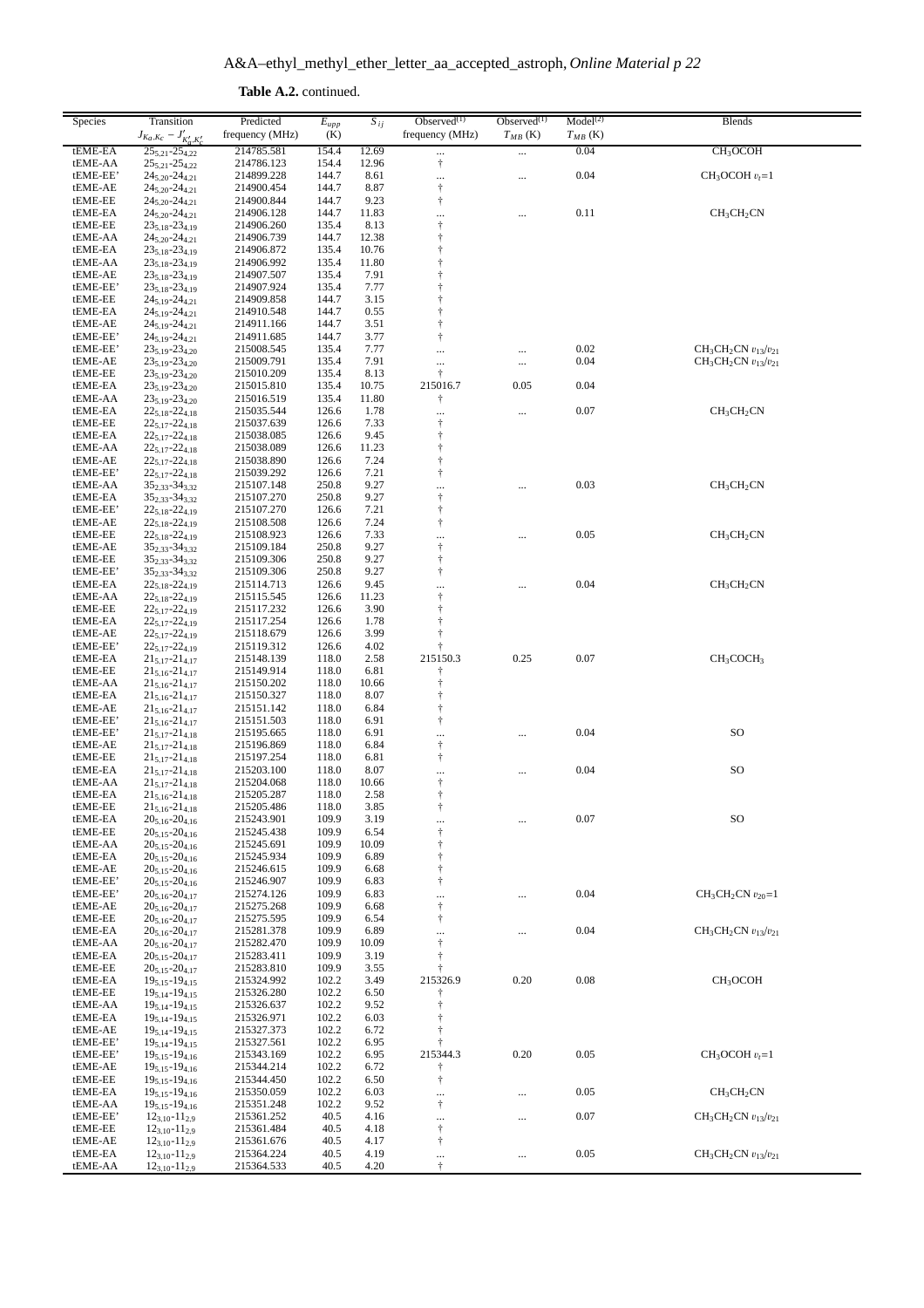| Species             | Transition<br>$J_{K_a,K_c} - J'_{K'_a,K'_c}$       | Predicted<br>frequency (MHz) | $E_{upp}$<br>(K) | $\overline{S_{ij}}$ | Observed $(1)$<br>frequency (MHz) | Observed $(1)$<br>$T_{MB}$ (K) | Model <sup>(2)</sup><br>$T_{MB}$ (K) | <b>Blends</b>                                                |
|---------------------|----------------------------------------------------|------------------------------|------------------|---------------------|-----------------------------------|--------------------------------|--------------------------------------|--------------------------------------------------------------|
| tEME-EE             | $18_{5,13} - 18_{4,14}$                            | 215394.256                   | 94.8             | 6.65                | $\cdots$                          | $\cdots$                       | 0.11                                 | CH <sub>3</sub> CH <sub>2</sub> CN                           |
| tEME-AA             | $18_{5,13} - 18_{4,14}$                            | 215394.875                   | 94.8             | 8.95                | $^\dagger$                        |                                |                                      |                                                              |
| tEME-AE             | $18_{5,13} - 18_{4,14}$                            | 215395.227                   | 94.8             | 6.94                | $^\dagger$                        |                                |                                      |                                                              |
| tEME-EA             | $18_{5,13} - 18_{4,14}$                            | 215395.264                   | 94.8             | 5.47                | $\dagger$                         |                                |                                      |                                                              |
| tEME-EE'            | $18_{5,13} - 18_{4,14}$                            | 215395.280                   | 94.8             | 7.19                | $\dagger$                         |                                |                                      |                                                              |
| tEME-EE'            | $18_{5,14} - 18_{4,15}$                            | 215403.394                   | 94.8             | 7.19                | $\ldots$                          |                                | 0.06                                 | CH <sub>3</sub> CH <sub>2</sub> CN                           |
| tEME-AE             | $18_{5,14} - 18_{4,15}$                            | 215404.308                   | 94.8             | 6.94                | $\ddagger$                        |                                |                                      |                                                              |
| tEME-EE             | $18_{5,14} - 18_{4,15}$                            | 215404.417                   | 94.8             | 6.65                | $\ddagger$                        |                                |                                      |                                                              |
| tEME-EA             | $18_{5,14} - 18_{4,15}$                            | 215409.728                   | 94.8             | 5.47                | $\ldots$                          |                                | 0.09                                 | $CH_3CH_2CN$ $v=0$ ; $v_{13}/v_{21}$                         |
| tEME-AA             | $18_{5,14} - 18_{4,15}$                            | 215410.979                   | 94.8             | 8.95                | $\ddagger$                        |                                |                                      |                                                              |
| tEME-EA<br>tEME-EE  | $17_{5,13} - 17_{4,13}$<br>$17_{5,13} - 17_{4,13}$ | 215450.467                   | 87.9<br>87.9     | 3.22<br>6.90        | 215451.8<br>t                     | 0.47                           | 0.11                                 | $CH_3CH_2CN$ $v_{20} = 1$ , NH <sub>2</sub> CHO $v_{12} = 1$ |
| tEME-EE'            | $17_{5,13} - 17_{4,13}$                            | 215450.974<br>215451.703     | 87.9             | 7.39                | $\dagger$                         |                                |                                      |                                                              |
| tEME-AE             | $17_{5,13} - 17_{4,13}$                            | 215451.799                   | 87.9             | 7.18                | t                                 |                                |                                      |                                                              |
| tEME-AA             | $17_{5,13} - 17_{4,13}$                            | 215452.025                   | 87.9             | 8.39                | $\dagger$                         |                                |                                      |                                                              |
| tEME-EA             | $17_{5,13} - 17_{4,13}$                            | 215452.436                   | 87.9             | 5.17                | $\dagger$                         |                                |                                      |                                                              |
| tEME-EE'            | $17_{5,13} - 17_{4,13}$                            | 215455.422                   | 87.9             | 7.39                | $\cdots$                          |                                | 0.07                                 | $CH_3CH_2CN$ $v_{13}/v_{21}$ , $CH_3CH_2OH$                  |
| tEME-EE             | $17_{5,13} - 17_{4,13}$                            | 215456.151                   | 87.9             | 6.90                | $\ddagger$                        |                                |                                      |                                                              |
| tEME-AE             | $17_{5,13} - 17_{4,13}$                            | 215456.193                   | 87.9             | 7.18                | $^\dagger$                        |                                |                                      |                                                              |
| tEME-EA             | $17_{5,13} - 17_{4,14}$                            | 215461.025                   | 87.9             | 5.17                | $\cdots$                          |                                | 0.04                                 | $CH_3CH_2CN$ $v_{13}/v_{21}$ , $CH_3CH_2OH$                  |
| tEME-AA             | $17_{5,13} - 17_{4,14}$                            | 215462.304                   | 87.9             | 8.39                | $\ddagger$                        |                                |                                      |                                                              |
| tEME-EA             | $17_{5,12} - 17_{4,14}$                            | 215462.994                   | 87.9             | 3.22                | $\dagger$                         |                                |                                      |                                                              |
| tEME-EE'            | $27_{1,27} - 26_{0,26}$                            | 215478.840                   | 144.2            | 21.60               | $\cdots$                          |                                | 0.24                                 | $CH_3CH_2CN$ $v_{13}/v_{21}$                                 |
| tEME-EE             | $27_{1,27} - 26_{0,26}$                            | 215478.840                   | 144.2            | 21.60               | $^\dagger$                        |                                |                                      |                                                              |
| tEME-AE             | $27_{1,27} - 26_{0,26}$                            | 215478.854                   | 144.2            | 21.60               | $^\dagger$                        |                                |                                      |                                                              |
| tEME-EA             | $27_{1,27} - 26_{0,26}$                            | 215479.025                   | 144.2            | 21.60               | $\ddagger$                        |                                |                                      |                                                              |
| tEME-AA             | $27_{1,27} - 26_{0,26}$                            | 215479.039                   | 144.2            | 21.60               | $\ddagger$                        |                                |                                      |                                                              |
| tEME-EE             | $16_{5,11} - 16_{4,12}$                            | 215497.897<br>215497.943     | 81.3             | 7.05                | $\ldots$                          |                                | 0.09                                 | $CH_3OCH_3$ , $CH_3CH_2CN$ $v_{13}/v_{21}$                   |
| tEME-EA<br>tEME-EE' | $16_{5,12} - 16_{4,12}$<br>$16_{5,11} - 16_{4,12}$ | 215498.372                   | 81.3<br>81.3     | 2.74<br>7.37        | $^\dagger$<br>$^\dagger$          |                                |                                      |                                                              |
| tEME-AE             | $16_{5,11} - 16_{4,12}$                            | 215498.590                   | 81.3             | 7.24                | $\ddagger$                        |                                |                                      |                                                              |
| tEME-AA             | $16_{5,11} - 16_{4,12}$                            | 215499.524                   | 81.3             | 7.82                | $\ldots$                          |                                | 0.11                                 | $CH_3OCH_3$ , $CH_3CH_2CN$ $v_{13}/v_{21}$                   |
| tEME-EE'            | $16_{5,12} - 16_{4,13}$                            | 215499.830                   | 81.3             | 7.37                | $\ddagger$                        |                                |                                      |                                                              |
| tEME-EA             | $16_{5,11} - 16_{4,12}$                            | 215499.921                   | 81.3             | 5.08                | $\dagger$                         |                                |                                      |                                                              |
| tEME-EE             | $16_{5,12} - 16_{4,13}$                            | 215500.305                   | 81.3             | 7.05                | $\ddagger$                        |                                |                                      |                                                              |
| tEME-AE             | $16_{5,12} - 16_{4,13}$                            | 215500.485                   | 81.3             | 7.24                | $^\dagger$                        |                                |                                      |                                                              |
| tEME-EA             | $16_{5,11} - 16_{4,12}$                            | 215504.636                   | 81.3             | 5.08                | $\cdots$                          | $\cdots$                       | 0.05                                 | $CH_3OCH_3$ , $CH_3CH_2CN$ $v_{13}/v_{21}$ , $^{33}SH_2$     |
| tEME-AA             | $16_{5,12} - 16_{4,13}$                            | 215505.905                   | 81.3             | 7.82                | $^\dagger$                        |                                |                                      |                                                              |
| tEME-EA             | $16_{5,12} - 16_{4,13}$                            | 215506.613                   | 81.3             | 2.74                | $\ddagger$                        |                                |                                      |                                                              |
| tEME-EE             | $15_{5,10} - 15_{4,11}$                            | 215536.404                   | 75.1             | 6.94                | 215536.9                          | 0.25                           | 0.15                                 | $CH_3OCOH v_t = 1$                                           |
| tEME-EE'            | $15_{5,10} - 15_{4,11}$                            | 215536.720                   | 75.1             | 7.08                | t                                 |                                |                                      |                                                              |
| tEME-EA             | $15_{5,11} - 15_{4,11}$                            | 215537.002                   | 75.1             | 2.05                | $\ddagger$                        |                                |                                      |                                                              |
| tEME-AE             | $15_{5,10} - 15_{4,11}$                            | 215537.010                   | 75.1             | 7.03                | $\dagger$                         |                                |                                      |                                                              |
| tEME-EE'            | $15_{5,11} - 15_{4,12}$                            | 215537.169                   | 75.1             | 7.08                |                                   |                                |                                      |                                                              |
| tEME-EE             | $15_{5,11} - 15_{4,12}$                            | 215537.485                   | 75.1             | 6.94                | $\dagger$                         |                                |                                      |                                                              |
| tEME-AE<br>tEME-AA  | $15_{5,11} - 15_{4,12}$<br>$15_{5,10} - 15_{4,11}$ | 215537.757<br>215538.650     | 75.1<br>75.1     | 7.03<br>7.25        | $\ddagger$                        |                                | 0.04                                 | $CH_3OCOH v_t = 1$ , $CH_3CH_2CN v_{13}/v_{21}$              |
| tEME-EA             | $15_{5,10} - 15_{4,11}$                            | 215538.990                   | 75.1             | 5.21                | $\ldots$<br>$^\dagger$            |                                |                                      |                                                              |
| tEME-AA             | $15_{5,10} - 15_{4,11}$                            | 215538.650                   | 75.1             | 7.25                | $^\dagger$                        |                                |                                      |                                                              |
| tEME-EA             | $15_{5,10} - 15_{4,11}$                            | 215538.990                   | 75.1             | 5.21                | $\ddagger$                        |                                |                                      |                                                              |
| tEME-EA             | $15_{5,11} - 15_{4,12}$                            | 215541.270                   | 75.1             | 5.21                | $\ddagger$                        |                                |                                      |                                                              |
| tEME-AA             | $15_{5,11} - 15_{4,12}$                            | 215542.488                   | 75.1             | 7.25                | $\dagger$                         |                                |                                      |                                                              |
| tEME-EE             | $14_{5.9} - 14_{4.10}$                             | 215567.750                   | 69.3             | 6.58                | $\ldots$                          | $\cdots$                       | 0.17                                 | $CH3CH2CN v20=1$                                             |
| tEME-EE'            | $14_{5,9} - 14_{4,10}$                             | 215567.993                   | 69.3             | 6.63                |                                   |                                |                                      |                                                              |
| tEME-EE'            | $14_{5,10} - 14_{4,11}$                            | 215568.043                   | 69.3             | 6.63                | $\dagger$                         |                                |                                      |                                                              |
| tEME-EE             | $14_{5,10} - 14_{4,11}$                            | 215568.286                   | 69.3             | 6.58                | $\ddagger$                        |                                |                                      |                                                              |
| tEME-AE             | $14_{5,9} - 14_{4,10}$                             | 215568.316                   | 69.3             | 6.61                | $\ddagger$                        |                                |                                      |                                                              |
| tEME-AE             | $14_{5,10} - 14_{4,11}$                            | 215568.602                   | 69.3             | 6.61                | $\ddagger$                        |                                |                                      |                                                              |
| tEME-EA             | $14_{5,10} - 14_{4,10}$                            | 215568.774                   | 69.3             | 1.23                | $\ddagger$                        |                                |                                      |                                                              |
| tEME-AA             | $14_{5,9} - 14_{4,10}$                             | 215570.539                   | 69.3             | 6.68                | $\ldots$                          |                                | 0.06                                 | $CH_3CH_2CN$ $v_{13}/v_{21}$                                 |
| tEME-EA             | $14_{5.9} - 14_{4.10}$                             | 215570.772                   | 69.3             | 5.45                | $^\dagger$                        |                                |                                      |                                                              |
| tEME-EA<br>tEME-AA  | $14_{5,10} - 14_{4,11}$                            | 215571.650                   | 69.3             | 5.45                | $\ddagger$                        |                                | 0.04                                 | $CH3CH2CN v13/v21$                                           |
| tEME-EA             | $14_{5,10} - 14_{4,11}$<br>$14_{5,9} - 14_{4,11}$  | 215572.766                   | 69.3<br>69.3     | 6.68<br>1.23        | $\ldots$<br>$\ddagger$            |                                |                                      |                                                              |
| tEME-EE             | $13_{5,8} - 13_{4,9}$                              | 215573.648<br>215593.014     | 63.9             | 6.08                |                                   |                                | 0.17                                 | $CH_3CH_2CN$ $v_{20} = 1$ , SiO $v=1$                        |
| tEME-EE'            | $13_{5,9} - 13_{4,10}$                             | 215593.138                   | 63.9             | 6.09                | $\cdots$<br>$\ddagger$            |                                |                                      |                                                              |
| tEME-EE'            | $13_{5,8} - 13_{4,9}$                              | 215593.228                   | 63.9             | 6.09                | $\ddagger$                        |                                |                                      |                                                              |
| tEME-EE             | $13_{5,9} - 13_{4,10}$                             | 215593.353                   | 63.9             | 6.08                | $\ddagger$                        |                                |                                      |                                                              |
| tEME-AE             | $13_{5,8} - 13_{4,9}$                              | 215593.566                   | 63.9             | 6.09                | $\ddagger$                        |                                |                                      |                                                              |
| tEME-AE             | $13_{5,9} - 13_{4,10}$                             | 215593.687                   | 63.9             | 6.09                | $\dagger$                         |                                |                                      |                                                              |
| tEME-AA             | $13_{5,8} - 13_{4,9}$                              | 215596.207                   | 63.9             | 6.11                | $\ldots$                          |                                | 0.09                                 | $CH_3CH_2^{13}CN$ , SiO $v=1$                                |
| tEME-EA             | $13_{5,8} - 13_{4,9}$                              | 215596.289                   | 63.9             | 5.58                | $\ddagger$                        |                                |                                      |                                                              |
| tEME-EA             | $13_{5,9} - 13_{4,10}$                             | 215596.478                   | 63.9             | 5.58                | $\dagger$                         |                                |                                      |                                                              |
| tEME-EE             | $12_{5.7} - 12_{4.8}$                              | 215613.102                   | 58.9             | 5.52                | $\ldots$                          |                                | 0.18                                 | $CH_3CH_2OH$ , $CH_3OCOH$ $v_t=1$ , $CH_3CH_2CN$             |
| tEME-EE'            | $12_{5,8} - 12_{4,9}$                              | 215613.172                   | 58.9             | 5.53                | $\ddagger$                        |                                |                                      |                                                              |
| tEME-EE'            | $12_{5.7} - 12_{4.8}$                              | 215613.308                   | 58.9             | 5.53                | $\ddagger$                        |                                |                                      |                                                              |
| tEME-EE             | $12_{5,8} - 12_{4,9}$                              | 215613.378                   | 58.9             | 5.52                | $\ddagger$                        |                                |                                      |                                                              |
| tEME-AE             | $12_{5.7} - 12_{4.8}$                              | 215613.651                   | 58.9             | 5.52                | $\ddagger$                        |                                |                                      |                                                              |
| tEME-AE             | $12_{5,8} - 12_{4,9}$                              | 215613.720                   | 58.9             | 5.52                | $\dagger$                         |                                |                                      |                                                              |
| tEME-EA             | $12_{5,8} - 12_{4,9}$                              | 215616.405                   | 58.9             | 5.37                |                                   | $\cdots$                       | 0.10                                 | CH <sub>3</sub> CH <sub>2</sub> CN                           |
| tEME-EA             | $12_{5,7} - 12_{4,8}$                              | 215616.490                   | 58.9<br>58.9     | 5.37                | $^\dagger$<br>$^\dagger$          |                                |                                      |                                                              |
| tEME-AA<br>tEME-AA  | $12_{5.7} - 12_{4.8}$<br>$12_{5,8} - 12_{4,9}$     | 215616.564<br>215617.221     | 58.9             | 5.53<br>5.53        | $\ddagger$                        |                                |                                      |                                                              |
|                     |                                                    |                              |                  |                     |                                   |                                |                                      |                                                              |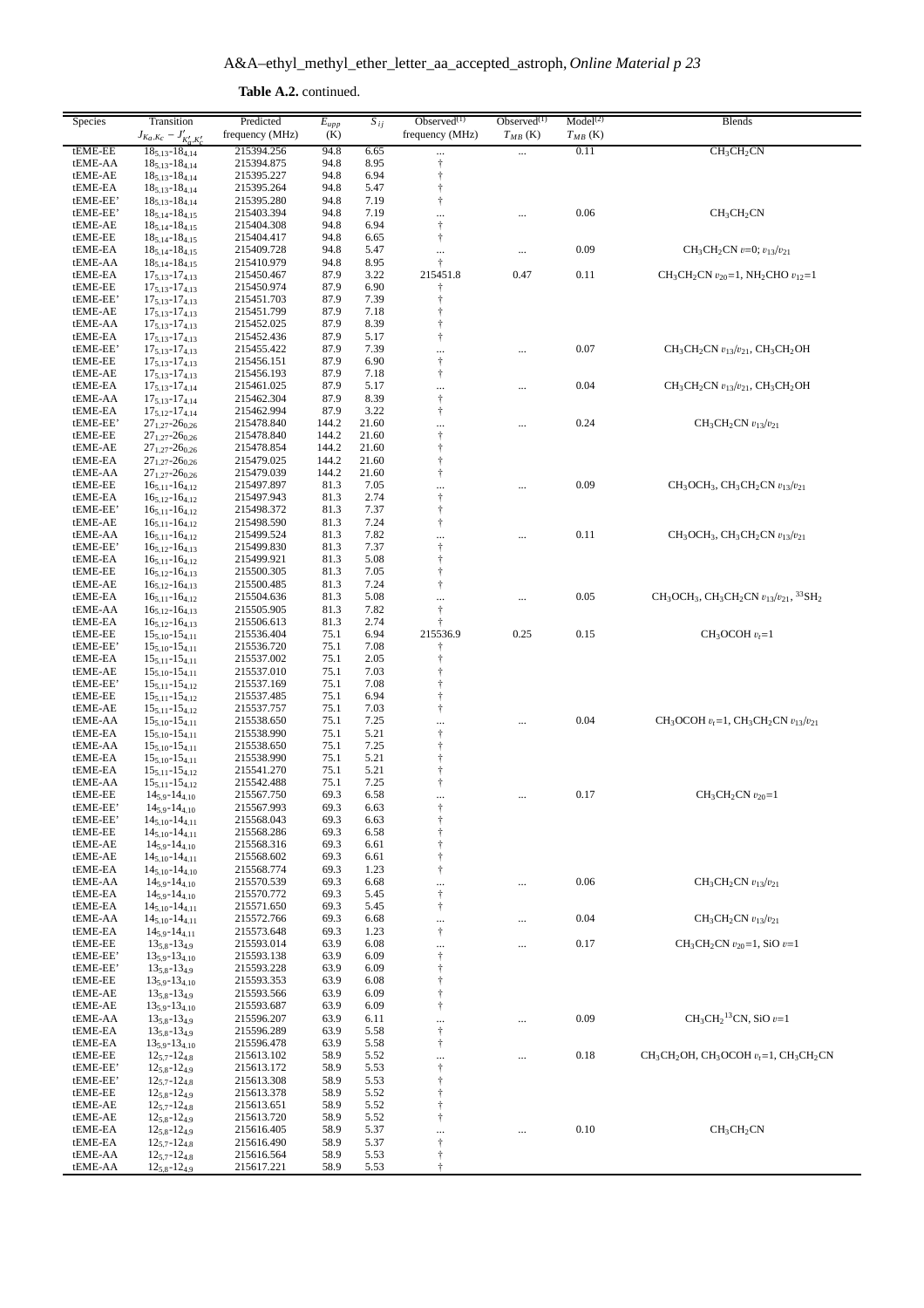| Species              | Transition                                              | Predicted                     | $E_{upp}$    | $S_{ij}$     | Observed $(1)$         | Observed $(1)$ | Model <sup>(2)</sup> | <b>Blends</b>                      |
|----------------------|---------------------------------------------------------|-------------------------------|--------------|--------------|------------------------|----------------|----------------------|------------------------------------|
| tEME-EE              | $J_{K_a,K_c} - J'_{K'_a,K'_c}$<br>$11_{5.6} - 11_{4.7}$ | frequency (MHz)<br>215628.800 | (K)<br>54.3  | 4.94         | frequency (MHz)        | $T_{MB}$ (K)   | $T_{MB}$ (K)<br>0.16 | CH <sub>3</sub> CH <sub>2</sub> CN |
| tEME-EE'             | $11_{5.7} - 11_{4.8}$                                   | 215628.855                    | 54.3         | 4.94         | $\ldots$<br>$^\dagger$ | $\cdots$       |                      |                                    |
| tEME-EE'             | $11_{5,6} - 11_{4,7}$                                   | 215629.003                    | 54.3         | 4.94         | $\ddagger$             |                |                      |                                    |
| tEME-EE              | $11_{5.7} - 11_{4.8}$                                   | 215629.058                    | 54.3         | 4.94         | $\ddagger$             |                |                      |                                    |
| tEME-AE              | $11_{5,6} - 11_{4,7}$                                   | 215629.349                    | 54.3         | 4.94         | $\dagger$              |                |                      |                                    |
| tEME-AE<br>tEME-EA   | $11_{5.7} - 11_{4.8}$<br>$11_{5.7} - 11_{4.8}$          | 215629.404<br>215632.056      | 54.3<br>54.3 | 4.94<br>4.91 | <br>$\ddagger$         |                | 0.10                 | CH <sub>3</sub> CH <sub>2</sub> CN |
| tEME-EA              | $11_{5,6} - 11_{4,7}$                                   | 215632.229                    | 54.3         | 4.91         | $\ddagger$             |                |                      |                                    |
| tEME-AA              | $11_{5,6} - 11_{4,7}$                                   | 215632.425                    | 54.3         | 4.94         | $\ddagger$             |                |                      |                                    |
| tEME-AA              | $11_{5.7} - 11_{4.8}$                                   | 215632.754                    | 54.3         | 4.94         | $\ddagger$             |                |                      |                                    |
| tEME-EE<br>tEME-EE'  | $10_{5.5} - 10_{4.6}$<br>$10_{5,6} - 10_{4,7}$          | 215640.803<br>215640.854      | 50.0<br>50.0 | 4.35<br>4.35 | 215641.1<br>$\dagger$  | 0.18           | 0.13                 | CH <sub>3</sub> COOH               |
| tEME-EE'             | $10_{5,5} - 10_{4,6}$                                   | 215641.007                    | 50.0         | 4.35         | $\ddagger$             |                |                      |                                    |
| tEME-EE              | $10_{5,6} - 10_{4,7}$                                   | 215641.058                    | 50.0         | 4.35         |                        |                |                      |                                    |
| tEME-AE              | $10_{5,5} - 10_{4,6}$                                   | 215641.354                    | 50.0         | 4.35         |                        |                |                      |                                    |
| tEME-AE              | $10_{5,6} - 10_{4,7}$                                   | 215641.405                    | 50.0         | 4.35<br>4.34 | ÷                      |                | 0.10                 |                                    |
| tEME-EA<br>tEME-EA   | $10_{5,6} - 10_{4,7}$<br>$10_{5,5} - 10_{4,6}$          | 215644.051<br>215644.248      | 50.0<br>50.0 | 4.34         | 215644.4<br>t          | 0.21           |                      | CH <sub>3</sub> COOH               |
| tEME-AA              | $10_{5,5} - 10_{4.6}$                                   | 215644.522                    | 50.0         | 4.35         | $\ddagger$             |                |                      |                                    |
| tEME-AA              | $10_{5,6} - 10_{4,7}$                                   | 215644.676                    | 50.0         | 4.35         |                        |                |                      |                                    |
| tEME-EE              | $9_{5,4} - 9_{4,5}$                                     | 215649.740                    | 46.1         | 3.73         | 215650.1               | 0.42           | 0.12                 | $CH_3CH_2CN$ $v_{20} = 1$          |
| tEME-EE'<br>tEME-EE' | $9_{5,5} - 9_{4,6}$<br>$9_{5,4} - 9_{4,5}$              | 215649.791<br>215649.944      | 46.1<br>46.1 | 3.73<br>3.73 | t<br>Ť                 |                |                      |                                    |
| tEME-EE              | $9_{5,5} - 9_{4,6}$                                     | 215649.995                    | 46.1         | 3.73         | Ť                      |                |                      |                                    |
| tEME-AE              | $9_{5,4} - 9_{4,5}$                                     | 215650.292                    | 46.1         | 3.73         | $\ddagger$             |                |                      |                                    |
| tEME-AE              | $9_{5,5} - 9_{4,6}$                                     | 215650.343                    | 46.1         | 3.73         |                        |                |                      |                                    |
| tEME-EA<br>tEME-EA   | $9_{5,5} - 9_{4,6}$<br>$9_{5,4} - 9_{4,5}$              | 215652.990                    | 46.1<br>46.1 | 3.73         | 215653.4<br>$\ddagger$ | 0.42           | 0.08                 | $CH3CH2CN v20=1$                   |
| tEME-AA              | $9_{5,4} - 9_{4,5}$                                     | 215653.193<br>215653.509      | 46.1         | 3.73<br>3.73 | $\dagger$              |                |                      |                                    |
| tEME-AA              | $9_{5,5} - 9_{4,6}$                                     | 215653.575                    | 46.1         | 3.73         |                        |                |                      |                                    |
| tEME-EE              | $8_{5,3} - 8_{4,4}$                                     | 215656.176                    | 42.7         | 3.10         | 215656.4               | 0.43           | 0.11                 | $CH3CH2CN v20=1$                   |
| tEME-EE'             | $8_{5,4} - 8_{4,5}$                                     | 215656.227                    | 42.7         | 3.10         |                        |                |                      |                                    |
| tEME-EE'<br>tEME-EE  | $85.3 - 84.4$<br>$8_{5,4} - 8_{4,5}$                    | 215656.380<br>215656.432      | 42.7<br>42.7 | 3.10<br>3.10 | Ť<br>$\ddagger$        |                |                      |                                    |
| tEME-AE              | $8_{5,3} - 8_{4,4}$                                     | 215656.730                    | 42.7         | 3.10         |                        |                |                      |                                    |
| tEME-AE              | $8_{5,4} - 8_{4,5}$                                     | 215656.781                    | 42.7         | 3.10         |                        |                |                      |                                    |
| tEME-EA              | $8_{5,4} - 8_{4,5}$                                     | 215659.431                    | 42.7         | 3.10         | 215659.8               | 0.36           | 0.09                 | $CH_3CH_2CN$ $v_{20}=1$            |
| tEME-EA              | $8_{5,3} - 8_{4,4}$                                     | 215659.635                    | 42.7         | 3.10         | ÷                      |                |                      |                                    |
| tEME-AA<br>tEME-AA   | $8_{5,3} - 8_{4,4}$<br>$8_{5,4} - 8_{4,5}$              | 215659.972<br>215659.998      | 42.7<br>42.7 | 3.10<br>3.10 | ÷                      |                |                      |                                    |
| tEME-EE              | $7_{5,2} - 7_{4,3}$                                     | 215660.620                    | 39.6         | 2.43         | 215660.8               | 0.34           | 0.11                 | $CH_3CH_2CN$ $v_{20}=1$            |
| tEME-EE'             | $7_{5,3} - 7_{4,4}$                                     | 215660.672                    | 39.6         | 2.43         | t                      |                |                      |                                    |
| tEME-EE'             | $7_{5,2} - 7_{4,3}$                                     | 215660.825                    | 39.6         | 2.43         | $\ddagger$             |                |                      |                                    |
| tEME-EE<br>tEME-AE   | $7_{5,3} - 7_{4,4}$                                     | 215660.877<br>215661.175      | 39.6<br>39.6 | 2.43<br>2.43 | $\ddagger$             |                |                      |                                    |
| tEME-AE              | $7_{5,2} - 7_{4,3}$<br>$7_{5,3} - 7_{4,4}$              | 215661.227                    | 39.6         | 2.43         | ÷                      |                |                      |                                    |
| tEME-EE              | $6_{5,1} - 6_{4,2}$                                     | 215663.523                    | 36.9         | 1.72         | 215663.9               | 0.30           | 0.11                 | $CH_3CH_2CN$ $v_{20}=1$            |
| tEME-EE'             | $6_{5,2} - 6_{4,3}$                                     | 215663.575                    | 36.9         | 1.72         | t                      |                |                      |                                    |
| tEME-EE'             | $6_{5,1} - 6_{4,2}$                                     | 215663.728                    | 36.9         | 1.72         | $\ddagger$             |                |                      |                                    |
| tEME-EE<br>tEME-EA   | $6_{5,2} - 6_{4,3}$<br>$7_{5,3} - 7_{4,4}$              | 215663.780<br>215663.879      | 36.9<br>39.6 | 1.72<br>2.43 |                        |                |                      |                                    |
| tEME-AE              | $6_{5,1} - 6_{4,2}$                                     | 215664.080                    | 36.9         | 1.72         | $\ddagger$             |                |                      |                                    |
| tEME-EA              | $7_{5,2} - 7_{4,3}$                                     | 215664.084                    | 39.6         | 2.43         | $\ddagger$             |                |                      |                                    |
| tEME-AE              | $6_{5,2} - 6_{4,3}$                                     | 215664.131                    | 36.9         | 1.72         | Ť                      |                |                      |                                    |
| tEME-AA<br>tEME-AA   | $7_{5,2} - 7_{4,3}$<br>$7_{5,3} - 7_{4,4}$              | 215664.430<br>215664.439      | 39.6<br>39.6 | 2.43<br>2.43 | $\ddagger$             |                |                      |                                    |
| tEME-EE              | $5_{5,0} - 5_{4,1}$                                     | 215665.279                    | 34.6         | 0.92         |                        |                |                      |                                    |
| tEME-EE'             | $5_{5,1} - 5_{4,2}$                                     | 215665.331                    | 34.6         | 0.92         |                        |                |                      |                                    |
| tEME-EE'             | $5_{5,0} - 5_{4,1}$                                     | 215665.485                    | 34.6         | 0.92         |                        |                |                      |                                    |
| tEME-EE<br>tEME-AE   | $5_{5,1} - 5_{4,2}$                                     | 215665.537<br>215665.837      | 34.6<br>34.6 | 0.92<br>0.92 |                        |                |                      |                                    |
| tEME-AE              | $5_{5,0} - 5_{4,1}$<br>$5_{5,1} - 5_{4,2}$              | 215665.889                    | 34.6         | 0.92         |                        |                |                      |                                    |
| tEME-EA              | $6_{5,2} - 6_{4,2}$                                     | 215666.786                    | 36.9         | 1.72         |                        |                | 0.05                 | $CH_3CH_2CN$ $v=0$ , $v_{20}=1$    |
| tEME-EA              | $65,1 - 64,2$                                           | 215666.991                    | 36.9         | 1.72         | $\dagger$              |                |                      |                                    |
| tEME-EA              | $5_{5,1} - 5_{4,2}$                                     | 215668.545                    | 34.6         | 0.92         |                        |                |                      |                                    |
| tEME-EA<br>tEME-AA   | $5_{5,0} - 5_{4,1}$<br>$5_{5,0} - 5_{4,1}$              | 215668.751<br>215669.103      | 34.6<br>34.6 | 0.92<br>0.92 |                        |                |                      |                                    |
| tEME-AA              | $5_{5,1} - 5_{4,2}$                                     | 215669.103                    | 34.6         | 0.92         |                        |                |                      |                                    |
| tEME-EE'             | $6_{4,3} - 5_{3,3}$                                     | 216054.535                    | 26.5         | 3.73         | 216054.9               | 0.30           | 0.08                 | $CH_3CH_2CN$ $v_{13}/v_{21}$       |
| tEME-EE              | $6_{4,3} - 5_{3,3}$                                     | 216054.868                    | 26.5         | 3.73         |                        |                |                      |                                    |
| tEME-AE<br>tEME-EE   | $6_{4,3} - 5_{3,3}$                                     | 216055.095<br>216055.759      | 26.5<br>26.5 | 3.73<br>3.73 |                        |                |                      |                                    |
| tEME-EE'             | $64,2 - 53,2$<br>$6_{4,2} - 5_{3,2}$                    | 216056.093                    | 26.5         | 3.73         | 216056.4               | 0.26           | 0.08                 | $CH_3CH_2CN$ $v_{13}/v_{21}$       |
| tEME-AE              | $6_{4,2} - 5_{3,2}$                                     | 216056.319                    | 26.5         | 3.73         |                        |                |                      |                                    |
| tEME-EA              | $64,3 - 53,3$                                           | 216058.222                    | 26.5         | 3.69         | 216058.4               | 0.25           | 0.10                 | $CH3CH2CN v13/v21$                 |
| tEME-EA              | $6_{4,2} - 5_{3,2}$                                     | 216058.519                    | 26.5         | 3.69         |                        |                |                      |                                    |
| tEME-AA<br>tEME-AA   | $6_{4,3} - 5_{3,2}$<br>$6_{4,2} - 5_{3,3}$              | 216058.597<br>216058.930      | 26.5<br>26.5 | 3.73<br>3.73 |                        |                |                      |                                    |
| tEME-EE              | $12_{3,9} - 11_{2,10}$                                  | 217007.530                    | 40.5         | 4.14         | 217007.7               | 0.13           | 0.08                 | HDCS, CH <sub>3</sub> OCOH         |
| tEME-EE'             | $12_{3.9} - 11_{2.10}$                                  | 217007.763                    | 40.5         | 4.12         |                        |                |                      |                                    |
| tEME-AE              | $12_{3.9} - 11_{2.10}$                                  | 217007.939                    | 40.5         | 4.13         | ŧ                      |                |                      |                                    |
| tEME-EA              | $12_{3,9} - 11_{2,10}$                                  | 217009.762                    | 40.5<br>40.5 | 4.16         | 217010.0               | 0.13           | 0.05                 | HDCS, CH <sub>3</sub> OCOH         |
| tEME-AA              | $12_{3,9} - 11_{2,10}$                                  | 217010.054                    |              | 4.16         | Ť                      |                |                      |                                    |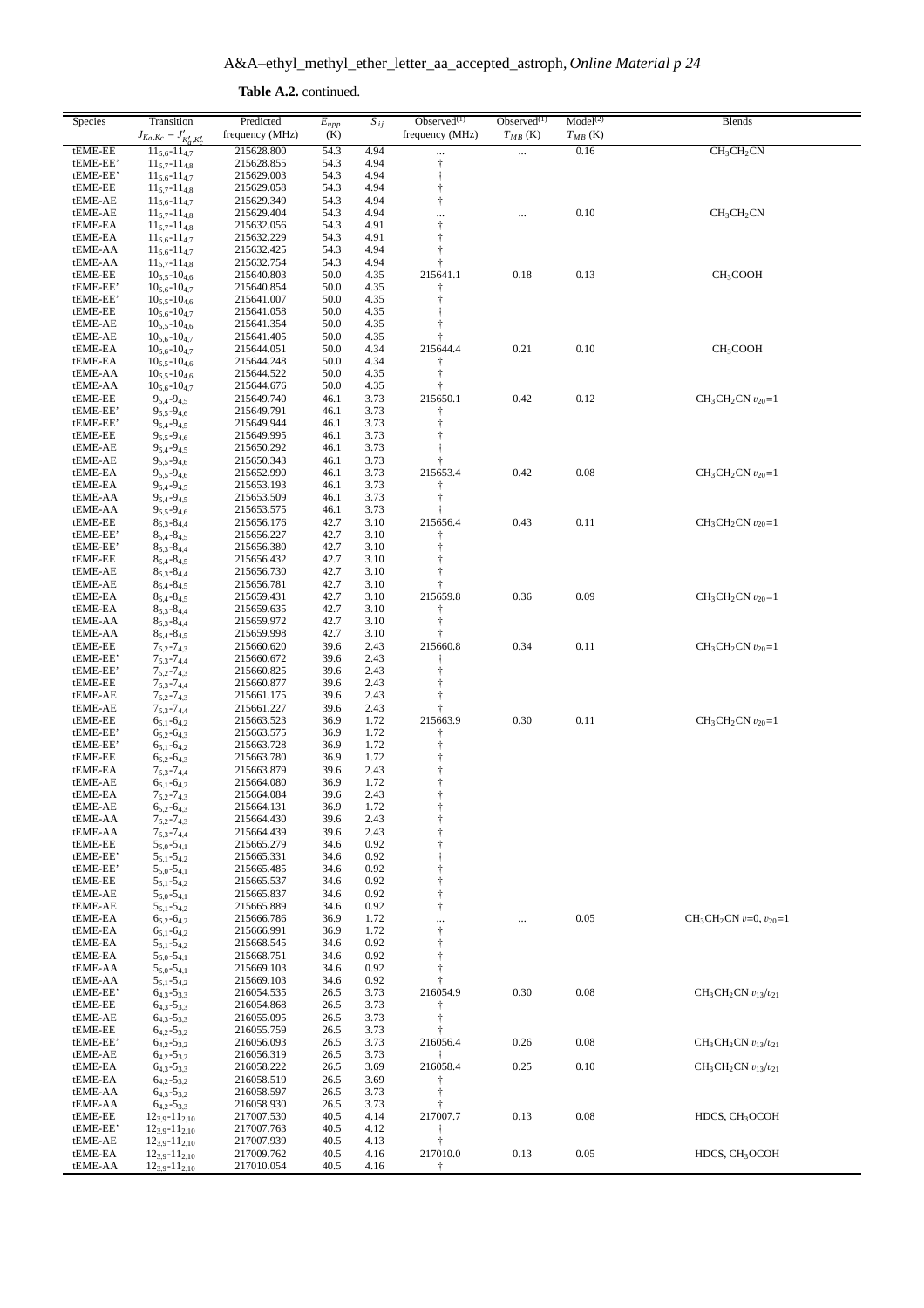Table A.2. continued.

| Species              | Transition<br>$J_{K_a,K_c} - J'_{K'_a,K'_c}$       | Predicted<br>frequency (MHz) | $E_{upp}$<br>(K) | $S_{ij}$       | Observed $(1)$<br>frequency (MHz) | Observed $^{(1)}$<br>$T_{MB}$ (K) | Model <sup>(2)</sup><br>$T_{MB}$ (K) | <b>Blends</b>                                                                                       |
|----------------------|----------------------------------------------------|------------------------------|------------------|----------------|-----------------------------------|-----------------------------------|--------------------------------------|-----------------------------------------------------------------------------------------------------|
| tEME-AA              | $30_{1,29} - 29_{2,28}$                            | 217164.465                   | 182.5            | 13.55          |                                   |                                   | 0.07                                 | CH <sub>3</sub> OCOH                                                                                |
| tEME-EA              | $30_{1,29} - 29_{2,28}$                            | 217164.508                   | 182.5            | 13.55          | $\ddagger$                        |                                   |                                      |                                                                                                     |
| tEME-AE              | $30_{1,29} - 29_{2,28}$                            | 217165.360                   | 182.5            | 13.55          | $\ddagger$                        |                                   |                                      |                                                                                                     |
| tEME-EE<br>tEME-EE'  | $30_{1,29} - 29_{2,28}$<br>$30_{1,29} - 29_{2,28}$ | 217165.402<br>217165.402     | 182.5<br>182.5   | 13.55<br>13.55 | ŧ                                 |                                   |                                      |                                                                                                     |
| tEME-AA              | $28_{0,28} - 27_{1,27}$                            | 217940.650                   | 154.7            | 22.59          | 217940.7                          | 0.44                              | 0.25                                 | c-C <sub>3</sub> H <sub>2</sub> , HCC <sup>13</sup> CN $v_7$ =1, CH <sub>3</sub> COOCH <sub>3</sub> |
| tEME-EA              | $28_{0.28} - 27_{1.27}$                            | 217940.651                   | 154.7            | 22.59          |                                   |                                   |                                      |                                                                                                     |
| tEME-AE              | $28_{0,28} - 27_{1,27}$                            | 217940.758                   | 154.7            | 22.59          | $\ddagger$                        |                                   |                                      |                                                                                                     |
| tEME-EE              | $28_{0,28} - 27_{1,27}$                            | 217940.759                   | 154.7            | 22.59          | $\ddagger$                        |                                   |                                      |                                                                                                     |
| tEME-EE'<br>tEME-EE' | $28_{0,28} - 27_{1,27}$                            | 217940.759<br>219893.140     | 154.7<br>102.2   | 22.59<br>8.31  | $\dagger$                         |                                   | 0.09                                 | SO                                                                                                  |
| tEME-EE              | $22_{2,21} - 21_{1,20}$<br>$22_{2,21} - 21_{1,20}$ | 219893.140                   | 102.2            | 8.31           | $\cdots$<br>$^\dagger$            |                                   |                                      |                                                                                                     |
| tEME-AE              | $22_{2,21} - 21_{1,20}$                            | 219893.263                   | 102.2            | 8.31           | $\dagger$                         |                                   |                                      |                                                                                                     |
| tEME-EA              | $22_{2,21} - 21_{1,20}$                            | 219894.511                   | 102.2            | 8.31           | $\cdots$                          |                                   | 0.06                                 | SO                                                                                                  |
| tEME-AA              | $22_{2,21} - 21_{1,20}$                            | 219894.635                   | 102.2            | 8.31           | $\ddagger$                        |                                   |                                      |                                                                                                     |
| tEME-EE'<br>tEME-EE  | $28_{1,28} - 27_{0,27}$<br>$28_{1,28} - 27_{0,27}$ | 222861.487<br>222861.487     | 154.8<br>154.8   | 22.63<br>22.63 | 222861.3<br>ŧ                     | 0.55                              | 0.26                                 | CH <sub>3</sub> OCOH                                                                                |
| tEME-AE              | $28_{1,28} - 27_{0,27}$                            | 222861.500                   | 154.8            | 22.63          | $\ddagger$                        |                                   |                                      |                                                                                                     |
| tEME-EA              | $28_{1,28} - 27_{0,27}$                            | 222861.655                   | 154.8            | 22.63          | $\ddagger$                        |                                   |                                      |                                                                                                     |
| tEME-AA              | $28_{1,28} - 27_{0,27}$                            | 222861.668                   | 154.8            | 22.63          |                                   |                                   |                                      |                                                                                                     |
| tEME-EE'             | $13_{3,11} - 12_{2,10}$                            | 222980.574                   | 45.5             | 4.38           | 222980.7                          | 0.22                              | 0.09                                 | CH <sub>3</sub> O <sup>13</sup> COH                                                                 |
| tEME-EE<br>tEME-AE   | $13_{3,11} - 12_{2,10}$<br>$13_{3,11} - 12_{2,10}$ | 222980.720<br>222980.951     | 45.5<br>45.5     | 4.39<br>4.39   | ÷<br>$\ddagger$                   |                                   |                                      |                                                                                                     |
| tEME-EA              | $13_{3,11} - 12_{2,10}$                            | 222983.368                   | 45.5             | 4.40           | 222983.7                          | 0.16                              | 0.06                                 | CH <sub>3</sub> O <sup>13</sup> COH                                                                 |
| tEME-AA              | $13_{3,11} - 12_{2,10}$                            | 222983.672                   | 45.5             | 4.40           | Ť                                 |                                   |                                      |                                                                                                     |
| tEME-EE              | $16_{2,14} - 15_{1,15}$                            | 223403.761                   | 57.4             | 2.48           | $\cdots$                          |                                   | 0.04                                 | $CH3OCH3$ , CH <sub>3</sub> OCOH $vt=1$                                                             |
| tEME-EE'             | $16_{2,14} - 15_{1,15}$                            | 223403.762                   | 57.4             | 2.48           | $\dagger$                         |                                   |                                      |                                                                                                     |
| tEME-AE              | $16_{2,14} - 15_{1,15}$                            | 223404.001                   | 57.4             | 2.48           | $\ddagger$                        |                                   |                                      |                                                                                                     |
| tEME-EA<br>tEME-AA   | $16_{2,14} - 15_{1,15}$<br>$16_{2,14} - 15_{1,15}$ | 223405.432<br>223405.671     | 57.4<br>57.4     | 2.48<br>2.48   | $\cdots$<br>$\dagger$             |                                   | 0.03                                 | CH <sub>3</sub> OCH <sub>3</sub>                                                                    |
| tEME-EE'             | $7_{4,4} - 6_{3,4}$                                | 224103.753                   | 29.2             | 3.89           | 224103.98                         | 0.63                              | 0.10                                 | $CH_3CH_2CN$ $v_{13}/v_{21}$                                                                        |
| tEME-EE              | $7_{4,4} - 6_{3,4}$                                | 224104.093                   | 29.2             | 3.88           | ŧ                                 |                                   |                                      |                                                                                                     |
| tEME-AE              | $7_{4,4} - 6_{3,4}$                                | 224104.315                   | 29.2             | 3.89           | $\ddagger$                        |                                   |                                      |                                                                                                     |
| tEME-EE              | $7_{4,3} - 6_{3,3}$                                | 224104.926                   | 29.2             | 3.88           |                                   |                                   |                                      |                                                                                                     |
| tEME-EE'<br>tEME-AE  | $7_{4,3} - 6_{3,3}$<br>$7_{4,3} - 6_{3,3}$         | 224105.266<br>224105.490     | 29.2<br>29.2     | 3.89<br>3.89   | 224105.2<br>÷                     | 0.47                              | 0.10                                 | $CH3CH2CN v20=1$                                                                                    |
| tEME-AA              | $7_{4,4} - 6_{3,3}$                                | 224107.456                   | 29.2             | 3.90           | 224107.7                          | 0.52                              | 0.10                                 | $CH_3CH_2CN$ $v_{20}=1$                                                                             |
| tEME-EA              | $7_{4,4} - 6_{3,4}$                                | 224107.546                   | 29.2             | 3.58           | Ť                                 |                                   |                                      |                                                                                                     |
| tEME-EA              | $7_{4,3} - 6_{3,3}$                                | 224107.581                   | 29.2             | 3.58           | $\dagger$                         |                                   |                                      |                                                                                                     |
| tEME-AA              | $7_{4,3} - 6_{3,4}$                                | 224108.457                   | 29.2             | 3.90           | $^\dagger$                        |                                   |                                      |                                                                                                     |
| tEME-EE<br>tEME-EE'  | $13_{3,10} - 12_{2,11}$<br>$13_{3,10} - 12_{2,11}$ | 225283.674<br>225283.820     | 45.5<br>45.5     | 4.33<br>4.33   | $\ldots$<br>$^\dagger$            |                                   | 0.09                                 | CH <sub>3</sub> CH <sub>2</sub> OH                                                                  |
| tEME-AE              | $13_{3,10} - 12_{2,11}$                            | 225284.043                   | 45.5             | 4.33           | $\ddagger$                        |                                   |                                      |                                                                                                     |
| tEME-EA              | $13_{3,10} - 12_{2,11}$                            | 225285.990                   | 45.5             | 4.34           | 225286.28                         | 0.29                              | 0.06                                 | CH <sub>3</sub> CH <sub>2</sub> OH                                                                  |
| tEME-AA              | $13_{3,10} - 12_{2,11}$                            | 225286.286                   | 45.5             | 4.34           |                                   |                                   |                                      |                                                                                                     |
| tEME-EE'             | $23_{2,22} - 22_{1,21}$                            | 225494.508                   | 111.0            | 8.90           | 225494.4                          | 0.12                              | 0.10                                 |                                                                                                     |
| tEME-EE<br>tEME-AE   | $23_{2,22} - 22_{1,21}$<br>$23_{2,22} - 22_{1,21}$ | 225494.508<br>225494.625     | 111.0<br>111.0   | 8.90<br>8.90   | ÷                                 |                                   |                                      |                                                                                                     |
| tEME-EA              | $23_{2,22} - 22_{1,21}$                            | 225495.848                   | 111.0            | 8.90           | 225495.9                          | 0.12                              | 0.07                                 |                                                                                                     |
| tEME-AA              | $23_{2,22} - 22_{1,21}$                            | 225495.965                   | 111.0            | 8.90           | Ť                                 |                                   |                                      |                                                                                                     |
| tEME-EA              | $29_{0,29} - 28_{1,28}$                            | 226057.836                   | 165.7            | 23.62          | 226057.9                          | 0.65                              | 0.26                                 | CH <sub>3</sub> CH <sub>2</sub> OH                                                                  |
| tEME-AA              | $29_{0.29} - 28_{1.28}$                            | 226057.836                   | 165.7            | 23.62          | Ť                                 |                                   |                                      |                                                                                                     |
| tEME-EE<br>tEME-EE'  | $29_{0,29} - 28_{1,28}$<br>$29_{0.29} - 28_{1.28}$ | 226057.928<br>226057.928     | 165.7<br>165.7   | 23.62<br>23.62 | ŧ<br>$\dagger$                    |                                   |                                      |                                                                                                     |
| tEME-AE              | $29_{0.29} - 28_{1.28}$                            | 226057.928                   | 165.7            | 23.62          | $\dagger$                         |                                   |                                      |                                                                                                     |
| tEME-AA              | $31_{1,30} - 30_{2,29}$                            | 227090.552                   | 194.5            | 14.51          | $\ldots$                          |                                   | 0.09                                 | CH <sub>3</sub> OH                                                                                  |
| tEME-EA              | $31_{1,30} - 30_{2,29}$                            | 227090.589                   | 194.5            | 14.51          | $\dagger$                         |                                   |                                      |                                                                                                     |
| tEME-AE              | $31_{1,30} - 30_{2,29}$                            | 227091.390                   | 194.5            | 14.51          | $^\dagger$                        |                                   |                                      |                                                                                                     |
| tEME-EE<br>tEME-EE'  | $31_{1,30} - 30_{2,29}$<br>$31_{1,30} - 30_{2,29}$ | 227091.426<br>227091.426     | 194.5<br>194.5   | 14.51<br>14.51 | ŧ<br>ŧ                            |                                   |                                      |                                                                                                     |
| tEME-EE'             | $29_{1,29} - 28_{0,28}$                            | 230291.194                   | 165.8            | 23.66          |                                   |                                   | 0.27                                 | CH <sub>3</sub> OH                                                                                  |
| tEME-EE              | $29_{1,29} - 28_{0,28}$                            | 230291.194                   | 165.8            | 23.66          | $^\dagger$                        |                                   |                                      |                                                                                                     |
| tEME-AE              | $29_{1,29} - 28_{0,28}$                            | 230291.205                   | 165.8            | 23.66          | ŧ                                 |                                   |                                      |                                                                                                     |
| tEME-EA              | $29_{1,29} - 28_{0,28}$                            | 230291.345                   | 165.8            | 23.66          | $\ddagger$                        |                                   |                                      |                                                                                                     |
| tEME-AA<br>tEME-EE'  | $29_{1,29} - 28_{0,28}$<br>$14_{3,12} - 13_{2,11}$ | 230291.357<br>230486.881     | 165.8<br>50.9    | 23.66<br>4.59  | ŧ                                 |                                   | 0.09                                 | $_{\rm CO}$                                                                                         |
| tEME-EE              | $14_{3,12} - 13_{2,11}$                            | 230486.975                   | 50.9             | 4.60           | $\ldots$<br>$\dagger$             |                                   |                                      |                                                                                                     |
| tEME-AE              | $14_{3,12} - 13_{2,11}$                            | 230487.227                   | 50.9             | 4.59           | ŧ                                 |                                   |                                      |                                                                                                     |
| tEME-EA              | $14_{3,12} - 13_{2,11}$                            | 230489.569                   | 50.9             | 4.60           |                                   |                                   | 0.07                                 | $_{\rm CO}$                                                                                         |
| tEME-AA              | $14_{3,12} - 13_{2,11}$                            | 230489.869                   | 50.9             | 4.60           | $^\dagger$                        |                                   |                                      |                                                                                                     |
| tEME-EE'             | $24_{2,23} - 23_{1,22}$                            | 231063.540                   | 120.2            | 9.52           | $\cdots$                          |                                   | 0.11                                 | <b>OCS</b>                                                                                          |
| tEME-EE<br>tEME-AE   | $24_{2,23} - 23_{1,22}$<br>$24_{2,23} - 23_{1,22}$ | 231063.540<br>231063.652     | 120.2<br>120.2   | 9.52<br>9.52   | $\ddagger$<br>$\ddagger$          |                                   |                                      |                                                                                                     |
| tEME-EA              | $24_{2,23} - 23_{1,22}$                            | 231064.846                   | 120.2            | 9.52           | $\cdots$                          |                                   | 0.08                                 | <b>OCS</b>                                                                                          |
| tEME-AA              | $24_{2,23} - 23_{1,22}$                            | 231064.958                   | 120.2            | 9.52           | $\dagger$                         |                                   |                                      |                                                                                                     |
| tEME-EE'             | $8_{4,5} - 7_{3,5}$                                | 232151.207                   | 32.3             | 4.03           | 232152.1                          | 0.47                              | 0.11                                 | $^{13}$ CH <sub>3</sub> CN, CH <sub>3</sub> OCOH $v_t$ =1                                           |
| tEME-EE              | $8_{4,5} - 7_{3,5}$                                | 232151.590                   | 32.3             | 3.98           |                                   |                                   |                                      |                                                                                                     |
| tEME-AE<br>tEME-EE   | $8_{4,5} - 7_{3,5}$<br>$84.4 - 73.4$               | 232151.787<br>232152.098     | 32.3<br>32.3     | 4.01<br>3.98   | ŧ<br>$\ddagger$                   |                                   |                                      |                                                                                                     |
| tEME-EE'             | $8_{4,4} - 7_{3,4}$                                | 232152.480                   | 32.3             | 4.03           |                                   |                                   |                                      |                                                                                                     |
| tEME-EA              | $8_{4,5} - 7_{3,4}$                                | 232152.521                   | 32.3             | 1.00           | ŧ                                 |                                   |                                      |                                                                                                     |
| tEME-AE              | $8_{4,4} - 7_{3,4}$                                | 232152.685                   | 32.3             | 4.01           | $\ddagger$                        |                                   |                                      |                                                                                                     |
| tEME-AA              | $8_{4,5} - 7_{3,4}$                                | 232154.033                   | 32.3             | 4.08           |                                   |                                   | 0.06                                 | <sup>13</sup> CH <sub>3</sub> CN, CH <sub>3</sub> OCOH $v_t$ =1                                     |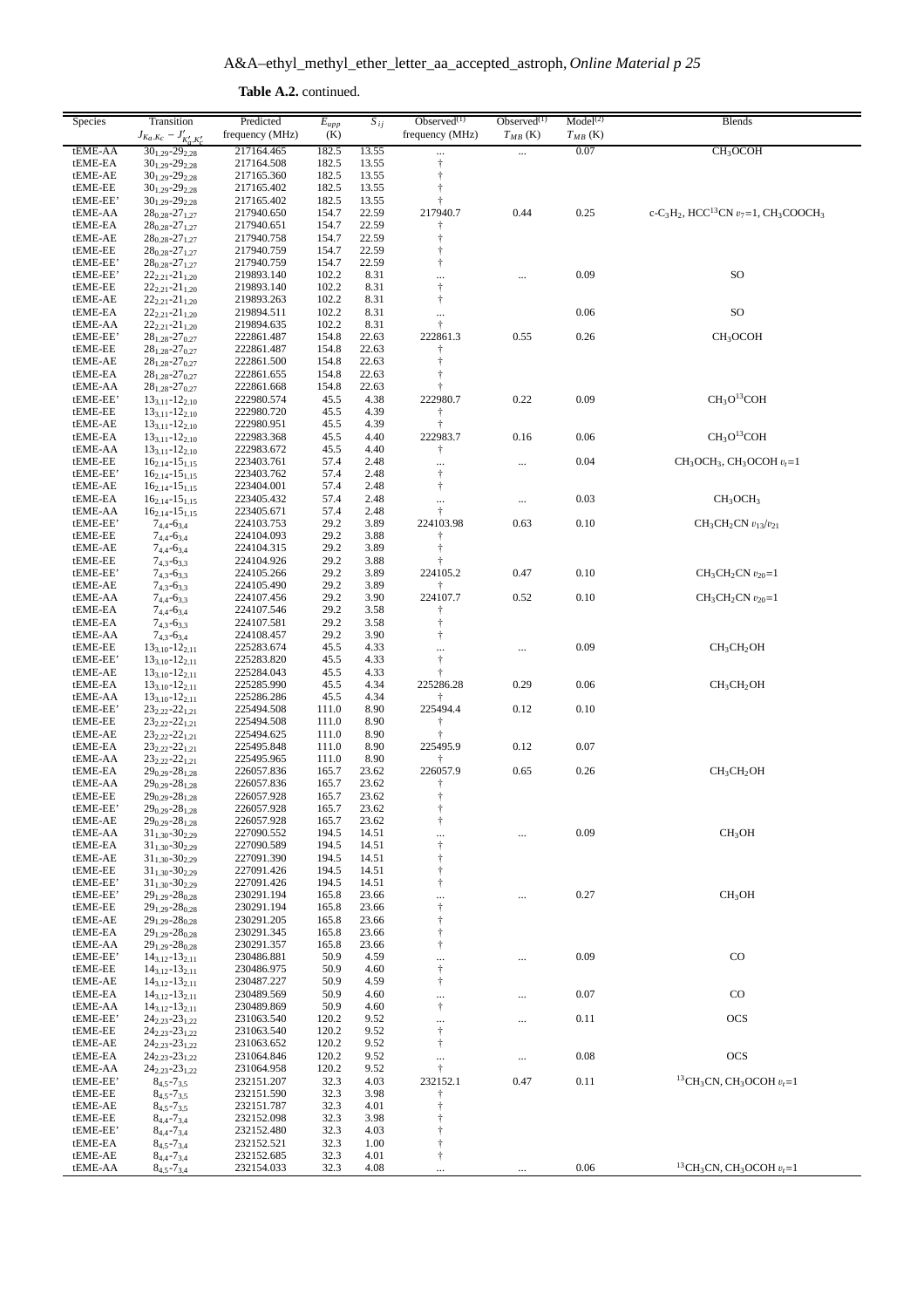| <b>Table A.2.</b> continued. |
|------------------------------|
|                              |

| Species             | Transition<br>$J_{K_a,K_c} - J'_{K'_a,K'_c}$               | Predicted<br>frequency (MHz) | $E_{upp}$<br>(K) | $S_{ij}$       | Observed $(1)$<br>frequency (MHz) | Observed $(1)$<br>$T_{MB}$ (K) | Model <sup>(2)</sup><br>$T_{MB}$ (K) | Blends                                                          |
|---------------------|------------------------------------------------------------|------------------------------|------------------|----------------|-----------------------------------|--------------------------------|--------------------------------------|-----------------------------------------------------------------|
| tEME-EA             | $8_{4,4} - 7_{3,4}$                                        | 232154.362                   | 32.3             | 3.08           | $\dagger$                         |                                |                                      |                                                                 |
| tEME-EA             | $8_{4.5} - 7_{3.5}$                                        | 232155.426                   | 32.3             | 3.08           | $^\dagger$                        |                                |                                      |                                                                 |
| tEME-AA             | $84.4 - 73.5$                                              | 232156.540                   | 32.3             | 4.08           |                                   | $\cdots$                       | 0.04                                 | <sup>13</sup> CH <sub>3</sub> CN, CH <sub>3</sub> OCOH $v_t$ =1 |
| tEME-EA<br>tEME-EE  | $8_{4,4} - 7_{3,5}$<br>$14_{3,11} - 13_{2,12}$             | 232157.268<br>233622.462     | 32.3<br>51.0     | 1.00<br>4.51   | $\ddagger$                        |                                | 0.10                                 | $CH3OCOH vt=0,1$                                                |
| tEME-EE'            | $14_{3,11} - 13_{2,12}$                                    | 233622.556                   | 51.0             | 4.51           | $\cdots$<br>$\ddagger$            | $\cdots$                       |                                      |                                                                 |
| tEME-AE             | $14_{3,11} - 13_{2,12}$                                    | 233622.806                   | 51.0             | 4.51           | $\ddagger$                        |                                |                                      |                                                                 |
| tEME-EA             | $14_{3,11} - 13_{2,12}$                                    | 233624.824                   | 51.0             | 4.52           |                                   |                                | 0.06                                 | $CH3OCOH vt=0,1$                                                |
| tEME-AA             | $14_{3,11} - 13_{2,12}$                                    | 233625.121                   | 51.0             | 4.52           | $\ddagger$                        |                                |                                      |                                                                 |
| tEME-EA<br>tEME-AA  | $30_{0,30}$ -29 <sub>1,29</sub><br>$30_{0,30} - 29_{1,29}$ | 234130.523<br>234130.524     | 177.0<br>177.0   | 24.66<br>24.66 | <br>$\ddagger$                    | $\cdots$                       | 0.27                                 | $CH_3CH_2CN$ $v_{13}/v_{21}$                                    |
| tEME-EE             | $30_{0.30} - 29_{1.29}$                                    | 234130.601                   | 177.0            | 24.66          | $\ddagger$                        |                                |                                      |                                                                 |
| tEME-EE'            | $30_{0,30}$ -29 <sub>1,29</sub>                            | 234130.601                   | 177.0            | 24.66          | $\ddagger$                        |                                |                                      |                                                                 |
| tEME-AE             | $30_{0,30} - 29_{1,29}$                                    | 234130.602                   | 177.0            | 24.66          |                                   |                                |                                      |                                                                 |
| tEME-EE<br>tEME-EE' | $17_{2,15} - 16_{1,16}$<br>$17_{2,15} - 16_{1,16}$         | 235247.484<br>235247.485     | 64.0<br>64.0     | 2.37<br>2.37   | 235247.6                          | 0.09                           | 0.05                                 |                                                                 |
| tEME-AE             | $17_{2,15} - 16_{1,16}$                                    | 235247.731                   | 64.0             | 2.37           |                                   |                                |                                      |                                                                 |
| tEME-EA             | $17_{2,15} - 16_{1,16}$                                    | 235249.156                   | 64.0             | 2.37           | 235249.6                          | 0.14                           | 0.03                                 | U-line                                                          |
| tEME-AA             | $17_{2,15} - 16_{1,16}$                                    | 235249.403                   | 64.0             | 2.37           | ÷                                 |                                |                                      |                                                                 |
| tEME-EE'<br>tEME-EE | $25_{2,24} - 24_{1,23}$<br>$25_{2,24} - 24_{1,23}$         | 236614.358<br>236614.358     | 129.8<br>129.8   | 10.19<br>10.19 | 236614.4                          | 0.30                           | 0.11                                 | CH <sub>3</sub> COOCH <sub>3</sub>                              |
| tEME-AE             | $25_{2,24} - 24_{1,23}$                                    | 236614.464                   | 129.8            | 10.19          | $\ddagger$                        |                                |                                      |                                                                 |
| tEME-EA             | $25_{2,24} - 24_{1,23}$                                    | 236615.628                   | 129.8            | 10.19          |                                   |                                | 0.08                                 | CH <sub>3</sub> COOCH <sub>3</sub>                              |
| tEME-AA             | $25_{2,24} - 24_{1,23}$                                    | 236615.733                   | 129.8            | 10.19          |                                   |                                |                                      |                                                                 |
| tEME-AA             | $32_{1,31} - 31_{2,30}$                                    | 236906.877<br>236906.908     | 206.9            | 15.50          | 236907.2                          | 0.30                           | 0.10                                 | $CH_3SH$ , $HC_3N v_6=1$                                        |
| tEME-EA<br>tEME-AE  | $32_{1,31} - 31_{2,30}$<br>$32_{1,31} - 31_{2,30}$         | 236907.656                   | 206.9<br>206.9   | 15.50<br>15.50 |                                   |                                |                                      |                                                                 |
| tEME-EE             | $32_{1,31} - 31_{2,30}$                                    | 236907.687                   | 206.9            | 15.50          | $\ddagger$                        |                                |                                      |                                                                 |
| tEME-EE'            | $32_{1,31} - 31_{2,30}$                                    | 236907.687                   | 206.9            | 15.50          |                                   |                                |                                      |                                                                 |
| tEME-EE'            | $30_{1,30} - 29_{0,29}$                                    | 237763.517                   | 177.1            | 24.69          | 237763.6                          | 0.48                           | 0.28                                 | CH <sub>2</sub> CHCN                                            |
| tEME-EE<br>tEME-AE  | $30_{1,30}$ -29 <sub>0,29</sub><br>$30_{1,30} - 29_{0.29}$ | 237763.517<br>237763.527     | 177.1<br>177.1   | 24.69<br>24.69 | ŧ<br>$\ddagger$                   |                                |                                      |                                                                 |
| tEME-EA             | $30_{1,30} - 29_{0,29}$                                    | 237763.653                   | 177.1            | 24.69          | $^\dagger$                        |                                |                                      |                                                                 |
| tEME-AA             | $30_{1,30} - 29_{0,29}$                                    | 237763.664                   | 177.1            | 24.69          | $\dagger$                         |                                |                                      |                                                                 |
| tEME-EE'            | $15_{3,13} - 14_{2,12}$                                    | 237865.715                   | 56.7             | 4.79           | $\cdots$                          |                                | 0.10                                 | CH <sub>2</sub> CHCN                                            |
| tEME-EE<br>tEME-AE  | $15_{3,13} - 14_{2,12}$<br>$15_{3,13} - 14_{2,12}$         | 237865.778<br>237866.042     | 56.7<br>56.7     | 4.80<br>4.80   | $\ddagger$<br>$\ddagger$          |                                |                                      |                                                                 |
| tEME-EA             | $15_{3,13} - 14_{2,12}$                                    | 237868.339                   | 56.7             | 4.80           |                                   |                                | 0.08                                 | CH <sub>2</sub> CHCN                                            |
| tEME-AA             | $15_{3,13} - 14_{2,12}$                                    | 237868.635                   | 56.7             | 4.80           | $\ddagger$                        |                                |                                      |                                                                 |
| tEME-EA             | $9_{4,6} - 8_{3,5}$                                        | 240195.817                   | 35.8             | 1.64           | $\cdots$                          |                                | 0.10                                 | $CH2CHCN v15=1$                                                 |
| tEME-EE<br>tEME-EE' | $9_{4,5} - 8_{3,5}$<br>$9_{4,6} - 8_{3,6}$                 | 240196.101<br>240196.396     | 35.8<br>35.8     | 3.88<br>3.88   | $^\dagger$<br>$\ddagger$          |                                |                                      |                                                                 |
| tEME-EE'            | $9_{4,5} - 8_{3,5}$                                        | 240196.642                   | 35.8             | 3.88           | $\ensuremath{\dagger}$            |                                |                                      |                                                                 |
| tEME-AE             | $9_{4,5} - 8_{3,5}$                                        | 240196.777                   | 35.8             | 3.88           | $\ddagger$                        |                                |                                      |                                                                 |
| tEME-EE             | $9_{4,6} - 8_{3,6}$                                        | 240196.937                   | 35.8             | 3.88           | $\ddagger$                        |                                |                                      |                                                                 |
| tEME-AE<br>tEME-AA  | $9_{4,6} - 8_{3,6}$<br>$9_{4,6} - 8_{3,5}$                 | 240197.045<br>240197.196     | 35.8<br>35.8     | 3.88<br>3.88   | $^\dagger$<br>$\ddagger$          |                                |                                      |                                                                 |
| tEME-EA             | $94.5 - 83.5$                                              | 240197.654                   | 35.8             | 3.88           | $^\dagger$                        |                                |                                      |                                                                 |
| tEME-EA             | $9_{4,6} - 8_{3,6}$                                        | 240201.478                   | 35.8             | 2.63           | $\cdots$                          |                                | 0.05                                 | $CH2CHCN v15=1$                                                 |
| tEME-AA             | $9_{4,5} - 8_{3,6}$                                        | 240202.719                   | 35.8             | 4.28           | $^\dagger$                        |                                |                                      |                                                                 |
| tEME-EA<br>tEME-EE  | $9_{4,5} - 8_{3,6}$<br>$15_{3,12} - 14_{2,13}$             | 240203.315<br>242035.318     | 35.8<br>56.8     | 1.64<br>4.68   | $\ddagger$                        |                                | 0.10                                 | CH <sub>2</sub> DCN                                             |
| tEME-EE'            | $15_{3,12} - 14_{2,13}$                                    | 242035.380                   | 56.8             | 4.68           | <br>$\ddagger$                    | $\cdots$                       |                                      |                                                                 |
| tEME-AE             | $15_{3,12} - 14_{2,13}$                                    | 242035.647                   | 56.8             | 4.68           | $^\dagger$                        |                                |                                      |                                                                 |
| tEME-EA             | $15_{3,12} - 14_{2,13}$                                    | 242037.704                   | 56.8             | 4.68           | $\cdots$                          | $\cdots$                       | 0.07                                 | CH <sub>2</sub> DCN                                             |
| tEME-EA<br>tEME-EE' | $15_{3,12} - 14_{2,13}$<br>$26_{2,25} - 25_{1,24}$         | 242038.002<br>242161.785     | 56.8<br>139.8    | 4.68<br>10.89  | $\dagger$                         |                                | 0.32                                 | $CH_3CH_2CN$ $v_{20} = 1$                                       |
| tEME-EE             | $26_{2,25} - 25_{1,24}$                                    | 242161.785                   | 139.8            | 10.89          | $\ldots$<br>$\ddagger$            |                                |                                      |                                                                 |
| tEME-AE             | $26_{2,25} - 25_{1,24}$                                    | 242161.884                   | 139.8            | 10.89          | $\dagger$                         |                                |                                      |                                                                 |
| tEME-EA             | $26_{2,25} - 25_{1,24}$                                    | 242163.015                   | 139.8            | 10.89          |                                   |                                |                                      |                                                                 |
| tEME-AA<br>tEME-EA  | $26_{2,25} - 25_{1,24}$<br>$31_{0,31} - 30_{1,30}$         | 242163.114<br>242163.369     | 139.8<br>188.7   | 10.89<br>25.69 |                                   |                                |                                      |                                                                 |
| tEME-AA             | $31_{0.31} - 30_{1.30}$                                    | 242163.371                   | 188.7            | 25.69          |                                   |                                |                                      |                                                                 |
| tEME-EE             | $31_{0,31} - 30_{1,30}$                                    | 242163.434                   | 188.7            | 25.69          |                                   |                                |                                      |                                                                 |
| tEME-EE'            | $31_{0,31} - 30_{1,30}$                                    | 242163.434                   | 188.7            | 25.69          | $\dagger$                         |                                |                                      |                                                                 |
| tEME-AE<br>tEME-EE' | $31_{0,31} - 30_{1,30}$<br>$16_{3,14} - 15_{2,13}$         | 242163.436<br>245103.550     | 188.7<br>62.9    | 25.69<br>4.99  | $\ddagger$                        |                                | 0.10                                 | $CH3CH2$ <sup>13</sup> CN                                       |
| tEME-EE             | $16_{3,14} - 15_{2,13}$                                    | 245103.592                   | 62.9             | 4.99           | $\cdots$<br>$\ddagger$            | $\cdots$                       |                                      |                                                                 |
| tEME-AE             | $16_{3,14} - 15_{2,13}$                                    | 245103.864                   | 62.9             | 4.99           | $\ddagger$                        |                                |                                      |                                                                 |
| tEME-EA             | $16_{3,14} - 15_{2,13}$                                    | 245106.133                   | 62.9             | 4.99           | 245106.4                          | 0.32                           | 0.07                                 | CH <sub>2</sub> OHCHO                                           |
| tEME-AA<br>tEME-EE' | $16_{3,14} - 15_{2,13}$<br>$31_{1,31} - 30_{0,30}$         | 245106.426<br>245274.088     | 62.9<br>188.8    | 5.00<br>25.71  | Ť<br>245274.3                     | 0.40                           | 0.29                                 | $34$ SO <sub>2</sub>                                            |
| tEME-EE             | $31_{1,31} - 30_{0,30}$                                    | 245274.088                   | 188.8            | 25.71          |                                   |                                |                                      |                                                                 |
| tEME-AE             | $31_{1,31} - 30_{0,30}$                                    | 245274.098                   | 188.8            | 25.71          |                                   |                                |                                      |                                                                 |
| tEME-EA             | $31_{1,31} - 30_{0,30}$                                    | 245274.211                   | 188.8            | 25.71          |                                   |                                |                                      |                                                                 |
| tEME-AA             | $31_{1,31} - 30_{0,30}$                                    | 245274.221                   | 188.8            | 25.71          | 246606.0                          | 0.36                           | 0.11                                 | CH <sub>3</sub> OCH <sub>3</sub>                                |
| tEME-AA<br>tEME-EA  | $33_{1,32} - 32_{2,31}$<br>$33_{1,32} - 32_{2,31}$         | 246605.346<br>246605.372     | 219.6<br>219.6   | 16.51<br>16.51 |                                   |                                |                                      |                                                                 |
| tEME-AE             | $33_{1,32} - 32_{2,31}$                                    | 246606.066                   | 219.6            | 16.51          |                                   |                                |                                      |                                                                 |
| tEME-EE             | $33_{1,32} - 32_{2,31}$                                    | 246606.092                   | 219.6            | 16.51          |                                   |                                |                                      |                                                                 |
| tEME-EE'            | $33_{1,32} - 32_{2,31}$                                    | 246606.092                   | 219.6            | 16.51          | 247478.0                          | 0.16                           | 0.05                                 | $CH3OCOH vt=1$                                                  |
| tEME-EE<br>tEME-EE' | $18_{2,16} - 17_{1,17}$<br>$18_{2,16} - 17_{1,17}$         | 247478.246<br>247478.247     | 71.1<br>71.1     | 2.26<br>2.26   | Ť                                 |                                |                                      |                                                                 |
|                     |                                                            |                              |                  |                |                                   |                                |                                      |                                                                 |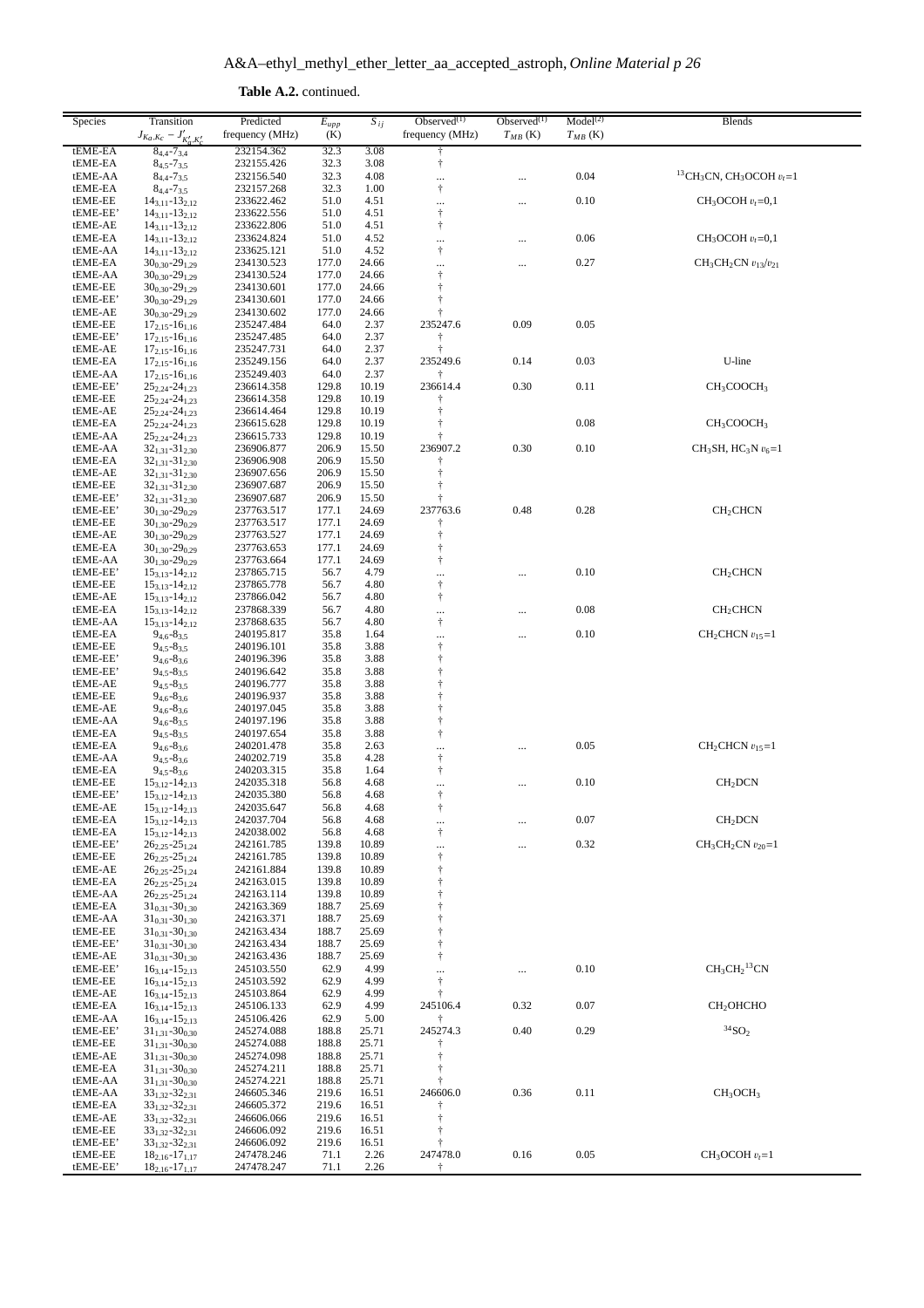| <b>Table A.2.</b> continued. |
|------------------------------|
|                              |

| Species             | Transition<br>$J_{K_a,K_c} - J'_{K'_a,K'_c}$       | Predicted<br>frequency (MHz) | $E_{upp}$<br>(K) | $S_{ij}$       | Observed $(1)$<br>frequency (MHz) | Observed $(1)$<br>$T_{MB}$ (K) | Model <sup>(2)</sup><br>$T_{MB}$ (K) | <b>Blends</b>                      |
|---------------------|----------------------------------------------------|------------------------------|------------------|----------------|-----------------------------------|--------------------------------|--------------------------------------|------------------------------------|
| tEME-AE             | $18_{2,16} - 17_{1,17}$                            | 247478.501                   | 71.1             | 2.26           |                                   |                                |                                      |                                    |
| tEME-EA<br>tEME-AA  | $18_{2,16} - 17_{1,17}$<br>$18_{2,16} - 17_{1,17}$ | 247479.920<br>247480.175     | 71.1<br>71.1     | 2.26<br>2.26   | 247480.0<br>$\dagger$             | 0.16                           | 0.03                                 | $CH_3OCOH v_t=1$                   |
| tEME-EE'            | $27_{2.26} - 26_{1.25}$                            | 247721.097                   | 150.2            | 11.63          | 247721.2                          | 0.23                           | 0.11                                 |                                    |
| tEME-EE             | $27_{2,26} - 26_{1,25}$                            | 247721.097                   | 150.2            | 11.63          |                                   |                                |                                      |                                    |
| tEME-AE<br>tEME-EA  | $27_{2,26} - 26_{1,25}$<br>$27_{2,26} - 26_{1,25}$ | 247721.190<br>247722.285     | 150.2            | 11.63          | t<br>$\ddagger$                   |                                |                                      |                                    |
| tEME-AA             | $27_{2,26} - 26_{1,25}$                            | 247722.378                   | 150.2<br>150.2   | 11.63<br>11.63 |                                   |                                |                                      |                                    |
| tEME-EA             | $10_{4,7} - 9_{3,6}$                               | 248234.223                   | 39.7             | 2.12           | 248235.7                          | 0.31                           | 0.15                                 | U-line                             |
| tEME-EE             | $10_{4,6} - 9_{3,6}$                               | 248235.232                   | 39.7             | 3.50           |                                   |                                |                                      |                                    |
| tEME-AA<br>tEME-EA  | $10_{4,7} - 9_{3,6}$                               | 248235.506<br>248236.059     | 39.7             | 4.48<br>2.36   | t<br>Ť                            |                                |                                      |                                    |
| tEME-AE             | $10_{4,6} - 9_{3,6}$<br>$10_{4,6} - 9_{3,6}$       | 248236.076                   | 39.7<br>39.7     | 3.66           | $\ddagger$                        |                                |                                      |                                    |
| tEME-EE'            | $10_{4,6} - 9_{3,6}$                               | 248236.093                   | 39.7             | 3.79           |                                   |                                |                                      |                                    |
| tEME-EE'            | $10_{4.7} - 9_{3.7}$                               | 248239.115                   | 39.7             | 3.79           | 248239.8                          | 0.07                           | 0.09                                 | U-line                             |
| tEME-AE             | $10_{4,7} - 9_{3,7}$                               | 248239.913                   | 39.7             | 3.66           | $\ddagger$                        |                                |                                      |                                    |
| tEME-EE<br>tEME-EA  | $10_{4,7} - 9_{3,7}$<br>$10_{4.7} - 9_{3.7}$       | 248239.977<br>248245.234     | 39.7<br>39.7     | 3.50<br>2.36   | $\ddagger$                        | $\cdots$                       | 0.06                                 | CH <sub>3</sub> COCH <sub>3</sub>  |
| tEME-AA             | $10_{4,6} - 9_{3,7}$                               | 248246.569                   | 39.7             | 4.48           | <br>$^\dagger$                    |                                |                                      |                                    |
| tEME-EA             | $10_{4,6} - 9_{3,7}$                               | 248247.070                   | 39.7             | 2.12           | $\ddagger$                        |                                |                                      |                                    |
| tEME-EE             | $10_{4,6} - 9_{3,7}$                               | 248248.602                   | 39.7             | 0.98           | $\ddagger$                        |                                |                                      |                                    |
| tEME-AE<br>tEME-EE' | $10_{4,6} - 9_{3,7}$<br>$10_{4.6} - 9_{3.7}$       | 248250.368<br>248251.399     | 39.7<br>39.7     | 0.82<br>0.69   | $\ddagger$<br>$\ddagger$          |                                |                                      |                                    |
| tEME-EA             | $32_{0,32} - 31_{1,31}$                            | 250160.753                   | 200.8            | 26.72          |                                   |                                | 0.29                                 | $^{34}{\rm SO}_2$                  |
| tEME-AA             | $32_{0,32} - 31_{1,31}$                            | 250160.756                   | 200.8            | 26.72          | $\ddagger$                        |                                |                                      |                                    |
| tEME-EE             | $32_{0,32} - 31_{1,31}$                            | 250160.807                   | 200.8            | 26.72          | $\ddagger$                        |                                |                                      |                                    |
| tEME-EE'<br>tEME-AE | $32_{0,32} - 31_{1,31}$<br>$32_{0.32} - 31_{1.31}$ | 250160.807<br>250160.810     | 200.8<br>200.8   | 26.72<br>26.72 | $\ddagger$<br>$\ddagger$          |                                |                                      |                                    |
| tEME-EE             | $16_{3,13} - 15_{2,14}$                            | 250534.903                   | 62.9             | 4.83           | 250535.0                          | 0.16                           | 0.11                                 |                                    |
| tEME-EE'            | $16_{3,13} - 15_{2,14}$                            | 250534.946                   | 62.9             | 4.83           | $\ddagger$                        |                                |                                      |                                    |
| tEME-AE             | $16_{3,13} - 15_{2,14}$                            | 250535.223                   | 62.9             | 4.83           | $\ddagger$                        |                                |                                      |                                    |
| tEME-EA             | $16_{3,13} - 15_{2,14}$                            | 250537.299                   | 62.9             | 4.83           | 250537.5                          | 0.11                           | 0.08                                 |                                    |
| tEME-AA<br>tEME-EE' | $16_{3,13} - 15_{2,14}$<br>$17_{3,15} - 16_{2,14}$ | 250537.598<br>252188.288     | 62.9<br>69.5     | 4.83<br>5.19   | $\dagger$<br>252188.5             | 0.59                           | 0.11                                 | $CH3CH2CN v13/v21$                 |
| tEME-EE             | $17_{3,15} - 16_{2,14}$                            | 252188.318                   | 69.5             | 5.19           | $\dagger$                         |                                |                                      |                                    |
| tEME-AE             | $17_{3,15} - 16_{2,14}$                            | 252188.592                   | 69.5             | 5.19           | $^\dagger$                        |                                |                                      |                                    |
| tEME-EA             | $17_{3,15} - 16_{2,14}$                            | 252190.846                   | 69.5             | 5.19           |                                   | $\cdots$                       | 0.08                                 | $CH3CH2CN v13/v21$                 |
| tEME-AA<br>tEME-EE' | $17_{3,15} - 16_{2,14}$<br>$32_{1,32} - 31_{0,31}$ | 252191.135<br>252818.715     | 69.5<br>200.8    | 5.19<br>26.74  | $^\dagger$                        |                                | 0.29                                 | CH <sub>3</sub> OH                 |
| tEME-EE             | $32_{1,32} - 31_{0,31}$                            | 252818.715                   | 200.8            | 26.74          | <br>$\ddagger$                    | $\cdots$                       |                                      |                                    |
| tEME-AE             | $32_{1,32} - 31_{0,31}$                            | 252818.724                   | 200.8            | 26.74          | $\dagger$                         |                                |                                      |                                    |
| tEME-EA             | $32_{1,32} - 31_{0,31}$                            | 252818.826                   | 200.8            | 26.74          | $\ddagger$                        |                                |                                      |                                    |
| tEME-AA<br>tEME-EE' | $32_{1,32} - 31_{0,31}$                            | 252818.835<br>253307.713     | 200.8<br>161.0   | 26.74<br>12.42 | $\dagger$                         |                                | 0.12                                 | ${}^{13}CH_3OH$                    |
| tEME-EE             | $28_{2,27} - 27_{1,26}$<br>$28_{2,27} - 27_{1,26}$ | 253307.713                   | 161.0            | 12.42          | <br>$\ddagger$                    | $\cdots$                       |                                      |                                    |
| tEME-AE             | $28_{2,27} - 27_{1,26}$                            | 253307.800                   | 161.0            | 12.42          | $\dagger$                         |                                |                                      |                                    |
| tEME-EA             | $28_{2,27} - 27_{1,26}$                            | 253308.856                   | 161.0            | 12.42          | $\ddagger$                        |                                |                                      |                                    |
| tEME-AA<br>tEME-EE  | $28_{2,27} - 27_{1,26}$                            | 253308.943<br>255923.090     | 161.0<br>34.6    | 12.42<br>4.50  | 255923.1                          | 0.42                           | 0.29                                 | CH <sub>3</sub> CH <sub>2</sub> CN |
| tEME-EE'            | $5_{5,0} - 4_{4,0}$<br>$5_{5,1} - 4_{4,1}$         | 255923.151                   | 34.6             | 4.50           | ÷                                 |                                |                                      |                                    |
| tEME-EE'            | $5_{5,0} - 4_{4,0}$                                | 255923.293                   | 34.6             | 4.50           | $\ddagger$                        |                                |                                      |                                    |
| tEME-EE             | $5_{5,1} - 4_{4,1}$                                | 255923.354                   | 34.6             | 4.50           | $\dagger$                         |                                |                                      |                                    |
| tEME-AE<br>tEME-AE  | $5_{5,0} - 4_{4,0}$<br>$5_{5,1} - 4_{4,1}$         | 255923.648                   | 34.6             | 4.50           | $\ddagger$<br>t                   |                                |                                      |                                    |
| tEME-EA             | $5_{5,1} - 4_{4,1}$                                | 255923.709<br>255926.362     | 34.6<br>34.6     | 4.50<br>4.50   | 255926.5                          | 0.37                           | 0.20                                 | SO <sub>2</sub>                    |
| tEME-EA             | $5_{5,0} - 4_{4,0}$                                | 255926.565                   | 34.6             | 4.50           |                                   |                                |                                      |                                    |
| tEME-AA             | $5_{5,1} - 4_{4,0}$                                | 255926.920                   | 34.6             | 4.50           | $\ddagger$                        |                                |                                      |                                    |
| tEME-AA<br>tEME-AA  | $5_{5,0} - 4_{4,1}$                                | 255926.920<br>256180.110     | 34.6<br>232.7    | 4.50<br>17.54  | ŧ<br>256180.5                     | 0.28                           | 0.11                                 | $CH3OCOH vt=1$                     |
| tEME-EA             | $34_{1,33} - 33_{2,32}$<br>$34_{1,33} - 33_{2,32}$ | 256180.131                   | 232.7            | 17.54          |                                   |                                |                                      |                                    |
| tEME-AE             | $34_{1,33} - 33_{2,32}$                            | 256180.771                   | 232.7            | 17.54          | $\ddagger$                        |                                |                                      |                                    |
| tEME-EE             | $34_{1,33} - 33_{2,32}$                            | 256180.792                   | 232.7            | 17.54          | $\ddagger$                        |                                |                                      |                                    |
| tEME-EE'<br>tEME-EA | $34_{1,33} - 33_{2,32}$<br>$11_{4,8} - 10_{3,7}$   | 256180.792<br>256265.991     | 232.7<br>43.9    | 17.54<br>2.59  | $\dagger$                         |                                | 0.10                                 | SO <sub>2</sub>                    |
| tEME-AA             | $11_{4,8} - 10_{3,7}$                              | 256267.169                   | 43.9             | 4.68           | <br>$\dagger$                     | $\ldots$                       |                                      |                                    |
| tEME-EE             | $11_{4,7} - 10_{3,7}$                              | 256267.504                   | 43.9             | 3.09           | $\ddagger$                        |                                |                                      |                                    |
| tEME-EA             | $11_{4.7} - 10_{3.7}$                              | 256267.843                   | 43.9             | 2.09           | $\ddagger$                        |                                |                                      |                                    |
| tEME-AE             | $11_{4,8} - 10_{3,8}$                              | 256280.321                   | 43.9<br>43.9     | 3.24<br>3.09   |                                   | $\cdots$                       | 0.07                                 | $CH3OCOH vt=1$                     |
| tEME-EE<br>tEME-AE  | $11_{4,8} - 10_{3,8}$<br>$11_{4,7} - 10_{3,8}$     | 256280.554<br>256290.759     | 43.9             | 1.44           | $^\dagger$<br>                    | $\cdots$                       | 0.07                                 | CH <sub>3</sub> CCH                |
| tEME-EE'            | $11_{4.7} - 10_{3.8}$                              | 256291.611                   | 43.9             | 1.30           | $\dagger$                         |                                |                                      |                                    |
| tEME-EA             | $33_{0,33} - 32_{1,32}$                            | 258126.741                   | 213.2            | 27.74          | $\cdots$                          |                                | 0.29                                 | $CH3CN v8=1, CH3OCOH$              |
| tEME-AA             | $33_{0,33} - 32_{1,32}$                            | 258126.744                   | 213.2            | 27.74          | $^\dagger$                        |                                |                                      |                                    |
| tEME-EE<br>tEME-EE' | $33_{0,33} - 32_{1,32}$<br>$33_{0,33} - 32_{1,32}$ | 258126.784<br>258126.784     | 213.2<br>213.2   | 27.74<br>27.74 | $\ddagger$<br>$\ddagger$          |                                |                                      |                                    |
| tEME-AE             | $33_{0,33} - 32_{1,32}$                            | 258126.787                   | 213.2            | 27.74          | $\ddagger$                        |                                |                                      |                                    |
| tEME-EE'            | $29_{2,28} - 28_{1,27}$                            | 258936.835                   | 172.1            | 13.24          |                                   |                                | 0.12                                 | SO <sub>2</sub>                    |
| tEME-EE             | $29_{2,28} - 28_{1,27}$                            | 258936.835                   | 172.1            | 13.24          | $\dagger$                         |                                |                                      |                                    |
| tEME-AE<br>tEME-EA  | $29_{2,28} - 28_{1,27}$<br>$29_{2,28} - 28_{1,27}$ | 258936.915<br>258937.931     | 172.1<br>172.1   | 13.24<br>13.24 | $\ddagger$<br>$\ddagger$          |                                |                                      |                                    |
| tEME-AA             | $29_{2,28} - 28_{1,27}$                            | 258938.012                   | 172.1            | 13.24          | $\dagger$                         |                                |                                      |                                    |
| tEME-EE'            | $18_{3,16} - 17_{2,15}$                            | 259109.696                   | 76.5             | 5.39           |                                   | $\cdots$                       | 0.11                                 | CH <sub>3</sub> OCOH               |
| tEME-EE             | $18_{3,16} - 17_{2,15}$                            | 259109.717                   | 76.5             | 5.39           | $\dagger$                         |                                |                                      |                                    |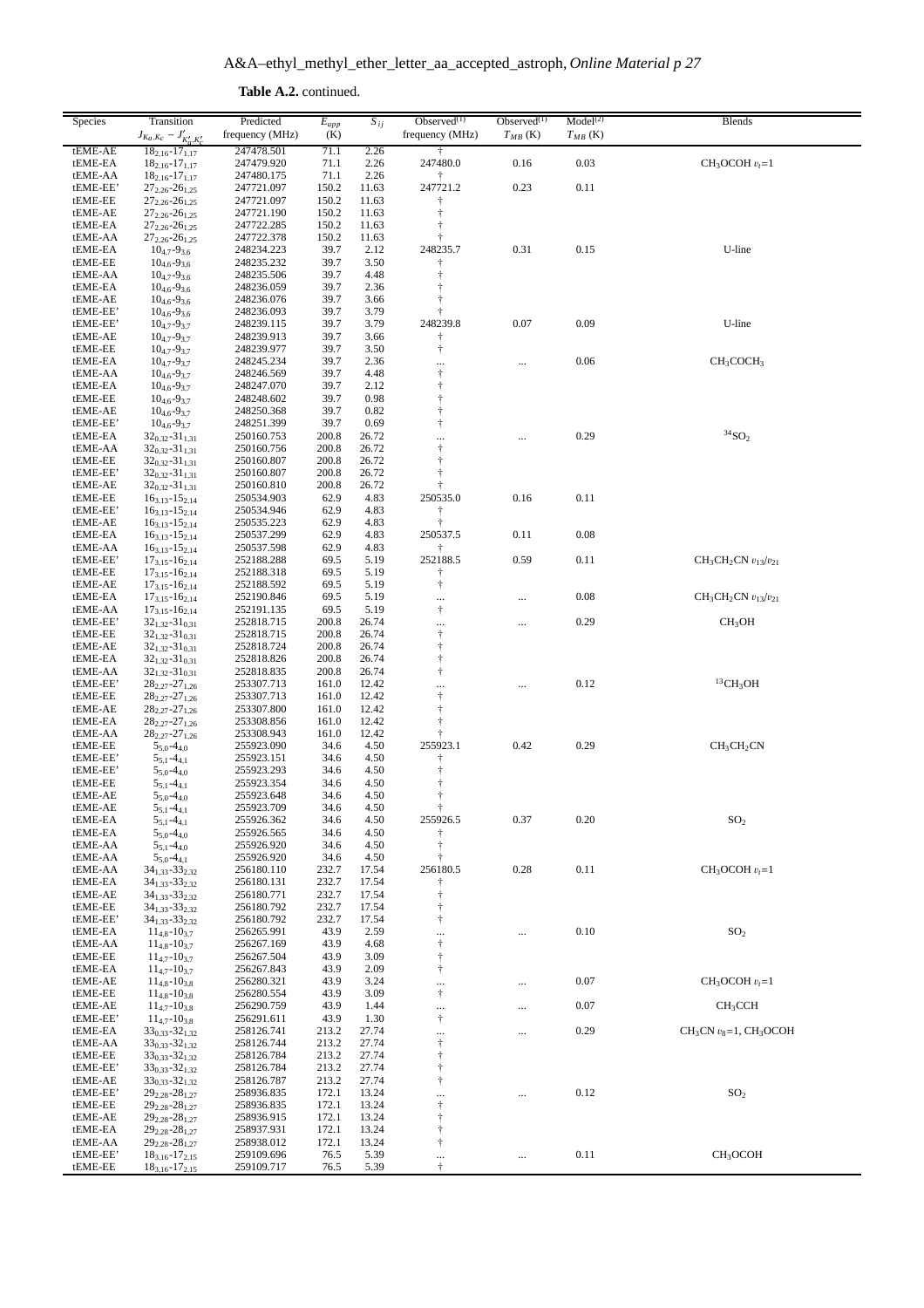| <b>Table A.2.</b> continued. |
|------------------------------|
|                              |

| Species             | Transition                                           | Predicted                | $E_{upp}$      | $S_{ij}$       | Observed $(1)$                                   | Observed $(1)$ | Model <sup>(2)</sup> | <b>Blends</b>                                                        |
|---------------------|------------------------------------------------------|--------------------------|----------------|----------------|--------------------------------------------------|----------------|----------------------|----------------------------------------------------------------------|
|                     | $J_{K_a,K_c} - J'_{K'_a,K'_c}$                       | frequency (MHz)          | (K)            |                | frequency (MHz)                                  | $T_{MB}$ (K)   | $T_{MB}$ (K)         |                                                                      |
| tEME-AE             | $18_{3,16} - 17_{2,15}$                              | 259109.992               | 76.5           | 5.39           | $\ddagger$                                       |                |                      |                                                                      |
| tEME-EA<br>tEME-AA  | $18_{3,16} - 17_{2,15}$                              | 259112.236<br>259112.522 | 76.5<br>76.5   | 5.39<br>5.39   | <br>$^\dagger$                                   |                | 0.08                 | CH <sub>3</sub> OCOH                                                 |
| tEME-EE             | $18_{3,16} - 17_{2,15}$<br>$17_{3,14} - 16_{2,15}$   | 259135.164               | 69.5           | 4.97           |                                                  |                | 0.11                 | CH <sub>3</sub> OCOH                                                 |
| tEME-EE'            | $17_{3,14} - 16_{2,15}$                              | 259135.193               | 69.5           | 4.97           | $^\dagger$                                       |                |                      |                                                                      |
| tEME-AE             | $17_{3,14} - 16_{2,15}$                              | 259135.477               | 69.5           | 4.97           | $\dagger$                                        |                |                      |                                                                      |
| tEME-EA             | $17_{3,14} - 16_{2,15}$                              | 259137.561               | 69.5           | 4.97           | $\cdots$                                         |                | 0.08                 | CH <sub>3</sub> OCOH                                                 |
| tEME-AA<br>tEME-EE  | $17_{3,14} - 16_{2,15}$<br>$19_{2,17} - 18_{1,18}$   | 259137.860<br>260106.865 | 69.5<br>78.5   | 4.97<br>2.13   | $^\dagger$                                       |                | 0.05                 | CH <sub>3</sub> CH <sub>2</sub> OH                                   |
| tEME-EE'            | $19_{2,17} - 18_{1,18}$                              | 260106.865               | 78.5           | 2.13           | <br>$\dagger$                                    |                |                      |                                                                      |
| tEME-AE             | $19_{2,17} - 18_{1,18}$                              | 260107.129               | 78.5           | 2.13           | $\dagger$                                        |                |                      |                                                                      |
| tEME-EA             | $19_{2,17} - 18_{1,18}$                              | 260108.541               | 78.5           | 2.13           |                                                  |                | 0.05                 | CH <sub>3</sub> CH <sub>2</sub> OH                                   |
| tEME-AA             | $19_{2,17} - 18_{1,18}$                              | 260108.805               | 78.5           | 2.13           | $^\dagger$                                       |                |                      |                                                                      |
| tEME-EE'<br>tEME-EE | $33_{1,33} - 32_{0,32}$<br>$33_{1,33} - 32_{0,32}$   | 260393.451<br>260393.451 | 213.3<br>213.3 | 27.76<br>27.76 | <br>$\ddagger$                                   |                | 0.29                 | CH <sub>3</sub> OCOH                                                 |
| tEME-AE             | $33_{1,33} - 32_{0,32}$                              | 260393.460               | 213.3          | 27.76          | $\ddagger$                                       |                |                      |                                                                      |
| tEME-EA             | $33_{1,33} - 32_{0,32}$                              | 260393.552               | 213.3          | 27.76          | $\ddagger$                                       |                |                      |                                                                      |
| tEME-AA             | $33_{1,33} - 32_{0,32}$                              | 260393.560               | 213.3          | 27.76          | $\ddagger$                                       |                |                      |                                                                      |
| tEME-EE'            | $40_{6,35}$ - $40_{5,36}$                            | 260504.644               | 358.5          | 20.96          | <br>$\dagger$                                    |                |                      | SiO                                                                  |
| tEME-EE<br>tEME-AE  | $40_{6,35}$ - $40_{5,36}$<br>$40_{6,35} - 40_{5,36}$ | 260505.033<br>260505.210 | 358.5<br>358.5 | 21.22<br>21.10 | $\ddagger$                                       |                |                      |                                                                      |
| tEME-EA             | $40_{6,35}$ - $40_{5,36}$                            | 260507.959               | 358.5          | 21.43          | ŧ                                                |                |                      |                                                                      |
| tEME-AA             | $40_{6,35} - 40_{5,36}$                              | 260508.333               | 358.5          | 21.45          | $\ddagger$                                       |                |                      |                                                                      |
| tEME-EE             | $38_{6,32} - 38_{5,33}$                              | 260681.821               | 327.9          | 19.53          |                                                  |                | 0.03                 | CH <sub>3</sub> CH <sub>2</sub> CN                                   |
| tEME-AE             | 386,32-385,33                                        | 260682.506               | 327.9          | 19.20          | $\ensuremath{\mathop{\uparrow}\limits^{_\circ}}$ |                |                      |                                                                      |
| tEME-EE'<br>tEME-EA | $38_{6,32} - 38_{5,33}$<br>$38_{6,32} - 38_{5,33}$   | 260682.515<br>260683.965 | 327.9<br>327.9 | 18.84<br>20.17 | $\dagger$<br>$\ddagger$                          |                |                      |                                                                      |
| tEME-AA             | $38_{6,32} - 38_{5,33}$                              | 260684.291               | 327.9          | 20.22          | ŧ                                                |                |                      |                                                                      |
| tEME-EE             | $37_{6,31} - 37_{5,32}$                              | 261001.915               | 313.2          | 18.45          | $\cdots$                                         |                | 0.03                 | OC <sup>34</sup> S, CH <sub>3</sub> OCOH                             |
| tEME-AE             | $37_{6,31} - 37_{5,32}$                              | 261002.704               | 313.2          | 17.96          | $^\dagger$                                       |                |                      |                                                                      |
| tEME-EE'            | $37_{6,31} - 37_{5,32}$                              | 261002.807               | 313.2          | 17.46          | ŧ                                                |                |                      |                                                                      |
| tEME-EE'<br>tEME-EE | $38_{6,33} - 38_{5,34}$<br>$38_{6,33} - 38_{5,34}$   | 261029.561<br>261030.255 | 327.9<br>327.9 | 18.84<br>19.53 | 261030.4<br>$\ddagger$                           | 0.27           | 0.03                 | $CH3OCOH vt=1$                                                       |
| tEME-AE             | 386,33-385,34                                        | 261030.302               | 327.9          | 19.20          | $\dagger$                                        |                |                      |                                                                      |
| tEME-EA             | $38_{6,33} - 38_{5,34}$                              | 261033.470               | 327.9          | 20.16          |                                                  |                | 0.03                 | CH <sub>3</sub> OCOH                                                 |
| tEME-AA             | $38_{6,33} - 38_{5,34}$                              | 261033.876               | 327.9          | 20.22          | $^\dagger$                                       |                |                      |                                                                      |
| tEME-EE'            | $37_{6,32} - 37_{5,33}$                              | 261270.008               | 313.2<br>313.2 | 17.46<br>17.95 | <br>$^\dagger$                                   |                | 0.03                 | $CH_3CH_2CN$ $v_{13}/v_{21}$                                         |
| tEME-AE<br>tEME-EE  | $37_{6,32} - 37_{5,33}$<br>$37_{6,32} - 37_{5,33}$   | 261270.856<br>261270.899 | 313.2          | 18.45          | $^\dagger$                                       |                |                      |                                                                      |
| tEME-AE             | $36_{6,30} - 36_{5,31}$                              | 261291.812               | 298.9          | 16.50          |                                                  |                | 0.04                 | CH <sub>3</sub> CH <sub>2</sub> OH                                   |
| tEME-EE'            | $36_{6,30} - 36_{5,31}$                              | 261292.008               | 298.9          | 15.92          | $^\dagger$                                       |                |                      |                                                                      |
| tEME-EA             | $36_{6,30} - 36_{5,31}$                              | 261292.672               | 298.9          | 18.82          | $^\dagger$                                       |                |                      |                                                                      |
| tEME-AA<br>tEME-AE  | $36_{6,30} - 36_{5,31}$<br>$36_{6,31} - 36_{5,32}$   | 261292.970<br>261496.448 | 298.9<br>298.9 | 19.00<br>16.50 | $\dagger$                                        |                | 0.03                 | CH <sub>2</sub> CN                                                   |
| tEME-EE             | $36_{6,31} - 36_{5,32}$                              | 261496.589               | 298.9          | 17.15          | <br>$^\dagger$                                   |                |                      |                                                                      |
| tEME-EA             | $36_{6,31} - 36_{5,32}$                              | 261500.259               | 298.9          | 18.82          |                                                  |                | 0.03                 | $CH3OCOH$ , $CH2CN$                                                  |
| tEME-AA             | $36_{6,31} - 36_{5,32}$                              | 261500.719               | 298.9          | 19.00          | $\ddagger$                                       |                |                      |                                                                      |
| tEME-EE'            | $35_{6,29} - 35_{5,30}$                              | 261553.036               | 285.0          | 14.38          | 261553.2                                         | 0.15           | 0.06                 | $CH_3O^{13}COH v_t = 1$                                              |
| tEME-EA<br>tEME-AA  | $35_{6,29} - 35_{5,30}$<br>$35_{6,29} - 35_{5,30}$   | 261553.277<br>261553.546 | 285.0<br>285.0 | 18.06<br>18.40 | Ť<br>Ť                                           |                |                      |                                                                      |
| tEME-AE             | $35_{6,30} - 35_{5,31}$                              | 261707.095               | 285.0          | 14.94          |                                                  |                | 0.03                 | CH <sub>3</sub> OH                                                   |
| tEME-EE             | $35_{6,30} - 35_{5,31}$                              | 261707.325               | 285.0          | 15.65          | Ť                                                |                |                      |                                                                      |
| tEME-EA             | $35_{6,30} - 35_{5,31}$                              | 261711.277               | 285.0          | 18.06          | $\ldots$                                         |                | 0.03                 | CH <sub>3</sub> OCOH                                                 |
| tEME-AA             | $35_{6,30} - 35_{5,31}$                              | 261711.778               | 285.0          | 18.40          |                                                  |                | 0.07                 | CH <sub>3</sub> OCOH, CH <sub>3</sub> OH, SO                         |
| tEME-EE<br>tEME-AE  | $34_{6,28} - 34_{5,29}$<br>$34_{6,28} - 34_{5,29}$   | 261787.091<br>261788.168 | 271.4<br>271.4 | 14.12<br>13.47 | <br>$\ddagger$                                   |                |                      |                                                                      |
| tEME-EA             | $34_{6,28} - 34_{5,29}$                              | 261788.351               | 271.4          | 17.16          | $\dagger$                                        |                |                      |                                                                      |
| tEME-EE'            | $34_{6,28} - 34_{5,29}$                              | 261788.486               | 271.4          | 13.02          | $\dagger$                                        |                |                      |                                                                      |
| tEME-AA             | $34_{6,28} - 34_{5,29}$                              | 261788.577               | 271.4          | 17.80          | $\dagger$                                        |                |                      |                                                                      |
| tEME-EE'<br>tEME-AE | $34_{6,29} - 34_{5,30}$<br>$34_{6,29} - 34_{5,30}$   | 261901.878<br>261902.977 | 271.4<br>271.4 | 13.02<br>13.47 | <br>$^\dagger$                                   |                | 0.03                 | CH <sub>3</sub> OCH <sub>3</sub> , CH <sub>3</sub> COCH <sub>3</sub> |
| tEME-EE             | 346,29-345,30                                        | 261903.273               | 271.4          | 14.12          | $\dagger$                                        |                |                      |                                                                      |
| tEME-EA             | $34_{6.29} - 34_{5.30}$                              | 261907.508               | 271.4          | 17.16          |                                                  |                | 0.03                 | CH <sub>3</sub> OCH <sub>3</sub> , CH <sub>3</sub> COCH <sub>3</sub> |
| tEME-AA             | $34_{6,29} - 34_{5,30}$                              | 261908.064               | 271.4          | 17.80          | $^\dagger$                                       |                |                      |                                                                      |
| tEME-EA             | $33_{6,27} - 33_{5,29}$                              | 262000.261               | 258.3          | 16.05          |                                                  |                | 0.08                 | <b>CCH</b>                                                           |
| tEME-AE<br>tEME-AA  | $33_{6,27} - 33_{5,29}$<br>$33_{6,27} - 33_{5,29}$   | 262000.337<br>262000.424 | 258.3<br>258.3 | 12.24<br>17.21 | $^\dagger$<br>$^\dagger$                         |                |                      |                                                                      |
| tEME-EE'            | $33_{6,27} - 33_{5,29}$                              | 262000.673               | 258.3          | 11.95          | $^\dagger$                                       |                |                      |                                                                      |
| tEME-AE             | $33_{6,27} - 33_{5,29}$                              | 262084.400               | 258.3          | 12.24          |                                                  |                | 0.03                 | CH <sub>3</sub> OCOH                                                 |
| tEME-EE             | 336,27-335,29                                        | 262084.731               | 258.3          | 12.72          | $^\dagger$                                       |                |                      |                                                                      |
| tEME-EA<br>tEME-AA  | $33_{6,27} - 33_{5,29}$                              | 262089.211<br>262089.841 | 258.3<br>258.3 | 16.05<br>17.21 |                                                  |                | 0.03                 | CH <sub>3</sub> OCOH                                                 |
| tEME-EA             | $33_{6,27} - 33_{5,29}$<br>$32_{6,27} - 32_{5,28}$   | 262191.119               | 245.5          | 14.67          | $^\dagger$<br>                                   |                | 0.08                 | CH <sub>3</sub> CH <sub>2</sub> CN                                   |
| tEME-AA             | $32_{6,26} - 32_{5,28}$                              | 262191.200               | 245.5          | 16.62          | $\dagger$                                        |                |                      |                                                                      |
| tEME-AE             | $32_{6,26} - 32_{5,28}$                              | 262191.354               | 245.5          | 11.34          | $^\dagger$                                       |                |                      |                                                                      |
| tEME-EE'            | $32_{6,26} - 32_{5,28}$                              | 262191.682               | 245.5          | 11.22          | $^\dagger$                                       |                |                      |                                                                      |
| tEME-AE<br>tEME-EE  | $32_{6,27} - 32_{5,28}$<br>$32_{6,27} - 32_{5,28}$   | 262251.766<br>262252.104 | 245.5<br>245.5 | 11.34<br>11.61 | <br>$^\dagger$                                   |                | 0.04                 | SO <sub>2</sub>                                                      |
| tEME-EA             | $32_{6,27} - 32_{5,28}$                              | 262256.756               | 245.5          | 14.67          | $\cdots$                                         |                | 0.04                 | SO <sub>2</sub>                                                      |
| tEME-AA             | $32_{6,27} - 32_{5,28}$                              | 262257.479               | 245.5          | 16.62          | $^\dagger$                                       |                |                      |                                                                      |
| tEME-AE             | $32_{6,26} - 32_{5,28}$                              | 262260.269               | 245.5          | 5.28           | $\dagger$                                        |                |                      |                                                                      |
| tEME-EE'<br>tEME-AA | $32_{6,26} - 32_{5,28}$                              | 262260.849<br>262362.797 | 245.5<br>233.1 | 5.41<br>16.04  | $\dagger$                                        |                | 0.08                 | $CH313CH2CN$                                                         |
|                     | $31_{6,25} - 31_{5,26}$                              |                          |                |                |                                                  |                |                      |                                                                      |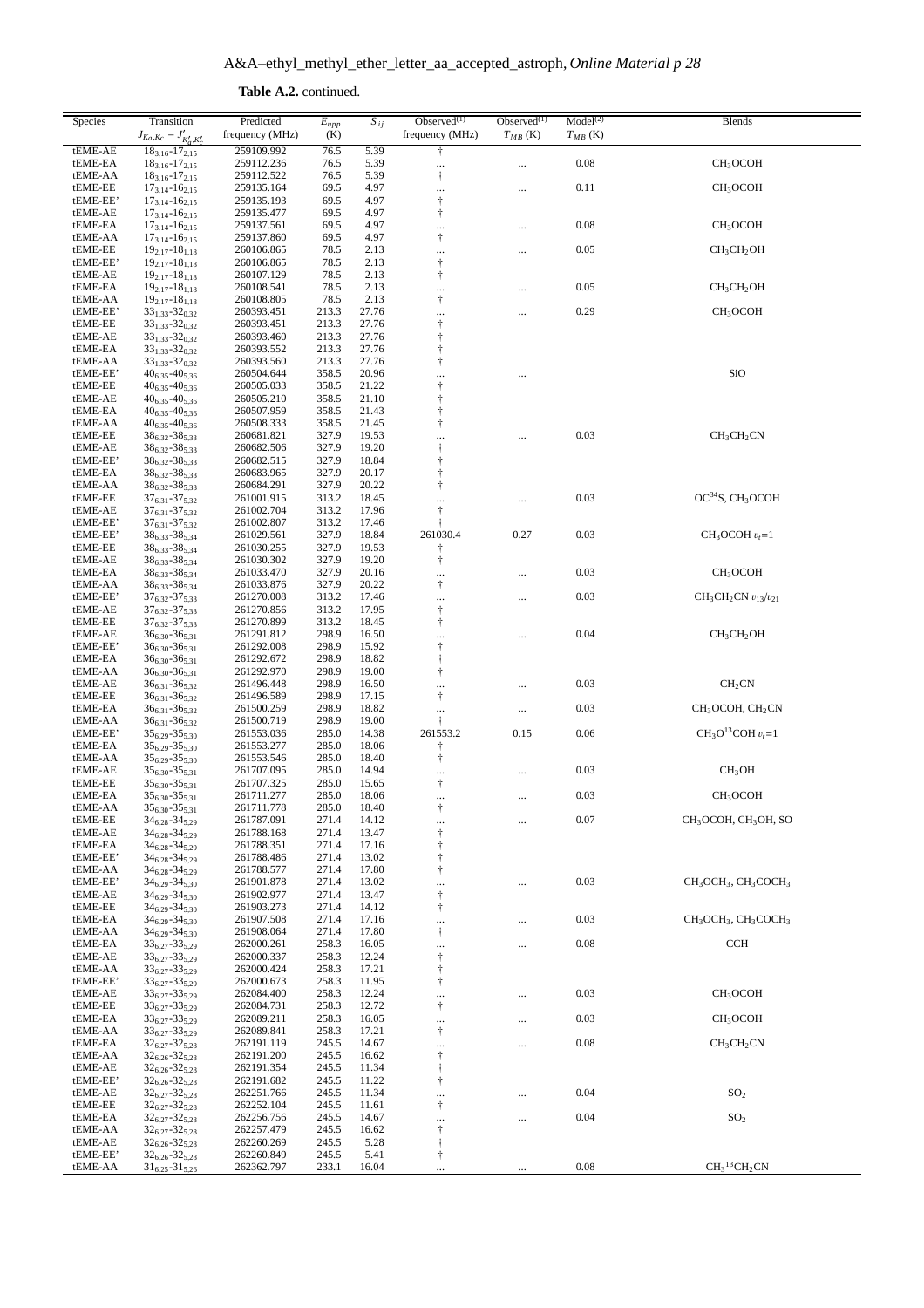**Table A.2.** continued.

| Species  | Transition                             | Predicted       | $E_{upp}$ | $S_{ij}$ | Observed $(1)$                                   | Observed $(1)$ | Model <sup>(2)</sup> | <b>Blends</b>                                          |
|----------|----------------------------------------|-----------------|-----------|----------|--------------------------------------------------|----------------|----------------------|--------------------------------------------------------|
|          | $J_{K_a,K_c} - J'_{K'_a,K'_c}$         | frequency (MHz) | (K)       |          | frequency (MHz)                                  | $T_{MB}$ (K)   | $T_{MB}$ (K)         |                                                        |
| tEME-EA  | $31_{6,25} - 31_{5,26}$                | 262362.814      | 233.1     | 13.11    |                                                  |                |                      |                                                        |
| tEME-AE  | $31_{6,25} - 31_{5,26}$                | 262363.092      | 233.1     | 10.77    | $\dagger$                                        |                |                      |                                                        |
| tEME-EE' | $31_{6.25} - 31_{5.26}$                | 262363.388      | 233.1     | 10.80    | $^\dagger$                                       |                |                      |                                                        |
| tEME-EE' | $31_{6,26} - 31_{5,27}$                | 262404.436      | 233.1     | 10.80    |                                                  |                | 0.04                 | <sup>13</sup> CH <sub>3</sub> OCOH $v_t$ =1            |
| tEME-AE  | $31_{6,26} - 31_{5,27}$                | 262405.547      | 233.1     | 10.77    | <br>$\ensuremath{\dagger}$                       |                |                      |                                                        |
| tEME-EE  | $31_{6,25} - 31_{5,27}$                | 262405.867      | 233.1     | 10.84    | $^\dagger$                                       |                |                      |                                                        |
| tEME-EA  | $31_{6,26} - 31_{5,27}$                | 262410.601      | 233.1     | 13.11    |                                                  |                | 0.04                 | ${}^{13}$ CH <sub>3</sub> OCOH $v_t$ =1                |
| tEME-AA  | $31_{6,26} - 31_{5,27}$                | 262411.432      | 233.1     | 16.04    | $^\dagger$                                       |                |                      |                                                        |
| tEME-EA  | $30_{6.25} - 30_{5.25}$                | 262515.014      | 221.2     | 3.88     |                                                  |                | 0.09                 | U-line                                                 |
| tEME-EE  | $30_{6,24} - 30_{5,25}$                | 262516.140      | 221.2     | 10.39    | <br>$^\dagger$                                   |                |                      |                                                        |
| tEME-AA  | $30_{6,24} - 30_{5,25}$                | 262516.918      | 221.2     | 15.45    | $\dagger$                                        |                |                      |                                                        |
| tEME-EA  | $30_{6,24} - 30_{5,25}$                | 262517.034      | 221.2     | 11.57    | $\ddagger$                                       |                |                      |                                                        |
| tEME-AE  | $30_{6,24} - 30_{5,25}$                | 262517.242      | 221.2     | 10.51    | $\dagger$                                        |                |                      |                                                        |
| tEME-EE' | $30_{6,24} - 30_{5,25}$                | 262517.483      | 221.2     | 10.68    | $\dagger$                                        |                |                      |                                                        |
| tEME-EE' | $30_{6,25} - 30_{5,26}$                | 262545.215      | 221.2     | 10.68    |                                                  |                | 0.04                 | H <sub>2</sub> CCO                                     |
| tEME-AE  | $30_{6,25} - 30_{5,26}$                | 262546.281      | 221.2     | 10.51    | $^\dagger$                                       |                |                      |                                                        |
| tEME-EE  | $30_{6,25} - 30_{5,26}$                | 262546.558      | 221.2     | 10.39    | $\dagger$                                        |                |                      |                                                        |
| tEME-EA  | $30_{6,25} - 30_{5,26}$                | 262551.283      | 221.2     | 11.57    |                                                  |                | 0.04                 | H <sub>2</sub> CCO                                     |
| tEME-AA  | $30_{6,25} - 30_{5,26}$                | 262552.224      | 221.2     | 15.45    | $^\dagger$                                       |                |                      |                                                        |
| tEME-EE  | $30_{6,24} - 30_{5,26}$                | 262553.207      | 221.2     | 5.06     | $^\dagger$                                       |                |                      |                                                        |
| tEME-EA  | $30_{6,24} - 30_{5,26}$                | 262553.303      | 221.2     | 3.88     | Ť                                                |                |                      |                                                        |
| tEME-EE  | $29_{6,23} - 29_{5,24}$                | 262654.283      | 209.6     | 10.25    |                                                  |                | 0.10                 | CH <sub>3</sub> COCH <sub>3</sub>                      |
| tEME-AA  | 29 <sub>6,23</sub> -29 <sub>5,24</sub> | 262655.095      | 209.6     | 14.87    | $^\dagger$                                       |                |                      |                                                        |
| tEME-EA  | $29_{6,23} - 29_{5,24}$                | 262655.300      | 209.6     | 10.29    | $^\dagger$                                       |                |                      |                                                        |
| tEME-AE  | $29_{6,23} - 29_{5,24}$                | 262655.326      | 209.6     | 10.53    | $^\dagger$                                       |                |                      |                                                        |
| tEME-EE' | 29 <sub>6,23</sub> -29 <sub>5,24</sub> | 262655.485      | 209.6     | 10.83    | $\dagger$                                        |                |                      |                                                        |
| tEME-EE' | $29_{6,24} - 29_{5,25}$                | 262673.561      | 209.6     | 10.83    |                                                  |                | 0.05                 | HC <sup>13</sup> CCN                                   |
| tEME-AE  | $29_{6,24} - 29_{5,25}$                | 262674.556      | 209.6     | 10.53    | $\dagger$                                        |                |                      |                                                        |
| tEME-EE  | $29_{6,24} - 29_{5,25}$                | 262674.763      | 209.6     | 10.25    | $^\dagger$                                       |                |                      |                                                        |
| tEME-EA  | $29_{6,24} - 29_{5,25}$                | 262679.394      | 209.6     | 10.29    | $\cdots$                                         |                | 0.04                 | $HC^{13}CCN$                                           |
| tEME-AA  | $29_{6,24} - 29_{5,25}$                | 262680.434      | 209.6     | 14.87    | $^\dagger$                                       |                |                      |                                                        |
| tEME-EA  | $29_{6,23} - 29_{5,25}$                | 262681.315      | 209.6     | 4.58     | $\dagger$                                        |                |                      |                                                        |
| tEME-EE  | $29_{6,23} - 29_{5,25}$                | 262681.410      | 209.6     | 4.63     | $\dagger$                                        |                |                      |                                                        |
| tEME-EA  | $28_{6,23} - 28_{5,23}$                | 262777.103      | 198.3     | 4.94     |                                                  |                | 0.10                 | CH <sub>3</sub> OCH <sub>3</sub>                       |
| tEME-EE  | $28_{6,22} - 28_{5,23}$                | 262777.763      | 198.3     | 10.37    | $\ensuremath{\dagger}$                           |                |                      |                                                        |
| tEME-AA  | $28_{6,22} - 28_{5,23}$                | 262778.714      | 198.3     | 14.30    | $^\dagger$                                       |                |                      |                                                        |
| tEME-AE  | $28_{6,22} - 28_{5,23}$                | 262778.719      | 198.3     | 10.78    | $\dagger$                                        |                |                      |                                                        |
| tEME-EE' | $28_{6,22} - 28_{5,23}$                | 262778.771      | 198.3     | 11.17    | $^\dagger$                                       |                |                      |                                                        |
| tEME-EA  | $28_{6,22} - 28_{5,23}$                | 262778.988      | 198.3     | 9.35     | $\dagger$                                        |                |                      |                                                        |
| tEME-EE' | $28_{6,23} - 28_{5,24}$                | 262790.103      | 198.3     | 11.17    | 262791.0                                         | 0.25           | 0.05                 | U-line                                                 |
| tEME-AE  | $28_{6,23} - 28_{5,24}$                | 262791.000      | 198.3     | 10.78    | ŧ                                                |                |                      |                                                        |
| tEME-EE  | $28_{6,23} - 28_{5,24}$                | 262791.111      | 198.3     | 10.37    | $^\dagger$                                       |                |                      |                                                        |
| tEME-EA  | $28_{6,23} - 28_{5,24}$                | 262795.561      | 198.3     | 9.35     |                                                  |                | 0.04                 | CH <sub>2</sub> OHCHO                                  |
| tEME-AA  | $28_{6,23} - 28_{5,24}$                | 262796.681      | 198.3     | 14.30    | $\ensuremath{\mathop{\uparrow}\limits^{_\circ}}$ |                |                      |                                                        |
| tEME-EA  | $28_{6,22} - 28_{5,24}$                | 262797.446      | 198.3     | 4.94     | $^\dagger$                                       |                |                      |                                                        |
| tEME-EE  | $28_{6,22} - 28_{5,24}$                | 262797.772      | 198.3     | 3.92     | $\dagger$                                        |                |                      |                                                        |
| tEME-EA  | $27_{6,22} - 27_{5,22}$                | 262887.474      | 187.5     | 4.97     |                                                  |                | 0.10                 | CH <sub>3</sub> COOH, CH <sub>3</sub> OCH <sub>3</sub> |
| tEME-EE  | $27_{6,21} - 27_{5,22}$                | 262887.831      | 187.5     | 10.70    | $\ensuremath{\dagger}$                           |                |                      |                                                        |
| tEME-EE' | $27_{6,21} - 27_{5,22}$                | 262888.603      | 187.5     | 11.58    | $^\dagger$                                       |                |                      |                                                        |
| tEME-AE  | $27_{6,21} - 27_{5,22}$                | 262888.676      | 187.5     | 11.18    | $\dagger$                                        |                |                      |                                                        |
| tEME-AA  | $27_{6,21} - 27_{5,22}$                | 262889.035      | 187.5     | 13.72    | $^\dagger$                                       |                |                      |                                                        |
| tEME-EA  | $27_{6,21} - 27_{5,22}$                | 262889.353      | 187.5     | 8.75     | $\dagger$                                        |                |                      |                                                        |
| tEME-EE' | $27_{6,22} - 27_{5,23}$                | 262895.483      | 187.5     | 11.58    | $\ldots$                                         |                | 0.07                 | CH <sub>3</sub> OCH <sub>3</sub>                       |
| tEME-EE  | $27_{6,22} - 27_{5,23}$                | 262896.256      | 187.5     | 10.70    | ÷                                                |                |                      |                                                        |
| tEME-AE  | $27_{6,22} - 27_{5,23}$                | 262896.265      | 187.5     | 11.18    | ŧ                                                |                |                      |                                                        |
| tEME-EA  | $27_{6,22} - 27_{5,23}$                | 262900.436      | 187.5     | 8.75     |                                                  |                | 0.05                 | CH <sub>3</sub> COOH                                   |
| tEME-AA  | $27_{6,22} - 27_{5,23}$                | 262901.609      | 187.5     | 13.72    | $\dagger$                                        |                |                      |                                                        |
| tEME-EA  | $27_{6,21} - 27_{5,23}$                | 262902.316      | 187.5     | 4.97     | ŧ                                                |                |                      |                                                        |
| tEME-EE  | $27_{6,21} - 27_{5,23}$                | 262902.939      | 187.5     | 3.02     | $\dagger$                                        |                |                      |                                                        |
| tEME-EE  | $26_{6,20} - 26_{5,21}$                | 262985.638      | 177.1     | 11.11    |                                                  |                | 0.10                 | CH <sub>3</sub> <sup>18</sup> OH                       |
| tEME-EA  | $26_{6,21} - 26_{5,21}$                | 262985.653      | 177.1     | 4.68     | $\dagger$                                        |                |                      |                                                        |
| tEME-EE' | $26_{6,20} - 26_{5,21}$                | 262986.169      | 177.1     | 11.87    | $\dagger$                                        |                |                      |                                                        |
| tEME-AE  | $26_{6,20} - 26_{5,21}$                | 262986.363      | 177.1     | 11.54    | $^\dagger$                                       |                |                      |                                                        |
| tEME-AA  | $26_{6,20} - 26_{5,21}$                | 262987.205      | 177.1     | 13.15    | ŧ                                                |                |                      |                                                        |
| tEME-EA  | $26_{6,20} - 26_{5,21}$                | 262987.541      | 177.1     | 8.47     | $\dagger$                                        |                |                      |                                                        |
| tEME-EE' | $26_{6,21} - 26_{5,22}$                | 262990.328      | 177.1     | 11.87    |                                                  |                | 0.09                 | CH <sub>3</sub> <sup>18</sup> OH                       |
| tEME-EE  | $26_{6,21} - 26_{5,22}$                | 262990.859      | 177.1     | 11.11    | $\dagger$                                        |                |                      |                                                        |
| tEME-AE  | $26_{6,21} - 26_{5,22}$                | 262990.997      | 177.1     | 11.54    | $\dagger$                                        |                |                      |                                                        |
| tEME-EA  | $26_{6,21} - 26_{5,22}$                | 262994.684      | 177.1     | 8.47     |                                                  |                | 0.05                 | $SO_2 \, v_2 = 1$                                      |
| tEME-AA  | $26_{6,21} - 26_{5,22}$                | 262995.883      | 177.1     | 13.15    | $\dagger$                                        |                |                      |                                                        |
| tEME-EA  | $26_{6,20} - 26_{5,22}$                | 262996.572      | 177.1     | 4.68     | $^\dagger$                                       |                |                      |                                                        |
| tEME-EE  | $26_{6,20} - 26_{5,22}$                | 262997.567      | 177.1     | 2.04     | $\dagger$                                        |                |                      |                                                        |
| tEME-EE  | $25_{6,19} - 25_{5,20}$                | 263072.263      | 167.0     | 11.39    | $\cdots$                                         |                | 0.11                 | U-line                                                 |
| tEME-EE' | $25_{6,19} - 25_{5,20}$                | 263072.594      | 167.0     | 11.92    | $^\dagger$                                       |                |                      |                                                        |
| tEME-EA  | $25_{6,20} - 25_{5,20}$                | 263072.699      | 167.0     | 4.12     | $^\dagger$                                       |                |                      |                                                        |
| tEME-AE  | $25_{6,19} - 25_{5,20}$                | 263072.885      | 167.0     | 11.70    | ŧ                                                |                |                      |                                                        |
| tEME-AA  | $25_{6,19} - 25_{5,20}$                | 263074.277      | 167.0     | 12.58    |                                                  |                | 0.11                 | U-line                                                 |
| tEME-EA  | $25_{6,19} - 25_{5,20}$                | 263074.602      | 167.0     | 8.46     | $^\dagger$                                       |                |                      |                                                        |
| tEME-EE' | $25_{6,20} - 25_{5,21}$                | 263075.234      | 167.0     | 11.92    | $\dagger$                                        |                |                      |                                                        |
| tEME-EE  | $25_{6,20} - 25_{5,21}$                | 263075.564      | 167.0     | 11.39    | $^\dagger$                                       |                |                      |                                                        |
| tEME-AE  | $25_{6,20} - 25_{5,21}$                | 263075.815      | 167.0     | 11.70    | $\dagger$                                        |                |                      |                                                        |
| tEME-EA  | $25_{6,20} - 25_{5,21}$                | 263078.980      | 167.0     | 8.46     | $\cdots$                                         | $\cdots$       | $0.05\,$             | U-line                                                 |
| tEME-AA  | $25_{6,20} - 25_{5,21}$                | 263080.176      | 167.0     | 12.58    | $\ddagger$                                       |                |                      |                                                        |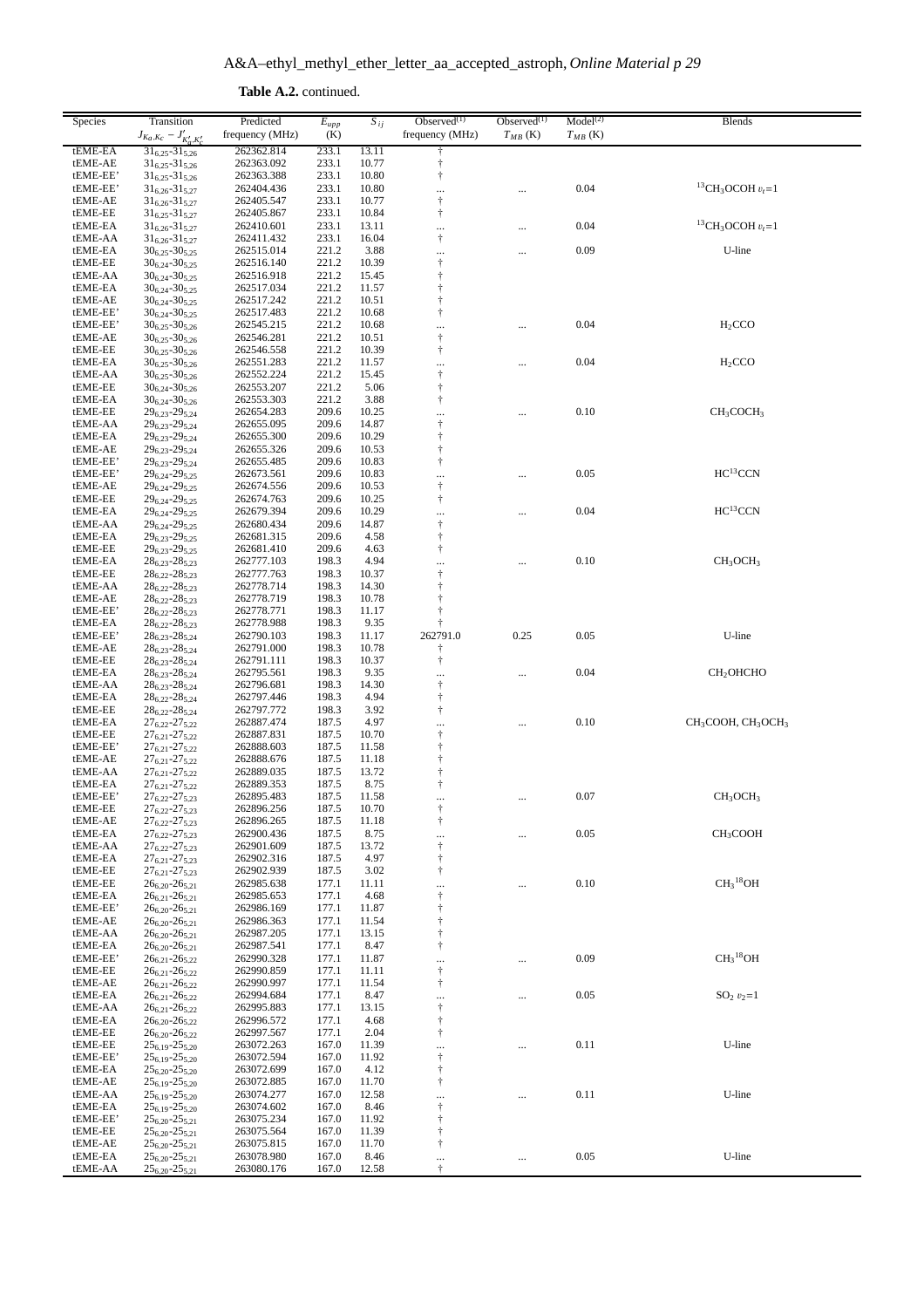A&A–ethyl\_methyl\_ether\_letter\_aa\_accepted\_astroph, *Online Material p 30*

**Table A.2.** continued.

| Species             | Transition<br>$J_{K_a,K_c} - J'_{K'_a,K'_c}$       | Predicted<br>frequency (MHz) | $\overline{E_{upp}}$<br>(K) | $S_{ij}$       | Observed $(1)$<br>frequency (MHz)                 | $Observed^{(1)}$<br>$T_{MB}$ (K) | Model <sup>(2)</sup><br>$T_{MB}$ (K) | <b>Blends</b>                                            |
|---------------------|----------------------------------------------------|------------------------------|-----------------------------|----------------|---------------------------------------------------|----------------------------------|--------------------------------------|----------------------------------------------------------|
| tEME-EE             | $24_{6,19} - 24_{5,19}$                            | 263141.974                   | 157.4                       | 0.60           | 263149.1                                          | 0.44                             | 0.11                                 | $CH3O13COH, CH3OCOD$                                     |
| tEME-EE             | $24_{6,18} - 24_{5,19}$                            | 263148.731                   | 157.4                       | 11.41          |                                                   |                                  |                                      |                                                          |
| tEME-EE'            | 24 <sub>6,18</sub> -24 <sub>5,19</sub>             | 263148.928                   | 157.4                       | 11.70          | $\ddagger$                                        |                                  |                                      |                                                          |
| tEME-AE             | 24 <sub>6,18</sub> -24 <sub>5,19</sub>             | 263149.281                   | 157.4                       | 11.59          | $\ddagger$                                        |                                  |                                      |                                                          |
| tEME-EA<br>tEME-EE' | $24_{6,19} - 24_{5,19}$<br>$24_{6,19} - 24_{5,20}$ | 263149.579<br>263150.791     | 157.4<br>157.4              | 3.30<br>11.70  | t<br>263151.0                                     | 0.58                             | 0.20                                 | CH <sub>3</sub> O <sup>13</sup> COH,CH <sub>3</sub> OCOD |
| tEME-EE             | $24_{6,19} - 24_{5,20}$                            | 263150.988                   | 157.4                       | 11.41          |                                                   |                                  |                                      |                                                          |
| tEME-AA             | $24_{6,18} - 24_{5,19}$                            | 263151.216                   | 157.4                       | 12.01          | t                                                 |                                  |                                      |                                                          |
| tEME-AE             | 24 <sub>6,19</sub> -24 <sub>5,20</sub>             | 263151.318                   | 157.4                       | 11.59          |                                                   |                                  |                                      |                                                          |
| tEME-EA             | $24_{6,18} - 24_{5,19}$                            | 263151.498                   | 157.4                       | 8.71           |                                                   |                                  |                                      |                                                          |
| tEME-EA             | $24_{6,19} - 24_{5,20}$                            | 263153.999                   | 157.4                       | 8.71           |                                                   |                                  |                                      |                                                          |
| tEME-AA             | $24_{6,19} - 24_{5,20}$                            | 263155.161                   | 157.4                       | 12.01          | 263155.2                                          | 0.25                             | 0.05                                 | CH <sub>3</sub> OCOD                                     |
| tEME-EA             | 24 <sub>6.18</sub> -24 <sub>5.20</sub>             | 263155.918                   | 157.4                       | 3.30           | ŧ                                                 |                                  |                                      |                                                          |
| tEME-EE             | $23_{6,17} - 23_{5,18}$                            | 263215.996                   | 148.1                       | 11.17          | 263216.3                                          | 0.58                             | 0.14                                 | SO <sub>2</sub>                                          |
| tEME-EE'            | $23_{6,17} - 23_{5,18}$                            | 263216.118                   | 148.1                       | 11.31          | $\dagger$<br>$\ddagger$                           |                                  |                                      |                                                          |
| tEME-AE<br>tEME-EA  | $23_{6,17} - 23_{5,18}$<br>$23_{6,18} - 23_{5,18}$ | 263216.506<br>263217.183     | 148.1<br>148.1              | 11.26<br>2.31  | 263217.8                                          | 0.59                             | 0.14                                 | SO <sub>2</sub>                                          |
| tEME-EE'            | $23_{6,18} - 23_{5,19}$                            | 263217.615                   | 148.1                       | 11.31          | $\ddagger$                                        |                                  |                                      |                                                          |
| tEME-EE             | $23_{6,18} - 23_{5,19}$                            | 263217.736                   | 148.1                       | 11.17          | $\ddagger$                                        |                                  |                                      |                                                          |
| tEME-AE             | $23_{6,18} - 23_{5,19}$                            | 263218.114                   | 148.1                       | 11.26          |                                                   |                                  |                                      |                                                          |
| tEME-AA             | $23_{6,17} - 23_{5,18}$                            | 263218.914                   | 148.1                       | 11.44          | $\ddagger$                                        |                                  |                                      |                                                          |
| tEME-EA             | $23_{6,17} - 23_{5,18}$                            | 263219.118                   | 148.1                       | 9.14           | $\ddagger$                                        |                                  |                                      |                                                          |
| tEME-EA             | $23_{6,18} - 23_{5,19}$                            | 263220.415                   | 148.1                       | 9.14           | $\cdots$                                          |                                  | 0.05                                 | SO <sub>2</sub>                                          |
| tEME-AA             | $23_{6,18} - 23_{5,19}$                            | 263221.507                   | 148.1                       | 11.44          | $\dagger$                                         |                                  |                                      |                                                          |
| tEME-EA             | $23_{6,17} - 23_{5,19}$                            | 263222.351                   | 148.1                       | 2.31           | $\dagger$                                         |                                  |                                      |                                                          |
| tEME-EE             | $22_{6,16} - 22_{5,17}$                            | 263274.922                   | 139.2                       | 10.76          | <br>$^\dagger$                                    |                                  | 0.14                                 | CH <sub>3</sub> OCH <sub>3</sub>                         |
| tEME-EE'<br>tEME-AE | $22_{6,16} - 22_{5,17}$<br>$22_{6,16} - 22_{5,17}$ | 263275.007<br>263275.415     | 139.2<br>139.2              | 10.82<br>10.80 | $\ddagger$                                        |                                  |                                      |                                                          |
| tEME-EA             | $22_{6,17} - 22_{5,17}$                            | 263276.341                   | 139.2                       | 1.34           | t                                                 |                                  |                                      |                                                          |
| tEME-EE'            | $22_{6,17} - 22_{5,18}$                            | 263276.343                   | 139.2                       | 10.82          | $\ddagger$                                        |                                  |                                      |                                                          |
| tEME-EE             | $22_{6,17} - 22_{5,18}$                            | 263276.429                   | 139.2                       | 10.76          | $\ddagger$                                        |                                  |                                      |                                                          |
| tEME-AE             | $22_{6,17} - 22_{5,18}$                            | 263276.831                   | 139.2                       | 10.80          | $\ddagger$                                        |                                  |                                      |                                                          |
| tEME-AA             | $22_{6,16} - 22_{5,17}$                            | 263278.199                   | 139.2                       | 10.88          |                                                   |                                  | 0.11                                 | CH <sub>3</sub> OCH <sub>3</sub>                         |
| tEME-EA             | $22_{6,16} - 22_{5,17}$                            | 263278.292                   | 139.2                       | 9.53           | $\begin{array}{c} \cdots \\ \uparrow \end{array}$ |                                  |                                      |                                                          |
| tEME-EA             | $22_{6,17} - 22_{5,18}$                            | 263278.882                   | 139.2                       | 9.53           | $\ddagger$                                        |                                  |                                      |                                                          |
| tEME-AA             | $22_{6,17} - 22_{5,18}$                            | 263279.871                   | 139.2                       | 10.88          |                                                   |                                  |                                      |                                                          |
| tEME-EE             | $21_{6,15} - 21_{5,16}$                            | 263326.288                   | 130.7                       | 10.27          | 263326.7                                          | 0.42                             | 0.14                                 | $HC_3N v_7=1$ , $CH_3COCH_3$                             |
| tEME-EE'            | $21_{6,15} - 21_{5,16}$                            | 263326.357                   | 130.7                       | 10.29          | ÷                                                 |                                  |                                      |                                                          |
| tEME-AE             | $21_{6,15} - 21_{5,16}$                            | 263326.775                   | 130.7                       | 10.28          |                                                   |                                  |                                      |                                                          |
| tEME-EE'            | $21_{6,16} - 21_{5,17}$                            | 263327.628                   | 130.7                       | 10.29          | 263327.4<br>Ť                                     | 0.51                             | 0.14                                 | $HC_3N v_7=1$ , $CH_3COCH_3$                             |
| tEME-EE<br>tEME-EA  | $21_{6,16} - 21_{5,17}$<br>$21_{6,16} - 21_{5,16}$ | 263327.697<br>263327.838     | 130.7<br>130.7              | 10.27<br>.64   | t                                                 |                                  |                                      |                                                          |
| tEME-AE             | $21_{6,16} - 21_{5,17}$                            | 263328.113                   | 130.7                       | 10.28          | ÷                                                 |                                  |                                      |                                                          |
| tEME-EA             | $21_{6,15} - 21_{5,16}$                            | 263329.805                   | 130.7                       | 9.67           | 263329.9                                          | 0.74                             | 0.30                                 | $HC_3N v_7=1$ , $CH_3COCH_3$                             |
| tEME-AA             | $21_{6,15} - 21_{5,16}$                            | 263329.839                   | 130.7                       | 10.31          | t                                                 |                                  |                                      |                                                          |
| tEME-EA             | $21_{6,16} - 21_{5,17}$                            | 263330.025                   | 130.7                       | 9.67           | $\ddagger$                                        |                                  |                                      |                                                          |
| tEME-AA             | $21_{6,16} - 21_{5,17}$                            | 263330.894                   | 130.7                       | 10.31          |                                                   |                                  |                                      |                                                          |
| tEME-EE             | $20_{6,14} - 20_{5,15}$                            | 263370.802                   | 122.6                       | 9.73           | 263370.7                                          | 0.51                             | 0.16                                 | SO <sup>18</sup> O, CH <sub>3</sub> OCOH                 |
| tEME-EE'            | $20_{6,14} - 20_{5,15}$                            | 263370.865                   | 122.6                       | 9.74           | $\dagger$                                         |                                  |                                      |                                                          |
| tEME-AE             | $20_{6,14} - 20_{5,15}$                            | 263371.289                   | 122.6                       | 9.73           | ÷                                                 |                                  |                                      |                                                          |
| tEME-EE'            | $20_{6,15}$ - $20_{5,16}$                          | 263372.112                   | 122.6                       | 9.74           | 263372.2                                          | 0.37                             | 0.16                                 | SO <sup>18</sup> O, CH <sub>3</sub> OCOH                 |
| tEME-EE<br>tEME-AE  | $20_{6.15} - 20_{5.16}$<br>$20_{6,15} - 20_{5,16}$ | 263372.174<br>263372.598     | 122.6<br>122.6              | 9.73<br>9.73   | Ť<br>$\ddagger$                                   |                                  |                                      |                                                          |
| tEME-EA             | $20_{6,14} - 20_{5,15}$                            | 263374.395                   | 122.6                       | 9.49           |                                                   |                                  | 0.17                                 | SO <sup>18</sup> O, CH <sub>3</sub> OCOH                 |
| tEME-EA             | $20_{6,15} - 20_{5,16}$                            | 263374.447                   | 122.6                       | 9.49           | $\cdots$<br>$^\dagger$                            |                                  |                                      |                                                          |
| tEME-AA             | $20_{6,14} - 20_{5,15}$                            | 263374.550                   | 122.6                       | 9.74           | $\ddagger$                                        |                                  |                                      |                                                          |
| tEME-AA             | $20_{6,15} - 20_{5,16}$                            | 263375.201                   | 122.6                       | 9.74           | $\dagger$                                         |                                  |                                      |                                                          |
| tEME-EE             | $19_{6,13} - 20_{5,14}$                            | 263409.117                   | 114.8                       | 9.17           | $\cdots$                                          |                                  | 0.17                                 | CH <sub>3</sub> OCH <sub>3</sub>                         |
| tEME-EE'            | $19_{6,13} - 20_{5,14}$                            | 263409.177                   | 114.8                       | 9.17           | $^\dagger$                                        |                                  |                                      |                                                          |
| tEME-AE             | $19_{6,13} - 20_{5,14}$                            | 263409.605                   | 114.8                       | 9.17           | $^\dagger$                                        |                                  |                                      |                                                          |
| tEME-EE'            | $19_{6,14} - 20_{5,15}$                            | 263410.419                   | 114.8                       | 9.17           | $\ddagger$                                        |                                  |                                      |                                                          |
| tEME-EE             | $19_{6,14} - 20_{5,15}$                            | 263410.479                   | 114.8                       | 9.17           | $\ddagger$                                        |                                  |                                      |                                                          |
| tEME-AE             | $19_{6,14} - 20_{5,15}$                            | 263410.907                   | 114.8                       | 9.17           | $\ddagger$                                        |                                  |                                      |                                                          |
| tEME-EA<br>tEME-EA  | $19_{6,14} - 20_{5,15}$<br>$19_{6,13} - 20_{5,14}$ | 263412.731<br>263412.749     | 114.8<br>114.8              | 9.09<br>9.09   | $\cdots$<br>$^\dagger$                            |                                  | 0.19                                 | CH <sub>3</sub> OCH <sub>3</sub>                         |
| tEME-AA             | $19_{6,13} - 20_{5,14}$                            | 263413.003                   | 114.8                       | 9.18           | $\dagger$                                         |                                  |                                      |                                                          |
| tEME-EE             | $18_{6,12} - 18_{5,13}$                            | 263441.843                   | 107.5                       | 8.61           | $\cdots$                                          |                                  | 0.17                                 | ${}^{34}SO_2, {}^{33}SO_2$                               |
| tEME-EE'            | $18_{6,12} - 18_{5,13}$                            | 263441.902                   | 107.5                       | 8.61           | $^\dagger$                                        |                                  |                                      |                                                          |
| tEME-AE             | $18_{6,12} - 18_{5,13}$                            | 263442.334                   | 107.5                       | 8.61           | $^\dagger$                                        |                                  |                                      |                                                          |
| tEME-EE'            | $18_{6,13} - 18_{5,14}$                            | 263443.145                   | 107.5                       | 8.61           | $\ddagger$                                        |                                  |                                      |                                                          |
| tEME-EE             | $18_{6,13} - 18_{5,14}$                            | 263443.204                   | 107.5                       | 8.61           | $\ddagger$                                        |                                  |                                      |                                                          |
| tEME-AE             | $18_{6,13} - 18_{5,14}$                            | 263443.636                   | 107.5                       | 8.61           | $\ddagger$                                        |                                  |                                      |                                                          |
| tEME-EA             | $18_{6,13} - 18_{5,14}$                            | 263445.453                   | 107.5                       | 8.58           |                                                   | $\ldots$                         | 0.19                                 | ${}^{34}SO_2, {}^{33}SO_2$                               |
| tEME-EA             | $18_{6,12} - 18_{5,13}$                            | 263445.498                   | 107.5                       | 8.58           | $^\dagger$                                        |                                  |                                      |                                                          |
| tEME-AA             | $18_{6,12} - 18_{5,13}$                            | 263445.822                   | 107.5                       | 8.61           | $\ddagger$                                        |                                  |                                      |                                                          |
| tEME-AA             | $18_{6,13} - 18_{5,14}$                            | 263446.051                   | 107.5                       | 8.61           |                                                   |                                  |                                      |                                                          |
| tEME-EE             | $17_{6,11} - 17_{5,12}$                            | 263469.553                   | 100.5                       | 8.04           | 263469.7                                          | 0.43                             | 0.17                                 | CH <sub>3</sub> CH <sub>2</sub> OH                       |
| tEME-EE'<br>tEME-AE | $17_{6,11} - 17_{5,12}$<br>$17_{6,11} - 17_{5,12}$ | 263469.612<br>263470.047     | 100.5<br>100.5              | 8.04<br>8.04   | $\ddagger$                                        |                                  |                                      |                                                          |
| tEME-EE'            | $17_{6,12} - 17_{5,13}$                            | 263470.859                   | 100.5                       | 8.04           | t                                                 |                                  |                                      |                                                          |
| tEME-EE             | $17_{6,12} - 17_{5,13}$                            | 263470.917                   | 100.5                       | 8.04           | $\ddagger$                                        |                                  |                                      |                                                          |
| tEME-AE             | $17_{6,12} - 17_{5,13}$                            | 263471.352                   | 100.5                       | 8.04           | $\ddagger$                                        |                                  |                                      |                                                          |
| tEME-EA             | $17_{6,12} - 17_{5,13}$                            | 263473.169                   | 100.5                       | 8.03           | 263473.9                                          | 0.41                             | 0.19                                 | CH <sub>3</sub> CH <sub>2</sub> OH                       |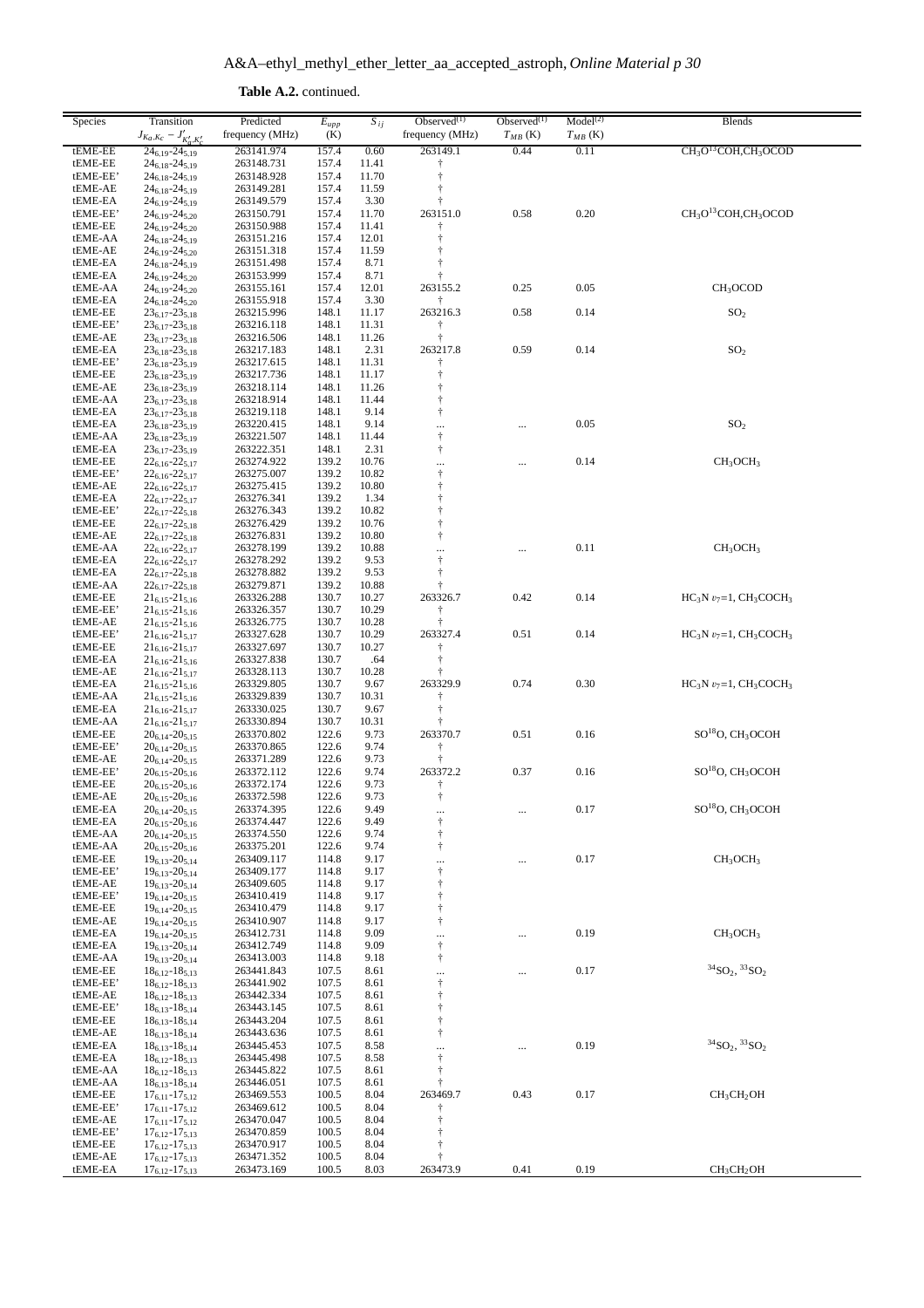**Table A.2.** continued.

| Species             | Transition<br>$J_{K_a,K_c} - J'_{K'_a,K'_c}$       | Predicted<br>frequency (MHz) | $E_{upp}$<br>(K) | $S_{ij}$     | Observed $(1)$<br>frequency (MHz) | Observed $(1)$<br>$T_{MB}$ (K) | Model <sup>(2)</sup><br>$T_{MB}$ (K) | <b>Blends</b>                                                         |
|---------------------|----------------------------------------------------|------------------------------|------------------|--------------|-----------------------------------|--------------------------------|--------------------------------------|-----------------------------------------------------------------------|
| tEME-EA             | $17_{6,11} - 17_{5,12}$                            | 263473.223                   | 100.5            | 8.03         |                                   |                                |                                      |                                                                       |
| tEME-AA             | $17_{6,11} - 17_{5,12}$                            | 263473.595                   | 100.5            | 8.04         |                                   |                                |                                      |                                                                       |
| tEME-AA<br>tEME-EE  | $17_{6,12} - 17_{5,13}$<br>$16_{6,10} - 16_{5,11}$ | 263473.725<br>263492.786     | 100.5<br>94.0    | 8.04<br>7.46 | 263492.9                          | 0.26                           | 0.17                                 | CH <sub>3</sub> OCH <sub>3</sub>                                      |
| tEME-EE'            | $16_{6,10} - 16_{5,11}$                            | 263492.845                   | 94.0             | 7.46         | t                                 |                                |                                      |                                                                       |
| tEME-AE             | $16_{6,10} - 16_{5,11}$                            | 263493.283                   | 94.0             | 7.46         |                                   |                                |                                      |                                                                       |
| tEME-EE'            | $16_{6,11} - 16_{5,12}$                            | 263494.096                   | 94.0             | 7.46         | 263494.2                          | 0.33                           | 0.17                                 | CH <sub>3</sub> OCH <sub>3</sub>                                      |
| tEME-EE             | $16_{6,11} - 16_{5,12}$                            | 263494.155                   | 94.0             | 7.46         |                                   |                                |                                      |                                                                       |
| tEME-AE<br>tEME-EA  | $16_{6,11} - 16_{5,12}$<br>$16_{6,11} - 16_{5,12}$ | 263494.592<br>263496.411     | 94.0<br>94.0     | 7.46<br>7.46 | $\ddagger$<br>263496.6            | 0.55                           | 0.19                                 | CH <sub>3</sub> OCH <sub>3</sub>                                      |
| tEME-EA             | $16_{6,10} - 16_{5,11}$                            | 263496.468                   | 94.0             | 7.46         |                                   |                                |                                      |                                                                       |
| tEME-AA             | $16_{6,10} - 16_{5,11}$                            | 263496.871                   | 94.0             | 7.46         | $\ddagger$                        |                                |                                      |                                                                       |
| tEME-AA             | $16_{6,11} - 16_{5,12}$                            | 263496.942                   | 94.0             | 7.46         | $\ddagger$                        |                                |                                      |                                                                       |
| tEME-EE             | $15_{6,9} - 15_{5,10}$                             | 263512.049                   | 87.8             | 6.89         |                                   | $\cdots$                       | 0.17                                 | CH <sub>3</sub> OCH <sub>3</sub>                                      |
| tEME-EE'            | $15_{6,9} - 15_{5,10}$                             | 263512.108                   | 87.8             | 6.89         | $\ddagger$                        |                                |                                      |                                                                       |
| tEME-AE             | $15_{6,9} - 15_{5,10}$                             | 263512.548                   | 87.8             | 6.89         | $\ddagger$                        |                                |                                      |                                                                       |
| tEME-EE'<br>tEME-EE | $15_{6,10} - 15_{5,11}$<br>$15_{6,10} - 15_{5,11}$ | 263513.363<br>263513.422     | 87.8<br>87.8     | 6.89<br>6.89 | <br>$\ddagger$                    | $\cdots$                       | 0.17                                 | CH <sub>3</sub> OCH <sub>3</sub>                                      |
| tEME-AE             | $15_{6,10} - 15_{5,10}$                            | 263513.862                   | 87.8             | 6.89         | $\ddagger$                        |                                |                                      |                                                                       |
| tEME-EA             | $15_{6,10} - 15_{5,11}$                            | 263515.683                   | 87.8             | 6.88         |                                   | $\cdots$                       | 0.19                                 | CH <sub>3</sub> CH <sub>2</sub> CN                                    |
| tEME-EA             | $15_{6,9} - 15_{5,10}$                             | 263515.742                   | 87.8             | 6.88         | $\ddagger$                        |                                |                                      |                                                                       |
| tEME-AA             | $15_{6,9} - 15_{5,10}$                             | 263516.163                   | 87.8             | 6.89         | $\dagger$                         |                                |                                      |                                                                       |
| tEME-AA             | $15_{6,10} - 15_{5,11}$                            | 263516.200                   | 87.8             | 6.89         | $\ddagger$                        |                                |                                      |                                                                       |
| tEME-EE             | $14_{6,8} - 14_{5,9}$<br>$14_{6.8} - 14_{5.9}$     | 263527.818                   | 82.0<br>82.0     | 6.30         | $\frac{1}{1}$                     |                                | 0.16                                 | CH <sub>3</sub> OCH <sub>3</sub> , CH <sub>3</sub> CH <sub>2</sub> CN |
| tEME-EE'<br>tEME-AE | $14_{6,8} - 14_{5,9}$                              | 263527.877<br>263528.319     | 82.0             | 6.30<br>6.30 | $\ddagger$                        |                                |                                      |                                                                       |
| tEME-EE'            | $14_{6.9} - 14_{5.10}$                             | 263529.136                   | 82.0             | 6.30         | $\ddagger$                        |                                |                                      |                                                                       |
| tEME-EE             | $14_{6,9} - 14_{5,10}$                             | 263529.195                   | 82.0             | 6.30         | $\dagger$                         |                                |                                      |                                                                       |
| tEME-AE             | $14_{6.9} - 14_{5.10}$                             | 263529.637                   | 82.0             | 6.30         | $\ddagger$                        |                                |                                      |                                                                       |
| tEME-EA             | $14_{6,9} - 14_{5,10}$                             | 263531.461                   | 82.0             | 6.30         |                                   |                                | 0.18                                 | CH <sub>3</sub> OCH <sub>3</sub>                                      |
| tEME-EA             | $14_{6,8} - 14_{5,9}$                              | 263531.520                   | 82.0             | 6.30         | $\ensuremath{\dagger}$            |                                |                                      |                                                                       |
| tEME-AA<br>tEME-AA  | $14_{6,8} - 14_{5,9}$<br>$14_{6,9} - 14_{5,10}$    | 263531.953<br>263531.971     | 82.0<br>82.0     | 6.30<br>6.30 | $\dagger$<br>$\ddagger$           |                                |                                      |                                                                       |
| tEME-EE             | $13_{6.7} - 13_{5.8}$                              | 263540.536                   | 76.6             | 5.71         |                                   | $\cdots$                       | 0.15                                 | NH <sub>2</sub> CHO, SO <sub>2</sub>                                  |
| tEME-EE'            | $13_{6.7} - 13_{5.8}$                              | 263540.595                   | 76.6             | 5.71         | $^\dagger$                        |                                |                                      |                                                                       |
| tEME-AE             | $13_{6,7} - 13_{5,8}$                              | 263541.040                   | 76.6             | 5.71         | $\ddagger$                        |                                |                                      |                                                                       |
| tEME-EE'            | $13_{6,8} - 13_{5,9}$                              | 263541.858                   | 76.6             | 5.71         | $\ddagger$                        |                                |                                      |                                                                       |
| tEME-EE             | $13_{6,8} - 13_{5,9}$                              | 263541.917                   | 76.6             | 5.71         | $\ddagger$                        |                                |                                      |                                                                       |
| tEME-AE             | $13_{6,8} - 13_{5,9}$                              | 263542.362                   | 76.6             | 5.71         | $\ddagger$                        |                                |                                      |                                                                       |
| tEME-EA<br>tEME-EA  | $13_{6,8} - 13_{5,9}$<br>$13_{6.7} - 13_{5.8}$     | 263544.188<br>263544.247     | 76.6<br>76.6     | 5.71<br>5.71 |                                   | $\cdots$                       | 0.18                                 | NH <sub>2</sub> CHO, SO <sub>2</sub>                                  |
| tEME-AA             | $13_{6,7} - 13_{5,8}$                              | 263544.687                   | 76.6             | 5.71         | $^\dagger$<br>$\ddagger$          |                                |                                      |                                                                       |
| tEME-AA             | $13_{6,8} - 13_{5,9}$                              | 263544.696                   | 76.6             | 5.71         | $\ddagger$                        |                                |                                      |                                                                       |
| tEME-EE             | $12_{6,6} - 12_{5,7}$                              | 263550.619                   | 71.5             | 5.11         |                                   |                                | 0.14                                 | SO <sub>2</sub>                                                       |
| tEME-EE'            | $12_{6,6} - 12_{5,7}$                              | 263550.679                   | 71.5             | 5.11         | $^\dagger$                        |                                |                                      |                                                                       |
| tEME-AE             | $12_{6,6} - 12_{5,7}$                              | 263551.125                   | 71.5             | 5.11         | $\ddagger$                        |                                |                                      |                                                                       |
| tEME-EE'<br>tEME-EE | $126.7 - 125.8$<br>$12_{6,7} - 12_{5,8}$           | 263551.945<br>263552.004     | 71.5<br>71.5     | 5.11<br>5.11 | $\ddagger$<br>$\ddagger$          |                                |                                      |                                                                       |
| tEME-AE             | $12_{6,7} - 12_{5,8}$                              | 263552.451                   | 71.5             | 5.11         | $\ddagger$                        |                                |                                      |                                                                       |
| tEME-EA             | $126.7 - 125.8$                                    | 263554.279                   | 71.5             | 5.11         |                                   | $\cdots$                       | 0.16                                 | SO <sub>2</sub>                                                       |
| tEME-EA             | $12_{6,6} - 12_{5,7}$                              | 263554.338                   | 71.5             | 5.11         | $\dagger$                         |                                |                                      |                                                                       |
| tEME-AA             | $12_{6,6} - 12_{5,7}$                              | 263554.783                   | 71.5             | 5.11         | $\ddagger$                        |                                |                                      |                                                                       |
| tEME-AA             | $12_{6.7} - 12_{5.8}$                              | 263554.787                   | 71.5             | 5.11         | $\ddagger$                        |                                |                                      |                                                                       |
| tEME-EE             | $11_{6,5} - 11_{5,6}$                              | 263558.451                   | 66.9             | 4.49         | $\cdots$                          | $\cdots$                       | 0.13                                 | SO <sub>2</sub>                                                       |
| tEME-EE'<br>tEME-AE | $11_{6,5} - 11_{5,6}$<br>$11_{6,5} - 11_{5,6}$     | 263558.511<br>263558.959     | 66.9<br>66.9     | 4.49<br>4.49 | $\ddagger$<br>$^\dagger$          |                                |                                      |                                                                       |
| tEME-EE'            | $11_{6,6} - 11_{5,7}$                              | 263559.780                   | 66.9             | 4.49         |                                   |                                | 0.13                                 | SO <sub>2</sub>                                                       |
| tEME-EE             | $11_{6,6} - 11_{5,7}$                              | 263559.839                   | 66.9             | 4.49         | $\ddagger$                        |                                |                                      |                                                                       |
| tEME-AE             | $11_{6,6} - 11_{5,7}$                              | 263560.288                   | 66.9             | 4.49         | $\ddagger$                        |                                |                                      |                                                                       |
| tEME-EA             | $11_{6,6} - 11_{5,7}$                              | 263562.118                   | 66.9             | 4.49         |                                   |                                | 0.15                                 | SO <sub>2</sub>                                                       |
| tEME-EA             | $11_{6,5} - 11_{5,6}$                              | 263562.178                   | 66.9             | 4.49         | $^\dagger$                        |                                |                                      |                                                                       |
| tEME-AA<br>tEME-AA  | $11_{6,5} - 11_{5,6}$<br>$11_{6,6} - 11_{5,7}$     | 263562.626<br>263562.627     | 66.9<br>66.9     | 4.49<br>4.49 | $\ddagger$<br>$\dagger$           |                                |                                      |                                                                       |
| tEME-EE             | $10_{6,4} - 10_{5,5}$                              | 263564.386                   | 62.7             | 3.85         |                                   |                                | 0.11                                 | SO <sub>2</sub>                                                       |
| tEME-EE'            | $10_{6,4} - 10_{5,5}$                              | 263564.446                   | 62.7             | 3.85         | <br>$\ddagger$                    |                                |                                      |                                                                       |
| tEME-AE             | $10_{6,4} - 10_{5,5}$                              | 263564.897                   | 62.7             | 3.85         | $\dagger$                         |                                |                                      |                                                                       |
| tEME-EE'            | $10_{6.5} - 10_{5.6}$                              | 263565.718                   | 62.7             | 3.85         |                                   |                                | 0.11                                 | SO <sub>2</sub>                                                       |
| tEME-EE             | $10_{6.5} - 10_{5.6}$                              | 263565.777                   | 62.7             | 3.85         | $\ddagger$                        |                                |                                      |                                                                       |
| tEME-AE             | $10_{6.5} - 10_{5.6}$                              | 263566.228                   | 62.7             | 3.85         | $\dagger$                         |                                |                                      |                                                                       |
| tEME-EA<br>tEME-EA  | $10_{6.5} - 10_{5.6}$<br>$10_{6,4} - 10_{5,5}$     | 263568.061<br>263568.120     | 62.7<br>62.7     | 3.85<br>3.85 | $\cdots$<br>$^\dagger$            |                                | 0.21                                 | SO <sub>2</sub>                                                       |
| tEME-AA             | $10_{6,4} - 10_{5,5}$                              | 263568.570                   | 62.7             | 3.85         |                                   |                                |                                      |                                                                       |
| tEME-AA             | $10_{6,5} - 10_{5,6}$                              | 263568.571                   | 62.7             | 3.85         | $\ddagger$                        |                                |                                      |                                                                       |
| tEME-EE             | $9_{6,3} - 9_{5,4}$                                | 263568.750                   | 58.8             | 3.19         | $\ddagger$                        |                                |                                      |                                                                       |
| tEME-EE'            | $9_{6,3} - 9_{5,4}$                                | 263568.810                   | 58.8             | 3.19         |                                   |                                |                                      |                                                                       |
| tEME-AE             | $9_{6,3} - 9_{5,4}$                                | 263569.262                   | 58.8             | 3.19         |                                   |                                |                                      |                                                                       |
| tEME-EE'            | $9_{6,4} - 9_{5,5}$                                | 263570.083                   | 58.8             | 3.19         |                                   |                                |                                      |                                                                       |
| tEME-EE<br>tEME-AE  | $9_{6,4} - 9_{5,5}$<br>$9_{6,4} - 9_{5,5}$         | 263570.143<br>263570.595     | 58.8<br>58.8     | 3.19<br>3.19 |                                   |                                |                                      |                                                                       |
| tEME-AE             | $8_{6,2} - 8_{5,3}$                                | 263572.350                   | 55.3             | 2.50         | 263572.9                          | 0.47                           | 0.20                                 | CH <sub>3</sub> OCH <sub>3</sub> , HNCO                               |
| tEME-EA             | $9_{6,4} - 9_{5,5}$                                | 263572.430                   | 58.8             | 3.19         |                                   |                                |                                      |                                                                       |
| tEME-EA             | $9_{6,3} - 9_{5,4}$                                | 263572.490                   | 58.8             | 3.19         | ŧ                                 |                                |                                      |                                                                       |
| tEME-AA             | $9_{6,3} - 9_{5,4}$                                | 263572.942                   | 58.8             | 3.19         | $\ddagger$                        |                                |                                      |                                                                       |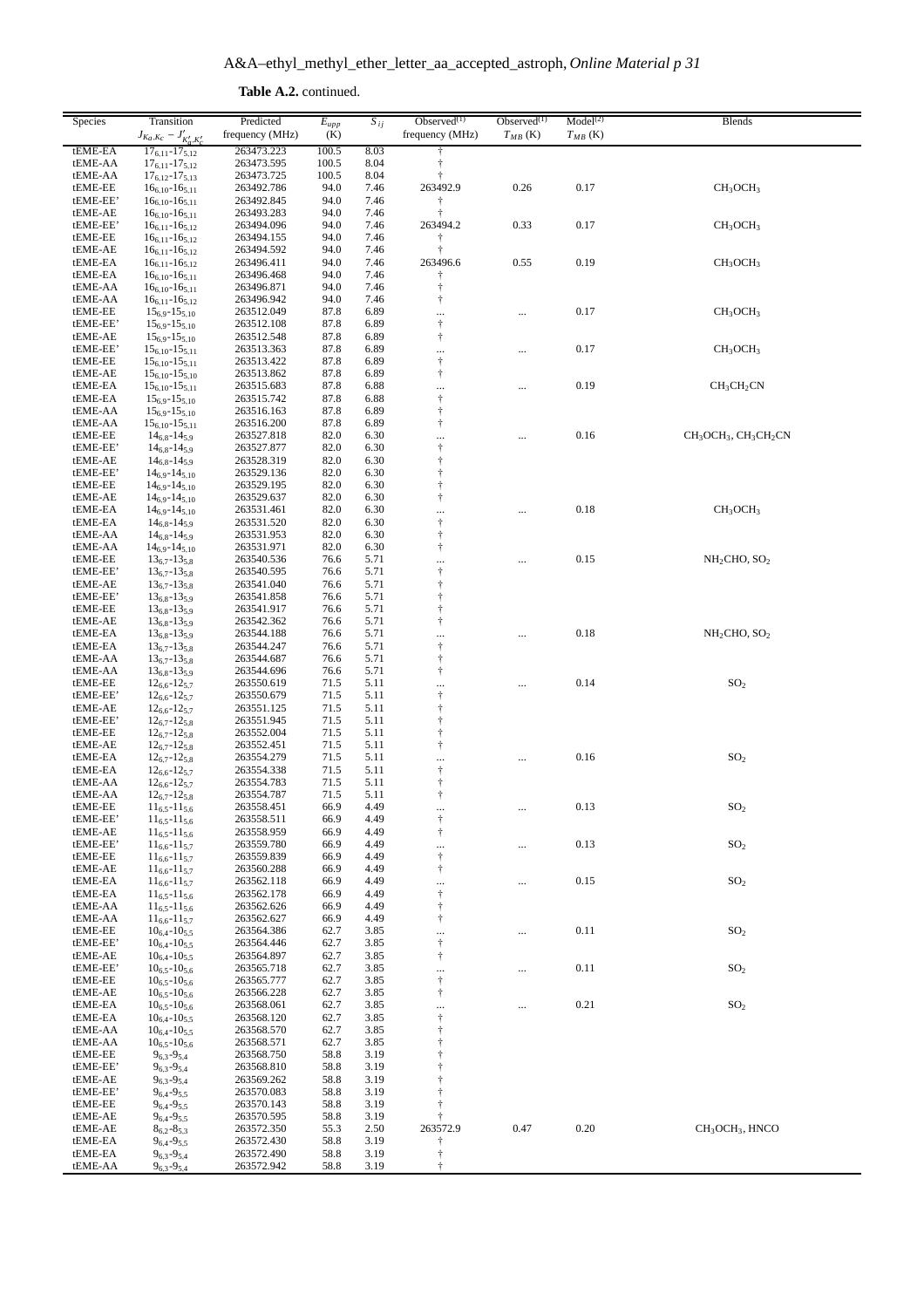A&A–ethyl\_methyl\_ether\_letter\_aa\_accepted\_astroph, *Online Material p 32*

**Table A.2.** continued.

| Species              | Transition                                                        | Predicted                | $E_{upp}$      | $S_{ij}$       | Observed $(1)$           | Observed $(1)$ | Model <sup>(2)</sup> | <b>Blends</b>                                                                                                                   |
|----------------------|-------------------------------------------------------------------|--------------------------|----------------|----------------|--------------------------|----------------|----------------------|---------------------------------------------------------------------------------------------------------------------------------|
|                      | $J_{K_a,K_c} - J'_{K'_a,K'_c}$                                    | frequency (MHz)          | (K)            |                | frequency (MHz)          | $T_{MB}$ (K)   | $T_{MB}$ (K)         |                                                                                                                                 |
| tEME-AA<br>tEME-EE'  | $9_{6,4} - 9_{5,5}$<br>$8_{6,3} - 8_{5,4}$                        | 263572.942<br>263573.172 | 58.8<br>55.3   | 3.19<br>2.50   | ÷                        |                |                      |                                                                                                                                 |
| tEME-EE              | $8_{6,3} - 8_{5,4}$                                               | 263573.232               | 55.3           | 2.50           | Ť                        |                |                      |                                                                                                                                 |
| tEME-AE              | $8_{6,3} - 8_{5,4}$                                               | 263573.685               | 55.3           | 2.50           | $\ddagger$               |                |                      |                                                                                                                                 |
| tEME-EE              | $7_{6,1} - 7_{5,2}$                                               | 263573.911               | 52.2           | 1.75           |                          |                |                      |                                                                                                                                 |
| tEME-EE'             | $7_{6,1} - 7_{5,2}$                                               | 263573.972               | 52.2           | 1.75           |                          |                |                      |                                                                                                                                 |
| tEME-AE              | $7_{6,1} - 7_{5,2}$                                               | 263574.426               | 52.2<br>49.5   | 1.75           | $\ddagger$               |                |                      |                                                                                                                                 |
| tEME-EE<br>tEME-EE'  | $6_{6,0}$ -6 <sub>5,1</sub><br>$7_{6,2} - 7_{5,3}$                | 263575.211<br>263575.249 | 52.2           | 0.93<br>1.75   | <br>$\dagger$            |                | 0.17                 | $CH3OCH3$ , HNCO                                                                                                                |
| tEME-EE'             | $6_{6,0}$ -6 <sub>5,1</sub>                                       | 263575.271               | 49.5           | 0.93           | $\ddagger$               |                |                      |                                                                                                                                 |
| tEME-EE              | $7_{6,2} - 7_{5,3}$                                               | 263575.309               | 52.2           | 1.75           |                          |                |                      |                                                                                                                                 |
| tEME-EA              | $8_{6,3} - 8_{5,4}$                                               | 263575.522               | 55.3           | 2.50           | $\ddagger$               |                |                      |                                                                                                                                 |
| tEME-EA              | $8_{6,2} - 8_{5,3}$                                               | 263575.582               | 55.3           | 2.50           | $\ddagger$               |                |                      |                                                                                                                                 |
| tEME-AE              | $6_{6,0}$ -65,1                                                   | 263575.727               | 49.5           | 0.93           | $\ddagger$               |                |                      |                                                                                                                                 |
| tEME-AE<br>tEME-AE   | $7_{6,2} - 7_{5,3}$<br>$6_{6,1} - 6_{5,2}$                        | 263575.764<br>263577.066 | 52.2<br>49.5   | 1.75<br>0.93   | $\ddagger$               |                | 0.08                 | CH <sub>3</sub> OCH <sub>3</sub> , HNCO                                                                                         |
| tEME-EA              | $7_{6,2} - 7_{5,3}$                                               | 263577.602               | 52.2           | 1.75           | $\ldots$<br>$\dagger$    |                |                      |                                                                                                                                 |
| tEME-EA              | $7_{6,1} - 7_{5,2}$                                               | 263577.662               | 52.2           | 1.75           | $\ddagger$               |                |                      |                                                                                                                                 |
| tEME-AA              | $7_{6,1} - 7_{5,2}$                                               | 263578.117               | 52.2           | 1.75           | $\ddagger$               |                |                      |                                                                                                                                 |
| tEME-AA              | $7_{6,2} - 7_{5,3}$                                               | 263578.117               | 52.2           | 1.75           |                          |                |                      |                                                                                                                                 |
| tEME-EA<br>tEME-EA   | $6_{6,1} - 6_{5,2}$                                               | 263578.906               | 49.5           | 0.93           | Ť<br>$\ddagger$          |                |                      |                                                                                                                                 |
| tEME-AA              | $6_{6,0}$ -6 <sub>5,1</sub><br>$6_{6,0}$ -6 <sub>5,1</sub>        | 263578.966<br>263579.422 | 49.5<br>49.5   | 0.93<br>0.93   |                          |                |                      |                                                                                                                                 |
| tEME-AA              | $6_{6,1}$ -6 <sub>5.2</sub>                                       | 263579.422               | 49.5           | 0.93           |                          |                |                      |                                                                                                                                 |
| tEME-EE              | $6_{5,1} - 5_{4,1}$                                               | 263974.290               | 36.9           | 4.57           | 263974.6                 | 0.84           | 0.32                 | $CH_3CH_2CN$ $v_{20} = 1$ , $CH_3$ <sup>13</sup> CH <sub>2</sub> CN                                                             |
| tEME-EE'             | $6_{5,2} - 5_{4,2}$                                               | 263974.352               | 36.9           | 4.57           |                          |                |                      |                                                                                                                                 |
| tEME-EE'             | $6_{5,1} - 5_{4,1}$                                               | 263974.491               | 36.9           | 4.57           |                          |                |                      |                                                                                                                                 |
| tEME-EE              | $6_{5,2} - 5_{4,2}$                                               | 263974.554               | 36.9           | 4.57           | Ť                        |                |                      |                                                                                                                                 |
| tEME-AE<br>tEME-AE   | $6_{5,1} - 5_{4,1}$<br>$6_{5,2} - 5_{4,2}$                        | 263974.847<br>263974.909 | 36.9<br>36.9   | 4.57<br>4.57   |                          |                |                      |                                                                                                                                 |
| tEME-EA              | $65,2 - 54,2$                                                     | 263977.560               | 36.9           | 4.57           | 263977.9                 | 1.19           | 0.21                 | CH <sub>3</sub> CH <sub>2</sub> CN $v_{20}$ =1, CH <sub>3</sub> <sup>13</sup> CH <sub>2</sub> CN, CH <sub>3</sub> OCOH $v_t$ =1 |
| tEME-EA              | $6_{5,1} - 5_{4,1}$                                               | 263977.761               | 36.9           | 4.57           |                          |                |                      |                                                                                                                                 |
| tEME-AA              | $6_{5,2} - 5_{4,1}$                                               | 263978.116               | 36.9           | 4.57           | $\ddagger$               |                |                      |                                                                                                                                 |
| tEME-AA              | $6_{5,1} - 5_{4,2}$                                               | 263978.117               | 36.9           | 4.57           | $\dagger$                |                |                      |                                                                                                                                 |
| tEME-EE'             | $12_{4,9} - 11_{3,8}$                                             | 264279.974               | 48.6           | 1.86           |                          |                | 0.04                 | $CH_3CH_2CN$ $v_{13}/v_{21}$                                                                                                    |
| tEME-AE<br>tEME-EE   | $12_{4.9} - 11_{3.8}$<br>$12_{4,8} - 11_{3,8}$                    | 264281.470<br>264282.160 | 48.6<br>48.6   | 1.98<br>2.11   | $\dagger$<br>ŧ           |                |                      |                                                                                                                                 |
| tEME-EA              | $12_{4,9} - 11_{3,8}$                                             | 264288.936               | 48.6           | 3.18           | 264290.1                 | 0.32           | 0.08                 | $CH3CH2CN v13/v21$                                                                                                              |
| tEME-AA              | $124.9 - 113.8$                                                   | 264289.975               | 48.6           | 4.89           | t                        |                |                      |                                                                                                                                 |
| tEME-EE              | $12_{4,8} - 11_{3,8}$                                             | 264290.781               | 48.6           | 2.78           | $\ddagger$               |                |                      |                                                                                                                                 |
| tEME-EA              | $12_{4,8} - 11_{3,8}$                                             | 264290.868               | 48.6           | 1.70           |                          |                |                      |                                                                                                                                 |
| tEME-AE              | $12_{4,8} - 11_{3,8}$                                             | 264291.901               | 48.6           | 2.91           | 264292.2                 | 0.33           | 0.07                 | $CH3CH2CN$ $v13/v21$                                                                                                            |
| tEME-EE'<br>tEME-EE' | $12_{4,8} - 11_{3,8}$<br>$12_{4,9} - 11_{3,9}$                    | 264292.217<br>264316.948 | 48.6<br>48.6   | 3.02<br>3.02   | Ť                        |                | 0.06                 | CH <sub>3</sub> OH                                                                                                              |
| tEME-AE              | $12_{4,9} - 11_{3,9}$                                             | 264318.041               | 48.6           | 2.91           | <br>$\dagger$            |                |                      |                                                                                                                                 |
| tEME-EE              | $12_{4,9} - 11_{3,9}$                                             | 264318.385               | 48.6           | 2.78           | $\dagger$                |                |                      |                                                                                                                                 |
| tEME-EA              | $12_{4,9} - 11_{3,9}$                                             | 264324.363               | 48.6           | 1.70           | $\cdots$                 |                | 0.10                 | CH <sub>3</sub> OH                                                                                                              |
| tEME-AA              | $12_{4,8} - 11_{3,9}$                                             | 264326.032               | 48.6           | 4.89           | $^\dagger$               |                |                      |                                                                                                                                 |
| tEME-EA              | $12_{4,8} - 11_{3,9}$                                             | 264326.294               | 48.6           | 3.18           | Ť                        |                |                      |                                                                                                                                 |
| tEME-EE<br>tEME-AE   | $12_{4,8} - 11_{3,9}$<br>$12_{4,8} - 11_{3,9}$                    | 264327.005<br>264328.472 | 48.6<br>48.6   | 2.11<br>1.98   | $\dagger$                |                | 0.04                 | CH <sub>3</sub> OH                                                                                                              |
| tEME-EE'             | $12_{4,8} - 11_{3,9}$                                             | 264329.191               | 48.6           | 1.86           | $\cdots$<br>$^\dagger$   |                |                      |                                                                                                                                 |
| tEME-EE'             | $30_{2,29} - 29_{1,28}$                                           | 264623.050               | 183.6          | 14.10          | $\ldots$                 |                | 0.14                 | $CH_3CH_2CN$ $v_{13}/v_{21}$                                                                                                    |
| tEME-EE              | $30_{2,29} - 29_{1,28}$                                           | 264623.050               | 183.6          | 14.10          | t                        |                |                      |                                                                                                                                 |
| tEME-AE              | $30_{2,29} - 29_{1,28}$                                           | 264623.125               | 183.6          | 14.10          | $\ddagger$               |                |                      |                                                                                                                                 |
| tEME-EA<br>tEME-AA   | $30_{2,29} - 29_{1,28}$<br>$30_{2,29} - 29_{1,28}$                | 264624.097<br>264624.172 | 183.6<br>183.6 | 14.10<br>14.10 | $\ddagger$<br>$^\dagger$ |                |                      |                                                                                                                                 |
| tEME-AA              | $35_{1,34} - 34_{2,33}$                                           | 265627.614               | 246.2          | 18.59          | $\cdots$                 |                | 0.13                 | CH <sub>3</sub> COOCH <sub>3</sub>                                                                                              |
| tEME-EA              | $35_{1,34} - 34_{2,33}$                                           | 265627.630               | 246.2          | 18.59          | $^\dagger$               |                |                      |                                                                                                                                 |
| tEME-AE              | $35_{1,34} - 34_{2,33}$                                           | 265628.218               | 246.2          | 18.59          | $\ddagger$               |                |                      |                                                                                                                                 |
| tEME-EE              | $35_{1,34} - 34_{2,33}$                                           | 265628.234               | 246.2          | 18.59          | $\ddagger$               |                |                      |                                                                                                                                 |
| tEME-EE'             | 35 <sub>1,34</sub> -34 <sub>2,33</sub>                            | 265628.234               | 246.2          | 18.59          | $\ddagger$               |                |                      |                                                                                                                                 |
| tEME-EE'<br>tEME-EE  | $19_{3,17} - 18_{2,16}$<br>$19_{3,17} - 18_{2,16}$                | 265859.733<br>265859.748 | 83.8<br>83.8   | 5.59<br>5.59   | $\cdots$<br>$\ddagger$   |                | 0.13                 | <b>HCN</b>                                                                                                                      |
| tEME-AE              | $19_{3,17} - 18_{2,16}$                                           | 265860.022               | 83.8           | 5.59           | $\dagger$                |                |                      |                                                                                                                                 |
| tEME-EA              | $19_{3,17} - 18_{2,16}$                                           | 265862.261               | 83.8           | 5.59           | $\cdots$                 |                | 0.09                 | HCN                                                                                                                             |
| tEME-AA              | $19_{3,17} - 18_{2,16}$                                           | 265862.543               | 83.8           | 5.59           | $^\dagger$               |                |                      |                                                                                                                                 |
| tEME-EA              | $34_{0,34} - 33_{1,33}$                                           | 266065.053               | 226.0          | 28.77          | $\ldots$                 |                | 0.28                 | CH <sub>3</sub> COCH <sub>3</sub>                                                                                               |
| tEME-AA              | $34_{0,34} - 33_{1,33}$                                           | 266065.056               | 226.0          | 28.77          | $\dagger$                |                |                      |                                                                                                                                 |
| tEME-EE<br>tEME-EE'  | 34 <sub>0,34</sub> -33 <sub>1,33</sub><br>$34_{0.34} - 33_{1.33}$ | 266065.087<br>266065.087 | 226.0<br>226.0 | 28.77<br>28.77 | $\ddagger$<br>$\ddagger$ |                |                      |                                                                                                                                 |
| tEME-AE              | $34_{0,34} - 33_{1,33}$                                           | 266065.091               | 226.0          | 28.77          |                          |                |                      |                                                                                                                                 |
| tEME-EE              | $18_{3,15} - 17_{2,16}$                                           | 267851.372               | 76.5           | 5.09           | 267851.6                 | 0.71           | 0.13                 | $CH3OCOH vt=2$                                                                                                                  |
| tEME-EE'             | $18_{3,15} - 17_{2,16}$                                           | 267851.394               | 76.5           | 5.09           |                          |                |                      |                                                                                                                                 |
| tEME-AE              | $18_{3,15} - 17_{2,16}$                                           | 267851.682               | 76.5           | 5.09           | $\dagger$                |                |                      |                                                                                                                                 |
| tEME-EA              | $18_{3,15} - 17_{2,16}$                                           | 267853.764               | 76.5           | 5.09           | $\cdots$<br>$\ddagger$   | $\cdots$       | 0.09                 | $CH_3OCOH v_t=2$                                                                                                                |
| tEME-AA<br>tEME-EE'  | $18_{3,15} - 17_{2,16}$<br>$34_{1,34} - 33_{0,33}$                | 267854.063<br>267994.638 | 76.5<br>226.1  | 5.09<br>28.78  | 267994.7                 | 0.95           | 0.28                 | $CH_3OCOH v_t = 2$ , $CH_3CH_2CN$                                                                                               |
| tEME-EE              | $34_{1,34} - 33_{0,33}$                                           | 267994.638               | 226.1          | 28.78          | t                        |                |                      |                                                                                                                                 |
| tEME-AE              | $34_{1,34} - 33_{0,33}$                                           | 267994.646               | 226.1          | 28.78          | ÷                        |                |                      |                                                                                                                                 |
| tEME-EA              | $34_{1,34} - 33_{0,33}$                                           | 267994.729               | 226.1          | 28.78          |                          |                |                      |                                                                                                                                 |
| tEME-AA              | $34_{1,34} - 33_{0,33}$                                           | 267994.737               | 226.1          | 28.78          |                          |                |                      |                                                                                                                                 |
| tEME-EE'             | $31_{2,30} - 30_{1,29}$                                           | 270379.929               | 195.5          | 14.99          | 270380.3                 | 0.21           | 0.15                 |                                                                                                                                 |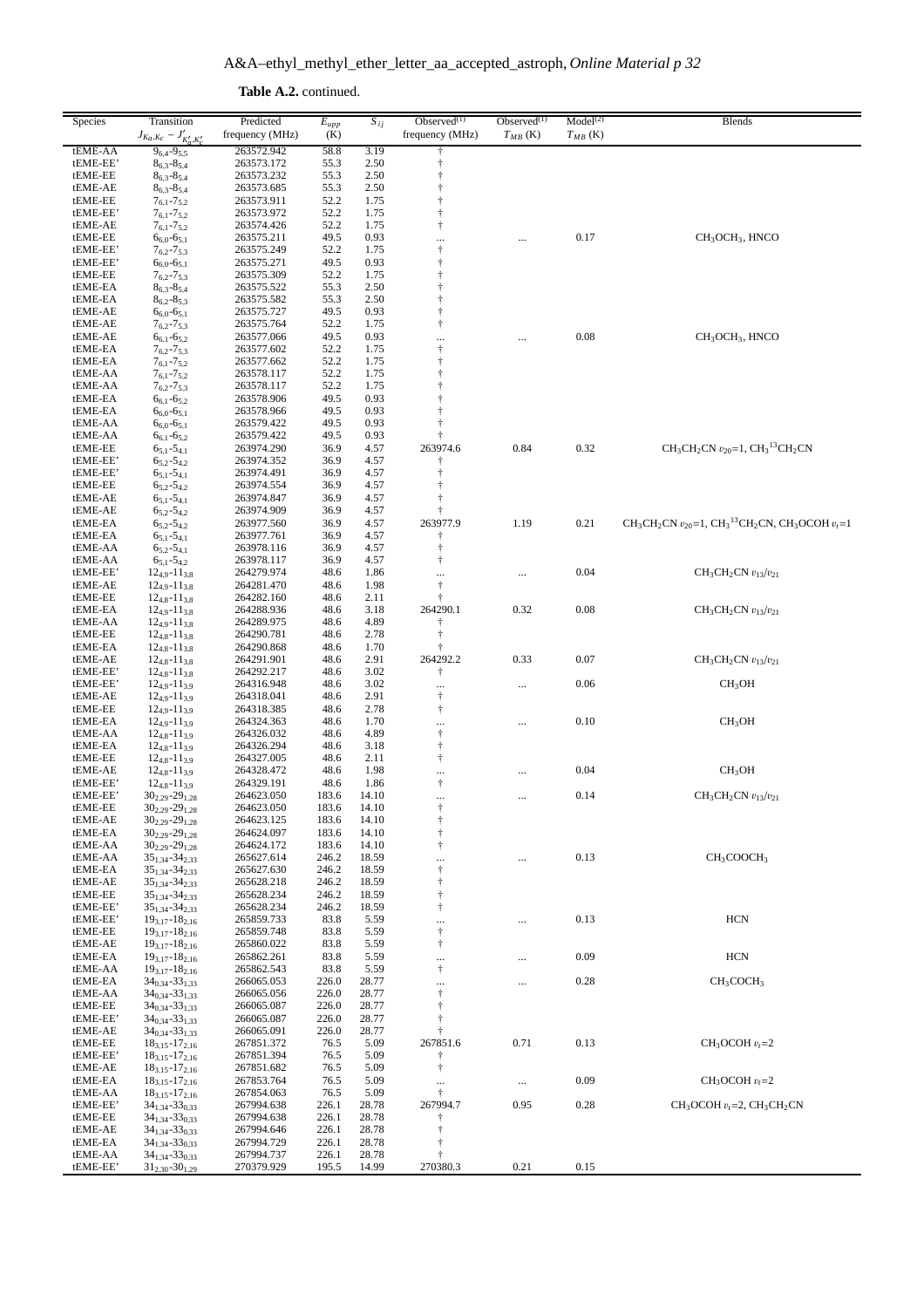A&A–ethyl\_methyl\_ether\_letter\_aa\_accepted\_astroph, *Online Material p 33*

**Table A.2.** continued.

| frequency (MHz)<br>frequency (MHz)<br>(K)<br>$T_{MB}$ (K)<br>$T_{MB}$ (K)<br>$J_{K_a,K_c} - J'_{K'_a,K'_c}$<br>tEME-EE<br>$31_{2,30} - 30_{1,29}$<br>270379.929<br>195.5<br>14.99<br>$31_{2,30} - 30_{1,29}$<br>195.5<br>14.99<br>ŧ<br>tEME-AE<br>270379.998<br>$31_{2,30} - 30_{1,29}$<br>195.5<br>$\ddagger$<br>tEME-EA<br>270380.924<br>14.99<br>$31_{2,30} - 30_{1,29}$<br>195.5<br>tEME-AA<br>270380.993<br>14.99<br>t<br>39.6<br>272025.5<br>1.10<br>0.35<br>$CH_3CH_2CN$ $v_{13}/v_{21}$<br>tEME-EE<br>272025.103<br>4.70<br>$7_{5,2} - 6_{4,2}$<br>tEME-EE'<br>$7_{5,3} - 6_{4,3}$<br>272025.167<br>39.6<br>4.70<br>tEME-EE'<br>$7_{5,2} - 6_{4,2}$<br>272025.304<br>39.6<br>4.70<br>t<br>$\ddagger$<br>tEME-EE<br>272025.368<br>39.6<br>4.70<br>$7_{5,3} - 6_{4,3}$<br>$7_{5,2} - 6_{4,2}$<br>272025.659<br>39.6<br>t<br>tEME-AE<br>4.70<br>tEME-AE<br>$7_{5,3} - 6_{4,3}$<br>272025.723<br>39.6<br>4.70<br>272028.6<br>0.59<br>0.23<br>$CH_3CH_2CN$ $v_{13}/v_{21}$<br>272028.370<br>39.6<br>4.70<br>tEME-EA<br>$7_{5,3} - 6_{4,3}$<br>$7_{5,2} - 6_{4,2}$<br>272028.571<br>39.6<br>tEME-EA<br>4.70<br>t<br>$7_{5,3} - 6_{4,2}$<br>272028.925<br>39.6<br>$\ddagger$<br>tEME-AA<br>4.70<br>$\ddagger$<br>$7_{5,2} - 6_{4,3}$<br>272028.927<br>39.6<br>4.70<br>tEME-AA<br>0.21<br>0.03<br>U-line<br>$13_{4,10} - 12_{3,9}$<br>272291.842<br>53.6<br>2.35<br>272292.1<br>tEME-EE'<br>0.26<br>$13_{4,10} - 12_{3,9}$<br>272293.250<br>53.6<br>2.46<br>272293.6<br>0.05<br>U-line<br>tEME-AE<br>tEME-EE<br>$13_{4,10} - 12_{3,9}$<br>272293.863<br>53.6<br>2.58<br>$\ddagger$<br>272301.0<br>0.18<br>0.08<br>tEME-EA<br>$13_{4,10} - 12_{3,9}$<br>272300.368<br>53.6<br>3.94<br>CH <sub>3</sub> OCOH<br>$13_{4,10} - 12_{3,9}$<br>272301.238<br>53.6<br>5.09<br>tEME-AA<br>t<br>$\dagger$<br>tEME-EE<br>$134.9 - 123.9$<br>272302.533<br>53.6<br>2.51<br>$\dagger$<br>tEME-EA<br>$134.9 - 123.9$<br>272302.564<br>53.6<br>1.15<br>272303.9<br>0.07<br>$134.9 - 123.9$<br>272303.710<br>53.6<br>2.64<br>0.24<br>$CH_3CH_2CN$ $v_{20}=1$<br>tEME-AE<br>2.74<br>tEME-EE'<br>$134.9 - 123.9$<br>272304.098<br>53.6<br>$\ddagger$<br>0.06<br>tEME-EE'<br>$13_{4,10} - 12_{3,10}$<br>272351.722<br>53.6<br>2.74<br>CH <sub>3</sub> OH, CH <sub>3</sub> OD<br><br>$\ldots$<br>tEME-AE<br>$13_{4,10} - 12_{3,10}$<br>272352.884<br>53.6<br>2.63<br>$\ddagger$<br>$\dagger$<br>tEME-EE<br>272353.288<br>53.6<br>2.51<br>$13_{4,10} - 12_{3,10}$<br>0.13<br>tEME-EA<br>$13_{4,10} - 12_{3,10}$<br>272359.310<br>53.6<br>1.15<br>CH <sub>3</sub> OH, CH <sub>3</sub> OD<br><br><br>$^\dagger$<br>53.6<br>5.09<br>tEME-AA<br>$13_{4,9} - 12_{3,10}$<br>272361.410<br>3.94<br>$\dagger$<br>tEME-EA<br>$13_{4,9} - 12_{3,10}$<br>272361.506<br>53.6<br>$^\dagger$<br>tEME-EE<br>$13_{4,9} - 12_{3,10}$<br>272361.957<br>53.6<br>2.58<br>0.05<br>CH <sub>3</sub> OH, CH <sub>3</sub> OD<br>53.6<br>tEME-AE<br>$13_{4.9} - 12_{3.10}$<br>272363.344<br>2.46<br><br><br>$\ddagger$<br>tEME-EE'<br>$13_{4,9} - 12_{3,10}$<br>272363.978<br>53.6<br>2.35<br>$20_{3,18} - 19_{2,17}$<br>272433.0<br>0.33<br>tEME-EE'<br>272432.754<br>91.6<br>5.79<br>0.14<br>U-line<br>$20_{3,18} - 19_{2,17}$<br>91.6<br>$\ddagger$<br>tEME-EE<br>272432.765<br>5.79<br>$\ddagger$<br>tEME-AE<br>$20_{3,18} - 19_{2,17}$<br>272433.037<br>91.6<br>5.79<br>0.35<br>0.09<br>tEME-EA<br>$20_{3,18} - 19_{2,17}$<br>272435.273<br>91.6<br>5.79<br>272435.7<br>U-line<br>$20_{3,18} - 19_{2,17}$<br>91.6<br>5.79<br>$\ddagger$<br>tEME-AA<br>272435.550<br>0.03<br>U-line<br>tEME-AA<br>$40_{2,38} - 39_{3,37}$<br>272596.983<br>325.0<br>12.66<br>$\cdots$<br><br>325.0<br>$^\dagger$<br>tEME-EA<br>$40_{2,38} - 39_{3,37}$<br>272597.055<br>12.66<br>$\ddagger$<br>$40_{2,38} - 39_{3,37}$<br>325.0<br>tEME-AE<br>272598.688<br>12.66<br>$^\dagger$<br>tEME-EE<br>$40_{2,38} - 39_{3,37}$<br>272598.760<br>325.0<br>12.66<br>$40_{2,38} - 39_{3,37}$<br>325.0<br>$^\dagger$<br>tEME-EE'<br>272598.760<br>12.66<br>0.05<br>tEME-EE<br>$20_{2,18} - 19_{1,19}$<br>86.3<br>CH <sub>3</sub> OCOH<br>273141.137<br>2.00<br><br>$\cdots$<br>$^\dagger$<br>tEME-EE'<br>$20_{2,18} - 19_{1,19}$<br>273141.138<br>86.3<br>2.00<br>$\dagger$<br>tEME-AE<br>$20_{2,18} - 19_{1,19}$<br>273141.411<br>86.3<br>2.00<br>0.03<br>$20_{2,18} - 19_{1,19}$<br>86.3<br>CH <sub>3</sub> OCOH<br>tEME-EA<br>273142.818<br>2.00<br>$\cdots$<br><br>$\ddagger$<br>tEME-AA<br>$20_{2,18} - 19_{1,19}$<br>273143.092<br>86.3<br>2.00<br>273979.1<br>$35_{0,35} - 34_{1,34}$<br>273979.063<br>239.2<br>29.79<br>0.73<br>0.28<br>$CH3CH2CN, SO2$<br>tEME-EA<br>239.2<br>$\ddagger$<br>$35_{0,35} - 34_{1,34}$<br>29.79<br>tEME-AA<br>273979.067<br>$\dagger$<br>tEME-EE<br>$35_{0,35} - 34_{1,34}$<br>273979.089<br>239.2<br>29.79<br>tEME-EE'<br>$35_{0,35} - 34_{1,34}$<br>273979.089<br>239.2<br>29.79<br>ŧ<br>239.2<br>tEME-AE<br>$35_{0.35} - 34_{1.34}$<br>273979.093<br>29.79<br>274946.9<br>0.57<br>tEME-AA<br>274946.543<br>260.0<br>19.65<br>0.14<br>$CH3OCOH vt=1, H2CS$<br>$36_{1,35} - 35_{2,34}$<br>tEME-EA<br>$36_{1,35} - 35_{2,34}$<br>274946.555<br>260.0<br>19.65<br>÷<br>tEME-AE<br>$36_{1,35} - 35_{2,34}$<br>274947.090<br>260.0<br>19.65<br>ŧ<br>tEME-EE<br>$36_{1,35} - 35_{2,34}$<br>260.0<br>$\dagger$<br>274947.102<br>19.65<br>tEME-EE'<br>$36_{1,35} - 35_{2,34}$<br>274947.102<br>260.0<br>19.65<br>ŧ<br>239.3<br>275618.9<br>0.22<br>0.28<br>tEME-EE'<br>$35_{1,35} - 34_{0,34}$<br>275618.927<br>29.80<br>tEME-EE<br>$35_{1,35} - 34_{0,34}$<br>275618.927<br>239.3<br>29.80<br>$\ddagger$<br>tEME-AE<br>$35_{1,35} - 34_{0,34}$<br>239.3<br>275618.934<br>29.80<br>239.3<br>tEME-EA<br>$35_{1,35} - 34_{0,34}$<br>275619.009<br>29.80<br>$35_{1,35} - 34_{0,34}$<br>239.3<br>tEME-AA<br>275619.016<br>29.80<br>ŧ<br>${}^{13}$ CH <sub>3</sub> OCOH<br>0.15<br>276219.6<br>0.34<br>tEME-EE'<br>$32_{2,31} - 31_{1,30}$<br>276219.631<br>207.8<br>15.92<br>tEME-EE<br>$32_{2,31} - 31_{1,30}$<br>207.8<br>276219.631<br>15.92<br>$32_{2,31} - 31_{1,30}$<br>276219.695<br>207.8<br>$\ddagger$<br>tEME-AE<br>15.92<br>tEME-EA<br>$32_{2,31} - 31_{1,30}$<br>276220.573<br>207.8<br>15.92<br>t<br>207.8<br>15.92<br>tEME-AA<br>$32_{2,31} - 31_{1,30}$<br>276220.637<br>ŧ<br>$19_{3,16} - 18_{2,17}$<br>83.9<br>276700.3<br>0.29<br>0.13<br>$CH3CN v8=1, CH3OH$<br>tEME-EE<br>276700.152<br>5.20<br>tEME-EE'<br>$19_{3,16} - 18_{2,17}$<br>276700.167<br>83.9<br>5.20<br>$\ddagger$<br>83.9<br>$\ddagger$<br>tEME-AE<br>$19_{3,16} - 18_{2,17}$<br>276700.458<br>5.20<br>$19_{3,16} - 18_{2,17}$<br>276702.5<br>0.34<br>0.08<br>$CH3CN v8=1, CH3OH$<br>tEME-EA<br>276702.533<br>83.9<br>5.20<br>tEME-AA<br>$19_{3,16} - 18_{2,17}$<br>276702.832<br>83.9<br>5.20<br>Ť<br>$CH_3CH_2CN$ , $CH_3CH_2CN$ $v_{20} = 1$ , $CH_3^{13}CH_2CN$<br>$21_{3,19} - 20_{2,18}$<br>99.7<br>278825.7<br>0.39<br>0.14<br>tEME-EE'<br>278825.580<br>6.00<br>tEME-EE<br>$21_{3,19} - 20_{2,18}$<br>278825.588<br>99.7<br>6.00<br>t<br>$\ddagger$<br>tEME-AE<br>$21_{3,19} - 20_{2,18}$<br>278825.856<br>99.7<br>6.00<br>$CH_3CH_2CN$ , $CH_3CH_2CN$ $v_{20} = 1$ , $CH_3^{13}CH_2CN$<br>99.7<br>278828.4<br>0.33<br>0.09<br>tEME-EA<br>$21_{3,19} - 20_{2,18}$<br>6.00<br>278828.090<br>tEME-AA<br>$21_{3,19} - 20_{2,18}$<br>278828.362<br>99.7<br>6.00<br>t<br>280075.6<br>0.40<br>0.38<br>tEME-EE<br>$8_{5,3} - 7_{4,3}$<br>280075.262<br>42.7<br>4.85<br>tEME-EE'<br>$8_{5,4} - 7_{4,4}$<br>280075.328<br>42.7<br>4.85<br>$\dagger$<br>tEME-EE'<br>$8_{5,3} - 7_{4,3}$<br>280075.462<br>42.7<br>4.85<br>tEME-EE<br>$8_{5,4} - 7_{4,4}$<br>280075.527<br>42.7<br>4.85<br>ŧ<br>42.7<br>tEME-AE<br>$8_{5,3} - 7_{4,3}$<br>280075.816<br>4.85<br>tEME-AE<br>$\ddagger$<br>$8_{5,4} - 7_{4,4}$<br>280075.882<br>42.7<br>4.85 | Species | Transition | Predicted | $\overline{E}_{upp}$ | $S_{ij}$ | Observed $(1)$ | Observed $(1)$ | Model <sup>(2)</sup> | <b>Blends</b> |
|-----------------------------------------------------------------------------------------------------------------------------------------------------------------------------------------------------------------------------------------------------------------------------------------------------------------------------------------------------------------------------------------------------------------------------------------------------------------------------------------------------------------------------------------------------------------------------------------------------------------------------------------------------------------------------------------------------------------------------------------------------------------------------------------------------------------------------------------------------------------------------------------------------------------------------------------------------------------------------------------------------------------------------------------------------------------------------------------------------------------------------------------------------------------------------------------------------------------------------------------------------------------------------------------------------------------------------------------------------------------------------------------------------------------------------------------------------------------------------------------------------------------------------------------------------------------------------------------------------------------------------------------------------------------------------------------------------------------------------------------------------------------------------------------------------------------------------------------------------------------------------------------------------------------------------------------------------------------------------------------------------------------------------------------------------------------------------------------------------------------------------------------------------------------------------------------------------------------------------------------------------------------------------------------------------------------------------------------------------------------------------------------------------------------------------------------------------------------------------------------------------------------------------------------------------------------------------------------------------------------------------------------------------------------------------------------------------------------------------------------------------------------------------------------------------------------------------------------------------------------------------------------------------------------------------------------------------------------------------------------------------------------------------------------------------------------------------------------------------------------------------------------------------------------------------------------------------------------------------------------------------------------------------------------------------------------------------------------------------------------------------------------------------------------------------------------------------------------------------------------------------------------------------------------------------------------------------------------------------------------------------------------------------------------------------------------------------------------------------------------------------------------------------------------------------------------------------------------------------------------------------------------------------------------------------------------------------------------------------------------------------------------------------------------------------------------------------------------------------------------------------------------------------------------------------------------------------------------------------------------------------------------------------------------------------------------------------------------------------------------------------------------------------------------------------------------------------------------------------------------------------------------------------------------------------------------------------------------------------------------------------------------------------------------------------------------------------------------------------------------------------------------------------------------------------------------------------------------------------------------------------------------------------------------------------------------------------------------------------------------------------------------------------------------------------------------------------------------------------------------------------------------------------------------------------------------------------------------------------------------------------------------------------------------------------------------------------------------------------------------------------------------------------------------------------------------------------------------------------------------------------------------------------------------------------------------------------------------------------------------------------------------------------------------------------------------------------------------------------------------------------------------------------------------------------------------------------------------------------------------------------------------------------------------------------------------------------------------------------------------------------------------------------------------------------------------------------------------------------------------------------------------------------------------------------------------------------------------------------------------------------------------------------------------------------------------------------------------------------------------------------------------------------------------------------------------------------------------------------------------------------------------------------------------------------------------------------------------------------------------------------------------------------------------------------------------------------------------------------------------------------------------------------------------------------------------------------------------------------------------------------------------------------------------------------------------------------------------------------------------------------------------------------------------------------------------------------------------------------------------------------------------------------------------------------------------------------------------------------------------------------------------------------------------------------------------------------------------------------------------------------------------------------------------------------------------------------------------------------------------------------------------------------------------------------------------------------------------------------------------------------------------------------------------------------------------------------------------------------------------------------------------------------|---------|------------|-----------|----------------------|----------|----------------|----------------|----------------------|---------------|
|                                                                                                                                                                                                                                                                                                                                                                                                                                                                                                                                                                                                                                                                                                                                                                                                                                                                                                                                                                                                                                                                                                                                                                                                                                                                                                                                                                                                                                                                                                                                                                                                                                                                                                                                                                                                                                                                                                                                                                                                                                                                                                                                                                                                                                                                                                                                                                                                                                                                                                                                                                                                                                                                                                                                                                                                                                                                                                                                                                                                                                                                                                                                                                                                                                                                                                                                                                                                                                                                                                                                                                                                                                                                                                                                                                                                                                                                                                                                                                                                                                                                                                                                                                                                                                                                                                                                                                                                                                                                                                                                                                                                                                                                                                                                                                                                                                                                                                                                                                                                                                                                                                                                                                                                                                                                                                                                                                                                                                                                                                                                                                                                                                                                                                                                                                                                                                                                                                                                                                                                                                                                                                                                                                                                                                                                                                                                                                                                                                                                                                                                                                                                                                                                                                                                                                                                                                                                                                                                                                                                                                                                                                                                                                                                                                                                                                                                                                                                                                                                                                                                                                                                                                                                                                                                                                             |         |            |           |                      |          |                |                |                      |               |
|                                                                                                                                                                                                                                                                                                                                                                                                                                                                                                                                                                                                                                                                                                                                                                                                                                                                                                                                                                                                                                                                                                                                                                                                                                                                                                                                                                                                                                                                                                                                                                                                                                                                                                                                                                                                                                                                                                                                                                                                                                                                                                                                                                                                                                                                                                                                                                                                                                                                                                                                                                                                                                                                                                                                                                                                                                                                                                                                                                                                                                                                                                                                                                                                                                                                                                                                                                                                                                                                                                                                                                                                                                                                                                                                                                                                                                                                                                                                                                                                                                                                                                                                                                                                                                                                                                                                                                                                                                                                                                                                                                                                                                                                                                                                                                                                                                                                                                                                                                                                                                                                                                                                                                                                                                                                                                                                                                                                                                                                                                                                                                                                                                                                                                                                                                                                                                                                                                                                                                                                                                                                                                                                                                                                                                                                                                                                                                                                                                                                                                                                                                                                                                                                                                                                                                                                                                                                                                                                                                                                                                                                                                                                                                                                                                                                                                                                                                                                                                                                                                                                                                                                                                                                                                                                                                             |         |            |           |                      |          |                |                |                      |               |
|                                                                                                                                                                                                                                                                                                                                                                                                                                                                                                                                                                                                                                                                                                                                                                                                                                                                                                                                                                                                                                                                                                                                                                                                                                                                                                                                                                                                                                                                                                                                                                                                                                                                                                                                                                                                                                                                                                                                                                                                                                                                                                                                                                                                                                                                                                                                                                                                                                                                                                                                                                                                                                                                                                                                                                                                                                                                                                                                                                                                                                                                                                                                                                                                                                                                                                                                                                                                                                                                                                                                                                                                                                                                                                                                                                                                                                                                                                                                                                                                                                                                                                                                                                                                                                                                                                                                                                                                                                                                                                                                                                                                                                                                                                                                                                                                                                                                                                                                                                                                                                                                                                                                                                                                                                                                                                                                                                                                                                                                                                                                                                                                                                                                                                                                                                                                                                                                                                                                                                                                                                                                                                                                                                                                                                                                                                                                                                                                                                                                                                                                                                                                                                                                                                                                                                                                                                                                                                                                                                                                                                                                                                                                                                                                                                                                                                                                                                                                                                                                                                                                                                                                                                                                                                                                                                             |         |            |           |                      |          |                |                |                      |               |
|                                                                                                                                                                                                                                                                                                                                                                                                                                                                                                                                                                                                                                                                                                                                                                                                                                                                                                                                                                                                                                                                                                                                                                                                                                                                                                                                                                                                                                                                                                                                                                                                                                                                                                                                                                                                                                                                                                                                                                                                                                                                                                                                                                                                                                                                                                                                                                                                                                                                                                                                                                                                                                                                                                                                                                                                                                                                                                                                                                                                                                                                                                                                                                                                                                                                                                                                                                                                                                                                                                                                                                                                                                                                                                                                                                                                                                                                                                                                                                                                                                                                                                                                                                                                                                                                                                                                                                                                                                                                                                                                                                                                                                                                                                                                                                                                                                                                                                                                                                                                                                                                                                                                                                                                                                                                                                                                                                                                                                                                                                                                                                                                                                                                                                                                                                                                                                                                                                                                                                                                                                                                                                                                                                                                                                                                                                                                                                                                                                                                                                                                                                                                                                                                                                                                                                                                                                                                                                                                                                                                                                                                                                                                                                                                                                                                                                                                                                                                                                                                                                                                                                                                                                                                                                                                                                             |         |            |           |                      |          |                |                |                      |               |
|                                                                                                                                                                                                                                                                                                                                                                                                                                                                                                                                                                                                                                                                                                                                                                                                                                                                                                                                                                                                                                                                                                                                                                                                                                                                                                                                                                                                                                                                                                                                                                                                                                                                                                                                                                                                                                                                                                                                                                                                                                                                                                                                                                                                                                                                                                                                                                                                                                                                                                                                                                                                                                                                                                                                                                                                                                                                                                                                                                                                                                                                                                                                                                                                                                                                                                                                                                                                                                                                                                                                                                                                                                                                                                                                                                                                                                                                                                                                                                                                                                                                                                                                                                                                                                                                                                                                                                                                                                                                                                                                                                                                                                                                                                                                                                                                                                                                                                                                                                                                                                                                                                                                                                                                                                                                                                                                                                                                                                                                                                                                                                                                                                                                                                                                                                                                                                                                                                                                                                                                                                                                                                                                                                                                                                                                                                                                                                                                                                                                                                                                                                                                                                                                                                                                                                                                                                                                                                                                                                                                                                                                                                                                                                                                                                                                                                                                                                                                                                                                                                                                                                                                                                                                                                                                                                             |         |            |           |                      |          |                |                |                      |               |
|                                                                                                                                                                                                                                                                                                                                                                                                                                                                                                                                                                                                                                                                                                                                                                                                                                                                                                                                                                                                                                                                                                                                                                                                                                                                                                                                                                                                                                                                                                                                                                                                                                                                                                                                                                                                                                                                                                                                                                                                                                                                                                                                                                                                                                                                                                                                                                                                                                                                                                                                                                                                                                                                                                                                                                                                                                                                                                                                                                                                                                                                                                                                                                                                                                                                                                                                                                                                                                                                                                                                                                                                                                                                                                                                                                                                                                                                                                                                                                                                                                                                                                                                                                                                                                                                                                                                                                                                                                                                                                                                                                                                                                                                                                                                                                                                                                                                                                                                                                                                                                                                                                                                                                                                                                                                                                                                                                                                                                                                                                                                                                                                                                                                                                                                                                                                                                                                                                                                                                                                                                                                                                                                                                                                                                                                                                                                                                                                                                                                                                                                                                                                                                                                                                                                                                                                                                                                                                                                                                                                                                                                                                                                                                                                                                                                                                                                                                                                                                                                                                                                                                                                                                                                                                                                                                             |         |            |           |                      |          |                |                |                      |               |
|                                                                                                                                                                                                                                                                                                                                                                                                                                                                                                                                                                                                                                                                                                                                                                                                                                                                                                                                                                                                                                                                                                                                                                                                                                                                                                                                                                                                                                                                                                                                                                                                                                                                                                                                                                                                                                                                                                                                                                                                                                                                                                                                                                                                                                                                                                                                                                                                                                                                                                                                                                                                                                                                                                                                                                                                                                                                                                                                                                                                                                                                                                                                                                                                                                                                                                                                                                                                                                                                                                                                                                                                                                                                                                                                                                                                                                                                                                                                                                                                                                                                                                                                                                                                                                                                                                                                                                                                                                                                                                                                                                                                                                                                                                                                                                                                                                                                                                                                                                                                                                                                                                                                                                                                                                                                                                                                                                                                                                                                                                                                                                                                                                                                                                                                                                                                                                                                                                                                                                                                                                                                                                                                                                                                                                                                                                                                                                                                                                                                                                                                                                                                                                                                                                                                                                                                                                                                                                                                                                                                                                                                                                                                                                                                                                                                                                                                                                                                                                                                                                                                                                                                                                                                                                                                                                             |         |            |           |                      |          |                |                |                      |               |
|                                                                                                                                                                                                                                                                                                                                                                                                                                                                                                                                                                                                                                                                                                                                                                                                                                                                                                                                                                                                                                                                                                                                                                                                                                                                                                                                                                                                                                                                                                                                                                                                                                                                                                                                                                                                                                                                                                                                                                                                                                                                                                                                                                                                                                                                                                                                                                                                                                                                                                                                                                                                                                                                                                                                                                                                                                                                                                                                                                                                                                                                                                                                                                                                                                                                                                                                                                                                                                                                                                                                                                                                                                                                                                                                                                                                                                                                                                                                                                                                                                                                                                                                                                                                                                                                                                                                                                                                                                                                                                                                                                                                                                                                                                                                                                                                                                                                                                                                                                                                                                                                                                                                                                                                                                                                                                                                                                                                                                                                                                                                                                                                                                                                                                                                                                                                                                                                                                                                                                                                                                                                                                                                                                                                                                                                                                                                                                                                                                                                                                                                                                                                                                                                                                                                                                                                                                                                                                                                                                                                                                                                                                                                                                                                                                                                                                                                                                                                                                                                                                                                                                                                                                                                                                                                                                             |         |            |           |                      |          |                |                |                      |               |
|                                                                                                                                                                                                                                                                                                                                                                                                                                                                                                                                                                                                                                                                                                                                                                                                                                                                                                                                                                                                                                                                                                                                                                                                                                                                                                                                                                                                                                                                                                                                                                                                                                                                                                                                                                                                                                                                                                                                                                                                                                                                                                                                                                                                                                                                                                                                                                                                                                                                                                                                                                                                                                                                                                                                                                                                                                                                                                                                                                                                                                                                                                                                                                                                                                                                                                                                                                                                                                                                                                                                                                                                                                                                                                                                                                                                                                                                                                                                                                                                                                                                                                                                                                                                                                                                                                                                                                                                                                                                                                                                                                                                                                                                                                                                                                                                                                                                                                                                                                                                                                                                                                                                                                                                                                                                                                                                                                                                                                                                                                                                                                                                                                                                                                                                                                                                                                                                                                                                                                                                                                                                                                                                                                                                                                                                                                                                                                                                                                                                                                                                                                                                                                                                                                                                                                                                                                                                                                                                                                                                                                                                                                                                                                                                                                                                                                                                                                                                                                                                                                                                                                                                                                                                                                                                                                             |         |            |           |                      |          |                |                |                      |               |
|                                                                                                                                                                                                                                                                                                                                                                                                                                                                                                                                                                                                                                                                                                                                                                                                                                                                                                                                                                                                                                                                                                                                                                                                                                                                                                                                                                                                                                                                                                                                                                                                                                                                                                                                                                                                                                                                                                                                                                                                                                                                                                                                                                                                                                                                                                                                                                                                                                                                                                                                                                                                                                                                                                                                                                                                                                                                                                                                                                                                                                                                                                                                                                                                                                                                                                                                                                                                                                                                                                                                                                                                                                                                                                                                                                                                                                                                                                                                                                                                                                                                                                                                                                                                                                                                                                                                                                                                                                                                                                                                                                                                                                                                                                                                                                                                                                                                                                                                                                                                                                                                                                                                                                                                                                                                                                                                                                                                                                                                                                                                                                                                                                                                                                                                                                                                                                                                                                                                                                                                                                                                                                                                                                                                                                                                                                                                                                                                                                                                                                                                                                                                                                                                                                                                                                                                                                                                                                                                                                                                                                                                                                                                                                                                                                                                                                                                                                                                                                                                                                                                                                                                                                                                                                                                                                             |         |            |           |                      |          |                |                |                      |               |
|                                                                                                                                                                                                                                                                                                                                                                                                                                                                                                                                                                                                                                                                                                                                                                                                                                                                                                                                                                                                                                                                                                                                                                                                                                                                                                                                                                                                                                                                                                                                                                                                                                                                                                                                                                                                                                                                                                                                                                                                                                                                                                                                                                                                                                                                                                                                                                                                                                                                                                                                                                                                                                                                                                                                                                                                                                                                                                                                                                                                                                                                                                                                                                                                                                                                                                                                                                                                                                                                                                                                                                                                                                                                                                                                                                                                                                                                                                                                                                                                                                                                                                                                                                                                                                                                                                                                                                                                                                                                                                                                                                                                                                                                                                                                                                                                                                                                                                                                                                                                                                                                                                                                                                                                                                                                                                                                                                                                                                                                                                                                                                                                                                                                                                                                                                                                                                                                                                                                                                                                                                                                                                                                                                                                                                                                                                                                                                                                                                                                                                                                                                                                                                                                                                                                                                                                                                                                                                                                                                                                                                                                                                                                                                                                                                                                                                                                                                                                                                                                                                                                                                                                                                                                                                                                                                             |         |            |           |                      |          |                |                |                      |               |
|                                                                                                                                                                                                                                                                                                                                                                                                                                                                                                                                                                                                                                                                                                                                                                                                                                                                                                                                                                                                                                                                                                                                                                                                                                                                                                                                                                                                                                                                                                                                                                                                                                                                                                                                                                                                                                                                                                                                                                                                                                                                                                                                                                                                                                                                                                                                                                                                                                                                                                                                                                                                                                                                                                                                                                                                                                                                                                                                                                                                                                                                                                                                                                                                                                                                                                                                                                                                                                                                                                                                                                                                                                                                                                                                                                                                                                                                                                                                                                                                                                                                                                                                                                                                                                                                                                                                                                                                                                                                                                                                                                                                                                                                                                                                                                                                                                                                                                                                                                                                                                                                                                                                                                                                                                                                                                                                                                                                                                                                                                                                                                                                                                                                                                                                                                                                                                                                                                                                                                                                                                                                                                                                                                                                                                                                                                                                                                                                                                                                                                                                                                                                                                                                                                                                                                                                                                                                                                                                                                                                                                                                                                                                                                                                                                                                                                                                                                                                                                                                                                                                                                                                                                                                                                                                                                             |         |            |           |                      |          |                |                |                      |               |
|                                                                                                                                                                                                                                                                                                                                                                                                                                                                                                                                                                                                                                                                                                                                                                                                                                                                                                                                                                                                                                                                                                                                                                                                                                                                                                                                                                                                                                                                                                                                                                                                                                                                                                                                                                                                                                                                                                                                                                                                                                                                                                                                                                                                                                                                                                                                                                                                                                                                                                                                                                                                                                                                                                                                                                                                                                                                                                                                                                                                                                                                                                                                                                                                                                                                                                                                                                                                                                                                                                                                                                                                                                                                                                                                                                                                                                                                                                                                                                                                                                                                                                                                                                                                                                                                                                                                                                                                                                                                                                                                                                                                                                                                                                                                                                                                                                                                                                                                                                                                                                                                                                                                                                                                                                                                                                                                                                                                                                                                                                                                                                                                                                                                                                                                                                                                                                                                                                                                                                                                                                                                                                                                                                                                                                                                                                                                                                                                                                                                                                                                                                                                                                                                                                                                                                                                                                                                                                                                                                                                                                                                                                                                                                                                                                                                                                                                                                                                                                                                                                                                                                                                                                                                                                                                                                             |         |            |           |                      |          |                |                |                      |               |
|                                                                                                                                                                                                                                                                                                                                                                                                                                                                                                                                                                                                                                                                                                                                                                                                                                                                                                                                                                                                                                                                                                                                                                                                                                                                                                                                                                                                                                                                                                                                                                                                                                                                                                                                                                                                                                                                                                                                                                                                                                                                                                                                                                                                                                                                                                                                                                                                                                                                                                                                                                                                                                                                                                                                                                                                                                                                                                                                                                                                                                                                                                                                                                                                                                                                                                                                                                                                                                                                                                                                                                                                                                                                                                                                                                                                                                                                                                                                                                                                                                                                                                                                                                                                                                                                                                                                                                                                                                                                                                                                                                                                                                                                                                                                                                                                                                                                                                                                                                                                                                                                                                                                                                                                                                                                                                                                                                                                                                                                                                                                                                                                                                                                                                                                                                                                                                                                                                                                                                                                                                                                                                                                                                                                                                                                                                                                                                                                                                                                                                                                                                                                                                                                                                                                                                                                                                                                                                                                                                                                                                                                                                                                                                                                                                                                                                                                                                                                                                                                                                                                                                                                                                                                                                                                                                             |         |            |           |                      |          |                |                |                      |               |
|                                                                                                                                                                                                                                                                                                                                                                                                                                                                                                                                                                                                                                                                                                                                                                                                                                                                                                                                                                                                                                                                                                                                                                                                                                                                                                                                                                                                                                                                                                                                                                                                                                                                                                                                                                                                                                                                                                                                                                                                                                                                                                                                                                                                                                                                                                                                                                                                                                                                                                                                                                                                                                                                                                                                                                                                                                                                                                                                                                                                                                                                                                                                                                                                                                                                                                                                                                                                                                                                                                                                                                                                                                                                                                                                                                                                                                                                                                                                                                                                                                                                                                                                                                                                                                                                                                                                                                                                                                                                                                                                                                                                                                                                                                                                                                                                                                                                                                                                                                                                                                                                                                                                                                                                                                                                                                                                                                                                                                                                                                                                                                                                                                                                                                                                                                                                                                                                                                                                                                                                                                                                                                                                                                                                                                                                                                                                                                                                                                                                                                                                                                                                                                                                                                                                                                                                                                                                                                                                                                                                                                                                                                                                                                                                                                                                                                                                                                                                                                                                                                                                                                                                                                                                                                                                                                             |         |            |           |                      |          |                |                |                      |               |
|                                                                                                                                                                                                                                                                                                                                                                                                                                                                                                                                                                                                                                                                                                                                                                                                                                                                                                                                                                                                                                                                                                                                                                                                                                                                                                                                                                                                                                                                                                                                                                                                                                                                                                                                                                                                                                                                                                                                                                                                                                                                                                                                                                                                                                                                                                                                                                                                                                                                                                                                                                                                                                                                                                                                                                                                                                                                                                                                                                                                                                                                                                                                                                                                                                                                                                                                                                                                                                                                                                                                                                                                                                                                                                                                                                                                                                                                                                                                                                                                                                                                                                                                                                                                                                                                                                                                                                                                                                                                                                                                                                                                                                                                                                                                                                                                                                                                                                                                                                                                                                                                                                                                                                                                                                                                                                                                                                                                                                                                                                                                                                                                                                                                                                                                                                                                                                                                                                                                                                                                                                                                                                                                                                                                                                                                                                                                                                                                                                                                                                                                                                                                                                                                                                                                                                                                                                                                                                                                                                                                                                                                                                                                                                                                                                                                                                                                                                                                                                                                                                                                                                                                                                                                                                                                                                             |         |            |           |                      |          |                |                |                      |               |
|                                                                                                                                                                                                                                                                                                                                                                                                                                                                                                                                                                                                                                                                                                                                                                                                                                                                                                                                                                                                                                                                                                                                                                                                                                                                                                                                                                                                                                                                                                                                                                                                                                                                                                                                                                                                                                                                                                                                                                                                                                                                                                                                                                                                                                                                                                                                                                                                                                                                                                                                                                                                                                                                                                                                                                                                                                                                                                                                                                                                                                                                                                                                                                                                                                                                                                                                                                                                                                                                                                                                                                                                                                                                                                                                                                                                                                                                                                                                                                                                                                                                                                                                                                                                                                                                                                                                                                                                                                                                                                                                                                                                                                                                                                                                                                                                                                                                                                                                                                                                                                                                                                                                                                                                                                                                                                                                                                                                                                                                                                                                                                                                                                                                                                                                                                                                                                                                                                                                                                                                                                                                                                                                                                                                                                                                                                                                                                                                                                                                                                                                                                                                                                                                                                                                                                                                                                                                                                                                                                                                                                                                                                                                                                                                                                                                                                                                                                                                                                                                                                                                                                                                                                                                                                                                                                             |         |            |           |                      |          |                |                |                      |               |
|                                                                                                                                                                                                                                                                                                                                                                                                                                                                                                                                                                                                                                                                                                                                                                                                                                                                                                                                                                                                                                                                                                                                                                                                                                                                                                                                                                                                                                                                                                                                                                                                                                                                                                                                                                                                                                                                                                                                                                                                                                                                                                                                                                                                                                                                                                                                                                                                                                                                                                                                                                                                                                                                                                                                                                                                                                                                                                                                                                                                                                                                                                                                                                                                                                                                                                                                                                                                                                                                                                                                                                                                                                                                                                                                                                                                                                                                                                                                                                                                                                                                                                                                                                                                                                                                                                                                                                                                                                                                                                                                                                                                                                                                                                                                                                                                                                                                                                                                                                                                                                                                                                                                                                                                                                                                                                                                                                                                                                                                                                                                                                                                                                                                                                                                                                                                                                                                                                                                                                                                                                                                                                                                                                                                                                                                                                                                                                                                                                                                                                                                                                                                                                                                                                                                                                                                                                                                                                                                                                                                                                                                                                                                                                                                                                                                                                                                                                                                                                                                                                                                                                                                                                                                                                                                                                             |         |            |           |                      |          |                |                |                      |               |
|                                                                                                                                                                                                                                                                                                                                                                                                                                                                                                                                                                                                                                                                                                                                                                                                                                                                                                                                                                                                                                                                                                                                                                                                                                                                                                                                                                                                                                                                                                                                                                                                                                                                                                                                                                                                                                                                                                                                                                                                                                                                                                                                                                                                                                                                                                                                                                                                                                                                                                                                                                                                                                                                                                                                                                                                                                                                                                                                                                                                                                                                                                                                                                                                                                                                                                                                                                                                                                                                                                                                                                                                                                                                                                                                                                                                                                                                                                                                                                                                                                                                                                                                                                                                                                                                                                                                                                                                                                                                                                                                                                                                                                                                                                                                                                                                                                                                                                                                                                                                                                                                                                                                                                                                                                                                                                                                                                                                                                                                                                                                                                                                                                                                                                                                                                                                                                                                                                                                                                                                                                                                                                                                                                                                                                                                                                                                                                                                                                                                                                                                                                                                                                                                                                                                                                                                                                                                                                                                                                                                                                                                                                                                                                                                                                                                                                                                                                                                                                                                                                                                                                                                                                                                                                                                                                             |         |            |           |                      |          |                |                |                      |               |
|                                                                                                                                                                                                                                                                                                                                                                                                                                                                                                                                                                                                                                                                                                                                                                                                                                                                                                                                                                                                                                                                                                                                                                                                                                                                                                                                                                                                                                                                                                                                                                                                                                                                                                                                                                                                                                                                                                                                                                                                                                                                                                                                                                                                                                                                                                                                                                                                                                                                                                                                                                                                                                                                                                                                                                                                                                                                                                                                                                                                                                                                                                                                                                                                                                                                                                                                                                                                                                                                                                                                                                                                                                                                                                                                                                                                                                                                                                                                                                                                                                                                                                                                                                                                                                                                                                                                                                                                                                                                                                                                                                                                                                                                                                                                                                                                                                                                                                                                                                                                                                                                                                                                                                                                                                                                                                                                                                                                                                                                                                                                                                                                                                                                                                                                                                                                                                                                                                                                                                                                                                                                                                                                                                                                                                                                                                                                                                                                                                                                                                                                                                                                                                                                                                                                                                                                                                                                                                                                                                                                                                                                                                                                                                                                                                                                                                                                                                                                                                                                                                                                                                                                                                                                                                                                                                             |         |            |           |                      |          |                |                |                      |               |
|                                                                                                                                                                                                                                                                                                                                                                                                                                                                                                                                                                                                                                                                                                                                                                                                                                                                                                                                                                                                                                                                                                                                                                                                                                                                                                                                                                                                                                                                                                                                                                                                                                                                                                                                                                                                                                                                                                                                                                                                                                                                                                                                                                                                                                                                                                                                                                                                                                                                                                                                                                                                                                                                                                                                                                                                                                                                                                                                                                                                                                                                                                                                                                                                                                                                                                                                                                                                                                                                                                                                                                                                                                                                                                                                                                                                                                                                                                                                                                                                                                                                                                                                                                                                                                                                                                                                                                                                                                                                                                                                                                                                                                                                                                                                                                                                                                                                                                                                                                                                                                                                                                                                                                                                                                                                                                                                                                                                                                                                                                                                                                                                                                                                                                                                                                                                                                                                                                                                                                                                                                                                                                                                                                                                                                                                                                                                                                                                                                                                                                                                                                                                                                                                                                                                                                                                                                                                                                                                                                                                                                                                                                                                                                                                                                                                                                                                                                                                                                                                                                                                                                                                                                                                                                                                                                             |         |            |           |                      |          |                |                |                      |               |
|                                                                                                                                                                                                                                                                                                                                                                                                                                                                                                                                                                                                                                                                                                                                                                                                                                                                                                                                                                                                                                                                                                                                                                                                                                                                                                                                                                                                                                                                                                                                                                                                                                                                                                                                                                                                                                                                                                                                                                                                                                                                                                                                                                                                                                                                                                                                                                                                                                                                                                                                                                                                                                                                                                                                                                                                                                                                                                                                                                                                                                                                                                                                                                                                                                                                                                                                                                                                                                                                                                                                                                                                                                                                                                                                                                                                                                                                                                                                                                                                                                                                                                                                                                                                                                                                                                                                                                                                                                                                                                                                                                                                                                                                                                                                                                                                                                                                                                                                                                                                                                                                                                                                                                                                                                                                                                                                                                                                                                                                                                                                                                                                                                                                                                                                                                                                                                                                                                                                                                                                                                                                                                                                                                                                                                                                                                                                                                                                                                                                                                                                                                                                                                                                                                                                                                                                                                                                                                                                                                                                                                                                                                                                                                                                                                                                                                                                                                                                                                                                                                                                                                                                                                                                                                                                                                             |         |            |           |                      |          |                |                |                      |               |
|                                                                                                                                                                                                                                                                                                                                                                                                                                                                                                                                                                                                                                                                                                                                                                                                                                                                                                                                                                                                                                                                                                                                                                                                                                                                                                                                                                                                                                                                                                                                                                                                                                                                                                                                                                                                                                                                                                                                                                                                                                                                                                                                                                                                                                                                                                                                                                                                                                                                                                                                                                                                                                                                                                                                                                                                                                                                                                                                                                                                                                                                                                                                                                                                                                                                                                                                                                                                                                                                                                                                                                                                                                                                                                                                                                                                                                                                                                                                                                                                                                                                                                                                                                                                                                                                                                                                                                                                                                                                                                                                                                                                                                                                                                                                                                                                                                                                                                                                                                                                                                                                                                                                                                                                                                                                                                                                                                                                                                                                                                                                                                                                                                                                                                                                                                                                                                                                                                                                                                                                                                                                                                                                                                                                                                                                                                                                                                                                                                                                                                                                                                                                                                                                                                                                                                                                                                                                                                                                                                                                                                                                                                                                                                                                                                                                                                                                                                                                                                                                                                                                                                                                                                                                                                                                                                             |         |            |           |                      |          |                |                |                      |               |
|                                                                                                                                                                                                                                                                                                                                                                                                                                                                                                                                                                                                                                                                                                                                                                                                                                                                                                                                                                                                                                                                                                                                                                                                                                                                                                                                                                                                                                                                                                                                                                                                                                                                                                                                                                                                                                                                                                                                                                                                                                                                                                                                                                                                                                                                                                                                                                                                                                                                                                                                                                                                                                                                                                                                                                                                                                                                                                                                                                                                                                                                                                                                                                                                                                                                                                                                                                                                                                                                                                                                                                                                                                                                                                                                                                                                                                                                                                                                                                                                                                                                                                                                                                                                                                                                                                                                                                                                                                                                                                                                                                                                                                                                                                                                                                                                                                                                                                                                                                                                                                                                                                                                                                                                                                                                                                                                                                                                                                                                                                                                                                                                                                                                                                                                                                                                                                                                                                                                                                                                                                                                                                                                                                                                                                                                                                                                                                                                                                                                                                                                                                                                                                                                                                                                                                                                                                                                                                                                                                                                                                                                                                                                                                                                                                                                                                                                                                                                                                                                                                                                                                                                                                                                                                                                                                             |         |            |           |                      |          |                |                |                      |               |
|                                                                                                                                                                                                                                                                                                                                                                                                                                                                                                                                                                                                                                                                                                                                                                                                                                                                                                                                                                                                                                                                                                                                                                                                                                                                                                                                                                                                                                                                                                                                                                                                                                                                                                                                                                                                                                                                                                                                                                                                                                                                                                                                                                                                                                                                                                                                                                                                                                                                                                                                                                                                                                                                                                                                                                                                                                                                                                                                                                                                                                                                                                                                                                                                                                                                                                                                                                                                                                                                                                                                                                                                                                                                                                                                                                                                                                                                                                                                                                                                                                                                                                                                                                                                                                                                                                                                                                                                                                                                                                                                                                                                                                                                                                                                                                                                                                                                                                                                                                                                                                                                                                                                                                                                                                                                                                                                                                                                                                                                                                                                                                                                                                                                                                                                                                                                                                                                                                                                                                                                                                                                                                                                                                                                                                                                                                                                                                                                                                                                                                                                                                                                                                                                                                                                                                                                                                                                                                                                                                                                                                                                                                                                                                                                                                                                                                                                                                                                                                                                                                                                                                                                                                                                                                                                                                             |         |            |           |                      |          |                |                |                      |               |
|                                                                                                                                                                                                                                                                                                                                                                                                                                                                                                                                                                                                                                                                                                                                                                                                                                                                                                                                                                                                                                                                                                                                                                                                                                                                                                                                                                                                                                                                                                                                                                                                                                                                                                                                                                                                                                                                                                                                                                                                                                                                                                                                                                                                                                                                                                                                                                                                                                                                                                                                                                                                                                                                                                                                                                                                                                                                                                                                                                                                                                                                                                                                                                                                                                                                                                                                                                                                                                                                                                                                                                                                                                                                                                                                                                                                                                                                                                                                                                                                                                                                                                                                                                                                                                                                                                                                                                                                                                                                                                                                                                                                                                                                                                                                                                                                                                                                                                                                                                                                                                                                                                                                                                                                                                                                                                                                                                                                                                                                                                                                                                                                                                                                                                                                                                                                                                                                                                                                                                                                                                                                                                                                                                                                                                                                                                                                                                                                                                                                                                                                                                                                                                                                                                                                                                                                                                                                                                                                                                                                                                                                                                                                                                                                                                                                                                                                                                                                                                                                                                                                                                                                                                                                                                                                                                             |         |            |           |                      |          |                |                |                      |               |
|                                                                                                                                                                                                                                                                                                                                                                                                                                                                                                                                                                                                                                                                                                                                                                                                                                                                                                                                                                                                                                                                                                                                                                                                                                                                                                                                                                                                                                                                                                                                                                                                                                                                                                                                                                                                                                                                                                                                                                                                                                                                                                                                                                                                                                                                                                                                                                                                                                                                                                                                                                                                                                                                                                                                                                                                                                                                                                                                                                                                                                                                                                                                                                                                                                                                                                                                                                                                                                                                                                                                                                                                                                                                                                                                                                                                                                                                                                                                                                                                                                                                                                                                                                                                                                                                                                                                                                                                                                                                                                                                                                                                                                                                                                                                                                                                                                                                                                                                                                                                                                                                                                                                                                                                                                                                                                                                                                                                                                                                                                                                                                                                                                                                                                                                                                                                                                                                                                                                                                                                                                                                                                                                                                                                                                                                                                                                                                                                                                                                                                                                                                                                                                                                                                                                                                                                                                                                                                                                                                                                                                                                                                                                                                                                                                                                                                                                                                                                                                                                                                                                                                                                                                                                                                                                                                             |         |            |           |                      |          |                |                |                      |               |
|                                                                                                                                                                                                                                                                                                                                                                                                                                                                                                                                                                                                                                                                                                                                                                                                                                                                                                                                                                                                                                                                                                                                                                                                                                                                                                                                                                                                                                                                                                                                                                                                                                                                                                                                                                                                                                                                                                                                                                                                                                                                                                                                                                                                                                                                                                                                                                                                                                                                                                                                                                                                                                                                                                                                                                                                                                                                                                                                                                                                                                                                                                                                                                                                                                                                                                                                                                                                                                                                                                                                                                                                                                                                                                                                                                                                                                                                                                                                                                                                                                                                                                                                                                                                                                                                                                                                                                                                                                                                                                                                                                                                                                                                                                                                                                                                                                                                                                                                                                                                                                                                                                                                                                                                                                                                                                                                                                                                                                                                                                                                                                                                                                                                                                                                                                                                                                                                                                                                                                                                                                                                                                                                                                                                                                                                                                                                                                                                                                                                                                                                                                                                                                                                                                                                                                                                                                                                                                                                                                                                                                                                                                                                                                                                                                                                                                                                                                                                                                                                                                                                                                                                                                                                                                                                                                             |         |            |           |                      |          |                |                |                      |               |
|                                                                                                                                                                                                                                                                                                                                                                                                                                                                                                                                                                                                                                                                                                                                                                                                                                                                                                                                                                                                                                                                                                                                                                                                                                                                                                                                                                                                                                                                                                                                                                                                                                                                                                                                                                                                                                                                                                                                                                                                                                                                                                                                                                                                                                                                                                                                                                                                                                                                                                                                                                                                                                                                                                                                                                                                                                                                                                                                                                                                                                                                                                                                                                                                                                                                                                                                                                                                                                                                                                                                                                                                                                                                                                                                                                                                                                                                                                                                                                                                                                                                                                                                                                                                                                                                                                                                                                                                                                                                                                                                                                                                                                                                                                                                                                                                                                                                                                                                                                                                                                                                                                                                                                                                                                                                                                                                                                                                                                                                                                                                                                                                                                                                                                                                                                                                                                                                                                                                                                                                                                                                                                                                                                                                                                                                                                                                                                                                                                                                                                                                                                                                                                                                                                                                                                                                                                                                                                                                                                                                                                                                                                                                                                                                                                                                                                                                                                                                                                                                                                                                                                                                                                                                                                                                                                             |         |            |           |                      |          |                |                |                      |               |
|                                                                                                                                                                                                                                                                                                                                                                                                                                                                                                                                                                                                                                                                                                                                                                                                                                                                                                                                                                                                                                                                                                                                                                                                                                                                                                                                                                                                                                                                                                                                                                                                                                                                                                                                                                                                                                                                                                                                                                                                                                                                                                                                                                                                                                                                                                                                                                                                                                                                                                                                                                                                                                                                                                                                                                                                                                                                                                                                                                                                                                                                                                                                                                                                                                                                                                                                                                                                                                                                                                                                                                                                                                                                                                                                                                                                                                                                                                                                                                                                                                                                                                                                                                                                                                                                                                                                                                                                                                                                                                                                                                                                                                                                                                                                                                                                                                                                                                                                                                                                                                                                                                                                                                                                                                                                                                                                                                                                                                                                                                                                                                                                                                                                                                                                                                                                                                                                                                                                                                                                                                                                                                                                                                                                                                                                                                                                                                                                                                                                                                                                                                                                                                                                                                                                                                                                                                                                                                                                                                                                                                                                                                                                                                                                                                                                                                                                                                                                                                                                                                                                                                                                                                                                                                                                                                             |         |            |           |                      |          |                |                |                      |               |
|                                                                                                                                                                                                                                                                                                                                                                                                                                                                                                                                                                                                                                                                                                                                                                                                                                                                                                                                                                                                                                                                                                                                                                                                                                                                                                                                                                                                                                                                                                                                                                                                                                                                                                                                                                                                                                                                                                                                                                                                                                                                                                                                                                                                                                                                                                                                                                                                                                                                                                                                                                                                                                                                                                                                                                                                                                                                                                                                                                                                                                                                                                                                                                                                                                                                                                                                                                                                                                                                                                                                                                                                                                                                                                                                                                                                                                                                                                                                                                                                                                                                                                                                                                                                                                                                                                                                                                                                                                                                                                                                                                                                                                                                                                                                                                                                                                                                                                                                                                                                                                                                                                                                                                                                                                                                                                                                                                                                                                                                                                                                                                                                                                                                                                                                                                                                                                                                                                                                                                                                                                                                                                                                                                                                                                                                                                                                                                                                                                                                                                                                                                                                                                                                                                                                                                                                                                                                                                                                                                                                                                                                                                                                                                                                                                                                                                                                                                                                                                                                                                                                                                                                                                                                                                                                                                             |         |            |           |                      |          |                |                |                      |               |
|                                                                                                                                                                                                                                                                                                                                                                                                                                                                                                                                                                                                                                                                                                                                                                                                                                                                                                                                                                                                                                                                                                                                                                                                                                                                                                                                                                                                                                                                                                                                                                                                                                                                                                                                                                                                                                                                                                                                                                                                                                                                                                                                                                                                                                                                                                                                                                                                                                                                                                                                                                                                                                                                                                                                                                                                                                                                                                                                                                                                                                                                                                                                                                                                                                                                                                                                                                                                                                                                                                                                                                                                                                                                                                                                                                                                                                                                                                                                                                                                                                                                                                                                                                                                                                                                                                                                                                                                                                                                                                                                                                                                                                                                                                                                                                                                                                                                                                                                                                                                                                                                                                                                                                                                                                                                                                                                                                                                                                                                                                                                                                                                                                                                                                                                                                                                                                                                                                                                                                                                                                                                                                                                                                                                                                                                                                                                                                                                                                                                                                                                                                                                                                                                                                                                                                                                                                                                                                                                                                                                                                                                                                                                                                                                                                                                                                                                                                                                                                                                                                                                                                                                                                                                                                                                                                             |         |            |           |                      |          |                |                |                      |               |
|                                                                                                                                                                                                                                                                                                                                                                                                                                                                                                                                                                                                                                                                                                                                                                                                                                                                                                                                                                                                                                                                                                                                                                                                                                                                                                                                                                                                                                                                                                                                                                                                                                                                                                                                                                                                                                                                                                                                                                                                                                                                                                                                                                                                                                                                                                                                                                                                                                                                                                                                                                                                                                                                                                                                                                                                                                                                                                                                                                                                                                                                                                                                                                                                                                                                                                                                                                                                                                                                                                                                                                                                                                                                                                                                                                                                                                                                                                                                                                                                                                                                                                                                                                                                                                                                                                                                                                                                                                                                                                                                                                                                                                                                                                                                                                                                                                                                                                                                                                                                                                                                                                                                                                                                                                                                                                                                                                                                                                                                                                                                                                                                                                                                                                                                                                                                                                                                                                                                                                                                                                                                                                                                                                                                                                                                                                                                                                                                                                                                                                                                                                                                                                                                                                                                                                                                                                                                                                                                                                                                                                                                                                                                                                                                                                                                                                                                                                                                                                                                                                                                                                                                                                                                                                                                                                             |         |            |           |                      |          |                |                |                      |               |
|                                                                                                                                                                                                                                                                                                                                                                                                                                                                                                                                                                                                                                                                                                                                                                                                                                                                                                                                                                                                                                                                                                                                                                                                                                                                                                                                                                                                                                                                                                                                                                                                                                                                                                                                                                                                                                                                                                                                                                                                                                                                                                                                                                                                                                                                                                                                                                                                                                                                                                                                                                                                                                                                                                                                                                                                                                                                                                                                                                                                                                                                                                                                                                                                                                                                                                                                                                                                                                                                                                                                                                                                                                                                                                                                                                                                                                                                                                                                                                                                                                                                                                                                                                                                                                                                                                                                                                                                                                                                                                                                                                                                                                                                                                                                                                                                                                                                                                                                                                                                                                                                                                                                                                                                                                                                                                                                                                                                                                                                                                                                                                                                                                                                                                                                                                                                                                                                                                                                                                                                                                                                                                                                                                                                                                                                                                                                                                                                                                                                                                                                                                                                                                                                                                                                                                                                                                                                                                                                                                                                                                                                                                                                                                                                                                                                                                                                                                                                                                                                                                                                                                                                                                                                                                                                                                             |         |            |           |                      |          |                |                |                      |               |
|                                                                                                                                                                                                                                                                                                                                                                                                                                                                                                                                                                                                                                                                                                                                                                                                                                                                                                                                                                                                                                                                                                                                                                                                                                                                                                                                                                                                                                                                                                                                                                                                                                                                                                                                                                                                                                                                                                                                                                                                                                                                                                                                                                                                                                                                                                                                                                                                                                                                                                                                                                                                                                                                                                                                                                                                                                                                                                                                                                                                                                                                                                                                                                                                                                                                                                                                                                                                                                                                                                                                                                                                                                                                                                                                                                                                                                                                                                                                                                                                                                                                                                                                                                                                                                                                                                                                                                                                                                                                                                                                                                                                                                                                                                                                                                                                                                                                                                                                                                                                                                                                                                                                                                                                                                                                                                                                                                                                                                                                                                                                                                                                                                                                                                                                                                                                                                                                                                                                                                                                                                                                                                                                                                                                                                                                                                                                                                                                                                                                                                                                                                                                                                                                                                                                                                                                                                                                                                                                                                                                                                                                                                                                                                                                                                                                                                                                                                                                                                                                                                                                                                                                                                                                                                                                                                             |         |            |           |                      |          |                |                |                      |               |
|                                                                                                                                                                                                                                                                                                                                                                                                                                                                                                                                                                                                                                                                                                                                                                                                                                                                                                                                                                                                                                                                                                                                                                                                                                                                                                                                                                                                                                                                                                                                                                                                                                                                                                                                                                                                                                                                                                                                                                                                                                                                                                                                                                                                                                                                                                                                                                                                                                                                                                                                                                                                                                                                                                                                                                                                                                                                                                                                                                                                                                                                                                                                                                                                                                                                                                                                                                                                                                                                                                                                                                                                                                                                                                                                                                                                                                                                                                                                                                                                                                                                                                                                                                                                                                                                                                                                                                                                                                                                                                                                                                                                                                                                                                                                                                                                                                                                                                                                                                                                                                                                                                                                                                                                                                                                                                                                                                                                                                                                                                                                                                                                                                                                                                                                                                                                                                                                                                                                                                                                                                                                                                                                                                                                                                                                                                                                                                                                                                                                                                                                                                                                                                                                                                                                                                                                                                                                                                                                                                                                                                                                                                                                                                                                                                                                                                                                                                                                                                                                                                                                                                                                                                                                                                                                                                             |         |            |           |                      |          |                |                |                      |               |
|                                                                                                                                                                                                                                                                                                                                                                                                                                                                                                                                                                                                                                                                                                                                                                                                                                                                                                                                                                                                                                                                                                                                                                                                                                                                                                                                                                                                                                                                                                                                                                                                                                                                                                                                                                                                                                                                                                                                                                                                                                                                                                                                                                                                                                                                                                                                                                                                                                                                                                                                                                                                                                                                                                                                                                                                                                                                                                                                                                                                                                                                                                                                                                                                                                                                                                                                                                                                                                                                                                                                                                                                                                                                                                                                                                                                                                                                                                                                                                                                                                                                                                                                                                                                                                                                                                                                                                                                                                                                                                                                                                                                                                                                                                                                                                                                                                                                                                                                                                                                                                                                                                                                                                                                                                                                                                                                                                                                                                                                                                                                                                                                                                                                                                                                                                                                                                                                                                                                                                                                                                                                                                                                                                                                                                                                                                                                                                                                                                                                                                                                                                                                                                                                                                                                                                                                                                                                                                                                                                                                                                                                                                                                                                                                                                                                                                                                                                                                                                                                                                                                                                                                                                                                                                                                                                             |         |            |           |                      |          |                |                |                      |               |
|                                                                                                                                                                                                                                                                                                                                                                                                                                                                                                                                                                                                                                                                                                                                                                                                                                                                                                                                                                                                                                                                                                                                                                                                                                                                                                                                                                                                                                                                                                                                                                                                                                                                                                                                                                                                                                                                                                                                                                                                                                                                                                                                                                                                                                                                                                                                                                                                                                                                                                                                                                                                                                                                                                                                                                                                                                                                                                                                                                                                                                                                                                                                                                                                                                                                                                                                                                                                                                                                                                                                                                                                                                                                                                                                                                                                                                                                                                                                                                                                                                                                                                                                                                                                                                                                                                                                                                                                                                                                                                                                                                                                                                                                                                                                                                                                                                                                                                                                                                                                                                                                                                                                                                                                                                                                                                                                                                                                                                                                                                                                                                                                                                                                                                                                                                                                                                                                                                                                                                                                                                                                                                                                                                                                                                                                                                                                                                                                                                                                                                                                                                                                                                                                                                                                                                                                                                                                                                                                                                                                                                                                                                                                                                                                                                                                                                                                                                                                                                                                                                                                                                                                                                                                                                                                                                             |         |            |           |                      |          |                |                |                      |               |
|                                                                                                                                                                                                                                                                                                                                                                                                                                                                                                                                                                                                                                                                                                                                                                                                                                                                                                                                                                                                                                                                                                                                                                                                                                                                                                                                                                                                                                                                                                                                                                                                                                                                                                                                                                                                                                                                                                                                                                                                                                                                                                                                                                                                                                                                                                                                                                                                                                                                                                                                                                                                                                                                                                                                                                                                                                                                                                                                                                                                                                                                                                                                                                                                                                                                                                                                                                                                                                                                                                                                                                                                                                                                                                                                                                                                                                                                                                                                                                                                                                                                                                                                                                                                                                                                                                                                                                                                                                                                                                                                                                                                                                                                                                                                                                                                                                                                                                                                                                                                                                                                                                                                                                                                                                                                                                                                                                                                                                                                                                                                                                                                                                                                                                                                                                                                                                                                                                                                                                                                                                                                                                                                                                                                                                                                                                                                                                                                                                                                                                                                                                                                                                                                                                                                                                                                                                                                                                                                                                                                                                                                                                                                                                                                                                                                                                                                                                                                                                                                                                                                                                                                                                                                                                                                                                             |         |            |           |                      |          |                |                |                      |               |
|                                                                                                                                                                                                                                                                                                                                                                                                                                                                                                                                                                                                                                                                                                                                                                                                                                                                                                                                                                                                                                                                                                                                                                                                                                                                                                                                                                                                                                                                                                                                                                                                                                                                                                                                                                                                                                                                                                                                                                                                                                                                                                                                                                                                                                                                                                                                                                                                                                                                                                                                                                                                                                                                                                                                                                                                                                                                                                                                                                                                                                                                                                                                                                                                                                                                                                                                                                                                                                                                                                                                                                                                                                                                                                                                                                                                                                                                                                                                                                                                                                                                                                                                                                                                                                                                                                                                                                                                                                                                                                                                                                                                                                                                                                                                                                                                                                                                                                                                                                                                                                                                                                                                                                                                                                                                                                                                                                                                                                                                                                                                                                                                                                                                                                                                                                                                                                                                                                                                                                                                                                                                                                                                                                                                                                                                                                                                                                                                                                                                                                                                                                                                                                                                                                                                                                                                                                                                                                                                                                                                                                                                                                                                                                                                                                                                                                                                                                                                                                                                                                                                                                                                                                                                                                                                                                             |         |            |           |                      |          |                |                |                      |               |
|                                                                                                                                                                                                                                                                                                                                                                                                                                                                                                                                                                                                                                                                                                                                                                                                                                                                                                                                                                                                                                                                                                                                                                                                                                                                                                                                                                                                                                                                                                                                                                                                                                                                                                                                                                                                                                                                                                                                                                                                                                                                                                                                                                                                                                                                                                                                                                                                                                                                                                                                                                                                                                                                                                                                                                                                                                                                                                                                                                                                                                                                                                                                                                                                                                                                                                                                                                                                                                                                                                                                                                                                                                                                                                                                                                                                                                                                                                                                                                                                                                                                                                                                                                                                                                                                                                                                                                                                                                                                                                                                                                                                                                                                                                                                                                                                                                                                                                                                                                                                                                                                                                                                                                                                                                                                                                                                                                                                                                                                                                                                                                                                                                                                                                                                                                                                                                                                                                                                                                                                                                                                                                                                                                                                                                                                                                                                                                                                                                                                                                                                                                                                                                                                                                                                                                                                                                                                                                                                                                                                                                                                                                                                                                                                                                                                                                                                                                                                                                                                                                                                                                                                                                                                                                                                                                             |         |            |           |                      |          |                |                |                      |               |
|                                                                                                                                                                                                                                                                                                                                                                                                                                                                                                                                                                                                                                                                                                                                                                                                                                                                                                                                                                                                                                                                                                                                                                                                                                                                                                                                                                                                                                                                                                                                                                                                                                                                                                                                                                                                                                                                                                                                                                                                                                                                                                                                                                                                                                                                                                                                                                                                                                                                                                                                                                                                                                                                                                                                                                                                                                                                                                                                                                                                                                                                                                                                                                                                                                                                                                                                                                                                                                                                                                                                                                                                                                                                                                                                                                                                                                                                                                                                                                                                                                                                                                                                                                                                                                                                                                                                                                                                                                                                                                                                                                                                                                                                                                                                                                                                                                                                                                                                                                                                                                                                                                                                                                                                                                                                                                                                                                                                                                                                                                                                                                                                                                                                                                                                                                                                                                                                                                                                                                                                                                                                                                                                                                                                                                                                                                                                                                                                                                                                                                                                                                                                                                                                                                                                                                                                                                                                                                                                                                                                                                                                                                                                                                                                                                                                                                                                                                                                                                                                                                                                                                                                                                                                                                                                                                             |         |            |           |                      |          |                |                |                      |               |
|                                                                                                                                                                                                                                                                                                                                                                                                                                                                                                                                                                                                                                                                                                                                                                                                                                                                                                                                                                                                                                                                                                                                                                                                                                                                                                                                                                                                                                                                                                                                                                                                                                                                                                                                                                                                                                                                                                                                                                                                                                                                                                                                                                                                                                                                                                                                                                                                                                                                                                                                                                                                                                                                                                                                                                                                                                                                                                                                                                                                                                                                                                                                                                                                                                                                                                                                                                                                                                                                                                                                                                                                                                                                                                                                                                                                                                                                                                                                                                                                                                                                                                                                                                                                                                                                                                                                                                                                                                                                                                                                                                                                                                                                                                                                                                                                                                                                                                                                                                                                                                                                                                                                                                                                                                                                                                                                                                                                                                                                                                                                                                                                                                                                                                                                                                                                                                                                                                                                                                                                                                                                                                                                                                                                                                                                                                                                                                                                                                                                                                                                                                                                                                                                                                                                                                                                                                                                                                                                                                                                                                                                                                                                                                                                                                                                                                                                                                                                                                                                                                                                                                                                                                                                                                                                                                             |         |            |           |                      |          |                |                |                      |               |
|                                                                                                                                                                                                                                                                                                                                                                                                                                                                                                                                                                                                                                                                                                                                                                                                                                                                                                                                                                                                                                                                                                                                                                                                                                                                                                                                                                                                                                                                                                                                                                                                                                                                                                                                                                                                                                                                                                                                                                                                                                                                                                                                                                                                                                                                                                                                                                                                                                                                                                                                                                                                                                                                                                                                                                                                                                                                                                                                                                                                                                                                                                                                                                                                                                                                                                                                                                                                                                                                                                                                                                                                                                                                                                                                                                                                                                                                                                                                                                                                                                                                                                                                                                                                                                                                                                                                                                                                                                                                                                                                                                                                                                                                                                                                                                                                                                                                                                                                                                                                                                                                                                                                                                                                                                                                                                                                                                                                                                                                                                                                                                                                                                                                                                                                                                                                                                                                                                                                                                                                                                                                                                                                                                                                                                                                                                                                                                                                                                                                                                                                                                                                                                                                                                                                                                                                                                                                                                                                                                                                                                                                                                                                                                                                                                                                                                                                                                                                                                                                                                                                                                                                                                                                                                                                                                             |         |            |           |                      |          |                |                |                      |               |
|                                                                                                                                                                                                                                                                                                                                                                                                                                                                                                                                                                                                                                                                                                                                                                                                                                                                                                                                                                                                                                                                                                                                                                                                                                                                                                                                                                                                                                                                                                                                                                                                                                                                                                                                                                                                                                                                                                                                                                                                                                                                                                                                                                                                                                                                                                                                                                                                                                                                                                                                                                                                                                                                                                                                                                                                                                                                                                                                                                                                                                                                                                                                                                                                                                                                                                                                                                                                                                                                                                                                                                                                                                                                                                                                                                                                                                                                                                                                                                                                                                                                                                                                                                                                                                                                                                                                                                                                                                                                                                                                                                                                                                                                                                                                                                                                                                                                                                                                                                                                                                                                                                                                                                                                                                                                                                                                                                                                                                                                                                                                                                                                                                                                                                                                                                                                                                                                                                                                                                                                                                                                                                                                                                                                                                                                                                                                                                                                                                                                                                                                                                                                                                                                                                                                                                                                                                                                                                                                                                                                                                                                                                                                                                                                                                                                                                                                                                                                                                                                                                                                                                                                                                                                                                                                                                             |         |            |           |                      |          |                |                |                      |               |
|                                                                                                                                                                                                                                                                                                                                                                                                                                                                                                                                                                                                                                                                                                                                                                                                                                                                                                                                                                                                                                                                                                                                                                                                                                                                                                                                                                                                                                                                                                                                                                                                                                                                                                                                                                                                                                                                                                                                                                                                                                                                                                                                                                                                                                                                                                                                                                                                                                                                                                                                                                                                                                                                                                                                                                                                                                                                                                                                                                                                                                                                                                                                                                                                                                                                                                                                                                                                                                                                                                                                                                                                                                                                                                                                                                                                                                                                                                                                                                                                                                                                                                                                                                                                                                                                                                                                                                                                                                                                                                                                                                                                                                                                                                                                                                                                                                                                                                                                                                                                                                                                                                                                                                                                                                                                                                                                                                                                                                                                                                                                                                                                                                                                                                                                                                                                                                                                                                                                                                                                                                                                                                                                                                                                                                                                                                                                                                                                                                                                                                                                                                                                                                                                                                                                                                                                                                                                                                                                                                                                                                                                                                                                                                                                                                                                                                                                                                                                                                                                                                                                                                                                                                                                                                                                                                             |         |            |           |                      |          |                |                |                      |               |
|                                                                                                                                                                                                                                                                                                                                                                                                                                                                                                                                                                                                                                                                                                                                                                                                                                                                                                                                                                                                                                                                                                                                                                                                                                                                                                                                                                                                                                                                                                                                                                                                                                                                                                                                                                                                                                                                                                                                                                                                                                                                                                                                                                                                                                                                                                                                                                                                                                                                                                                                                                                                                                                                                                                                                                                                                                                                                                                                                                                                                                                                                                                                                                                                                                                                                                                                                                                                                                                                                                                                                                                                                                                                                                                                                                                                                                                                                                                                                                                                                                                                                                                                                                                                                                                                                                                                                                                                                                                                                                                                                                                                                                                                                                                                                                                                                                                                                                                                                                                                                                                                                                                                                                                                                                                                                                                                                                                                                                                                                                                                                                                                                                                                                                                                                                                                                                                                                                                                                                                                                                                                                                                                                                                                                                                                                                                                                                                                                                                                                                                                                                                                                                                                                                                                                                                                                                                                                                                                                                                                                                                                                                                                                                                                                                                                                                                                                                                                                                                                                                                                                                                                                                                                                                                                                                             |         |            |           |                      |          |                |                |                      |               |
|                                                                                                                                                                                                                                                                                                                                                                                                                                                                                                                                                                                                                                                                                                                                                                                                                                                                                                                                                                                                                                                                                                                                                                                                                                                                                                                                                                                                                                                                                                                                                                                                                                                                                                                                                                                                                                                                                                                                                                                                                                                                                                                                                                                                                                                                                                                                                                                                                                                                                                                                                                                                                                                                                                                                                                                                                                                                                                                                                                                                                                                                                                                                                                                                                                                                                                                                                                                                                                                                                                                                                                                                                                                                                                                                                                                                                                                                                                                                                                                                                                                                                                                                                                                                                                                                                                                                                                                                                                                                                                                                                                                                                                                                                                                                                                                                                                                                                                                                                                                                                                                                                                                                                                                                                                                                                                                                                                                                                                                                                                                                                                                                                                                                                                                                                                                                                                                                                                                                                                                                                                                                                                                                                                                                                                                                                                                                                                                                                                                                                                                                                                                                                                                                                                                                                                                                                                                                                                                                                                                                                                                                                                                                                                                                                                                                                                                                                                                                                                                                                                                                                                                                                                                                                                                                                                             |         |            |           |                      |          |                |                |                      |               |
|                                                                                                                                                                                                                                                                                                                                                                                                                                                                                                                                                                                                                                                                                                                                                                                                                                                                                                                                                                                                                                                                                                                                                                                                                                                                                                                                                                                                                                                                                                                                                                                                                                                                                                                                                                                                                                                                                                                                                                                                                                                                                                                                                                                                                                                                                                                                                                                                                                                                                                                                                                                                                                                                                                                                                                                                                                                                                                                                                                                                                                                                                                                                                                                                                                                                                                                                                                                                                                                                                                                                                                                                                                                                                                                                                                                                                                                                                                                                                                                                                                                                                                                                                                                                                                                                                                                                                                                                                                                                                                                                                                                                                                                                                                                                                                                                                                                                                                                                                                                                                                                                                                                                                                                                                                                                                                                                                                                                                                                                                                                                                                                                                                                                                                                                                                                                                                                                                                                                                                                                                                                                                                                                                                                                                                                                                                                                                                                                                                                                                                                                                                                                                                                                                                                                                                                                                                                                                                                                                                                                                                                                                                                                                                                                                                                                                                                                                                                                                                                                                                                                                                                                                                                                                                                                                                             |         |            |           |                      |          |                |                |                      |               |
|                                                                                                                                                                                                                                                                                                                                                                                                                                                                                                                                                                                                                                                                                                                                                                                                                                                                                                                                                                                                                                                                                                                                                                                                                                                                                                                                                                                                                                                                                                                                                                                                                                                                                                                                                                                                                                                                                                                                                                                                                                                                                                                                                                                                                                                                                                                                                                                                                                                                                                                                                                                                                                                                                                                                                                                                                                                                                                                                                                                                                                                                                                                                                                                                                                                                                                                                                                                                                                                                                                                                                                                                                                                                                                                                                                                                                                                                                                                                                                                                                                                                                                                                                                                                                                                                                                                                                                                                                                                                                                                                                                                                                                                                                                                                                                                                                                                                                                                                                                                                                                                                                                                                                                                                                                                                                                                                                                                                                                                                                                                                                                                                                                                                                                                                                                                                                                                                                                                                                                                                                                                                                                                                                                                                                                                                                                                                                                                                                                                                                                                                                                                                                                                                                                                                                                                                                                                                                                                                                                                                                                                                                                                                                                                                                                                                                                                                                                                                                                                                                                                                                                                                                                                                                                                                                                             |         |            |           |                      |          |                |                |                      |               |
|                                                                                                                                                                                                                                                                                                                                                                                                                                                                                                                                                                                                                                                                                                                                                                                                                                                                                                                                                                                                                                                                                                                                                                                                                                                                                                                                                                                                                                                                                                                                                                                                                                                                                                                                                                                                                                                                                                                                                                                                                                                                                                                                                                                                                                                                                                                                                                                                                                                                                                                                                                                                                                                                                                                                                                                                                                                                                                                                                                                                                                                                                                                                                                                                                                                                                                                                                                                                                                                                                                                                                                                                                                                                                                                                                                                                                                                                                                                                                                                                                                                                                                                                                                                                                                                                                                                                                                                                                                                                                                                                                                                                                                                                                                                                                                                                                                                                                                                                                                                                                                                                                                                                                                                                                                                                                                                                                                                                                                                                                                                                                                                                                                                                                                                                                                                                                                                                                                                                                                                                                                                                                                                                                                                                                                                                                                                                                                                                                                                                                                                                                                                                                                                                                                                                                                                                                                                                                                                                                                                                                                                                                                                                                                                                                                                                                                                                                                                                                                                                                                                                                                                                                                                                                                                                                                             |         |            |           |                      |          |                |                |                      |               |
|                                                                                                                                                                                                                                                                                                                                                                                                                                                                                                                                                                                                                                                                                                                                                                                                                                                                                                                                                                                                                                                                                                                                                                                                                                                                                                                                                                                                                                                                                                                                                                                                                                                                                                                                                                                                                                                                                                                                                                                                                                                                                                                                                                                                                                                                                                                                                                                                                                                                                                                                                                                                                                                                                                                                                                                                                                                                                                                                                                                                                                                                                                                                                                                                                                                                                                                                                                                                                                                                                                                                                                                                                                                                                                                                                                                                                                                                                                                                                                                                                                                                                                                                                                                                                                                                                                                                                                                                                                                                                                                                                                                                                                                                                                                                                                                                                                                                                                                                                                                                                                                                                                                                                                                                                                                                                                                                                                                                                                                                                                                                                                                                                                                                                                                                                                                                                                                                                                                                                                                                                                                                                                                                                                                                                                                                                                                                                                                                                                                                                                                                                                                                                                                                                                                                                                                                                                                                                                                                                                                                                                                                                                                                                                                                                                                                                                                                                                                                                                                                                                                                                                                                                                                                                                                                                                             |         |            |           |                      |          |                |                |                      |               |
|                                                                                                                                                                                                                                                                                                                                                                                                                                                                                                                                                                                                                                                                                                                                                                                                                                                                                                                                                                                                                                                                                                                                                                                                                                                                                                                                                                                                                                                                                                                                                                                                                                                                                                                                                                                                                                                                                                                                                                                                                                                                                                                                                                                                                                                                                                                                                                                                                                                                                                                                                                                                                                                                                                                                                                                                                                                                                                                                                                                                                                                                                                                                                                                                                                                                                                                                                                                                                                                                                                                                                                                                                                                                                                                                                                                                                                                                                                                                                                                                                                                                                                                                                                                                                                                                                                                                                                                                                                                                                                                                                                                                                                                                                                                                                                                                                                                                                                                                                                                                                                                                                                                                                                                                                                                                                                                                                                                                                                                                                                                                                                                                                                                                                                                                                                                                                                                                                                                                                                                                                                                                                                                                                                                                                                                                                                                                                                                                                                                                                                                                                                                                                                                                                                                                                                                                                                                                                                                                                                                                                                                                                                                                                                                                                                                                                                                                                                                                                                                                                                                                                                                                                                                                                                                                                                             |         |            |           |                      |          |                |                |                      |               |
|                                                                                                                                                                                                                                                                                                                                                                                                                                                                                                                                                                                                                                                                                                                                                                                                                                                                                                                                                                                                                                                                                                                                                                                                                                                                                                                                                                                                                                                                                                                                                                                                                                                                                                                                                                                                                                                                                                                                                                                                                                                                                                                                                                                                                                                                                                                                                                                                                                                                                                                                                                                                                                                                                                                                                                                                                                                                                                                                                                                                                                                                                                                                                                                                                                                                                                                                                                                                                                                                                                                                                                                                                                                                                                                                                                                                                                                                                                                                                                                                                                                                                                                                                                                                                                                                                                                                                                                                                                                                                                                                                                                                                                                                                                                                                                                                                                                                                                                                                                                                                                                                                                                                                                                                                                                                                                                                                                                                                                                                                                                                                                                                                                                                                                                                                                                                                                                                                                                                                                                                                                                                                                                                                                                                                                                                                                                                                                                                                                                                                                                                                                                                                                                                                                                                                                                                                                                                                                                                                                                                                                                                                                                                                                                                                                                                                                                                                                                                                                                                                                                                                                                                                                                                                                                                                                             |         |            |           |                      |          |                |                |                      |               |
|                                                                                                                                                                                                                                                                                                                                                                                                                                                                                                                                                                                                                                                                                                                                                                                                                                                                                                                                                                                                                                                                                                                                                                                                                                                                                                                                                                                                                                                                                                                                                                                                                                                                                                                                                                                                                                                                                                                                                                                                                                                                                                                                                                                                                                                                                                                                                                                                                                                                                                                                                                                                                                                                                                                                                                                                                                                                                                                                                                                                                                                                                                                                                                                                                                                                                                                                                                                                                                                                                                                                                                                                                                                                                                                                                                                                                                                                                                                                                                                                                                                                                                                                                                                                                                                                                                                                                                                                                                                                                                                                                                                                                                                                                                                                                                                                                                                                                                                                                                                                                                                                                                                                                                                                                                                                                                                                                                                                                                                                                                                                                                                                                                                                                                                                                                                                                                                                                                                                                                                                                                                                                                                                                                                                                                                                                                                                                                                                                                                                                                                                                                                                                                                                                                                                                                                                                                                                                                                                                                                                                                                                                                                                                                                                                                                                                                                                                                                                                                                                                                                                                                                                                                                                                                                                                                             |         |            |           |                      |          |                |                |                      |               |
|                                                                                                                                                                                                                                                                                                                                                                                                                                                                                                                                                                                                                                                                                                                                                                                                                                                                                                                                                                                                                                                                                                                                                                                                                                                                                                                                                                                                                                                                                                                                                                                                                                                                                                                                                                                                                                                                                                                                                                                                                                                                                                                                                                                                                                                                                                                                                                                                                                                                                                                                                                                                                                                                                                                                                                                                                                                                                                                                                                                                                                                                                                                                                                                                                                                                                                                                                                                                                                                                                                                                                                                                                                                                                                                                                                                                                                                                                                                                                                                                                                                                                                                                                                                                                                                                                                                                                                                                                                                                                                                                                                                                                                                                                                                                                                                                                                                                                                                                                                                                                                                                                                                                                                                                                                                                                                                                                                                                                                                                                                                                                                                                                                                                                                                                                                                                                                                                                                                                                                                                                                                                                                                                                                                                                                                                                                                                                                                                                                                                                                                                                                                                                                                                                                                                                                                                                                                                                                                                                                                                                                                                                                                                                                                                                                                                                                                                                                                                                                                                                                                                                                                                                                                                                                                                                                             |         |            |           |                      |          |                |                |                      |               |
|                                                                                                                                                                                                                                                                                                                                                                                                                                                                                                                                                                                                                                                                                                                                                                                                                                                                                                                                                                                                                                                                                                                                                                                                                                                                                                                                                                                                                                                                                                                                                                                                                                                                                                                                                                                                                                                                                                                                                                                                                                                                                                                                                                                                                                                                                                                                                                                                                                                                                                                                                                                                                                                                                                                                                                                                                                                                                                                                                                                                                                                                                                                                                                                                                                                                                                                                                                                                                                                                                                                                                                                                                                                                                                                                                                                                                                                                                                                                                                                                                                                                                                                                                                                                                                                                                                                                                                                                                                                                                                                                                                                                                                                                                                                                                                                                                                                                                                                                                                                                                                                                                                                                                                                                                                                                                                                                                                                                                                                                                                                                                                                                                                                                                                                                                                                                                                                                                                                                                                                                                                                                                                                                                                                                                                                                                                                                                                                                                                                                                                                                                                                                                                                                                                                                                                                                                                                                                                                                                                                                                                                                                                                                                                                                                                                                                                                                                                                                                                                                                                                                                                                                                                                                                                                                                                             |         |            |           |                      |          |                |                |                      |               |
|                                                                                                                                                                                                                                                                                                                                                                                                                                                                                                                                                                                                                                                                                                                                                                                                                                                                                                                                                                                                                                                                                                                                                                                                                                                                                                                                                                                                                                                                                                                                                                                                                                                                                                                                                                                                                                                                                                                                                                                                                                                                                                                                                                                                                                                                                                                                                                                                                                                                                                                                                                                                                                                                                                                                                                                                                                                                                                                                                                                                                                                                                                                                                                                                                                                                                                                                                                                                                                                                                                                                                                                                                                                                                                                                                                                                                                                                                                                                                                                                                                                                                                                                                                                                                                                                                                                                                                                                                                                                                                                                                                                                                                                                                                                                                                                                                                                                                                                                                                                                                                                                                                                                                                                                                                                                                                                                                                                                                                                                                                                                                                                                                                                                                                                                                                                                                                                                                                                                                                                                                                                                                                                                                                                                                                                                                                                                                                                                                                                                                                                                                                                                                                                                                                                                                                                                                                                                                                                                                                                                                                                                                                                                                                                                                                                                                                                                                                                                                                                                                                                                                                                                                                                                                                                                                                             |         |            |           |                      |          |                |                |                      |               |
|                                                                                                                                                                                                                                                                                                                                                                                                                                                                                                                                                                                                                                                                                                                                                                                                                                                                                                                                                                                                                                                                                                                                                                                                                                                                                                                                                                                                                                                                                                                                                                                                                                                                                                                                                                                                                                                                                                                                                                                                                                                                                                                                                                                                                                                                                                                                                                                                                                                                                                                                                                                                                                                                                                                                                                                                                                                                                                                                                                                                                                                                                                                                                                                                                                                                                                                                                                                                                                                                                                                                                                                                                                                                                                                                                                                                                                                                                                                                                                                                                                                                                                                                                                                                                                                                                                                                                                                                                                                                                                                                                                                                                                                                                                                                                                                                                                                                                                                                                                                                                                                                                                                                                                                                                                                                                                                                                                                                                                                                                                                                                                                                                                                                                                                                                                                                                                                                                                                                                                                                                                                                                                                                                                                                                                                                                                                                                                                                                                                                                                                                                                                                                                                                                                                                                                                                                                                                                                                                                                                                                                                                                                                                                                                                                                                                                                                                                                                                                                                                                                                                                                                                                                                                                                                                                                             |         |            |           |                      |          |                |                |                      |               |
|                                                                                                                                                                                                                                                                                                                                                                                                                                                                                                                                                                                                                                                                                                                                                                                                                                                                                                                                                                                                                                                                                                                                                                                                                                                                                                                                                                                                                                                                                                                                                                                                                                                                                                                                                                                                                                                                                                                                                                                                                                                                                                                                                                                                                                                                                                                                                                                                                                                                                                                                                                                                                                                                                                                                                                                                                                                                                                                                                                                                                                                                                                                                                                                                                                                                                                                                                                                                                                                                                                                                                                                                                                                                                                                                                                                                                                                                                                                                                                                                                                                                                                                                                                                                                                                                                                                                                                                                                                                                                                                                                                                                                                                                                                                                                                                                                                                                                                                                                                                                                                                                                                                                                                                                                                                                                                                                                                                                                                                                                                                                                                                                                                                                                                                                                                                                                                                                                                                                                                                                                                                                                                                                                                                                                                                                                                                                                                                                                                                                                                                                                                                                                                                                                                                                                                                                                                                                                                                                                                                                                                                                                                                                                                                                                                                                                                                                                                                                                                                                                                                                                                                                                                                                                                                                                                             |         |            |           |                      |          |                |                |                      |               |
|                                                                                                                                                                                                                                                                                                                                                                                                                                                                                                                                                                                                                                                                                                                                                                                                                                                                                                                                                                                                                                                                                                                                                                                                                                                                                                                                                                                                                                                                                                                                                                                                                                                                                                                                                                                                                                                                                                                                                                                                                                                                                                                                                                                                                                                                                                                                                                                                                                                                                                                                                                                                                                                                                                                                                                                                                                                                                                                                                                                                                                                                                                                                                                                                                                                                                                                                                                                                                                                                                                                                                                                                                                                                                                                                                                                                                                                                                                                                                                                                                                                                                                                                                                                                                                                                                                                                                                                                                                                                                                                                                                                                                                                                                                                                                                                                                                                                                                                                                                                                                                                                                                                                                                                                                                                                                                                                                                                                                                                                                                                                                                                                                                                                                                                                                                                                                                                                                                                                                                                                                                                                                                                                                                                                                                                                                                                                                                                                                                                                                                                                                                                                                                                                                                                                                                                                                                                                                                                                                                                                                                                                                                                                                                                                                                                                                                                                                                                                                                                                                                                                                                                                                                                                                                                                                                             |         |            |           |                      |          |                |                |                      |               |
|                                                                                                                                                                                                                                                                                                                                                                                                                                                                                                                                                                                                                                                                                                                                                                                                                                                                                                                                                                                                                                                                                                                                                                                                                                                                                                                                                                                                                                                                                                                                                                                                                                                                                                                                                                                                                                                                                                                                                                                                                                                                                                                                                                                                                                                                                                                                                                                                                                                                                                                                                                                                                                                                                                                                                                                                                                                                                                                                                                                                                                                                                                                                                                                                                                                                                                                                                                                                                                                                                                                                                                                                                                                                                                                                                                                                                                                                                                                                                                                                                                                                                                                                                                                                                                                                                                                                                                                                                                                                                                                                                                                                                                                                                                                                                                                                                                                                                                                                                                                                                                                                                                                                                                                                                                                                                                                                                                                                                                                                                                                                                                                                                                                                                                                                                                                                                                                                                                                                                                                                                                                                                                                                                                                                                                                                                                                                                                                                                                                                                                                                                                                                                                                                                                                                                                                                                                                                                                                                                                                                                                                                                                                                                                                                                                                                                                                                                                                                                                                                                                                                                                                                                                                                                                                                                                             |         |            |           |                      |          |                |                |                      |               |
|                                                                                                                                                                                                                                                                                                                                                                                                                                                                                                                                                                                                                                                                                                                                                                                                                                                                                                                                                                                                                                                                                                                                                                                                                                                                                                                                                                                                                                                                                                                                                                                                                                                                                                                                                                                                                                                                                                                                                                                                                                                                                                                                                                                                                                                                                                                                                                                                                                                                                                                                                                                                                                                                                                                                                                                                                                                                                                                                                                                                                                                                                                                                                                                                                                                                                                                                                                                                                                                                                                                                                                                                                                                                                                                                                                                                                                                                                                                                                                                                                                                                                                                                                                                                                                                                                                                                                                                                                                                                                                                                                                                                                                                                                                                                                                                                                                                                                                                                                                                                                                                                                                                                                                                                                                                                                                                                                                                                                                                                                                                                                                                                                                                                                                                                                                                                                                                                                                                                                                                                                                                                                                                                                                                                                                                                                                                                                                                                                                                                                                                                                                                                                                                                                                                                                                                                                                                                                                                                                                                                                                                                                                                                                                                                                                                                                                                                                                                                                                                                                                                                                                                                                                                                                                                                                                             |         |            |           |                      |          |                |                |                      |               |
|                                                                                                                                                                                                                                                                                                                                                                                                                                                                                                                                                                                                                                                                                                                                                                                                                                                                                                                                                                                                                                                                                                                                                                                                                                                                                                                                                                                                                                                                                                                                                                                                                                                                                                                                                                                                                                                                                                                                                                                                                                                                                                                                                                                                                                                                                                                                                                                                                                                                                                                                                                                                                                                                                                                                                                                                                                                                                                                                                                                                                                                                                                                                                                                                                                                                                                                                                                                                                                                                                                                                                                                                                                                                                                                                                                                                                                                                                                                                                                                                                                                                                                                                                                                                                                                                                                                                                                                                                                                                                                                                                                                                                                                                                                                                                                                                                                                                                                                                                                                                                                                                                                                                                                                                                                                                                                                                                                                                                                                                                                                                                                                                                                                                                                                                                                                                                                                                                                                                                                                                                                                                                                                                                                                                                                                                                                                                                                                                                                                                                                                                                                                                                                                                                                                                                                                                                                                                                                                                                                                                                                                                                                                                                                                                                                                                                                                                                                                                                                                                                                                                                                                                                                                                                                                                                                             |         |            |           |                      |          |                |                |                      |               |
|                                                                                                                                                                                                                                                                                                                                                                                                                                                                                                                                                                                                                                                                                                                                                                                                                                                                                                                                                                                                                                                                                                                                                                                                                                                                                                                                                                                                                                                                                                                                                                                                                                                                                                                                                                                                                                                                                                                                                                                                                                                                                                                                                                                                                                                                                                                                                                                                                                                                                                                                                                                                                                                                                                                                                                                                                                                                                                                                                                                                                                                                                                                                                                                                                                                                                                                                                                                                                                                                                                                                                                                                                                                                                                                                                                                                                                                                                                                                                                                                                                                                                                                                                                                                                                                                                                                                                                                                                                                                                                                                                                                                                                                                                                                                                                                                                                                                                                                                                                                                                                                                                                                                                                                                                                                                                                                                                                                                                                                                                                                                                                                                                                                                                                                                                                                                                                                                                                                                                                                                                                                                                                                                                                                                                                                                                                                                                                                                                                                                                                                                                                                                                                                                                                                                                                                                                                                                                                                                                                                                                                                                                                                                                                                                                                                                                                                                                                                                                                                                                                                                                                                                                                                                                                                                                                             |         |            |           |                      |          |                |                |                      |               |
|                                                                                                                                                                                                                                                                                                                                                                                                                                                                                                                                                                                                                                                                                                                                                                                                                                                                                                                                                                                                                                                                                                                                                                                                                                                                                                                                                                                                                                                                                                                                                                                                                                                                                                                                                                                                                                                                                                                                                                                                                                                                                                                                                                                                                                                                                                                                                                                                                                                                                                                                                                                                                                                                                                                                                                                                                                                                                                                                                                                                                                                                                                                                                                                                                                                                                                                                                                                                                                                                                                                                                                                                                                                                                                                                                                                                                                                                                                                                                                                                                                                                                                                                                                                                                                                                                                                                                                                                                                                                                                                                                                                                                                                                                                                                                                                                                                                                                                                                                                                                                                                                                                                                                                                                                                                                                                                                                                                                                                                                                                                                                                                                                                                                                                                                                                                                                                                                                                                                                                                                                                                                                                                                                                                                                                                                                                                                                                                                                                                                                                                                                                                                                                                                                                                                                                                                                                                                                                                                                                                                                                                                                                                                                                                                                                                                                                                                                                                                                                                                                                                                                                                                                                                                                                                                                                             |         |            |           |                      |          |                |                |                      |               |
|                                                                                                                                                                                                                                                                                                                                                                                                                                                                                                                                                                                                                                                                                                                                                                                                                                                                                                                                                                                                                                                                                                                                                                                                                                                                                                                                                                                                                                                                                                                                                                                                                                                                                                                                                                                                                                                                                                                                                                                                                                                                                                                                                                                                                                                                                                                                                                                                                                                                                                                                                                                                                                                                                                                                                                                                                                                                                                                                                                                                                                                                                                                                                                                                                                                                                                                                                                                                                                                                                                                                                                                                                                                                                                                                                                                                                                                                                                                                                                                                                                                                                                                                                                                                                                                                                                                                                                                                                                                                                                                                                                                                                                                                                                                                                                                                                                                                                                                                                                                                                                                                                                                                                                                                                                                                                                                                                                                                                                                                                                                                                                                                                                                                                                                                                                                                                                                                                                                                                                                                                                                                                                                                                                                                                                                                                                                                                                                                                                                                                                                                                                                                                                                                                                                                                                                                                                                                                                                                                                                                                                                                                                                                                                                                                                                                                                                                                                                                                                                                                                                                                                                                                                                                                                                                                                             |         |            |           |                      |          |                |                |                      |               |
|                                                                                                                                                                                                                                                                                                                                                                                                                                                                                                                                                                                                                                                                                                                                                                                                                                                                                                                                                                                                                                                                                                                                                                                                                                                                                                                                                                                                                                                                                                                                                                                                                                                                                                                                                                                                                                                                                                                                                                                                                                                                                                                                                                                                                                                                                                                                                                                                                                                                                                                                                                                                                                                                                                                                                                                                                                                                                                                                                                                                                                                                                                                                                                                                                                                                                                                                                                                                                                                                                                                                                                                                                                                                                                                                                                                                                                                                                                                                                                                                                                                                                                                                                                                                                                                                                                                                                                                                                                                                                                                                                                                                                                                                                                                                                                                                                                                                                                                                                                                                                                                                                                                                                                                                                                                                                                                                                                                                                                                                                                                                                                                                                                                                                                                                                                                                                                                                                                                                                                                                                                                                                                                                                                                                                                                                                                                                                                                                                                                                                                                                                                                                                                                                                                                                                                                                                                                                                                                                                                                                                                                                                                                                                                                                                                                                                                                                                                                                                                                                                                                                                                                                                                                                                                                                                                             |         |            |           |                      |          |                |                |                      |               |
|                                                                                                                                                                                                                                                                                                                                                                                                                                                                                                                                                                                                                                                                                                                                                                                                                                                                                                                                                                                                                                                                                                                                                                                                                                                                                                                                                                                                                                                                                                                                                                                                                                                                                                                                                                                                                                                                                                                                                                                                                                                                                                                                                                                                                                                                                                                                                                                                                                                                                                                                                                                                                                                                                                                                                                                                                                                                                                                                                                                                                                                                                                                                                                                                                                                                                                                                                                                                                                                                                                                                                                                                                                                                                                                                                                                                                                                                                                                                                                                                                                                                                                                                                                                                                                                                                                                                                                                                                                                                                                                                                                                                                                                                                                                                                                                                                                                                                                                                                                                                                                                                                                                                                                                                                                                                                                                                                                                                                                                                                                                                                                                                                                                                                                                                                                                                                                                                                                                                                                                                                                                                                                                                                                                                                                                                                                                                                                                                                                                                                                                                                                                                                                                                                                                                                                                                                                                                                                                                                                                                                                                                                                                                                                                                                                                                                                                                                                                                                                                                                                                                                                                                                                                                                                                                                                             |         |            |           |                      |          |                |                |                      |               |
|                                                                                                                                                                                                                                                                                                                                                                                                                                                                                                                                                                                                                                                                                                                                                                                                                                                                                                                                                                                                                                                                                                                                                                                                                                                                                                                                                                                                                                                                                                                                                                                                                                                                                                                                                                                                                                                                                                                                                                                                                                                                                                                                                                                                                                                                                                                                                                                                                                                                                                                                                                                                                                                                                                                                                                                                                                                                                                                                                                                                                                                                                                                                                                                                                                                                                                                                                                                                                                                                                                                                                                                                                                                                                                                                                                                                                                                                                                                                                                                                                                                                                                                                                                                                                                                                                                                                                                                                                                                                                                                                                                                                                                                                                                                                                                                                                                                                                                                                                                                                                                                                                                                                                                                                                                                                                                                                                                                                                                                                                                                                                                                                                                                                                                                                                                                                                                                                                                                                                                                                                                                                                                                                                                                                                                                                                                                                                                                                                                                                                                                                                                                                                                                                                                                                                                                                                                                                                                                                                                                                                                                                                                                                                                                                                                                                                                                                                                                                                                                                                                                                                                                                                                                                                                                                                                             |         |            |           |                      |          |                |                |                      |               |
|                                                                                                                                                                                                                                                                                                                                                                                                                                                                                                                                                                                                                                                                                                                                                                                                                                                                                                                                                                                                                                                                                                                                                                                                                                                                                                                                                                                                                                                                                                                                                                                                                                                                                                                                                                                                                                                                                                                                                                                                                                                                                                                                                                                                                                                                                                                                                                                                                                                                                                                                                                                                                                                                                                                                                                                                                                                                                                                                                                                                                                                                                                                                                                                                                                                                                                                                                                                                                                                                                                                                                                                                                                                                                                                                                                                                                                                                                                                                                                                                                                                                                                                                                                                                                                                                                                                                                                                                                                                                                                                                                                                                                                                                                                                                                                                                                                                                                                                                                                                                                                                                                                                                                                                                                                                                                                                                                                                                                                                                                                                                                                                                                                                                                                                                                                                                                                                                                                                                                                                                                                                                                                                                                                                                                                                                                                                                                                                                                                                                                                                                                                                                                                                                                                                                                                                                                                                                                                                                                                                                                                                                                                                                                                                                                                                                                                                                                                                                                                                                                                                                                                                                                                                                                                                                                                             |         |            |           |                      |          |                |                |                      |               |
|                                                                                                                                                                                                                                                                                                                                                                                                                                                                                                                                                                                                                                                                                                                                                                                                                                                                                                                                                                                                                                                                                                                                                                                                                                                                                                                                                                                                                                                                                                                                                                                                                                                                                                                                                                                                                                                                                                                                                                                                                                                                                                                                                                                                                                                                                                                                                                                                                                                                                                                                                                                                                                                                                                                                                                                                                                                                                                                                                                                                                                                                                                                                                                                                                                                                                                                                                                                                                                                                                                                                                                                                                                                                                                                                                                                                                                                                                                                                                                                                                                                                                                                                                                                                                                                                                                                                                                                                                                                                                                                                                                                                                                                                                                                                                                                                                                                                                                                                                                                                                                                                                                                                                                                                                                                                                                                                                                                                                                                                                                                                                                                                                                                                                                                                                                                                                                                                                                                                                                                                                                                                                                                                                                                                                                                                                                                                                                                                                                                                                                                                                                                                                                                                                                                                                                                                                                                                                                                                                                                                                                                                                                                                                                                                                                                                                                                                                                                                                                                                                                                                                                                                                                                                                                                                                                             |         |            |           |                      |          |                |                |                      |               |
|                                                                                                                                                                                                                                                                                                                                                                                                                                                                                                                                                                                                                                                                                                                                                                                                                                                                                                                                                                                                                                                                                                                                                                                                                                                                                                                                                                                                                                                                                                                                                                                                                                                                                                                                                                                                                                                                                                                                                                                                                                                                                                                                                                                                                                                                                                                                                                                                                                                                                                                                                                                                                                                                                                                                                                                                                                                                                                                                                                                                                                                                                                                                                                                                                                                                                                                                                                                                                                                                                                                                                                                                                                                                                                                                                                                                                                                                                                                                                                                                                                                                                                                                                                                                                                                                                                                                                                                                                                                                                                                                                                                                                                                                                                                                                                                                                                                                                                                                                                                                                                                                                                                                                                                                                                                                                                                                                                                                                                                                                                                                                                                                                                                                                                                                                                                                                                                                                                                                                                                                                                                                                                                                                                                                                                                                                                                                                                                                                                                                                                                                                                                                                                                                                                                                                                                                                                                                                                                                                                                                                                                                                                                                                                                                                                                                                                                                                                                                                                                                                                                                                                                                                                                                                                                                                                             |         |            |           |                      |          |                |                |                      |               |
|                                                                                                                                                                                                                                                                                                                                                                                                                                                                                                                                                                                                                                                                                                                                                                                                                                                                                                                                                                                                                                                                                                                                                                                                                                                                                                                                                                                                                                                                                                                                                                                                                                                                                                                                                                                                                                                                                                                                                                                                                                                                                                                                                                                                                                                                                                                                                                                                                                                                                                                                                                                                                                                                                                                                                                                                                                                                                                                                                                                                                                                                                                                                                                                                                                                                                                                                                                                                                                                                                                                                                                                                                                                                                                                                                                                                                                                                                                                                                                                                                                                                                                                                                                                                                                                                                                                                                                                                                                                                                                                                                                                                                                                                                                                                                                                                                                                                                                                                                                                                                                                                                                                                                                                                                                                                                                                                                                                                                                                                                                                                                                                                                                                                                                                                                                                                                                                                                                                                                                                                                                                                                                                                                                                                                                                                                                                                                                                                                                                                                                                                                                                                                                                                                                                                                                                                                                                                                                                                                                                                                                                                                                                                                                                                                                                                                                                                                                                                                                                                                                                                                                                                                                                                                                                                                                             |         |            |           |                      |          |                |                |                      |               |
|                                                                                                                                                                                                                                                                                                                                                                                                                                                                                                                                                                                                                                                                                                                                                                                                                                                                                                                                                                                                                                                                                                                                                                                                                                                                                                                                                                                                                                                                                                                                                                                                                                                                                                                                                                                                                                                                                                                                                                                                                                                                                                                                                                                                                                                                                                                                                                                                                                                                                                                                                                                                                                                                                                                                                                                                                                                                                                                                                                                                                                                                                                                                                                                                                                                                                                                                                                                                                                                                                                                                                                                                                                                                                                                                                                                                                                                                                                                                                                                                                                                                                                                                                                                                                                                                                                                                                                                                                                                                                                                                                                                                                                                                                                                                                                                                                                                                                                                                                                                                                                                                                                                                                                                                                                                                                                                                                                                                                                                                                                                                                                                                                                                                                                                                                                                                                                                                                                                                                                                                                                                                                                                                                                                                                                                                                                                                                                                                                                                                                                                                                                                                                                                                                                                                                                                                                                                                                                                                                                                                                                                                                                                                                                                                                                                                                                                                                                                                                                                                                                                                                                                                                                                                                                                                                                             |         |            |           |                      |          |                |                |                      |               |
|                                                                                                                                                                                                                                                                                                                                                                                                                                                                                                                                                                                                                                                                                                                                                                                                                                                                                                                                                                                                                                                                                                                                                                                                                                                                                                                                                                                                                                                                                                                                                                                                                                                                                                                                                                                                                                                                                                                                                                                                                                                                                                                                                                                                                                                                                                                                                                                                                                                                                                                                                                                                                                                                                                                                                                                                                                                                                                                                                                                                                                                                                                                                                                                                                                                                                                                                                                                                                                                                                                                                                                                                                                                                                                                                                                                                                                                                                                                                                                                                                                                                                                                                                                                                                                                                                                                                                                                                                                                                                                                                                                                                                                                                                                                                                                                                                                                                                                                                                                                                                                                                                                                                                                                                                                                                                                                                                                                                                                                                                                                                                                                                                                                                                                                                                                                                                                                                                                                                                                                                                                                                                                                                                                                                                                                                                                                                                                                                                                                                                                                                                                                                                                                                                                                                                                                                                                                                                                                                                                                                                                                                                                                                                                                                                                                                                                                                                                                                                                                                                                                                                                                                                                                                                                                                                                             |         |            |           |                      |          |                |                |                      |               |
|                                                                                                                                                                                                                                                                                                                                                                                                                                                                                                                                                                                                                                                                                                                                                                                                                                                                                                                                                                                                                                                                                                                                                                                                                                                                                                                                                                                                                                                                                                                                                                                                                                                                                                                                                                                                                                                                                                                                                                                                                                                                                                                                                                                                                                                                                                                                                                                                                                                                                                                                                                                                                                                                                                                                                                                                                                                                                                                                                                                                                                                                                                                                                                                                                                                                                                                                                                                                                                                                                                                                                                                                                                                                                                                                                                                                                                                                                                                                                                                                                                                                                                                                                                                                                                                                                                                                                                                                                                                                                                                                                                                                                                                                                                                                                                                                                                                                                                                                                                                                                                                                                                                                                                                                                                                                                                                                                                                                                                                                                                                                                                                                                                                                                                                                                                                                                                                                                                                                                                                                                                                                                                                                                                                                                                                                                                                                                                                                                                                                                                                                                                                                                                                                                                                                                                                                                                                                                                                                                                                                                                                                                                                                                                                                                                                                                                                                                                                                                                                                                                                                                                                                                                                                                                                                                                             |         |            |           |                      |          |                |                |                      |               |
|                                                                                                                                                                                                                                                                                                                                                                                                                                                                                                                                                                                                                                                                                                                                                                                                                                                                                                                                                                                                                                                                                                                                                                                                                                                                                                                                                                                                                                                                                                                                                                                                                                                                                                                                                                                                                                                                                                                                                                                                                                                                                                                                                                                                                                                                                                                                                                                                                                                                                                                                                                                                                                                                                                                                                                                                                                                                                                                                                                                                                                                                                                                                                                                                                                                                                                                                                                                                                                                                                                                                                                                                                                                                                                                                                                                                                                                                                                                                                                                                                                                                                                                                                                                                                                                                                                                                                                                                                                                                                                                                                                                                                                                                                                                                                                                                                                                                                                                                                                                                                                                                                                                                                                                                                                                                                                                                                                                                                                                                                                                                                                                                                                                                                                                                                                                                                                                                                                                                                                                                                                                                                                                                                                                                                                                                                                                                                                                                                                                                                                                                                                                                                                                                                                                                                                                                                                                                                                                                                                                                                                                                                                                                                                                                                                                                                                                                                                                                                                                                                                                                                                                                                                                                                                                                                                             |         |            |           |                      |          |                |                |                      |               |
|                                                                                                                                                                                                                                                                                                                                                                                                                                                                                                                                                                                                                                                                                                                                                                                                                                                                                                                                                                                                                                                                                                                                                                                                                                                                                                                                                                                                                                                                                                                                                                                                                                                                                                                                                                                                                                                                                                                                                                                                                                                                                                                                                                                                                                                                                                                                                                                                                                                                                                                                                                                                                                                                                                                                                                                                                                                                                                                                                                                                                                                                                                                                                                                                                                                                                                                                                                                                                                                                                                                                                                                                                                                                                                                                                                                                                                                                                                                                                                                                                                                                                                                                                                                                                                                                                                                                                                                                                                                                                                                                                                                                                                                                                                                                                                                                                                                                                                                                                                                                                                                                                                                                                                                                                                                                                                                                                                                                                                                                                                                                                                                                                                                                                                                                                                                                                                                                                                                                                                                                                                                                                                                                                                                                                                                                                                                                                                                                                                                                                                                                                                                                                                                                                                                                                                                                                                                                                                                                                                                                                                                                                                                                                                                                                                                                                                                                                                                                                                                                                                                                                                                                                                                                                                                                                                             |         |            |           |                      |          |                |                |                      |               |
|                                                                                                                                                                                                                                                                                                                                                                                                                                                                                                                                                                                                                                                                                                                                                                                                                                                                                                                                                                                                                                                                                                                                                                                                                                                                                                                                                                                                                                                                                                                                                                                                                                                                                                                                                                                                                                                                                                                                                                                                                                                                                                                                                                                                                                                                                                                                                                                                                                                                                                                                                                                                                                                                                                                                                                                                                                                                                                                                                                                                                                                                                                                                                                                                                                                                                                                                                                                                                                                                                                                                                                                                                                                                                                                                                                                                                                                                                                                                                                                                                                                                                                                                                                                                                                                                                                                                                                                                                                                                                                                                                                                                                                                                                                                                                                                                                                                                                                                                                                                                                                                                                                                                                                                                                                                                                                                                                                                                                                                                                                                                                                                                                                                                                                                                                                                                                                                                                                                                                                                                                                                                                                                                                                                                                                                                                                                                                                                                                                                                                                                                                                                                                                                                                                                                                                                                                                                                                                                                                                                                                                                                                                                                                                                                                                                                                                                                                                                                                                                                                                                                                                                                                                                                                                                                                                             |         |            |           |                      |          |                |                |                      |               |
|                                                                                                                                                                                                                                                                                                                                                                                                                                                                                                                                                                                                                                                                                                                                                                                                                                                                                                                                                                                                                                                                                                                                                                                                                                                                                                                                                                                                                                                                                                                                                                                                                                                                                                                                                                                                                                                                                                                                                                                                                                                                                                                                                                                                                                                                                                                                                                                                                                                                                                                                                                                                                                                                                                                                                                                                                                                                                                                                                                                                                                                                                                                                                                                                                                                                                                                                                                                                                                                                                                                                                                                                                                                                                                                                                                                                                                                                                                                                                                                                                                                                                                                                                                                                                                                                                                                                                                                                                                                                                                                                                                                                                                                                                                                                                                                                                                                                                                                                                                                                                                                                                                                                                                                                                                                                                                                                                                                                                                                                                                                                                                                                                                                                                                                                                                                                                                                                                                                                                                                                                                                                                                                                                                                                                                                                                                                                                                                                                                                                                                                                                                                                                                                                                                                                                                                                                                                                                                                                                                                                                                                                                                                                                                                                                                                                                                                                                                                                                                                                                                                                                                                                                                                                                                                                                                             |         |            |           |                      |          |                |                |                      |               |
|                                                                                                                                                                                                                                                                                                                                                                                                                                                                                                                                                                                                                                                                                                                                                                                                                                                                                                                                                                                                                                                                                                                                                                                                                                                                                                                                                                                                                                                                                                                                                                                                                                                                                                                                                                                                                                                                                                                                                                                                                                                                                                                                                                                                                                                                                                                                                                                                                                                                                                                                                                                                                                                                                                                                                                                                                                                                                                                                                                                                                                                                                                                                                                                                                                                                                                                                                                                                                                                                                                                                                                                                                                                                                                                                                                                                                                                                                                                                                                                                                                                                                                                                                                                                                                                                                                                                                                                                                                                                                                                                                                                                                                                                                                                                                                                                                                                                                                                                                                                                                                                                                                                                                                                                                                                                                                                                                                                                                                                                                                                                                                                                                                                                                                                                                                                                                                                                                                                                                                                                                                                                                                                                                                                                                                                                                                                                                                                                                                                                                                                                                                                                                                                                                                                                                                                                                                                                                                                                                                                                                                                                                                                                                                                                                                                                                                                                                                                                                                                                                                                                                                                                                                                                                                                                                                             |         |            |           |                      |          |                |                |                      |               |
|                                                                                                                                                                                                                                                                                                                                                                                                                                                                                                                                                                                                                                                                                                                                                                                                                                                                                                                                                                                                                                                                                                                                                                                                                                                                                                                                                                                                                                                                                                                                                                                                                                                                                                                                                                                                                                                                                                                                                                                                                                                                                                                                                                                                                                                                                                                                                                                                                                                                                                                                                                                                                                                                                                                                                                                                                                                                                                                                                                                                                                                                                                                                                                                                                                                                                                                                                                                                                                                                                                                                                                                                                                                                                                                                                                                                                                                                                                                                                                                                                                                                                                                                                                                                                                                                                                                                                                                                                                                                                                                                                                                                                                                                                                                                                                                                                                                                                                                                                                                                                                                                                                                                                                                                                                                                                                                                                                                                                                                                                                                                                                                                                                                                                                                                                                                                                                                                                                                                                                                                                                                                                                                                                                                                                                                                                                                                                                                                                                                                                                                                                                                                                                                                                                                                                                                                                                                                                                                                                                                                                                                                                                                                                                                                                                                                                                                                                                                                                                                                                                                                                                                                                                                                                                                                                                             |         |            |           |                      |          |                |                |                      |               |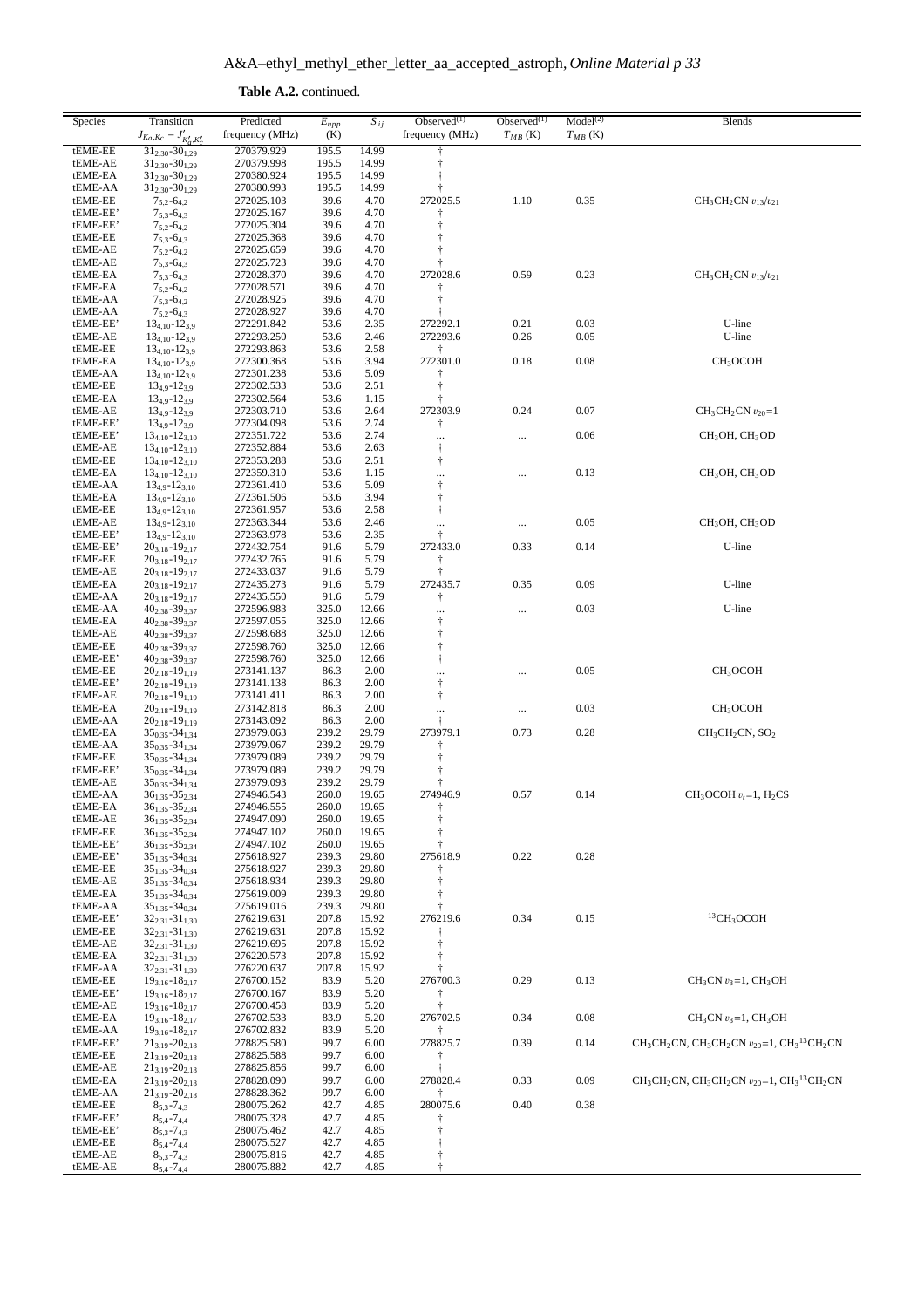| Species              | Transition                                         | Predicted                | $E_{upp}$      | $S_{ij}$       | Observed $(1)$                       | Observed $(1)$ | Model <sup>(2)</sup> | Blends                                                |
|----------------------|----------------------------------------------------|--------------------------|----------------|----------------|--------------------------------------|----------------|----------------------|-------------------------------------------------------|
|                      | $J_{K_a,K_c} - J'_{K'_a,K'_c}$                     | frequency (MHz)          | (K)            |                | frequency (MHz)                      | $T_{MB}$ (K)   | $T_{MB}$ (K)         |                                                       |
| tEME-EA              | $8_{5,4} - 7_{4,4}$                                | 280078.526               | 42.7           | 4.85           | 280078.5                             | 0.31           | 0.25                 |                                                       |
| tEME-EA              | $8_{5,3} - 7_{4,3}$                                | 280078.726               | 42.7           | 4.85           | ŧ                                    |                |                      |                                                       |
| tEME-AA<br>tEME-AA   | $8_{5,4} - 7_{4,3}$<br>$8_{5,3} - 7_{4,4}$         | 280079.076<br>280079.084 | 42.7<br>42.7   | 4.85<br>4.85   | $^\dagger$<br>$\dagger$              |                |                      |                                                       |
| tEME-EE'             | $14_{4,11} - 13_{3,10}$                            | 280288.955               | 59.0           | 2.84           |                                      | $\cdots$       | 0.07                 | $CH3COOH vt=1$                                        |
| tEME-AE              | $14_{4,11} - 13_{3,10}$                            | 280290.299               | 59.0           | 2.96           | $^\dagger$                           |                |                      |                                                       |
| tEME-EE              | $14_{4,11} - 13_{3,10}$                            | 280290.853               | 59.0           | 3.11           | $\ddagger$                           |                |                      |                                                       |
| tEME-EA              | $14_{4,11} - 13_{3,10}$                            | 280297.013               | 59.0           | 4.69           | 280297.7                             | 0.12           | 0.10                 |                                                       |
| tEME-AA              | $14_{4,11} - 13_{3,10}$                            | 280297.720               | 59.0           | 5.30           | ŧ                                    |                |                      |                                                       |
| tEME-EE<br>tEME-EA   | $14_{4,10} - 13_{3,10}$<br>$14_{4,10} - 13_{3,10}$ | 280299.704<br>280299.889 | 59.0<br>59.0   | 2.19<br>0.61   | 280301.1<br>ŧ                        | 0.10           | 0.06                 | U-line                                                |
| tEME-AE              | $14_{4,10} - 13_{3,10}$                            | 280300.898               | 59.0           | 2.34           | $^\dagger$                           |                |                      |                                                       |
| tEME-EE'             | $14_{4,10} - 13_{3,10}$                            | 280301.316               | 59.0           | 2.46           | t                                    |                |                      |                                                       |
| tEME-EE'             | $14_{4,11} - 13_{3,11}$                            | 280383.694               | 59.0           | 2.46           | 280385.0                             | 0.11           | 0.06                 | $CH3OCOH vt=1$                                        |
| tEME-AE              | $14_{4,11} - 13_{3,11}$                            | 280384.884               | 59.0           | 2.34           | t                                    |                |                      |                                                       |
| tEME-EE<br>tEME-EA   | $14_{4,11} - 13_{3,11}$<br>$14_{4,10} - 13_{3,11}$ | 280385.307<br>280394.040 | 59.0<br>59.0   | 2.19<br>4.69   | $^\dagger$                           |                | 0.16                 | CH <sub>3</sub> OCOH                                  |
| tEME-AA              | $14_{4,10} - 13_{3,11}$                            | 280394.104               | 59.0           | 5.30           | <br>$\dagger$                        |                |                      |                                                       |
| tEME-EE              | $14_{4,10} - 13_{3,11}$                            | 280394.157               | 59.0           | 3.11           | $^\dagger$                           |                |                      |                                                       |
| tEME-AE              | $14_{4,10} - 13_{3,11}$                            | 280395.482               | 59.0           | 2.96           | $^\dagger$                           |                |                      |                                                       |
| tEME-EE'             | $14_{4,10} - 13_{3,11}$                            | 280396.055               | 59.0           | 2.83           | $\ddagger$                           |                |                      |                                                       |
| tEME-EA              | $36_{0,36} - 35_{1,35}$                            | 281871.802               | 252.8          | 30.81          | 281871.7                             | 0.25           | 0.27                 | U-line                                                |
| tEME-AA<br>tEME-EE   | $36_{0,36} - 35_{1,35}$<br>$36_{0,36} - 35_{1,35}$ | 281871.806<br>281871.822 | 252.8<br>252.8 | 30.81<br>30.81 | Ť<br>$\ddagger$                      |                |                      |                                                       |
| tEME-EE'             | $36_{0,36} - 35_{1,35}$                            | 281871.822               | 252.8          | 30.81          | t                                    |                |                      |                                                       |
| tEME-AE              | $36_{0,36} - 35_{1,35}$                            | 281871.826               | 252.8          | 30.81          |                                      |                |                      |                                                       |
| tEME-EE'             | $33_{2,32} - 32_{1,31}$                            | 282152.573               | 220.4          | 16.88          | 282153.2                             | 0.56           | 0.16                 | $HC_3N v_5=1$                                         |
| tEME-EE              | $33_{2,32} - 32_{1,31}$                            | 282152.573               | 220.4          | 16.88          | t                                    |                |                      |                                                       |
| tEME-AE              | $33_{2,32} - 32_{1,31}$                            | 282152.631               | 220.4          | 16.88          | $^\dagger$                           |                |                      |                                                       |
| tEME-EA<br>tEME-AA   | $33_{2,32} - 32_{1,31}$                            | 282153.461<br>282153.519 | 220.4<br>220.4 | 16.88          | $\ddagger$<br>t                      |                |                      |                                                       |
| tEME-EE'             | $33_{2,32} - 32_{1,31}$<br>$36_{1,36} - 35_{0,35}$ | 283263.283               | 252.8          | 16.88<br>30.82 | 283263.4                             | 0.44           | 0.27                 | ${}^{13}CH_3OH$                                       |
| tEME-EE              | $36_{1,36} - 35_{0,35}$                            | 283263.283               | 252.8          | 30.82          | $\dagger$                            |                |                      |                                                       |
| tEME-AE              | $361,36 - 350,35$                                  | 283263.290               | 252.8          | 30.82          | $\dagger$                            |                |                      |                                                       |
| tEME-EA              | $36_{1,36} - 35_{0,35}$                            | 283263.357               | 252.8          | 30.82          | $\dagger$                            |                |                      |                                                       |
| tEME-AA              | $36_{1,36} - 35_{0,35}$                            | 283263.364               | 252.8          | 30.82          | $^\dagger$                           |                |                      |                                                       |
| tEME-AE              | $41_{2,39} - 40_{3,38}$                            | 283951.422               | 341.0          | 13.47          |                                      |                | 0.03                 | CH <sub>3</sub> OCH <sub>3</sub>                      |
| tEME-EE              | $41_{2,39} - 40_{3,38}$                            | 283951.485               | 341.0          | 13.47          | $\ensuremath{\dagger}$<br>$\ddagger$ |                |                      |                                                       |
| tEME-EE'<br>tEME-AA  | $41_{2,39} - 40_{3,38}$<br>$37_{1,36} - 36_{2,35}$ | 283951.485<br>284137.669 | 341.0<br>274.2 | 13.47<br>20.72 | 288138.3                             | 0.34           | 0.14                 | $CH3OCOH vt=1$                                        |
| tEME-EA              | $37_{1,36} - 36_{2,35}$                            | 284137.677               | 274.2          | 20.72          | ŧ                                    |                |                      |                                                       |
| tEME-AE              | $37_{1,36} - 36_{2,35}$                            | 284138.161               | 274.2          | 20.72          | $\ddagger$                           |                |                      |                                                       |
| tEME-EE              | $37_{1,36} - 36_{2,35}$                            | 284138.169               | 274.2          | 20.72          | $\dagger$                            |                |                      |                                                       |
| tEME-EE'             | $37_{1,36} - 36_{2,35}$                            | 284138.169               | 274.2          | 20.72          | $^\dagger$                           |                |                      |                                                       |
| tEME-EE'             | $22_{3,20} - 21_{2,19}$                            | 285037.438               | 108.2          | 6.21           |                                      |                | 0.14                 | $CH3CH2CN v13/v21$                                    |
| tEME-EE<br>tEME-AE   | $22_{3,20} - 21_{2,19}$                            | 285037.444               | 108.2<br>108.2 | 6.21           | $^\dagger$<br>$^\dagger$             |                |                      |                                                       |
| tEME-EA              | $22_{3,20} - 21_{2,19}$<br>$22_{3,20} - 21_{2,19}$ | 285037.708<br>285039.939 | 108.2          | 6.21<br>6.21   |                                      |                | 0.09                 | $CH3CH2CN v13/v21$                                    |
| tEME-AA              | $22_{3,20} - 21_{2,19}$                            | 285040.206               | 108.2          | 6.21           | <br>$^\dagger$                       |                |                      |                                                       |
| tEME-EE              | $20_{3,17} - 19_{2,18}$                            | 285699.473               | 91.6           | 5.28           | $\cdots$                             |                | 0.14                 | SO <sub>2</sub>                                       |
| tEME-EE'             | $20_{3,17} - 19_{2,18}$                            | 285699.484               | 91.6           | 5.28           | $\ddagger$                           |                |                      |                                                       |
| tEME-AE              | $20_{3,17} - 19_{2,18}$                            | 285699.777               | 91.6           | 5.28           | $^\dagger$                           |                |                      |                                                       |
| tEME-EA              | $20_{3,17} - 19_{2,18}$                            | 285701.840               | 91.6           | 5.28           | $\cdots$                             |                | 0.10                 | SO <sub>2</sub>                                       |
| tEME-AA<br>tEME-EE   | $20_{3,17} - 19_{2,18}$<br>$21_{2,19} - 20_{1,20}$ | 285702.139<br>286585.825 | 91.6<br>94.5   | 5.28<br>1.86   |                                      |                | 0.05                 | $CH3COOH vt=1$                                        |
| tEME-EE'             | $21_{2,19} - 20_{1,20}$                            | 286585.825               | 94.5           | 1.86           | $\cdots$<br>$^\dagger$               |                |                      |                                                       |
| tEME-AE              | $21_{2,19} - 20_{1,20}$                            | 286586.110               | 94.5           | 1.86           | $\dagger$                            |                |                      |                                                       |
| tEME-EA              | $21_{2,19} - 20_{1,20}$                            | 286587.511               | 94.5           | 1.86           | $\ldots$                             | $\cdots$       | 0.03                 | U-line                                                |
| tEME-AA              | $21_{2,19} - 20_{1,20}$                            | 286587.796               | 94.5           | 1.86           | $\ddagger$                           |                |                      |                                                       |
| tEME-EE              | $9_{5,4} - 8_{4,4}$                                | 288124.443               | 46.1           | 5.02           | 288124.8                             | 0.59           | 0.41                 |                                                       |
| tEME-EE'<br>tEME-EE' | $9_{5,5} - 8_{4,5}$<br>$9_{5,4} - 8_{4,4}$         | 288124.510<br>288124.641 | 46.1<br>46.1   | 5.02<br>5.02   | $^\dagger$                           |                |                      |                                                       |
| tEME-EE              | $9_{5,5} - 8_{4,5}$                                | 288124.708               | 46.1           | 5.02           | $^\dagger$                           |                |                      |                                                       |
| tEME-AE              | $9_{5,4} - 8_{4,4}$                                | 288124.995               | 46.1           | 5.02           | ŧ                                    |                |                      |                                                       |
| tEME-AE              | $9_{5,5} - 8_{4,5}$                                | 288125.062               | 46.1           | 5.02           | $^\dagger$                           |                |                      |                                                       |
| tEME-EA              | $9_{5,5} - 8_{4,5}$                                | 288127.703               | 46.1           | 5.02           |                                      |                | 0.27                 | CH <sub>3</sub> OCOH                                  |
| tEME-EA              | $9_{5,4} - 8_{4,4}$                                | 288127.901               | 46.1           | 5.02           | $^\dagger$                           |                |                      |                                                       |
| tEME-AA              | $9_{5,5} - 8_{4,4}$                                | 288128.242               | 46.1           | 5.02           | $^\dagger$<br>$\ddagger$             |                |                      |                                                       |
| tEME-AA<br>tEME-EE'  | $9_{5,4} - 8_{4,5}$<br>$34_{2,33} - 33_{1,32}$     | 288128.268<br>288187.160 | 46.1<br>233.4  | 5.02<br>17.86  | 288187.5                             | 0.54           | 0.17                 | CH <sub>3</sub> OCOH                                  |
| tEME-EE              | $34_{2,33} - 33_{1,32}$                            | 288187.160               | 233.4          | 17.86          | Ť                                    |                |                      |                                                       |
| tEME-AE              | $34_{2,33} - 33_{1,32}$                            | 288187.214               | 233.4          | 17.86          | $\dagger$                            |                |                      |                                                       |
| tEME-EA              | $34_{2,33} - 33_{1,32}$                            | 288187.993               | 233.4          | 17.86          | ŧ                                    |                |                      |                                                       |
| tEME-AA              | $34_{2,33} - 33_{1,32}$                            | 288188.047               | 233.4          | 17.86          | $^\dagger$                           |                |                      |                                                       |
| tEME-EE'             | $15_{4,12} - 14_{3,11}$                            | 288267.539               | 64.8           | 3.40           | <br>$\dagger$                        |                | 0.09                 | SO <sup>18</sup> O, CH <sub>3</sub> COCH <sub>3</sub> |
| tEME-AE<br>tEME-EE   | $15_{4,12} - 14_{3,11}$<br>$15_{4,12} - 14_{3,11}$ | 288268.817<br>288269.302 | 64.8<br>64.8   | 3.55<br>3.75   | $^\dagger$                           |                |                      |                                                       |
| tEME-EA              | $15_{4,12} - 14_{3,11}$                            | 288274.971               | 64.8           | 5.24           | 288275.12                            | 0.14           | 0.12                 | $SO^{18}O$                                            |
| tEME-AA              | $15_{4,12} - 14_{3,11}$                            | 288275.555               | 64.8           | 5.50           | t                                    |                |                      |                                                       |
| tEME-EE              | $15_{4,11} - 14_{3,11}$                            | 288278.681               | 64.8           | 1.75           | $\cdots$                             |                | 0.05                 | U-line                                                |
| tEME-AE              | $15_{4,11} - 14_{3,11}$                            | 288279.849               | 64.8           | 1.95           | ŧ                                    |                |                      |                                                       |
| tEME-EE'             | $15_{4,11} - 14_{3,11}$                            | 288280.260               | 64.8           | 2.11           | Ť                                    |                | $0.05\,$             |                                                       |
| tEME-EE'             | $15_{4,12} - 14_{3,12}$                            | 288413.150               | 64.8           | 2.11           |                                      |                |                      | U-line                                                |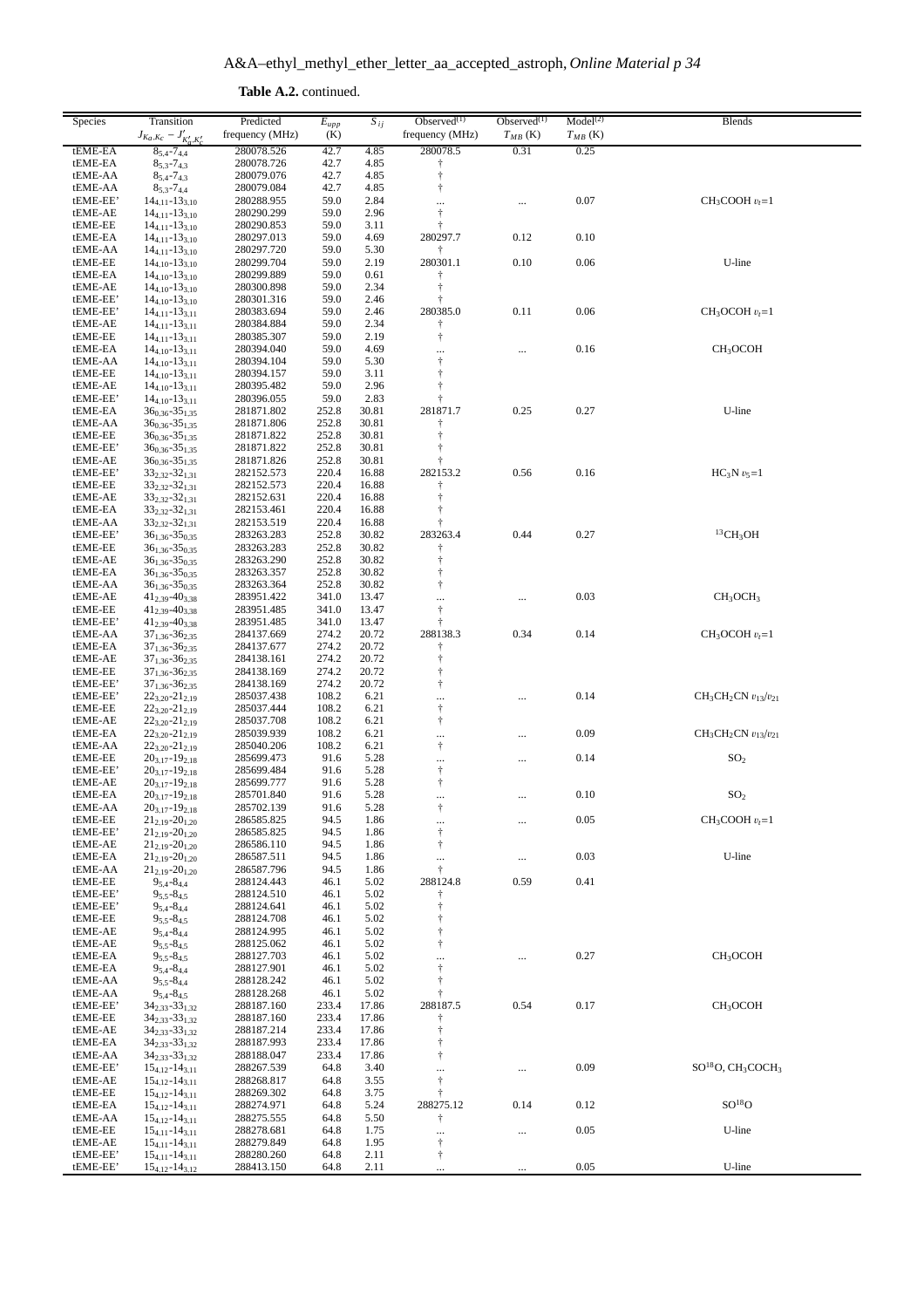**Table A.2.** continued.

| Species             | Transition                                         | Predicted                | $E_{upp}$    | $S_{ij}$     | Observed $(1)$           | Observed $(1)$ | Model <sup>(2)</sup> | <b>Blends</b>                       |
|---------------------|----------------------------------------------------|--------------------------|--------------|--------------|--------------------------|----------------|----------------------|-------------------------------------|
|                     | $J_{K_a,K_c} - J'_{K'_a,K'_c}$                     | frequency (MHz)          | (K)          |              | frequency (MHz)          | $T_{MB}$ (K)   | $T_{MB}$ (K)         |                                     |
| tEME-AE             | $15_{4,12} - 14_{3,12}$                            | 288414.329               | 64.8         | 1.95         |                          |                |                      |                                     |
| tEME-EE             |                                                    | 288414.729               | 64.8         | 1.75         |                          |                |                      |                                     |
| tEME-EE             | $15_{4,12} - 14_{3,12}$<br>$15_{4,11} - 14_{3,12}$ | 288424.108               | 64.8         | 3.75         | 288424.7                 | 0.50           | 0.20                 | CH <sub>3</sub> OC <sup>18</sup> OH |
| tEME-EA             | $15_{4,11} - 14_{3,12}$                            | 288424.469               | 64.8         | 5.24         |                          |                |                      |                                     |
| tEME-AA             | $15_{4,11} - 14_{3,12}$                            | 288424.653               | 64.8         | 5.50         |                          |                |                      |                                     |
| tEME-AE             | $15_{4,11} - 14_{3,12}$                            | 288425.361               | 64.8         | 3.55         |                          |                |                      |                                     |
| tEME-EE'            | $15_{4,11} - 14_{3,12}$                            | 288425.871               | 64.8         | 3.40         |                          |                |                      |                                     |
| tEME-EA             |                                                    | 289745.973               | 266.7        | 31.83        | 289745.8                 | 0.49           | 0.26                 | U-line                              |
| tEME-AA             | $37_{0,37} - 36_{1,36}$<br>$37_{0,37} - 36_{1,36}$ | 289745.977               | 266.7        | 31.83        |                          |                |                      |                                     |
| tEME-EE             | $37_{0,37} - 36_{1,36}$                            | 289745.986               | 266.7        | 31.83        | t                        |                |                      |                                     |
| tEME-EE'            |                                                    | 289745.986               | 266.7        | 31.83        | ÷                        |                |                      |                                     |
|                     | $37_{0,37} - 36_{1,36}$                            |                          |              |              | t                        |                |                      |                                     |
| tEME-AE<br>tEME-EE' | $37_{0,37} - 36_{1,36}$                            | 289745.991               | 266.7        | 31.83        |                          |                |                      | $33$ SO <sub>2</sub>                |
|                     | $37_{1,37} - 36_{0,36}$                            | 290924.982               | 266.8        | 31.83        | 290925.0                 | 0.71           | 0.27                 |                                     |
| tEME-EE             | $37_{1,37} - 36_{0,36}$                            | 290924.982               | 266.8        | 31.83        | t<br>t                   |                |                      |                                     |
| tEME-AE             | $37_{1,37} - 36_{0,36}$                            | 290924.989               | 266.8        | 31.83        |                          |                |                      |                                     |
| tEME-EA             | $37_{1,37} - 36_{0,36}$                            | 290925.049               | 266.8        | 31.83        |                          |                |                      |                                     |
| tEME-AA             | $37_{1,37} - 36_{0,36}$                            | 290925.056               | 266.8        | 31.83        |                          | 0.28           | 0.14                 |                                     |
| tEME-AA             | $38_{1,37} - 37_{2,36}$                            | 293203.620               | 288.8        | 21.79        | 293203.7                 |                |                      |                                     |
| tEME-EA             | $38_{1,37} - 37_{2,36}$                            | 293203.624               | 288.8        | 21.79        |                          |                |                      |                                     |
| tEME-AE             | $38_{1,37} - 37_{2,36}$                            | 293204.059               | 288.8        | 21.79        | $\ddagger$               |                |                      |                                     |
| tEME-EE             | $38_{1,37} - 37_{2,36}$                            | 293204.064               | 288.8        | 21.79        | t                        |                |                      |                                     |
| tEME-EE'            | $38_{1,37} - 37_{2,36}$                            | 293204.064               | 288.8        | 21.79        |                          |                |                      |                                     |
| tEME-EE'            | $35_{2,34} - 34_{1,33}$                            | 294329.625               | 246.8        | 18.86        | 294330.0                 | 0.28           | 0.17                 |                                     |
| tEME-EE             | $35_{2,34} - 34_{1,33}$                            | 294329.625               | 246.8        | 18.86        | t                        |                |                      |                                     |
| tEME-AE             | $35_{2,34} - 34_{1,33}$                            | 294329.673               | 246.8        | 18.86        | ŧ                        |                |                      |                                     |
| tEME-EA             | $35_{2,34} - 34_{1,33}$                            | 294330.403               | 246.8        | 18.86        | t                        |                |                      |                                     |
| tEME-AA             | $35_{2,34} - 34_{1,33}$                            | 294330.451               | 246.8        | 18.86        | $\ddagger$               |                |                      |                                     |
| tEME-EE             | $21_{3,18} - 20_{2,19}$                            | 294868.623               | 99.8         | 5.34         | <br>$\ddagger$           |                | 0.15                 | CH <sub>3</sub> OCOH                |
| tEME-EE'            | $21_{3,18} - 20_{2,19}$                            | 294868.631               | 99.8         | 5.34         | $\ddagger$               |                |                      |                                     |
| tEME-AE<br>tEME-EE  | $21_{3,18} - 20_{2,19}$                            | 294868.926               | 99.8         | 5.34         |                          |                |                      |                                     |
|                     | 372,36-362,35                                      | 294869.441               | 274.8        | 36.86        |                          |                |                      |                                     |
| tEME-EE'            | $37_{2,36} - 36_{2,35}$                            | 294869.441               | 274.8        | 36.86        | t                        |                |                      |                                     |
| tEME-AE             | $37_{2,36} - 36_{2,35}$                            | 294869.456               | 274.8        | 36.86        |                          |                |                      |                                     |
| tEME-EA             | $37_{2,36} - 36_{2,35}$                            | 294869.504               | 274.8        | 36.86        |                          |                |                      |                                     |
| tEME-AA             | $37_{2,36} - 36_{2,35}$                            | 294869.519               | 274.8        | 36.86        | $\ddagger$               |                |                      |                                     |
| tEME-EA             | $21_{3,18} - 20_{2,19}$                            | 294870.971               | 99.8         | 5.34         |                          |                | 0.10                 | CH <sub>3</sub> OCOH                |
| tEME-AA             | $21_{3,18} - 20_{2,19}$                            | 294871.271               | 99.8         | 5.34         | $^\dagger$               |                |                      |                                     |
| tEME-AA             | $42_{2,40} - 41_{3,39}$                            | 295213.922               | 357.4        | 14.32        | $\cdots$                 |                | 0.03                 | $CH3CN v8=1$                        |
| tEME-EA             | 422,40-413,39                                      | 295213.976               | 357.4        | 14.32        | $\dagger$                |                |                      |                                     |
| tEME-AE             | $42_{2,40} - 41_{3,39}$                            | 295215.469               | 357.4        | 14.32        | ŧ                        |                |                      |                                     |
| tEME-EE             | $42_{2,40} - 41_{3,39}$                            | 295215.522               | 357.4        | 14.32        | t                        |                |                      |                                     |
| tEME-EE'            | 42 <sub>2,40</sub> -41 <sub>3,39</sub>             | 295215.522               | 357.4        | 14.32        | $\ddagger$               |                |                      |                                     |
| tEME-EE             | $10_{5,5} - 9_{4,5}$                               | 296172.265               | 50.0         | 5.20         |                          |                | 0.45                 | SO <sub>2</sub>                     |
| tEME-EE'            | $10_{5,6} - 9_{4,6}$                               | 296172.333               | 50.0         | 5.20         | $\ddagger$               |                |                      |                                     |
| tEME-EE'            | $10_{5,5} - 9_{4,5}$                               | 296172.462               | 50.0         | 5.20         | Ť                        |                |                      |                                     |
| tEME-EE             | $10_{5,6} - 9_{4,6}$                               | 296172.530               | 50.0         | 5.20         |                          |                |                      |                                     |
| tEME-AE             | $10_{5.5} - 9_{4.5}$                               | 296172.815               | 50.0         | 5.20         |                          |                |                      |                                     |
| tEME-AE             | $10_{5,6} - 9_{4,6}$                               | 296172.884               | 50.0         | 5.20         | $\ddagger$               |                |                      |                                     |
| tEME-EA             | $10_{5.6} - 9_{4.6}$                               | 296175.521               | 50.0         | 5.20         |                          |                | 0.30                 | SO <sub>2</sub>                     |
| tEME-EA             | $10_{5,5} - 9_{4,5}$                               | 296175.717               | 50.0         | 5.20         | $\ddagger$<br>$\ddagger$ |                |                      |                                     |
| tEME-AA             | $10_{5,6} - 9_{4,5}$                               | 296176.037               | 50.0         | 5.20         |                          |                |                      |                                     |
| tEME-AA             | $10_{5,5} - 9_{4,6}$                               | 296176.104               | 50.0         | 5.20         |                          |                |                      |                                     |
| tEME-EE'<br>tEME-AE | $16_{4,13} - 15_{3,12}$                            | 296223.035<br>296224.220 | 71.0<br>71.0 | 4.07<br>4.26 | 296224.2                 | 0.49           | 0.11                 | CH <sub>3</sub> OCOH                |
|                     | $16_{4,13} - 15_{3,12}$                            |                          |              |              | $\ddagger$               |                |                      |                                     |
| tEME-EE<br>tEME-EA  | $16_{4,13} - 15_{3,12}$                            | 296224.598<br>296229.670 | 71.0<br>71.0 | 4.49<br>5.60 | 296230.0                 | 0.30           | 0.13                 | CH <sub>3</sub> OCOH                |
| tEME-AA             | $16_{4,13} - 15_{3,12}$<br>$16_{4,13} - 15_{3,12}$ | 296230.175               | 71.0         | 5.70         | Ť                        |                |                      |                                     |
| tEME-EE             | $16_{4,12} - 15_{3,12}$                            | 296235.284               | 71.0         | 1.21         |                          |                | 0.04                 | $CH_3CH_2CN$ $v_{12}=1$             |
| tEME-AE             | $16_{4,12} - 15_{3,12}$                            | 296236.371               | 71.0         | 1.44         | <br>$\dagger$            |                |                      |                                     |
| tEME-EE'            | $16_{4,12} - 15_{3,12}$                            | 296236.725               | 71.0         | 1.63         | $^\dagger$               |                |                      |                                     |
| tEME-EE'            | $16_{4,13} - 15_{3,13}$                            | 296440.645               | 71.0         | 1.63         |                          |                | 0.04                 | CH <sub>3</sub> CH <sub>2</sub> CN  |
| tEME-AE             | $16_{4,13} - 15_{3,13}$                            | 296441.764               | 71.0         | 1.44         | <br>$^\dagger$           |                |                      |                                     |
| tEME-EE             | $16_{4,13} - 15_{3,13}$                            | 296442.086               | 71.0         | 1.21         | $^\dagger$               |                |                      |                                     |
| tEME-EE             | $16_{4,12} - 15_{3,13}$                            | 296452.772               | 71.0         | 4.49         |                          |                | 0.24                 | CH <sub>3</sub> CH <sub>2</sub> CN  |
| tEME-EA             | $16_{4,12} - 15_{3,13}$                            | 296453.716               | 71.0         | 5.59         | <br>$\dagger$            |                |                      |                                     |
| tEME-AE             | $16_{4,12} - 15_{3,13}$                            | 296453.915               | 71.0         | 4.26         | $\ddagger$               |                |                      |                                     |
| tEME-AA             | $16_{4,12} - 15_{3,13}$                            | 296453.976               | 71.0         | 5.70         |                          |                |                      |                                     |
| tEME-EE'            | $16_{4,12} - 15_{3,13}$                            | 296454.335               | 71.0         | 4.07         |                          |                |                      |                                     |
| tEME-EE'            | $24_{3,22} - 23_{2,21}$                            | 296926.193               | 126.4        | 6.66         | 296926.5                 | 0.17           | 0.14                 |                                     |
| tEME-EE             | $24_{3,22} - 23_{2,21}$                            | 296926.197               | 126.4        | 6.66         | t                        |                |                      |                                     |
| tEME-AE             | $24_{3,22} - 23_{2,21}$                            | 296926.450               | 126.4        | 6.66         | $\dagger$                |                |                      |                                     |
| tEME-EA             | $24_{3,22} - 23_{2,21}$                            | 296928.675               | 126.4        | 6.66         | 296928.7                 | 0.42           | 0.09                 | $CH3OCOH vt=2$                      |
| tEME-AA             | 243,22-232,21                                      | 296928.931               | 126.4        | 6.66         | Ť                        |                |                      |                                     |
| tEME-EA             | $38_{0,38} - 37_{1,37}$                            | 297603.969               | 281.1        | 32.84        |                          | $\ldots$       | 0.25                 | $CH_3OCOH v_t=2$                    |
| tEME-AA             | $38_{0,38} - 37_{1,37}$                            | 297603.974               | 281.1        | 32.84        | $^\dagger$               |                |                      |                                     |
| tEME-EE             | $38_{0.38} - 37_{1.37}$                            | 297603.978               | 281.1        | 32.84        | $\ddagger$               |                |                      |                                     |
| tEME-EE'            | $38_{0,38} - 37_{1,37}$                            | 297603.978               | 281.1        | 32.84        | t                        |                |                      |                                     |
| tEME-AE             | $38_{0.38} - 37_{1.37}$                            | 297603.982               | 281.1        | 32.84        | $\dagger$                |                |                      |                                     |
| tEME-EE'            | $38_{1,38} - 37_{0,37}$                            | 298601.597               | 281.1        | 32.85        | $\cdots$                 |                | 0.26                 | SO <sub>2</sub>                     |
| tEME-EE             | $38_{1,38} - 37_{0,37}$                            | 298601.597               | 281.1        | 32.85        | $^\dagger$               |                |                      |                                     |
| tEME-AE             | $38_{1,38} - 37_{0,37}$                            | 298601.604               | 281.1        | 32.85        | $\ddagger$               |                |                      |                                     |
| tEME-EA             | $38_{1,38} - 37_{0,37}$                            | 298601.658               | 281.1        | 32.85        |                          |                |                      |                                     |
| tEME-AA             | $38_{1,38} - 37_{0,37}$                            | 298601.665               | 281.1        | 32.85        |                          |                |                      |                                     |
|                     |                                                    |                          |              |              |                          |                |                      |                                     |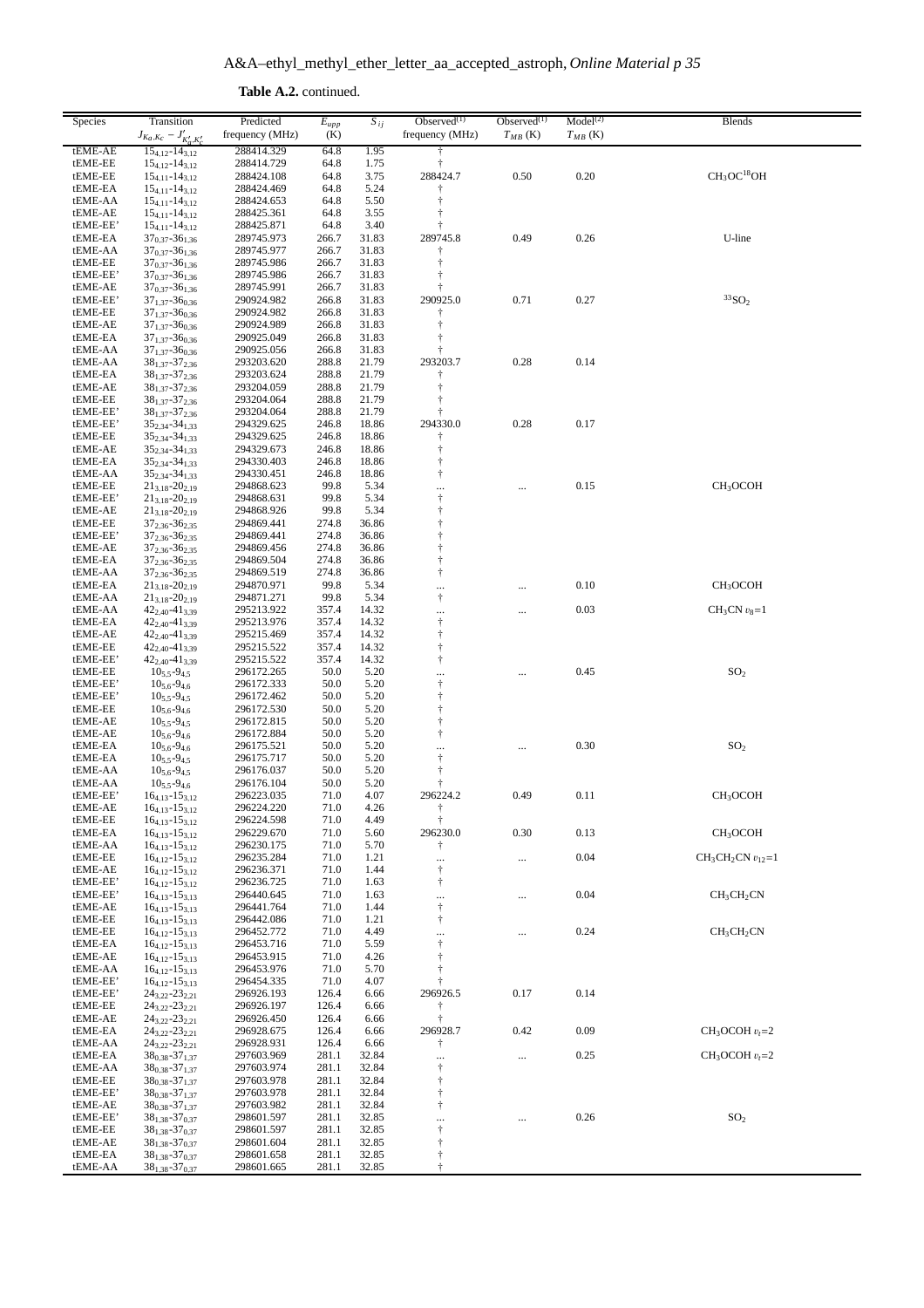| Species             | Transition                                         | Predicted                |                | $S_{ij}$       | Observed $(1)$           | Observed $^{(1)}$ | Model <sup>(2)</sup> | <b>Blends</b>                     |
|---------------------|----------------------------------------------------|--------------------------|----------------|----------------|--------------------------|-------------------|----------------------|-----------------------------------|
|                     | $J_{K_a,K_c} - J'_{K'_a,K'_c}$                     | frequency (MHz)          | $E_{upp}$ (K)  |                | frequency (MHz)          | $T_{MB}$ (K)      | $T_{MB}$ (K)         |                                   |
| tEME-EE             | $22_{2,20} - 21_{1,21}$                            | 300442.750               | 103.1          | 1.73           |                          |                   | 0.05                 | $H^{13}CCCN v_7=1, CH_3OCOH$      |
| tEME-EE'            | $22_{2,20} - 21_{1,21}$                            | 300442.750               | 103.1          | 1.73           | $\ddagger$               |                   |                      |                                   |
| tEME-AE             | $22_{2,20} - 21_{1,21}$                            | 300443.046               | 103.1          | 1.73           | $^\dagger$               |                   |                      |                                   |
| tEME-EA             | $22_{2,20} - 21_{1,21}$                            | 300444.445               | 103.1          | 1.73           |                          |                   | 0.03                 | $H^{13}CCCN$ $v_7=1$ , $CH_3OCOH$ |
| tEME-AA             | $22_{2,20} - 21_{1,21}$                            | 300444.741               | 103.1          | 1.73           | $\ddagger$               |                   |                      |                                   |
| tEME-EE'            | $36_{2,35} - 35_{1,34}$                            | 300583.963               | 260.6          | 19.88          | 300584.4                 | 0.25              | 0.17                 |                                   |
| tEME-EE             | $36_{2,35} - 35_{1,34}$                            | 300583.963               | 260.6          | 19.88          | $\ddagger$               |                   |                      |                                   |
| tEME-AE             | $36_{2,35} - 35_{1,34}$                            | 300584.008               | 260.6          | 19.88          | $\ddagger$               |                   |                      |                                   |
| tEME-EA             | $36_{2,35} - 35_{1,34}$                            | 300584.687               | 260.6          | 19.88          | $\ddagger$               |                   |                      |                                   |
| tEME-AA             | $36_{2,35} - 35_{1,34}$                            | 300584.731               | 260.6          | 19.88          | $\ddagger$               |                   |                      |                                   |
| tEME-AA             | $39_{1,38} - 38_{2,37}$                            | 302148.596               | 303.8          | 22.87          |                          | $\cdots$          | 0.14                 | SO <sub>2</sub>                   |
| tEME-EA             | 391,38-382,37                                      | 302148.597               | 303.8          | 22.87          | $^\dagger$               |                   |                      |                                   |
| tEME-AE             | $39_{1,38} - 38_{2,37}$                            | 302148.985               | 303.8          | 22.87          | $\ddagger$               |                   |                      |                                   |
| tEME-EE             | $39_{1,38} - 38_{2,37}$                            | 302148.986               | 303.8          | 22.87          | $\ddagger$               |                   |                      |                                   |
| tEME-EE'            | $39_{1,38} - 38_{2,37}$                            | 302148.986               | 303.8          | 22.87          | $\ddagger$               |                   |                      |                                   |
| tEME-EE'            | $25_{3,23} - 24_{2,22}$                            | 302611.864               | 136.1          | 6.91           |                          |                   | 0.14                 | CH <sub>3</sub> COCH <sub>3</sub> |
| tEME-EE             | $25_{3,23} - 24_{2,22}$                            | 302611.867               | 136.1          | 6.91           | $\dagger$                |                   |                      |                                   |
| tEME-AE             | $25_{3,23} - 24_{2,22}$                            | 302612.114               | 136.1          | 6.91           | $\dagger$                |                   |                      |                                   |
| tEME-EA             | $25_{3,23} - 24_{2,22}$                            | 302614.334               | 136.1          | 6.91           |                          |                   | 0.09                 | CH <sub>3</sub> COCH <sub>3</sub> |
| tEME-AA             | $25_{3,23} - 24_{2,22}$                            | 302614.582               | 136.0          | 6.91           | $^\dagger$               |                   |                      |                                   |
| tEME-EE'            | $17_{4,14} - 16_{3,13}$                            | 304150.005               | 77.5           | 4.81           |                          |                   | 0.14                 | CH <sub>2</sub> CHCN              |
| tEME-AE             | $17_{4,14} - 16_{3,13}$                            | 304151.052               | 77.5           | 4.99           | $\ensuremath{\dagger}$   |                   |                      |                                   |
| tEME-EE<br>tEME-EA  | $17_{4,14} - 16_{3,13}$<br>$17_{4,14} - 16_{3,13}$ | 304151.281<br>304155.769 | 77.5<br>77.5   | 5.19<br>5.86   | $\dagger$                |                   | 0.14                 |                                   |
| tEME-AA             | $17_{4,14} - 16_{3,13}$                            | 304156.225               | 77.5           | 5.90           | <br>$\dagger$            |                   |                      | CH <sub>2</sub> CHCN              |
| tEME-EE             | $11_{5.6} - 10_{4.6}$                              | 304218.289               | 54.3           | 5.39           |                          |                   | 0.48                 | CH <sub>3</sub> OH                |
| tEME-EE'            | $11_{5.7} - 10_{4.7}$                              | 304218.360               | 54.3           | 5.39           | <br>$^\dagger$           | $\cdots$          |                      |                                   |
| tEME-EE'            | $11_{5,6} - 10_{4,6}$                              | 304218.485               | 54.3           | 5.39           | $\ddagger$               |                   |                      |                                   |
| tEME-EE             | $11_{5,7} - 10_{4.7}$                              | 304218.556               | 54.3           | 5.39           | $\ddagger$               |                   |                      |                                   |
| tEME-AE             | $11_{5,6} - 10_{4,6}$                              | 304218.838               | 54.3           | 5.39           | $\ddagger$               |                   |                      |                                   |
| tEME-AE             | $11_{5.7} - 10_{4.7}$                              | 304218.909               | 54.3           | 5.39           | $\ddagger$               |                   |                      |                                   |
| tEME-EA             | $11_{5.7} - 10_{4.7}$                              | 304221.544               | 54.3           | 5.38           |                          |                   | 0.32                 | CH <sub>3</sub> OH                |
| tEME-EA             | $11_{5,6} - 10_{4,6}$                              | 304221.733               | 54.3           | 5.38           | $\ddagger$               |                   |                      |                                   |
| tEME-AA             | $11_{5.7} - 10_{4.6}$                              | 304222.011               | 54.3           | 5.39           | $\ddagger$               |                   |                      |                                   |
| tEME-AA             | $11_{5.6} - 10_{4.7}$                              | 304222.167               | 54.3           | 5.39           | $\ddagger$               |                   |                      |                                   |
| tEME-EE             | $22_{3,19} - 21_{2,20}$                            | 304228.127               | 108.3          | 5.38           |                          | $\cdots$          | 0.14                 | CH <sub>3</sub> COCH <sub>3</sub> |
| tEME-EE'            | $22_{3,19} - 21_{2,20}$                            | 304228.133               | 108.3          | 5.38           | $\ensuremath{\dagger}$   |                   |                      |                                   |
| tEME-AE             | $22_{3.19} - 21_{2.20}$                            | 304228.430               | 108.3          | 5.38           | $\dagger$                |                   |                      |                                   |
| tEME-EA             | $22_{3,19} - 21_{2,20}$                            | 304230.454               | 108.3          | 5.38           | $\cdots$                 | $\cdots$          | 0.10                 | CH <sub>3</sub> COCH <sub>3</sub> |
| tEME-AA             | $22_{3,19} - 21_{2,20}$                            | 304230.754               | 108.3          | 5.38           | $^\dagger$               |                   |                      |                                   |
| tEME-EE             | $17_{4,13} - 16_{3,14}$                            | 304481.623               | 77.5           | 5.19           |                          |                   | 0.25                 | $CH3OCOH vt=1$                    |
| tEME-AE             | $17_{4,13} - 16_{3,14}$                            | 304482.613               | 77.5           | 4.99           | $\dagger$                |                   |                      |                                   |
| tEME-EE'            | $17_{4,13} - 16_{3,14}$                            | 304482.900               | 77.5           | 4.81           | $\ddagger$               |                   |                      |                                   |
| tEME-EA             | $17_{4,13} - 16_{3,14}$                            | 304483.137               | 77.5           | 5.85           | $\ddagger$               |                   |                      |                                   |
| tEME-AA             | $17_{4,13} - 16_{3,14}$                            | 304483.441               | 77.5           | 5.90           |                          |                   |                      |                                   |
| tEME-EA             | $39_{0,39} - 38_{1,38}$                            | 305447.899               | 295.7          | 33.86          | 305448.1                 | 0.96              | 0.24                 | $CH3CH2CN v13/v21$                |
| tEME-EE             | $39_{0.39} - 38_{1.38}$                            | 305447.903               | 295.7          | 33.86          | $\ddagger$<br>$\ddagger$ |                   |                      |                                   |
| tEME-EE'<br>tEME-AA | $39_{0.39} - 38_{1.38}$<br>$39_{0.39} - 38_{1.38}$ | 305447.903<br>305447.904 | 295.7<br>295.7 | 33.86<br>33.86 | $\ddagger$               |                   |                      |                                   |
| tEME-AE             | $39_{0,39} - 38_{1,38}$                            | 305447.908               | 295.7          | 33.86          | $\ddagger$               |                   |                      |                                   |
| tEME-EE             | $39_{1,39} - 38_{0,38}$                            | 306290.978               | 295.7          | 33.86          |                          |                   | 0.24                 | CH <sub>3</sub> OH                |
| tEME-EE'            | $39_{1,39} - 38_{0,38}$                            | 306290.978               | 295.7          | 33.86          | <br>$\ddagger$           |                   |                      |                                   |
| tEME-AE             | $39_{1,39} - 38_{0,38}$                            | 306290.985               | 295.7          | 33.86          | $\ddagger$               |                   |                      |                                   |
| tEME-EA             | $39_{1,39} - 38_{0,38}$                            | 306291.035               | 295.7          | 33.86          | $\ddagger$               |                   |                      |                                   |
| tEME-AA             | $39_{1,39} - 38_{0,38}$                            | 306291.041               | 295.7          | 33.86          | $\ddagger$               |                   |                      |                                   |
| tEME-AA             | $43_{2,41} - 42_{3,40}$                            | 306373.059               | 374.1          | 15.22          |                          | $\ddotsc$         | 0.03                 | CH <sub>3</sub> OCH <sub>3</sub>  |
| tEME-EA             | $43_{2,41} - 42_{3,40}$                            | 306373.104               | 374.1          | 15.22          | $\ddagger$               |                   |                      |                                   |
| tEME-AE             | $43_{2,41} - 42_{3,40}$                            | 306374.522               | 374.1          | 15.22          | $\ddagger$               |                   |                      |                                   |
| tEME-EE             | $43_{2,41} - 42_{3,40}$                            | 306374.567               | 374.1          | 15.22          | $\ddagger$               |                   |                      |                                   |
| tEME-EE'            | $43_{2,41} - 42_{3,40}$                            | 306374.567               | 374.1          | 15.22          | $\ddagger$               |                   |                      |                                   |

Note.- Lines of trans-CH<sub>3</sub>CH<sub>2</sub>OCH<sub>3</sub> (tEME) ground state present in the spectral scan of Orion KL from the 30m telescope. Column 1 indicates the species, Column 2 gives the transition, Column 3 the predicted frequency, Column 4 upper level energy, Column 5 the line strength, Column 6 observed frequency at the peak channel of the line (relative to a  $v_{LSR}$  of

line, and Column 8 shows blends with other molecular species.<br>(1) Observed frequencies and intensities are not provided for features that appear totally blended with lines from other species. (2) We address all features p 150-306.7 GHz, respectively. † Blended with previous line.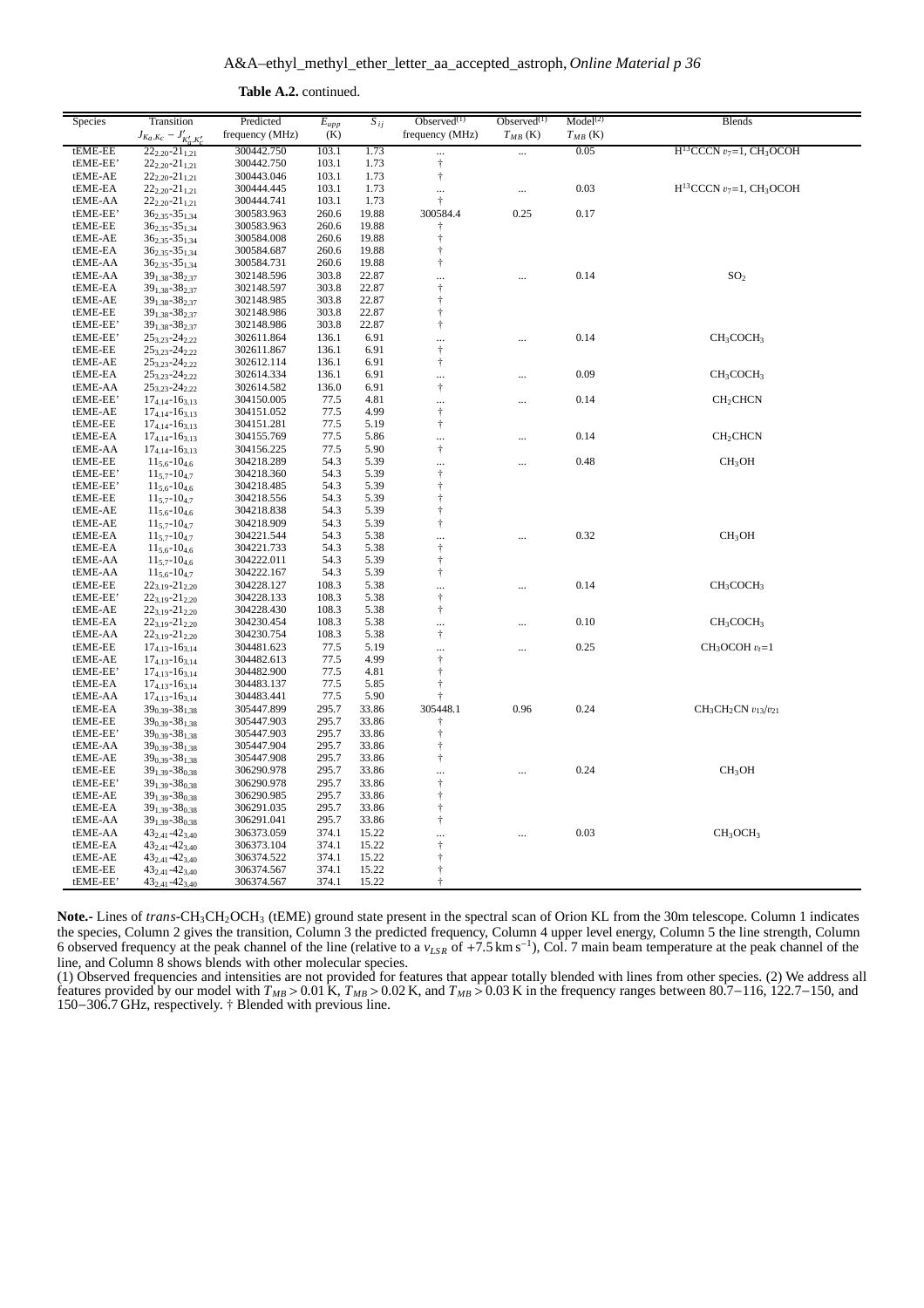| <b>Table A.3.</b> Detected lines of <i>gauche-trans-n-CH</i> <sub>3</sub> CH <sub>2</sub> CH <sub>2</sub> OH. |  |  |  |  |
|---------------------------------------------------------------------------------------------------------------|--|--|--|--|
|---------------------------------------------------------------------------------------------------------------|--|--|--|--|

<span id="page-36-0"></span>

| Species                        | Transition                                                            | Predicted                | $\overline{E}_{upp}$ | $S_{ij}$       | Observed               | $\overline{T}$       | Blends/                                                                              |
|--------------------------------|-----------------------------------------------------------------------|--------------------------|----------------------|----------------|------------------------|----------------------|--------------------------------------------------------------------------------------|
|                                | $J_{Ka,Kc} - J'_{K'_{a},K'_{c}}$                                      | frequency (MHz)          | (K)                  |                | frequency (MHz)        | (K)                  | Comments                                                                             |
| Gt-n-propanol<br>Gt-n-propanol | $12_{7,6} - 12_{6,6}$<br>$12_{7.5} - 12_{6.6}$                        | 124417.241<br>124417.256 | 58.0<br>58.0         | 4.25<br>4.89   | 124417.1<br>Ť          | 0.04                 | 30m; U-line                                                                          |
| Gt-n-propanol                  | $12_{7.6} - 12_{6.7}$                                                 | 124418.125               | 58.0                 | 4.89           | 124418.2†              | 0.06                 | 30m; U-line                                                                          |
| Gt-n-propanol                  | $12_{7,5} - 12_{6,7}$                                                 | 124418.139               | 58.0                 | 4.25           | ŧ                      |                      |                                                                                      |
| Gt-n-propanol<br>Gt-n-propanol | $15_{2,14} - 14_{1,13}$<br>$6_{5,2} - 5_{4,1}$                        | 141219.413<br>143143.854 | 55.4<br>21.1         | 9.14<br>4.51   | 141219.8<br>143144.6   | 0.04<br>0.10         | 30 <sub>m</sub><br>30m; $CH_3CH_2CN$ $v_{12}=1$                                      |
| Gt-n-propanol                  | $65,1 - 54,1$                                                         | 143143.873               | 21.1                 | 4.65           | $\dagger$              |                      |                                                                                      |
| Gt-n-propanol                  | $6_{5,2} - 5_{4,2}$                                                   | 143144.406               | 21.1                 | 4.65           | $\dagger$              |                      |                                                                                      |
| Gt-n-propanol                  | $6_{5,1} - 5_{4,2}$                                                   | 143144.426               | 21.1                 | 4.51           | $\dagger$              |                      |                                                                                      |
| Gt-n-propanol<br>Gt-n-propanol | $87.2 - 76.1$<br>$8_{7,1} - 7_{6,1}$                                  | 200433.919<br>200433.919 | 38.9<br>38.9         | 6.49<br>6.63   | 200434.4<br>Ť          | 0.13                 | 30 <sub>m</sub>                                                                      |
| Gt-n-propanol                  | $8_{7,2} - 7_{6,2}$                                                   | 200433.920               | 38.9                 | 6.63           | $\dagger$              |                      |                                                                                      |
| Gt-n-propanol                  | $8_{7,1} - 7_{6,2}$                                                   | 200433.920               | 38.9                 | 6.49           | ŧ                      |                      |                                                                                      |
| Gt-n-propanol                  | $23_{11,13} - 23_{10,13}$                                             | 200508.301               | 181.2                | 8.64           | 200508.8               | 0.07                 | 30 <sub>m</sub>                                                                      |
| Gt-n-propanol<br>Gt-n-propanol | $23_{11,12} - 23_{10,13}$<br>$23_{11,13} - 23_{10,14}$                | 200508.302<br>200508.311 | 181.2<br>181.2       | 10.20<br>10.20 | t<br>$\dagger$         |                      |                                                                                      |
| Gt-n-propanol                  | $23_{11,12} - 23_{10,14}$                                             | 200508.312               | 181.2                | 8.64           | ŧ                      |                      |                                                                                      |
| Gt-n-propanol                  | $97.3 - 86.2$                                                         | 209892.537               | 43.0                 | 6.54           | 209892.5               | 0.19                 | 30m; $CH_2CHCN$ $v_{11}=1$                                                           |
| Gt-n-propanol                  | $9_{7,2} - 8_{6,2}$                                                   | 209892.538               | 43.0                 | 6.78           | Ť                      |                      |                                                                                      |
| Gt-n-propanol<br>Gt-n-propanol | $9_{7,3} - 8_{6,3}$<br>$9_{7,2} - 8_{6,3}$                            | 209892.542<br>209892.542 | 43.0<br>43.0         | 6.78<br>6.54   | $\dagger$<br>t         |                      |                                                                                      |
| Gt-n-propanol                  | $24_{0,24} - 23_{1,23}$                                               | 210248.928               | 127.7                | 22.15          | 210249.1               | 0.17                 | 30 <sub>m</sub>                                                                      |
| Gt-n-propanol                  | $24_{1,24} - 23_{1,23}$                                               | 210250.060               | 127.7                | 23.86          | Ť                      |                      |                                                                                      |
| Gt-n-propanol                  | $24_{0,24} - 23_{0,23}$                                               | 210250.810               | 127.7                | 23.86          | 210252.8               | 0.16                 | 30 <sub>m</sub>                                                                      |
| Gt-n-propanol<br>Gt-n-propanol | $24_{1,24} - 23_{0,23}$<br>44 <sub>12,32</sub> -44 <sub>11,34</sub>   | 210251.942<br>210252.224 | 127.7<br>517.3       | 22.15<br>16.71 | $\dagger$<br>$\dagger$ |                      |                                                                                      |
| Gt-n-propanol                  | $37_{12,26} - 37_{11,26}$                                             | 215663.302               | 386.2                | 14.57          |                        | $\ldots$             | ALMA; $CH3CH2CN v13/v21$                                                             |
| Gt-n-propanol                  | $37_{12,25} - 37_{11,26}$                                             | 215663.793               | 386.2                | 19.40          | $\cdots$               | $\ldots$             |                                                                                      |
| Gt-n-propanol                  | 37 <sub>12,26</sub> -37 <sub>11,27</sub>                              | 215663.793               | 386.2                | 19.40          |                        |                      | $\mathbf{H}$                                                                         |
| Gt-n-propanol<br>Gt-n-propanol | $37_{12,25} - 37_{11,27}$<br>$37_{12,26} - 37_{11,27}$                | 215663.793<br>215672.076 | 386.2<br>386.2       | 19.40<br>19.40 | $\cdots$<br>$\cdots$   | $\cdots$             | ALMA; $CH3COOH vt=1$                                                                 |
| Gt-n-propanol                  | $37_{12,25} - 37_{11,27}$                                             | 215672.568               | 386.2                | 14.57          |                        | $\ldots$<br>         |                                                                                      |
| Gt-n-propanol                  | $24_{3,21} - 23_{4,20}$                                               | 216493.373               | 143.6                | 9.36           |                        | $\ldots$             | ALMA; CH <sub>3</sub> OCOH                                                           |
| Gt-n-propanol                  | $14_{5,10} - 13_{4,9}$                                                | 217132.672               | 59.3                 | 5.22           | $\cdots$               | $\cdots$             | ALMA; $CH_3O^{13}COH v_t=1$ , $CH_3OD$                                               |
| Gt-n-propanol<br>Gt-n-propanol | 34 <sub>12,23</sub> -34 <sub>11,23</sub><br>$34_{12,22} - 34_{11,23}$ | 217158.546<br>217158.612 | 337.0<br>337.0       | 13.43<br>17.25 | 217159.0<br>Ť          | 0.48                 | ALMA; CH <sub>3</sub> COOCH <sub>3</sub>                                             |
| Gt-n-propanol                  | $34_{12,23} - 34_{11,24}$                                             | 217159.977               | 337.0                | 17.25          | $\dagger$              |                      |                                                                                      |
| Gt-n-propanol                  | 34 <sub>12,22</sub> -34 <sub>11,24</sub>                              | 217160.043               | 337.0                | 13.43          | $^\dagger$             |                      |                                                                                      |
| Gt-n-propanol                  | $32_{12,21} - 32_{11,21}$                                             | 217935.916               | 306.4                | 12.61          | $\cdots$               | $\cdots$             | ALMA;CH <sub>3</sub> OCH <sub>3</sub> , CH <sub>3</sub> O <sup>13</sup> COH $v_t$ =1 |
| Gt-n-propanol<br>Gt-n-propanol | $32_{12,20} - 32_{11,21}$<br>$32_{12,21} - 32_{11,22}$                | 217935.931<br>217936.298 | 306.4<br>306.4       | 15.85<br>15.85 |                        |                      | $\mathbf{H}$                                                                         |
| Gt-n-propanol                  | $32_{12,20} - 32_{11,22}$                                             | 217936.314               | 306.4                | 12.61          | <br>$\ldots$           | $\ldots$<br>$\cdots$ | $\mathbf{u}$                                                                         |
| Gt-n-propanol                  | $31_{12,20} - 31_{11,20}$                                             | 218268.548               | 291.9                | 12.18          | 218269.0               | 0.84                 | ALMA; U-line                                                                         |
| Gt-n-propanol                  | $31_{12,19} - 31_{11,20}$                                             | 218268.555               | 291.9                | 12.15          | ŧ                      |                      |                                                                                      |
| Gt-n-propanol<br>Gt-n-propanol | $31_{12,20} - 31_{11,21}$<br>$31_{12,19} - 31_{11,21}$                | 218268.739<br>218268.746 | 291.9<br>291.9       | 12.15<br>12.18 | $\dagger$<br>$\dagger$ |                      |                                                                                      |
| Gt-n-propanol                  | $30_{12,19} - 30_{11,19}$                                             | 218567.524               | 277.7                | 11.74          |                        |                      | ALMA; $CH_3O^{13}COH v_t=1$                                                          |
| Gt-n-propanol                  | $30_{12,18} - 30_{11,19}$                                             | 218567.527               | 277.7                | 14.45          |                        | $\ldots$             |                                                                                      |
| Gt-n-propanol                  | $30_{12,19} - 30_{11,20}$                                             | 218567.616               | 277.7                | 14.45          |                        | $\ldots$             | Ħ                                                                                    |
| Gt-n-propanol<br>Gt-n-propanol | $30_{12,18} - 30_{11,20}$                                             | 218567.619<br>218835.376 | 277.7<br>264.1       | 11.74<br>11.28 | <br>218835.5           | $\ldots$<br>1.05     | $ALMA$ ; $CH318OCOH$                                                                 |
| Gt-n-propanol                  | $29_{12,18} - 29_{11,18}$<br>29 <sub>12,17</sub> -29 <sub>11,18</sub> | 218835.377               | 264.1                | 13.76          | $\dagger$              |                      |                                                                                      |
| Gt-n-propanol                  | $29_{12,18} - 29_{11,19}$                                             | 218835.419               | 264.1                | 13.76          | $^\dagger$             |                      |                                                                                      |
| Gt-n-propanol                  | 29 <sub>12,17</sub> -29 <sub>11,19</sub>                              | 218835.421               | 264.1                | 11.28          |                        |                      |                                                                                      |
| Gt-n-propanol                  | $25_{0,25} - 24_{1,24}$                                               | 218880.233               | 138.2<br>138.2       | 23.15<br>24.86 | 218881.2               | 0.80                 | <b>ALMA</b>                                                                          |
| Gt-n-propanol<br>Gt-n-propanol | $25_{1,25} - 24_{1,24}$<br>$25_{0,25} - 24_{0,24}$                    | 218880.912<br>218881.365 | 138.2                | 24.86          | $\dagger$              |                      |                                                                                      |
| Gt-n-propanol                  | $25_{1,25} - 24_{0,24}$                                               | 218882.044               | 138.2                | 23.15          | t                      |                      |                                                                                      |
| Gt-n-propanol                  | $12_{6.7} - 11_{5.6}$                                                 | 218945.655               | 52.0                 | 5.95           | 218946.4               | 0.73                 | <b>ALMA</b>                                                                          |
| Gt-n-propanol<br>Gt-n-propanol | $12_{6,6} - 11_{5,6}$<br>$12_{6.7} - 11_{5.7}$                        | 218946.539<br>218959.585 | 52.0                 | 6.77           | Ť                      | 0.76                 |                                                                                      |
| Gt-n-propanol                  | $16_{3,14} - 15_{2,14}$                                               | 218960.392               | 52.0<br>65.9         | 6.77<br>5.29   | 218960.4<br>Ť          |                      | ALMA                                                                                 |
| Gt-n-propanol                  | $12_{6,6} - 11_{5,7}$                                                 | 218960.468               | 52.0                 | 5.95           | $\dagger$              |                      |                                                                                      |
| Gt-n-propanol                  | $26_{4,22} - 25_{5,21}$                                               | 219065.066               | 170.6                | 6.54           |                        |                      | ALMA; $CH_3OCOH v_t=1$                                                               |
| Gt-n-propanol<br>Gt-n-propanol | $28_{12,17} - 28_{11,17}$                                             | 219074.469<br>219074.470 | 250.9<br>250.9       | 10.82<br>13.07 |                        | $\cdots$             | ALMA; $CH_3OCOH v_t=1$                                                               |
| Gt-n-propanol                  | $28_{12,16} - 28_{11,17}$<br>$28_{12,17} - 28_{11,18}$                | 219074.489               | 250.9                | 13.07          | $\ddotsc$<br>          | $\ldots$<br>$\ldots$ | Ħ                                                                                    |
| Gt-n-propanol                  | $28_{12,16} - 28_{11,18}$                                             | 219074.490               | 250.9                | 10.82          |                        |                      | $\mathbf{H}$                                                                         |
| Gt-n-propanol                  | $27_{12,16} - 27_{11,16}$                                             | 219287.021               | 238.1                | 10.34          | $\ddots$               | $\cdots$             | ALMA; $CH3OCOH vt=2$                                                                 |
| Gt-n-propanol                  | $27_{12,15} - 27_{11,16}$                                             | 219287.021               | 238.1                | 12.38          |                        |                      | Ħ                                                                                    |
| Gt-n-propanol<br>Gt-n-propanol | $27_{12,16} - 27_{11,17}$<br>$27_{12,15} - 27_{11,17}$                | 219287.030<br>219287.030 | 238.1<br>238.1       | 12.38<br>10.34 | <br>$\ddots$           | <br>$\ldots$         |                                                                                      |
| Gt-n-propanol                  | $10_{7,4} - 9_{6,3}$                                                  | 219345.954               | 47.6                 | 6.62           |                        |                      | ALMA; CH <sub>3</sub> O <sup>13</sup> COH                                            |
| Gt-n-propanol                  | $10_{7,3} - 9_{6,3}$                                                  | 219345.955               | 47.6                 | 6.97           |                        |                      |                                                                                      |
| Gt-n-propanol                  | $10_{7,4} - 9_{6,4}$                                                  | 219345.976               | 47.6                 | 6.97           | $\ddotsc$              | $\ldots$             | $\mathbf{u}$<br>$\mathbf{u}$                                                         |
| Gt-n-propanol<br>Gt-n-propanol | $10_{7,3} - 9_{6,4}$<br>$8_{8,1} - 7_{7,0}$                           | 219345.977<br>219604.840 | 47.6<br>45.8         | 6.62<br>7.48   | $\ldots$<br>219604.8   | $\ldots$<br>1.39     | ALMA                                                                                 |
| Gt-n-propanol                  | $8_{8,1} - 7_{7,0}$                                                   | 219604.840               | 45.8                 | 7.52           | Ť                      |                      |                                                                                      |
| Gt-n-propanol                  | $8_{8,1} - 7_{7,0}$                                                   | 219604.840               | 45.8                 | 7.52           | $^\dagger$             |                      |                                                                                      |
| Gt-n-propanol                  | $8_{8,1} - 7_{7,0}$                                                   | 219604.840               | 45.8                 | 7.48           | $\dagger$              |                      |                                                                                      |
| Gt-n-propanol<br>Gt-n-propanol | $25_{12,14} - 25_{11,14}$                                             | 219640.715<br>219640.715 | 214.0<br>214.0       | 9.34<br>11.00  | $\cdots$               | $\cdots$             | ALMA; $CH_3OCOH v_t=1$                                                               |
|                                | $25_{12,13} - 25_{11,14}$                                             |                          |                      |                | $\cdots$               |                      |                                                                                      |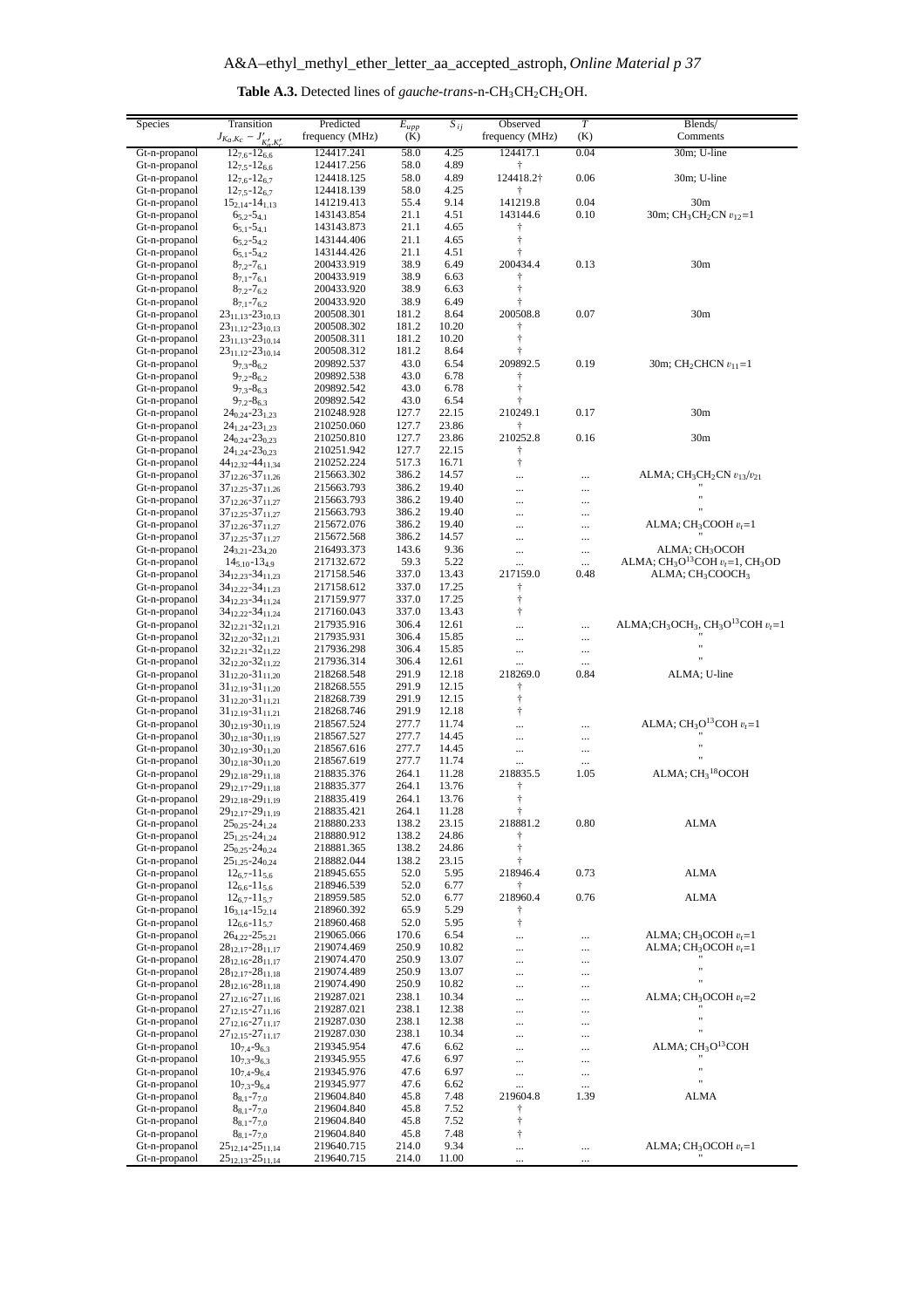| Species       | Transition                               | Predicted       | $E_{upp}$            | $S_{ij}$ | Observed        | $\overline{T}$ | Blends/                                                                       |
|---------------|------------------------------------------|-----------------|----------------------|----------|-----------------|----------------|-------------------------------------------------------------------------------|
|               | $J_{K_a,K_c} - J'_{K'_a,K'_c}$           | frequency (MHz) | (K)                  |          | frequency (MHz) | (K)            | Comments                                                                      |
| Gt-n-propanol | $25_{12,14} - 25_{11,15}$                | 219640.717      | 214.0                | 11.00    |                 |                |                                                                               |
| Gt-n-propanol | $25_{12,13} - 25_{11,15}$                | 219640.717      | 214.0                | 9.34     |                 |                | Ħ                                                                             |
| Gt-n-propanol | $22_{12,11} - 22_{11,11}$                | 220020.607      | 181.3                | 7.74     |                 |                | ALMA; U-line                                                                  |
| Gt-n-propanol | $22_{12,10} - 22_{11,11}$                | 220020.607      | 181.3                | 8.91     |                 |                |                                                                               |
| Gt-n-propanol | $22_{12,11} - 22_{11,12}$                | 220020.607      | 181.3                | 8.91     |                 |                |                                                                               |
| Gt-n-propanol | $22_{12,10} - 22_{11,12}$                | 220020.607      | 181.3                | 7.74     |                 |                |                                                                               |
| Gt-n-propanol | $21_{12,10} - 21_{11,10}$                | 220113.805      | 171.3                | 7.17     | 220113.2        | 0.81           | ALMA; U-line, $CH2CHCN v11=1$                                                 |
| Gt-n-propanol | $21_{12,9} - 21_{11,10}$                 | 220113.805      | 171.3                | 7.17     | $\dagger$       |                |                                                                               |
| Gt-n-propanol | $21_{12,10} - 21_{11,11}$                | 220113.805      | 171.3                | 7.17     | $\ddagger$      |                |                                                                               |
| Gt-n-propanol | $21_{12,9} - 21_{11,11}$                 | 220113.805      | 171.3                | 7.17     | $\ddagger$      |                |                                                                               |
| Gt-n-propanol | $18_{12,7} - 18_{11,7}$                  | 220313.948      | 144.0                | 5.36     | 220314.2        | 0.76           | ALMA                                                                          |
| Gt-n-propanol | $18_{12,6} - 18_{11,7}$                  | 220313.948      | 144.0                | 6.01     | $\dagger$       |                |                                                                               |
| Gt-n-propanol |                                          | 220313.948      | 144.0                | 6.01     | $\ddagger$      |                |                                                                               |
|               | $18_{12,7} - 18_{11,8}$                  |                 | 144.0                |          | $\dagger$       |                |                                                                               |
| Gt-n-propanol | $18_{12,6} - 18_{11,8}$                  | 220313.948      |                      | 5.36     |                 |                |                                                                               |
| Gt-n-propanol | $15_{12,4} - 15_{11,4}$                  | 220422.125      | 120.8                | 3.32     | 220422.3        | 0.65           | ALMA; <sup>13</sup> CH <sub>3</sub> OCOH, CH <sub>3</sub> OC <sup>18</sup> OH |
| Gt-n-propanol | $15_{12,3} - 15_{11,4}$                  | 220422.125      | 120.8                | 3.66     | $\ddagger$      |                |                                                                               |
| Gt-n-propanol | $15_{12,4} - 15_{11,5}$                  | 220422.125      | 120.8                | 3.66     | $^\dagger$      |                |                                                                               |
| Gt-n-propanol | $15_{12,3} - 15_{11,5}$                  | 220422.125      | 120.8                | 3.32     | $\dagger$       |                |                                                                               |
| Gt-n-propanol | $14_{12,2} - 14_{11,3}$                  | 220443.126      | 114.0                | 2.82     |                 |                | $ALMA$ ; $CH3CH2OH$                                                           |
| Gt-n-propanol | $14_{12,3} - 14_{11,3}$                  | 220443.126      | 114.0                | 2.57     |                 |                | $\mathbf{H}$                                                                  |
| Gt-n-propanol | $14_{12,2} - 14_{11,4}$                  | 220443.126      | 114.0                | 2.57     |                 |                |                                                                               |
| Gt-n-propanol | $14_{12,3} - 14_{11,4}$                  | 220443.126      | 114.0                | 2.82     |                 |                |                                                                               |
| Gt-n-propanol | $24_{2,22} - 23_{3,21}$                  | 220450.169      | 139.1                | 14.32    |                 |                | ALMA; CH <sub>3</sub> CH <sub>2</sub> OCOH                                    |
| Gt-n-propanol | $13_{12,1} - 13_{11,3}$                  | 220458.292      | 107.6                | 1.77     | 220458.3        | 0.36           | ALMA                                                                          |
| Gt-n-propanol | $13_{12,1} - 13_{11,2}$                  | 220458.292      | 107.6                | 1.94     | $\ddagger$      |                |                                                                               |
| Gt-n-propanol | $13_{12,2} - 13_{11,3}$                  | 220458.292      | 107.6                | 1.94     | $^\dagger$      |                |                                                                               |
| Gt-n-propanol | $13_{12,2} - 13_{11,2}$                  | 220458.292      | 107.6                | 1.77     | $\dagger$       |                |                                                                               |
| Gt-n-propanol | $26_{0,26} - 25_{1,25}$                  | 227509.942      | 149.1                | 24.15    | 227510.7        | 1.03           | ALMA                                                                          |
| Gt-n-propanol | $26_{1,26} - 25_{1,25}$                  | 227510.348      | 149.1                | 25.86    | $\dagger$       |                |                                                                               |
| Gt-n-propanol | $26_{0.26} - 25_{0.25}$                  | 227510.621      | 149.1                | 25.86    | $\dagger$       |                |                                                                               |
| Gt-n-propanol | $26_{1,26} - 25_{0,25}$                  | 227511.028      | 149.1                | 24.15    | $\ddagger$      |                |                                                                               |
| Gt-n-propanol | $11_{7,5} - 10_{6,4}$                    | 228791.566      | 52.6                 | 6.71     | 228791.6        | 1.08           | ALMA                                                                          |
| Gt-n-propanol | $11_{7,4} - 10_{6,4}$                    | 228791.570      | 52.6                 | 7.18     | $\dagger$       |                |                                                                               |
| Gt-n-propanol | $11_{7,5} - 10_{6,5}$                    | 228791.564      | 52.6                 | 7.18     | $\dagger$       |                |                                                                               |
| Gt-n-propanol | $11_{7,4} - 10_{6,5}$                    | 228791.658      | 52.6                 | 6.71     | $\ddagger$      |                |                                                                               |
| Gt-n-propanol | $9_{8,2} - 8_{7,1}$                      | 229067.766      | 49.9                 | 7.49     | 229066.5        | 2.40           | ALMA; U-line                                                                  |
|               |                                          |                 | $\pmb{\mathfrak{m}}$ | Ħ        | 229068.4        | 0.30           | 30 <sub>m</sub>                                                               |
| Gt-n-propanol | $9_{8,1} - 8_{7,1}$                      | 229067.766      | 49.9                 | 7.62     | Ť               |                |                                                                               |
| Gt-n-propanol | $9_{8,2} - 8_{7,2}$                      | 229067.766      | 49.9                 | 7.62     | $\dagger$       |                |                                                                               |
| Gt-n-propanol | $9_{8,1} - 8_{7,2}$                      | 229067.766      | 49.9                 | 7.49     | $^\dagger$      |                |                                                                               |
| Gt-n-propanol | $24_{3,21} - 23_{3,20}$                  | 229460.087      | 143.6                | 23.32    | 229462.0        | 0.55           | ALMA                                                                          |
| Gt-n-propanol | $25_{2,23} - 24_{3,22}$                  | 229461.862      | 150.2                | 15.38    | Ť               |                |                                                                               |
| Gt-n-propanol | $23_{4,20} - 22_{3,19}$                  | 234033.112      | 133.2                | 8.73     | 234033.2        | 0.74           | ALMA; U-line                                                                  |
| Gt-n-propanol | 39 <sub>13,27</sub> -39 <sub>12,27</sub> | 235206.448      | 432.7                | 15.38    |                 |                | ALMA; $CH_3OCOH v_t=1$                                                        |
|               |                                          |                 |                      |          |                 |                |                                                                               |
| Gt-n-propanol | 39 <sub>13,26</sub> -39 <sub>12,27</sub> | 235206.535      | 432.7                | 20.18    |                 |                | Ħ                                                                             |
| Gt-n-propanol | 39 <sub>13,27</sub> -39 <sub>12,28</sub> | 235208.140      | 432.7                | 20.18    |                 |                | Ħ                                                                             |
| Gt-n-propanol | $39_{13,26} - 39_{12,28}$                | 235208.227      | 432.7                | 15.38    |                 |                |                                                                               |
| Gt-n-propanol | 38 <sub>13,26</sub> -38 <sub>12,26</sub> | 235684.048      | 414.9                | 15.00    |                 |                | ALMA; DCOOH                                                                   |
| Gt-n-propanol | $38_{13,25} - 38_{12,26}$                | 235684.093      | 414.9                | 19.46    | $\cdots$        |                |                                                                               |
| Gt-n-propanol | $38_{13,26} - 38_{12,27}$                | 235684.969      | 414.9                | 19.46    |                 |                |                                                                               |
| Gt-n-propanol | 38 <sub>13,25</sub> -38 <sub>12,27</sub> | 235685.014      | 414.9                | 15.00    |                 |                |                                                                               |
| Gt-n-propanol | $19_{3,16} - 18_{2,16}$                  | 236101.301      | 92.6                 | 8.67     |                 |                | ALMA; $D_2CO$ , $CH_3^{18}OCOH$                                               |
| Gt-n-propanol | 37 <sub>13,25</sub> -37 <sub>12,25</sub> | 236120.704      | 397.6                | 14.60    |                 |                | ALMA; $CH3O13COH$ , $CH3OCOH$ $vt=2$                                          |
| Gt-n-propanol | 371324-371225                            | 236120.726      | 397.6                | 18.75    |                 |                |                                                                               |
| Gt-n-propanol | $37_{13,25} - 37_{12,26}$                | 236121.195      | 397.6                | 18.75    |                 |                | Ħ                                                                             |
| Gt-n-propanol | 37 <sub>13,24</sub> -37 <sub>12,26</sub> | 236121.218      | 397.6                | 14.60    |                 |                | n                                                                             |
| Gt-n-propanol | $27_{0,27} - 26_{1,26}$                  | 236138.084      | 160.4                | 25.15    | 236138.5        | 0.74           | <b>ALMA</b>                                                                   |
| Gt-n-propanol | $27_{1,27} - 26_{1,26}$                  | 236138.327      | 160.4                | 26.86    | Ť               |                |                                                                               |
| Gt-n-propanol | $27_{0,27} - 26_{0,26}$                  | 236138.490      | 160.4                | 26.86    | $\dagger$       |                |                                                                               |
| Gt-n-propanol | $27_{1,27} - 26_{0,26}$                  | 236138.733      | 160.4                | 25.15    | $\dagger$       |                |                                                                               |
| Gt-n-propanol | $17_{2,16} - 16_{1,16}$                  | 236879.561      | 69.9                 | 2.82     | $\ddotsc$       |                | ALMA; CH <sub>3</sub> OCOH                                                    |
| Gt-n-propanol | 35 <sub>13,23</sub> -35 <sub>12,23</sub> | 236882.213      | 364.3                | 13.78    |                 |                |                                                                               |
| Gt-n-propanol | $35_{13,22} - 35_{12,23}$                | 236882.218      | 364.3                | 17.34    |                 |                |                                                                               |
| Gt-n-propanol | $35_{13,23} - 35_{12,24}$                | 236882.345      | 364.3                | 17.34    |                 |                | Ħ                                                                             |
| Gt-n-propanol | 35 <sub>13,22</sub> -35 <sub>12,24</sub> | 236882.350      | 364.3                | 13.78    |                 |                |                                                                               |
| Gt-n-propanol | 34 <sub>13,22</sub> -34 <sub>12,22</sub> | 237212.075      | 348.4                | 13.36    | $\ddotsc$       |                | ALMA; $CH3OCOH vt=2$                                                          |
| Gt-n-propanol | 34 <sub>13,21</sub> -34 <sub>12,22</sub> | 237212.077      | 348.4                | 16.65    | $\cdots$        | $\ddotsc$      |                                                                               |
| Gt-n-propanol | 34 <sub>13,22</sub> -34 <sub>12,23</sub> | 237212.141      | 348.4                | 16.65    |                 |                | Ħ                                                                             |
| Gt-n-propanol | 34 <sub>13,21</sub> -34 <sub>12,23</sub> | 237212.143      | 348.4                | 13.36    |                 |                | $\mathbf{u}$                                                                  |
| Gt-n-propanol | $14_{6,9} - 13_{5,9}$                    | 237691.949      | 64.3                 | 7.37     | 237692.7        | 0.62           | ALMA; <sup>13</sup> CH <sub>3</sub> OCOH                                      |
| Gt-n-propanol | $14_{6,8} - 13_{5,9}$                    | 237697.842      | 64.3                 | 6.15     | 237697.2        | 1.20           | ALMA; $^{13}CH_3OCOH v_t=1$                                                   |
| Gt-n-propanol | $25_{3,22} - 24_{3,21}$                  | 237779.216      | 155.0                | 24.29    |                 |                | ALMA; $^{13}CH_3OCOH v_t=1$                                                   |
| Gt-n-propanol |                                          |                 | 317.9                |          |                 | $\cdots$       |                                                                               |
|               | $32_{13,20} - 32_{12,20}$                | 237781.304      |                      | 12.47    |                 |                |                                                                               |
| Gt-n-propanol | $32_{13,19} - 32_{12,20}$                | 237781.304      | 317.9                | 15.26    |                 |                |                                                                               |
| Gt-n-propanol | $32_{13,20} - 32_{12,21}$                | 237781.319      | 317.9                | 15.26    |                 |                | $\mathbf{H}$                                                                  |
| Gt-n-propanol | $32_{13,19} - 32_{12,21}$                | 237781.319      | 317.9                | 12.47    |                 |                |                                                                               |
| Gt-n-propanol | $31_{13,19} - 31_{12,19}$                | 238024.778      | 303.3                | 12.01    | $\ddotsc$       |                | ALMA; $CH_3OCOH v_t=1$                                                        |
| Gt-n-propanol | $31_{13,18} - 31_{12,19}$                | 238024.778      | 303.3                | 14.57    |                 |                | Ħ                                                                             |
| Gt-n-propanol | $31_{13,19} - 31_{12,20}$                | 238024.785      | 303.3                | 14.57    |                 |                |                                                                               |
| Gt-n-propanol | $31_{13,18} - 31_{12,20}$                | 238024.785      | 303.3                | 12.01    |                 |                |                                                                               |
| Gt-n-propanol | $16_{5,11} - 15_{4,12}$                  | 238051.137      | 73.5                 | 5.21     | 238051.4        | 0.64           | ALMA                                                                          |
| Gt-n-propanol | $37_{6,31} - 37_{5,33}$                  | 238051.929      | 342.5                | 1.83     | $^\dagger$      | Ħ              |                                                                               |
| Gt-n-propanol | $12_{7,6} - 11_{6,5}$                    | 238226.322      | 58.0                 | 6.81     |                 |                | ALMA; $CH3OCOH vt=1$                                                          |

**Table A.3.** continued.